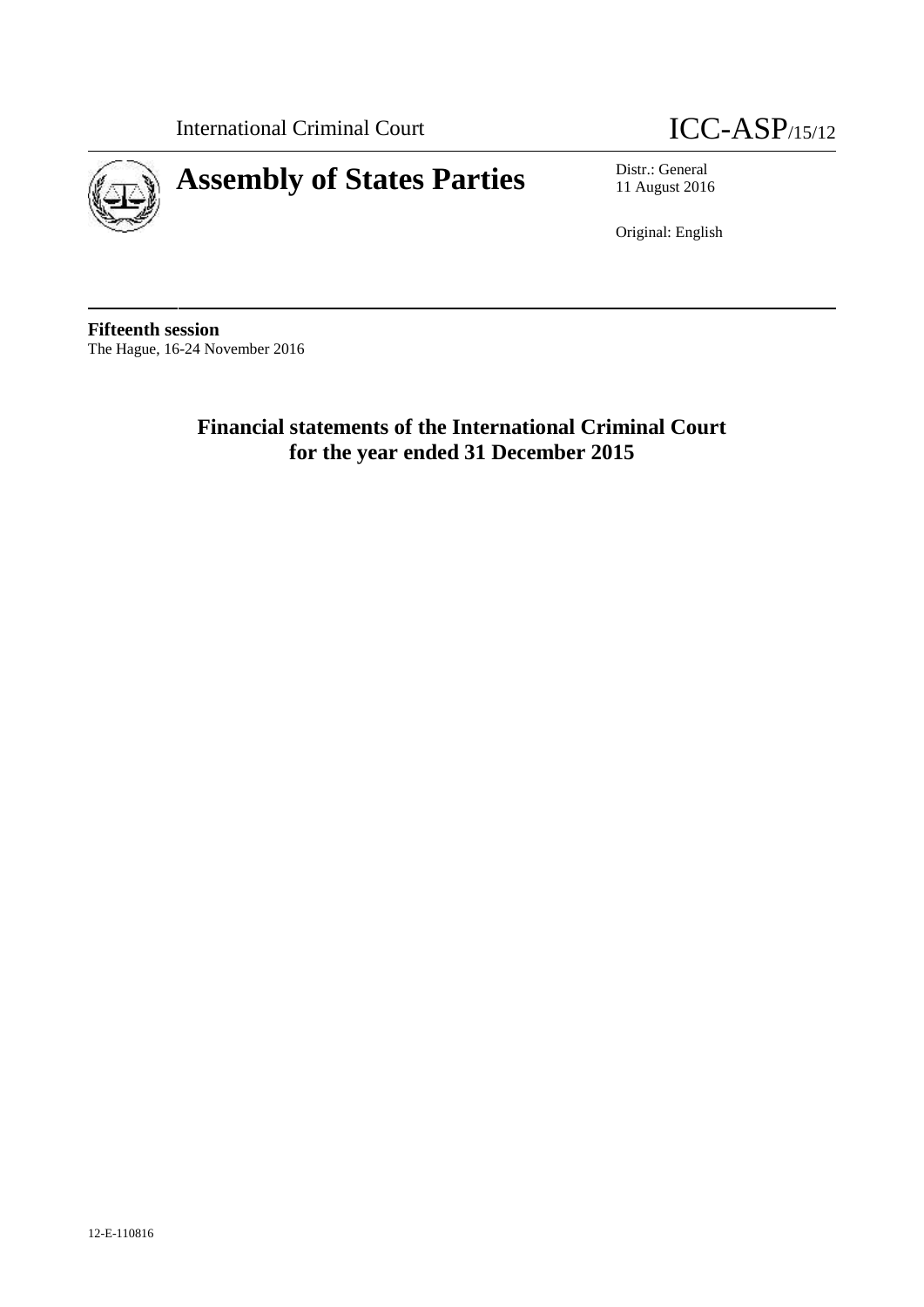# Contents

|     |                                                                                                        | Page           |
|-----|--------------------------------------------------------------------------------------------------------|----------------|
|     |                                                                                                        | 3              |
|     |                                                                                                        | $\overline{4}$ |
|     |                                                                                                        | 5              |
|     |                                                                                                        | 6              |
|     |                                                                                                        | $\overline{7}$ |
|     |                                                                                                        | $\,8\,$        |
|     |                                                                                                        | 9              |
|     | Statement V – Statement of comparison of budget and actual amounts for the year ended 31 December 2015 | 10             |
|     |                                                                                                        | -11            |
| 1.  |                                                                                                        |                |
| 2.  |                                                                                                        | 13             |
| 3.  |                                                                                                        | 22             |
| 4.  |                                                                                                        | 23             |
| 5.  |                                                                                                        | 24             |
| 6.  |                                                                                                        | 24             |
| 7.  |                                                                                                        | 25             |
| 8.  |                                                                                                        | 25             |
| 9.  |                                                                                                        |                |
| 10. |                                                                                                        | 26             |
| 11. |                                                                                                        | 30             |
| 12. |                                                                                                        | 30             |
| 13. |                                                                                                        | 31             |
| 14. |                                                                                                        | 31             |
| 15. |                                                                                                        | 32             |
| 16. |                                                                                                        | 33             |
| 17. |                                                                                                        | 33             |
| 18. |                                                                                                        | 33             |
| 19. |                                                                                                        | 34             |
| 20. |                                                                                                        | 34             |
| 21. |                                                                                                        | 34             |
| 22. |                                                                                                        | 34             |
| 23. |                                                                                                        | 34             |
| 24. |                                                                                                        | 35             |
| 25. |                                                                                                        | 36             |
| 26. |                                                                                                        | 39             |
| 27. |                                                                                                        | 39             |
| 28. |                                                                                                        | 39             |
| 29. |                                                                                                        | 40             |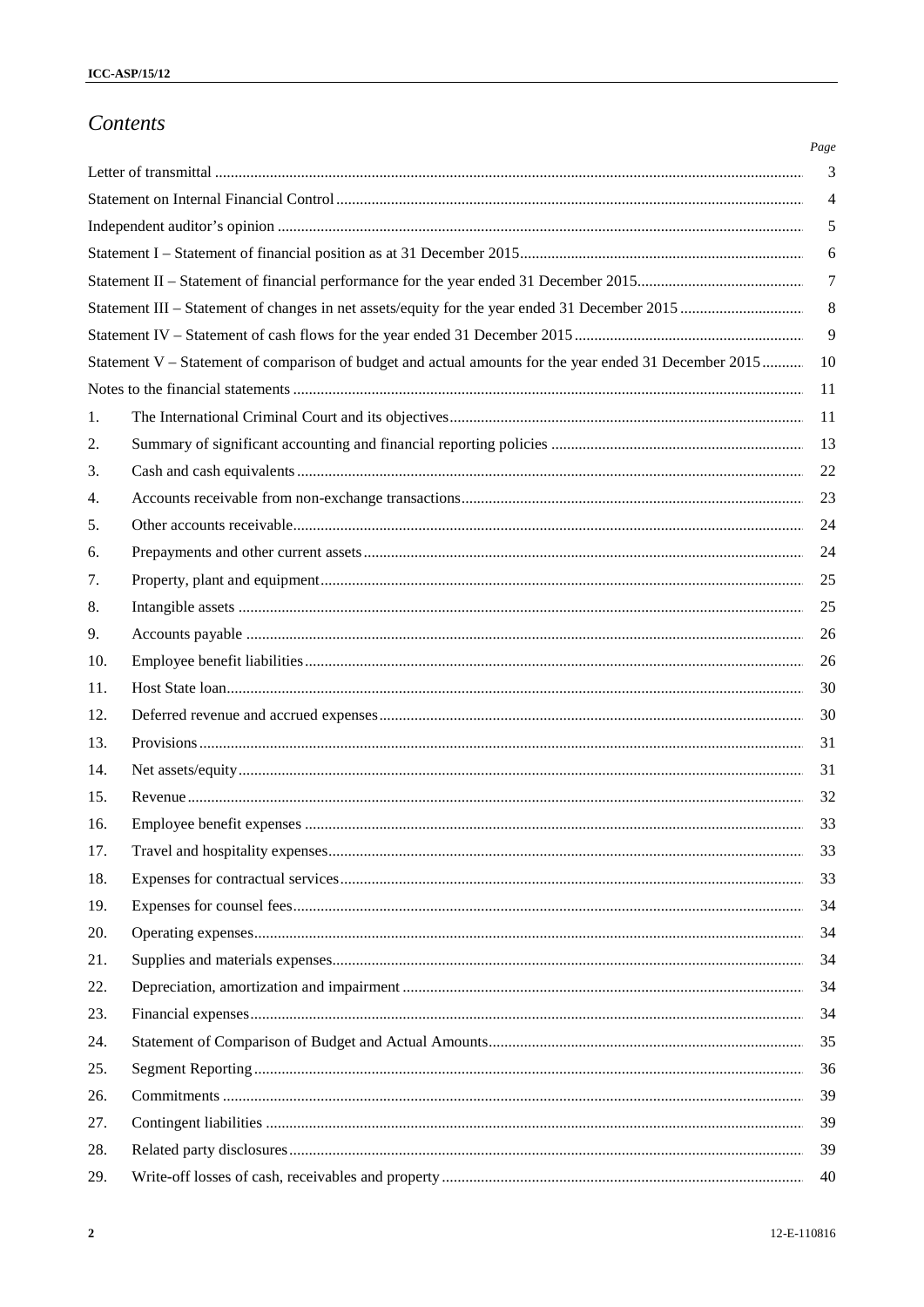| 30.                                                                                                                  |    |
|----------------------------------------------------------------------------------------------------------------------|----|
| Annexes:                                                                                                             | 41 |
|                                                                                                                      | 41 |
|                                                                                                                      | 44 |
|                                                                                                                      | 44 |
|                                                                                                                      | 47 |
|                                                                                                                      | 49 |
|                                                                                                                      | 50 |
|                                                                                                                      | 52 |
|                                                                                                                      | 52 |
| Audit report on the financial statements of the International Criminal Court - Financial year ended 31 December 2015 | 54 |
|                                                                                                                      | 71 |

# **Letter of transmittal**

13 June 2016

In accordance with Financial Regulation 11.1 the Registrar shall submit to the Auditor accounts for the financial period. I have the honour of submitting the financial statements of the International Criminal Court for the financial period 1 January to 31 December 2015.

> Gela Abesadze Chief of Finance Section Herman von Hebel Registrar

Richard Bellin External Audit Director Cour des Comptes, 13 rue Cambon, 75100 Paris Cedex 01 France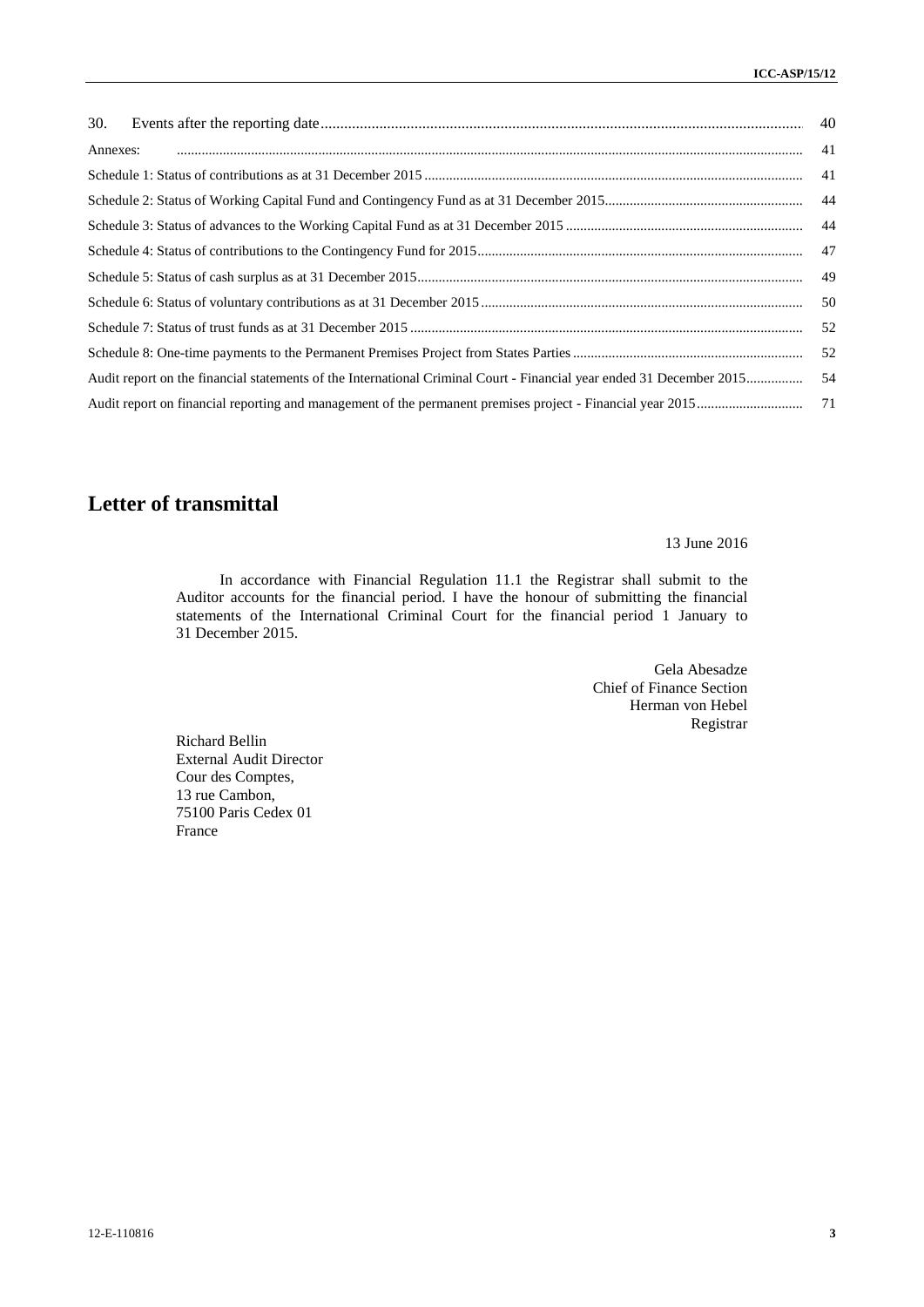# **Statement on Internal Financial Control**

### **Scope of responsibilities**

In accordance with Financial Rule  $101.1(b)$ , the Registrar in his capacity as principal administrative officer of the Court is "*responsible and accountable for ensuring that these Rules are administered in a coherent manner by all organs of the Court, including through appropriate institutional arrangements with the Office of the Prosecutor with regard to management and administrative functions falling under the authority of that Office by virtue of article 42, paragraph 2, of the Rome Statute*". Financial Regulation 11 and, *inter alia*, Rule 111.1, assign responsibility for the accounts to me. In accordance with this Financial Regulation and Rule, I have prescribed and maintained financial and subsidiary records, established the accounting procedures of the Court and designated the officials responsible for performing accounting functions.

In line with the Court's Financial Regulation 1.4, these "*Regulations shall be implemented in a manner consistent with the responsibilities of the Prosecutor and the Registrar as set out in articles 42, paragraph 2, and 43, paragraph 1, of the Rome Statute. The Prosecutor and the Registrar shall cooperate, taking into account the independent exercise by the Prosecutor of his or her functions under the Statute*".

Furthermore, in accordance with Financial Regulation 10.1, as Registrar I have responsibility for maintaining "*an internal financial control which shall provide for effective current examination and/or review of financial transactions in order to ensure:*

*(i) The regularity of the receipt, custody and disposal of all funds and other financial resources of the Court;*

*(ii) The conformity of obligations and expenditures with the appropriations or other financial provisions voted by the Assembly of States Parties, or with the purposes and rules relating to trust funds and special accounts; and*

#### *(iii) The economic use of resources of the Court".*

Having made appropriate institutional arrangements in cooperation with the Office of the Prosecutor as provided for in Rule 101.1(b), I am satisfied that appropriate systems of internal financial control were in place throughout the financial period of 2014.

#### **Review of effectiveness of the system of internal financial control**

The effectiveness of the system of internal financial control and compliance with the Court's Financial Regulations and Rules relies on operational managers (certifying officers) within the Court. To strengthen the internal financial control within the Court, comprehensive training for certifying officers has been implemented and is mandatory for all certifying officers.

My review of the effectiveness of the system of internal control and compliance with the Court's Financial Rules and Regulations is informed by the work of the internal auditors to date, the work of the operational managers within the Registry who have responsibility for the maintenance of the internal control framework and comments made to date by the external auditors in their management letter and other reports.

I am satisfied that I have received the necessary assurances to confirm that an appropriate framework of internal financial control was in place during 2015.

Herman von Hebel Registrar 13 June 2016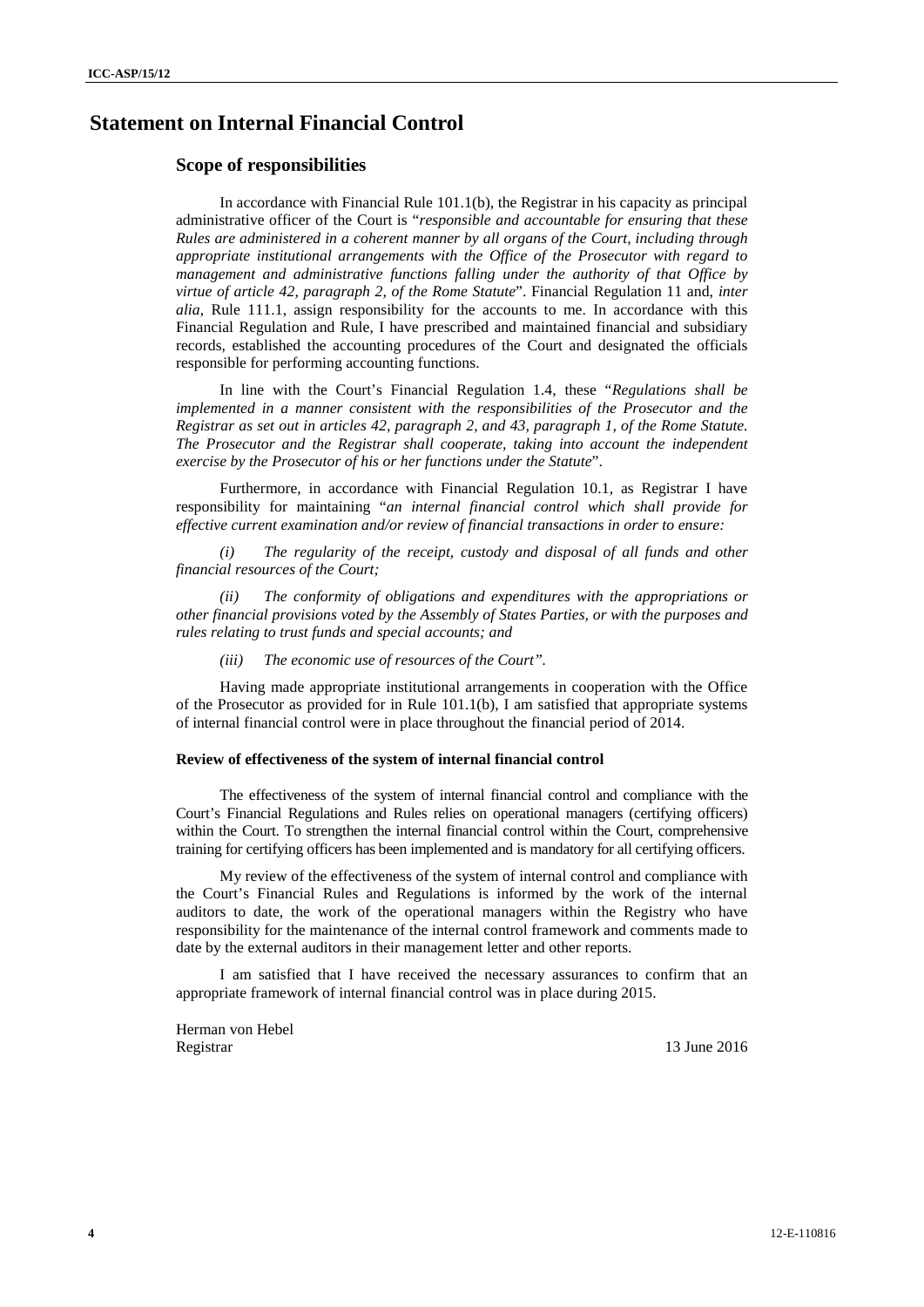## **Independent auditor's opinion**

We have audited the Financial Statements of the International Criminal Court (ICC), for the 12 month period ended 31 December 2015. These financial statements include a Statement of Financial Position as at 31 December 2015, a Statement of Financial Performance, a Statement of Changes in Net Assets, a Statement of Cash Flow, a Statement of Comparison of Budget and Actual Amounts and Notes including a summary of the accounting principles and other information. A set of eight schedules presenting some additional information under UNSAS standards, outside of the scope of this audit, have also been added in an annex to the Financial Statements.

By virtue of Regulation 11 of the Financial Regulations, the Registrar of the International Criminal Court is responsible for preparing and presenting the financial statements. These statements are in conformity with the International Public Sector Accounting Standards (IPSAS). This responsibility includes the design, implementation and monitoring of internal control procedures to ensure the preparation and the fair presentation of financial statements, free of significant misstatements, resulting either from frauds or errors. This responsibility also includes the determination of fair accounting estimates adapted to the circumstances.

Our responsibility is to express an opinion on these financial statements based on our audit. We have conducted our audit in accordance with the International Standards on Auditing (ISA). These Standards require us to comply with the ethical rules and to plan and perform our audit in order to obtain a reasonable assurance that the financial statements are free from material misstatements.

An audit consists in implementing audit procedures in order to collect audit evidence regarding the amounts and the information presented in the financial statements. The design of the audit procedures is based on the external auditor's professional judgment, as well as the risk evaluation that the financial statements include significant misstatements, resulting either from frauds or errors. In the context of this risk evaluation, the auditor considers the internal control in place for the preparation and presentation of the financial statements, in order to design appropriate audit procedures and not in order to express any opinion on the internal control. An audit also consists in evaluating that the accounting method applied and the presentation of the financial statements are appropriate and that the significant accounting estimates are reasonable.

We believe that the audit evidence collected is sufficient and appropriate to constitute a reasonable basis for our qualified opinion.

### **Basis for Qualified Opinion**

As at 31 December 2015, the permanent premises were capitalized at k€195,756. At the time of this report, the negotiation was still ongoing between the International Criminal Court and the Constructor (Courtys), in order to address the cost issues regarding the permanent premises. No signed agreement was available to validate the final cost of the operation. Consequently, we were unable to determine whether any adjustments to the permanent premises amounts recognized as at 31 December 2015 were necessary.

### **Qualified Opinion**

Based on our audit, except for the possible effects of the matter described in the "Basis for Qualified Opinion" paragraph, the financial statements give a fair view of the financial position of the International Criminal Court as at 31 December 2015, as well as the financial performance, the changes in net assets, the cash flow and the comparison of budget and actual amounts for the 12 month period ending 31 December 2015 in conformity with the IPSAS.

> *(Signed)* Didier Migaud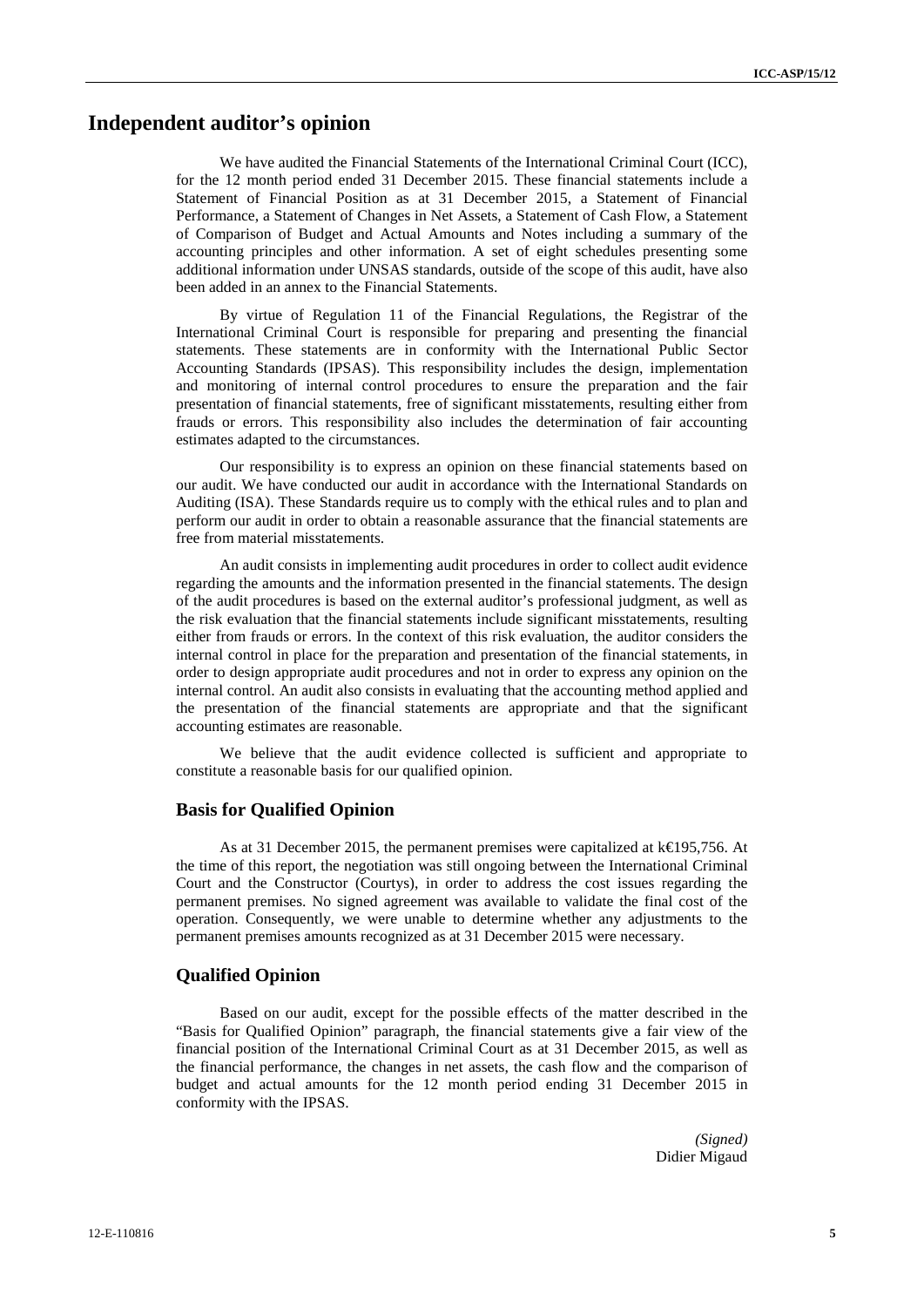# **Statement I**

# **International Criminal Court Statement of financial position as at 31 December 2015 (in thousands of euros)**

|                                                 | Note.          | 2015    | 2014    |
|-------------------------------------------------|----------------|---------|---------|
| <b>Assets</b>                                   |                |         |         |
| <b>Current assets</b>                           |                |         |         |
| Cash and cash equivalents                       | $\mathfrak{Z}$ | 23,026  | 56,693  |
| Accounts receivable (non-exchange transactions) | $\overline{4}$ | 20,510  | 14,491  |
| Other accounts receivable                       | 5              | 2,422   | 1,175   |
| Prepayments and other current assets            | 6              | 2,360   | 2,143   |
| <b>Total current assets</b>                     |                | 48,318  | 74,502  |
| <b>Non-current assets</b>                       |                |         |         |
| Property, plant and equipment                   | 7              | 208,570 | 153,620 |
| Intangible assets                               | 8              | 1,353   | 1,326   |
| Reimbursement right                             | 10             | 23,235  | 23,423  |
| <b>Total non-current assets</b>                 |                | 233,158 | 178,369 |
| <b>Total assets</b>                             |                | 281,476 | 252,871 |
| <b>Liabilities</b>                              |                |         |         |
| <b>Current liabilities</b>                      |                |         |         |
| Accounts payable                                | 9              | 9,926   | 13,593  |
| Employee benefit liabilities                    | 10             | 9,322   | 8,882   |
| Host State loan                                 | 11             | 891     |         |
| Deferred revenue and accrued expenses           | 12             | 17,066  | 23,832  |
| Provisions                                      | 13             | 2,255   | 972     |
| <b>Total current liabilities</b>                |                | 39,460  | 47,279  |
| <b>Non-current liabilities</b>                  |                |         |         |
| Accounts payable                                | 9              | 50      | 153     |
| Employee benefit liabilities                    | 10             | 37,372  | 36,788  |
| Host State loan                                 | 11             | 77,120  | 84,607  |
| Provisions                                      | 13             |         | 1,756   |
| <b>Total non-current liabilities</b>            |                | 114,542 | 123,304 |
| <b>Total liabilities</b>                        |                | 154,002 | 170,583 |
| Net assets/equity                               |                |         |         |
| Contingency Fund                                | 14             | 5,791   | 7,500   |
| Working Capital Fund                            | 14             | 1,616   | 7,406   |
| Other fund balances                             | 14             | 120,067 | 67,382  |
| <b>Total net assets/equity</b>                  |                | 127,474 | 82,288  |
| Total liabilities and net assets/equity         |                | 281,476 | 252,871 |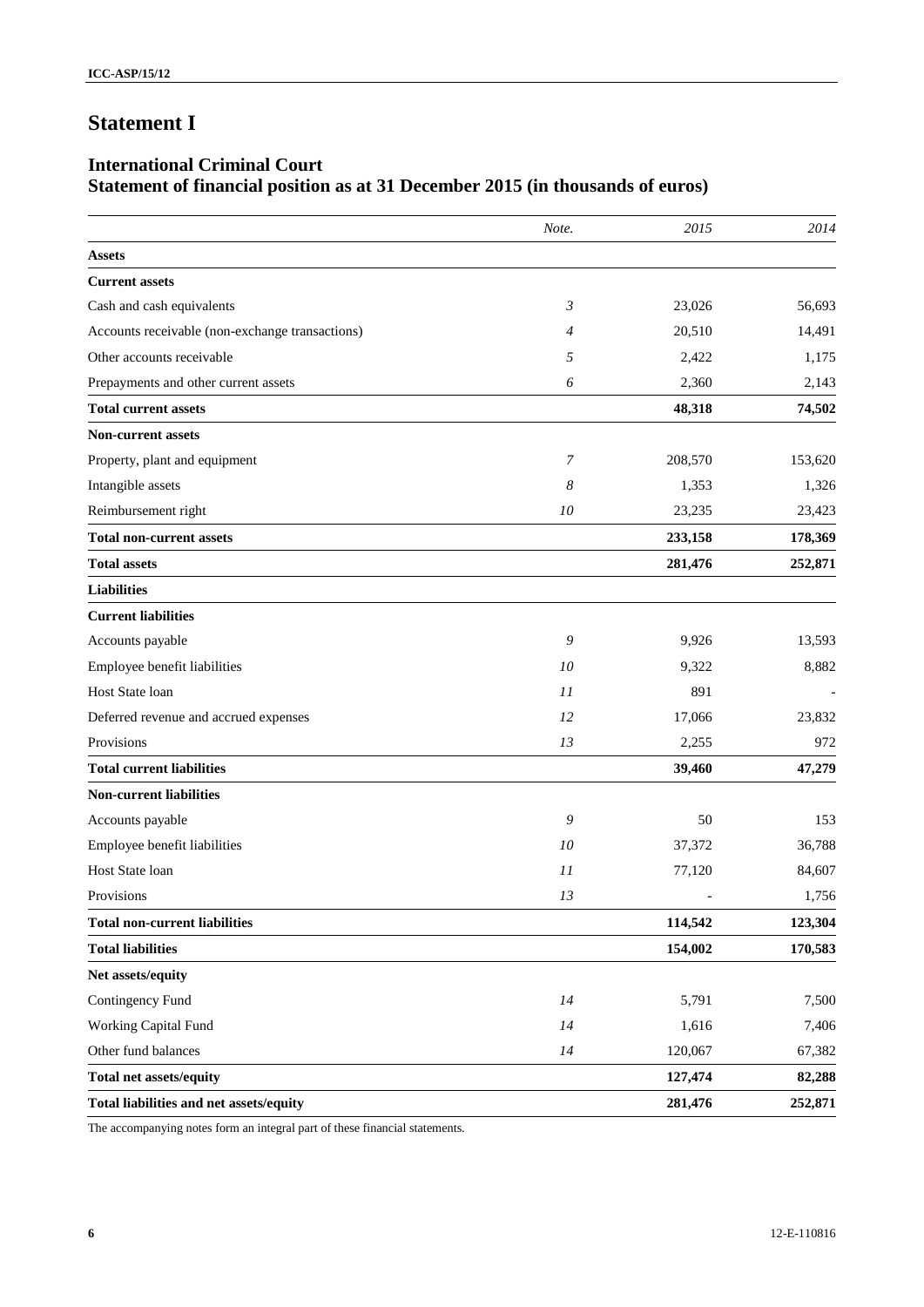# **Statement II**

# **International Criminal Court Statement of financial performance for the year ended 31 December 2015 (in thousands of euros)**

|                                  | Note. | 2015    | 2014    |
|----------------------------------|-------|---------|---------|
| Revenue                          |       |         |         |
| Assessed contributions           | 15    | 167,119 | 152,499 |
| Voluntary contributions          | 15    | 4,243   | 3,985   |
| Financial revenue                | 15    | 179     | 268     |
| Other revenue                    | 15    | 21,952  | 2,468   |
| <b>Total revenue</b>             |       | 193,493 | 159,220 |
| <b>Expenses</b>                  |       |         |         |
| Employee benefit expenses        | 16    | 99,263  | 86,465  |
| Travel and hospitality           | 17    | 6,683   | 5,832   |
| Contractual services             | 18    | 9,059   | 4,413   |
| Counsel fees                     | 19    | 5,777   | 5,283   |
| Operating expenses               | 20    | 17,057  | 17,106  |
| Supplies and materials           | 21    | 2,346   | 1,308   |
| Depreciation and amortization    | 22    | 3,308   | 1,361   |
| Financial expenses               | 23    | 2,996   | 640     |
| <b>Total expenses</b>            |       | 146,489 | 122,408 |
| Surplus/(deficit) for the period |       | 47,004  | 36,812  |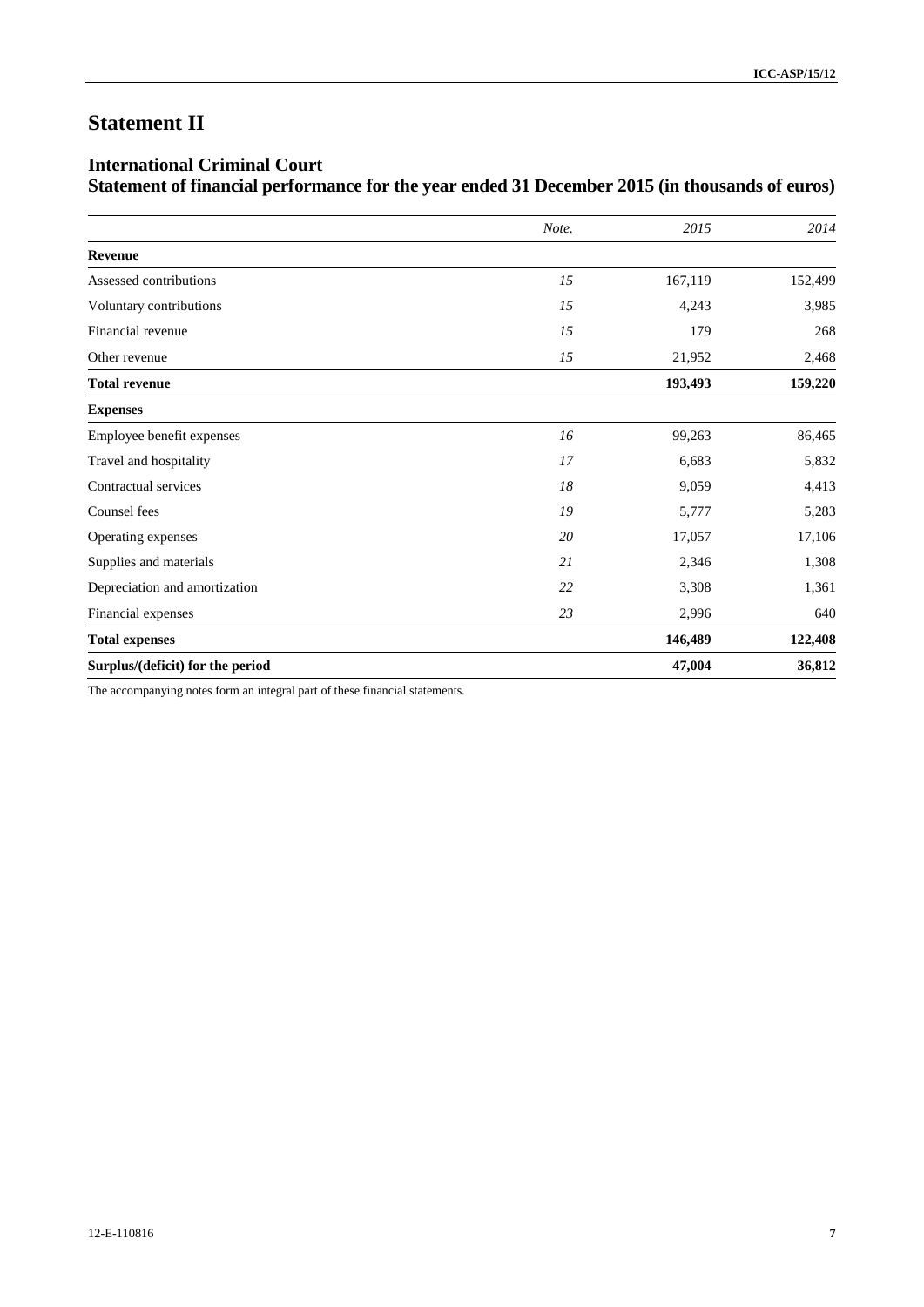# **Statement III**

# **International Criminal Court**

**Statement of changes in net assets/equity for the year ended 31 December 2015 (in thousands of euros)**

|                                                                 |                                        |         | General                                                     |                               |                                  |                                          |                          |                                       |
|-----------------------------------------------------------------|----------------------------------------|---------|-------------------------------------------------------------|-------------------------------|----------------------------------|------------------------------------------|--------------------------|---------------------------------------|
|                                                                 |                                        |         | General Fund                                                |                               |                                  |                                          |                          |                                       |
|                                                                 | Working<br>Capital Contingency<br>Fund |         | Funds for<br>Employee<br><b>Benefit</b><br>Fund Liabilities | Cash<br>Surplus/<br>(Deficit) | Other<br>Fund<br><b>Balances</b> | General Permanent<br>Premises<br>Project | Trust<br>Funds           | <b>Total Net</b><br>Assets/<br>equity |
| Opening balance as at 1 January 2014                            | 7,406                                  | 7,500   | 11,646                                                      | 4,468                         | (12,548)                         | 26,029                                   | 975                      | 45,476                                |
| Movement in net assets/equity in 2014                           |                                        |         |                                                             |                               |                                  |                                          |                          |                                       |
| Surplus/(deficit)                                               |                                        |         |                                                             |                               | 1,769                            | 35,002                                   | 41                       | 36,812                                |
| <b>Transfers</b>                                                |                                        |         | (419)                                                       | (4, 468)                      | 419                              | 4,325                                    | $\overline{\phantom{a}}$ | (143)                                 |
| Prior year cash surplus/deficit                                 |                                        |         | $\overline{\phantom{a}}$                                    | (2,269)                       | 2,269                            |                                          | $\overline{a}$           |                                       |
| 2012 Trust Fund for Victims Surplus                             |                                        |         |                                                             |                               | 143                              |                                          |                          | 143                                   |
| Total movements during the year                                 | ٠                                      | ٠       | (419)                                                       | (6,737)                       | 4,600                            | 39,327                                   | 41                       | 36,812                                |
| Total net assets/equity as at<br>31 December 2014               | 7,406                                  | 7,500   | 11,227                                                      | (2,269)                       | (7,948)                          | 65,356                                   | 1,016                    | 82,288                                |
| Movement in net assets/equity in 2015                           |                                        |         |                                                             |                               |                                  |                                          |                          |                                       |
| Surplus/(deficit)                                               |                                        |         |                                                             |                               | (6,736)                          | 53,227                                   | 513                      | 47,004                                |
| <b>Transfers</b>                                                | (5,790)                                | (1,709) | (4,832)                                                     | $\overline{a}$                | 12,341                           |                                          | (10)                     |                                       |
| Prior year Cash Surplus/(Deficit)                               |                                        |         | $\overline{\phantom{a}}$                                    | 4,432                         | (4, 432)                         |                                          |                          |                                       |
| Adjustment of 2015 Assessed<br>Contributions (ICC-ASP/13/Res.1) |                                        |         |                                                             | (2,068)                       |                                  |                                          |                          | (2,068)                               |
| 2013 Trust Fund for Victims<br>Secretariat's surplus            |                                        |         |                                                             |                               | 250                              |                                          |                          | 250                                   |
| Total movements during the year                                 | (5,790)                                | (1,709) | (4, 832)                                                    | 2,364                         | 1,423                            | 53,227                                   | 503                      | 45,186                                |
| Total net assets/equity as at<br>31 December 2015               | 1,616                                  | 5,791   | 6,395                                                       | 95                            | (6,525)                          | 118,583                                  | 1,519                    | 127,474                               |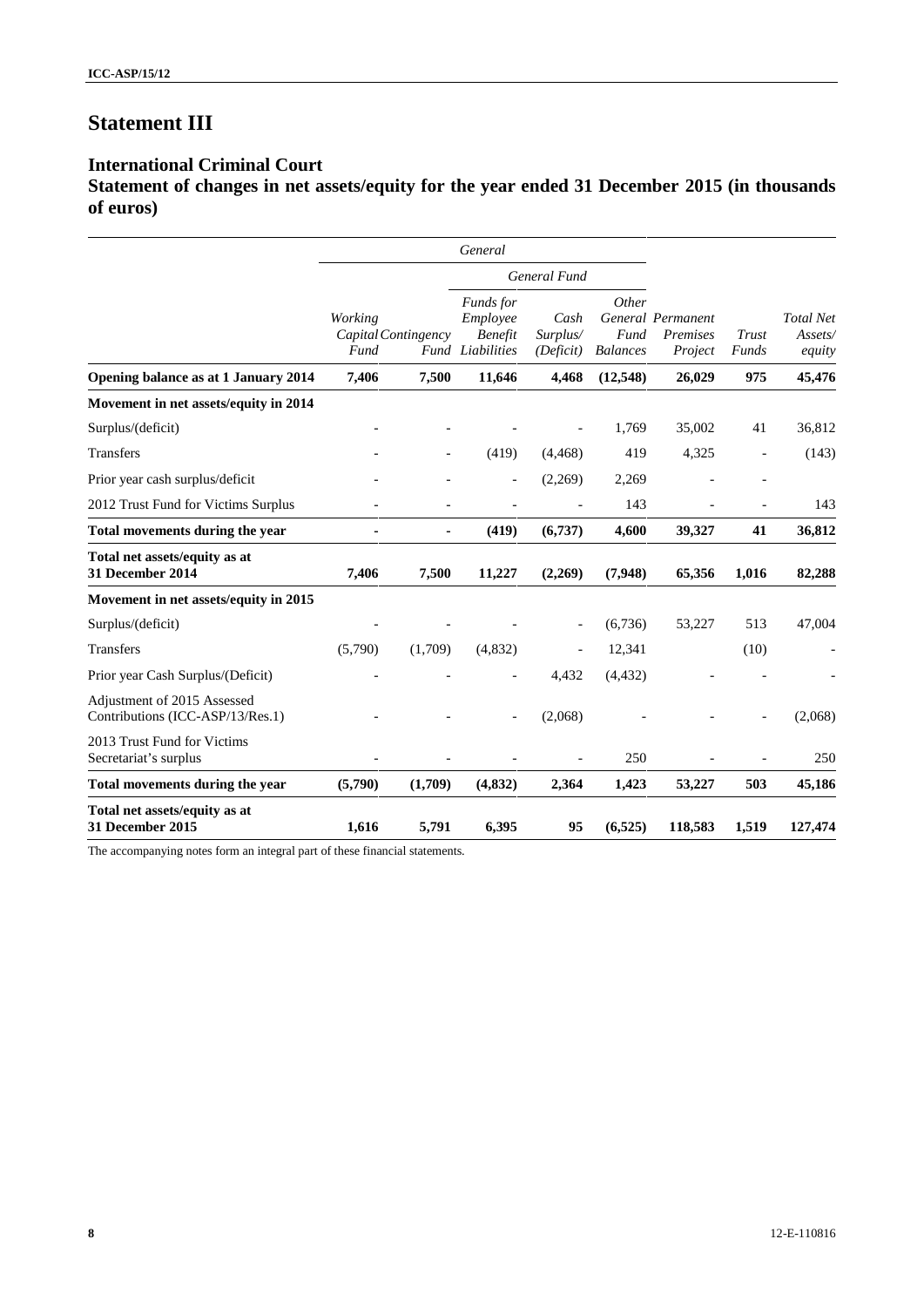# **Statement IV**

# **International Criminal Court Statement of cash flows for the year ended 31 December 2015 (in thousands of euros)**

|                                                                           | Note.          | 2015      | 2014      |
|---------------------------------------------------------------------------|----------------|-----------|-----------|
| <b>Cash flows from operating activities</b>                               |                |           |           |
| Surplus/(deficit) for the period (Statement II)                           |                | 47,004    | 36,812    |
| Unrealized foreign exchange differences                                   |                | 5         | (11)      |
| Discount on host State loan                                               |                | (17,963)  |           |
| Depreciation and amortization                                             |                | 3,308     | 1,361     |
| (Gain)/loss on disposal of property, plant and equipment                  |                | 8         |           |
| Interest expense                                                          |                | 2,860     | 518       |
| (Increase)/decrease in accounts receivable from non-exchange transactions |                | (6,019)   | (7,037)   |
| (Increase)/decrease in other accounts receivable                          |                | (1,247)   | 944       |
| (Increase)/decrease in prepayments and other current assets               |                | 16        | 842       |
| (Increase)/decrease in reimbursement right                                |                | 188       | (2,178)   |
| Increase/(decrease) in accounts payable                                   |                | 3,403     | (3,228)   |
| Increase/(decrease) in employee benefit liabilities                       |                | 1,023     | 4,507     |
| Increase/(decrease) in deferred revenue and accrued expenses              |                | (14,039)  | (22, 554) |
| Increase/(decrease) in provisions                                         |                | (473)     | 664       |
| Less: Interest income                                                     |                | (179)     | (268)     |
| Net cash flows from operating activities                                  |                | 17,895    | 10,372    |
| <b>Cash flows from investing activities</b>                               |                |           |           |
| Plus: Interest received                                                   |                | 197       | 303       |
| Purchase of property, plant and equipment                                 |                | (58, 268) | (77, 183) |
| Purchase of intangible assets                                             |                | (1,052)   | (328)     |
| Net cash flows from investing activities                                  |                | (59, 123) | (77,208)  |
| <b>Cash flows from financing activities</b>                               |                |           |           |
| <b>Credits to States Parties</b>                                          |                | (2,068)   |           |
| Interest paid                                                             |                | (1,061)   | (112)     |
| Receipts from host State loan                                             |                | 10,693    | 64,700    |
| Net cash flows from financing activities                                  |                | 7,564     | 64,588    |
| Net increase/(decrease) in cash and cash equivalents                      |                | (33, 664) | (2, 248)  |
| Cash and cash equivalents at beginning of financial period                | $\mathfrak{Z}$ | 56,693    | 58,941    |
| Unrealized foreign exchange gains/losses on cash and cash equivalents     |                | (3)       |           |
| Cash and cash equivalents as at 31 December (Statement I)                 | 3              | 23,026    | 56,693    |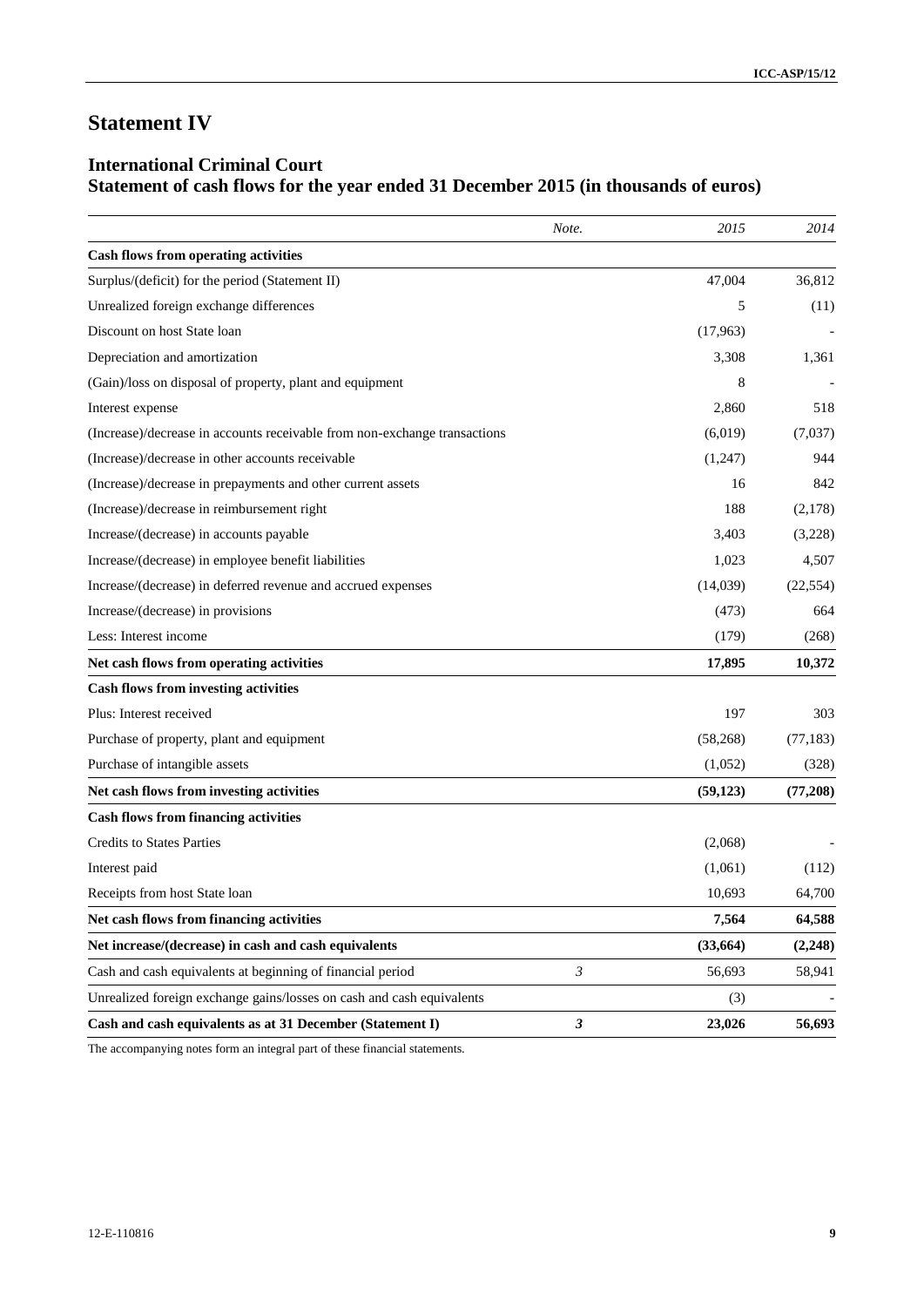# **Statement V**

# **International Criminal Court Statement of comparison of budget and actual amounts for the year ended 31 December 2015 (in thousands of euros)**

| <b>Total</b>                                               | 130,666            | 6,264                                            | 136,930         | 126,832                                                    | 5,361                                                          | 132,193                   | 3,834                                    | 903                                               | 4,737                             |
|------------------------------------------------------------|--------------------|--------------------------------------------------|-----------------|------------------------------------------------------------|----------------------------------------------------------------|---------------------------|------------------------------------------|---------------------------------------------------|-----------------------------------|
| Office of<br><b>Internal Audit</b>                         | 615                |                                                  | 615             | 614                                                        |                                                                | 614                       | 1                                        |                                                   | $\mathbf{1}$                      |
| Independent<br>Oversight<br>Mechanism                      | 340                | $\overline{\phantom{a}}$                         | 340             | 75                                                         | $\overline{\phantom{a}}$                                       | 75                        | 265                                      | $\overline{\phantom{a}}$                          | 265                               |
| Permanent<br>Premises<br>Project Office                    | 2,209              |                                                  | 2,209           | 2,116                                                      | $\overline{a}$                                                 | 2,116                     | 93                                       | $\overline{a}$                                    | 93                                |
| Secretariat of the<br>Trust Fund for<br>Victims            | 1,816              | $\overline{a}$                                   | 1,816           | 1,543                                                      | $\overline{a}$                                                 | 1,543                     | 273                                      |                                                   | 273                               |
| Interim<br>Premises                                        | 6,000              | $\overline{\phantom{a}}$                         | 6,000           | 5,394                                                      | $\blacksquare$                                                 | 5,394                     | 606                                      | $\overline{\phantom{0}}$                          | 606                               |
| Secretariat of the<br>Assembly of<br><b>States Parties</b> | 3,013              | $\overline{\phantom{a}}$                         | 3,013           | 2,857                                                      | $\overline{\phantom{a}}$                                       | 2,857                     | 156                                      | $\overline{\phantom{a}}$                          | 156                               |
| Registry                                                   | 65,026             | 3,256                                            | 68,282          | 64,957                                                     | 3,032                                                          | 67,989                    | 69                                       | 224                                               | 293                               |
| Office of the<br>Prosecutor                                | 39,613             | 2,601                                            | 42,214          | 38,370                                                     | 2,211                                                          | 40,581                    | 1,243                                    | 390                                               | 1,633                             |
| Judiciary                                                  | 12,034             | 407                                              | 12,441          | 10,906                                                     | 118                                                            | 11,024                    | 1,128                                    | 289                                               | 1,417                             |
|                                                            | $\boldsymbol{I}$   | $I\!I$                                           | $III = I + II$  | IV                                                         | V                                                              | $VI = IV + V$             | $VII = I - IV$                           |                                                   | $VIII = II - V$ $IX = VII + VIII$ |
| Major<br>Programme                                         | Appropri-<br>ation | Contin-<br>gency<br>Fund<br>approved application | Final<br>budget | Expen-<br>ditures<br>charged<br>against<br>General<br>Fund | Expen-<br>ditures<br>charged<br>against<br>Contingency<br>Fund | Total<br>expen-<br>diture | Surplus/<br>(deficit)<br>General<br>Fund | Surplus/<br>(deficit)<br>Conti-<br>ngency<br>Fund | Total<br>surplus/<br>(deficit)    |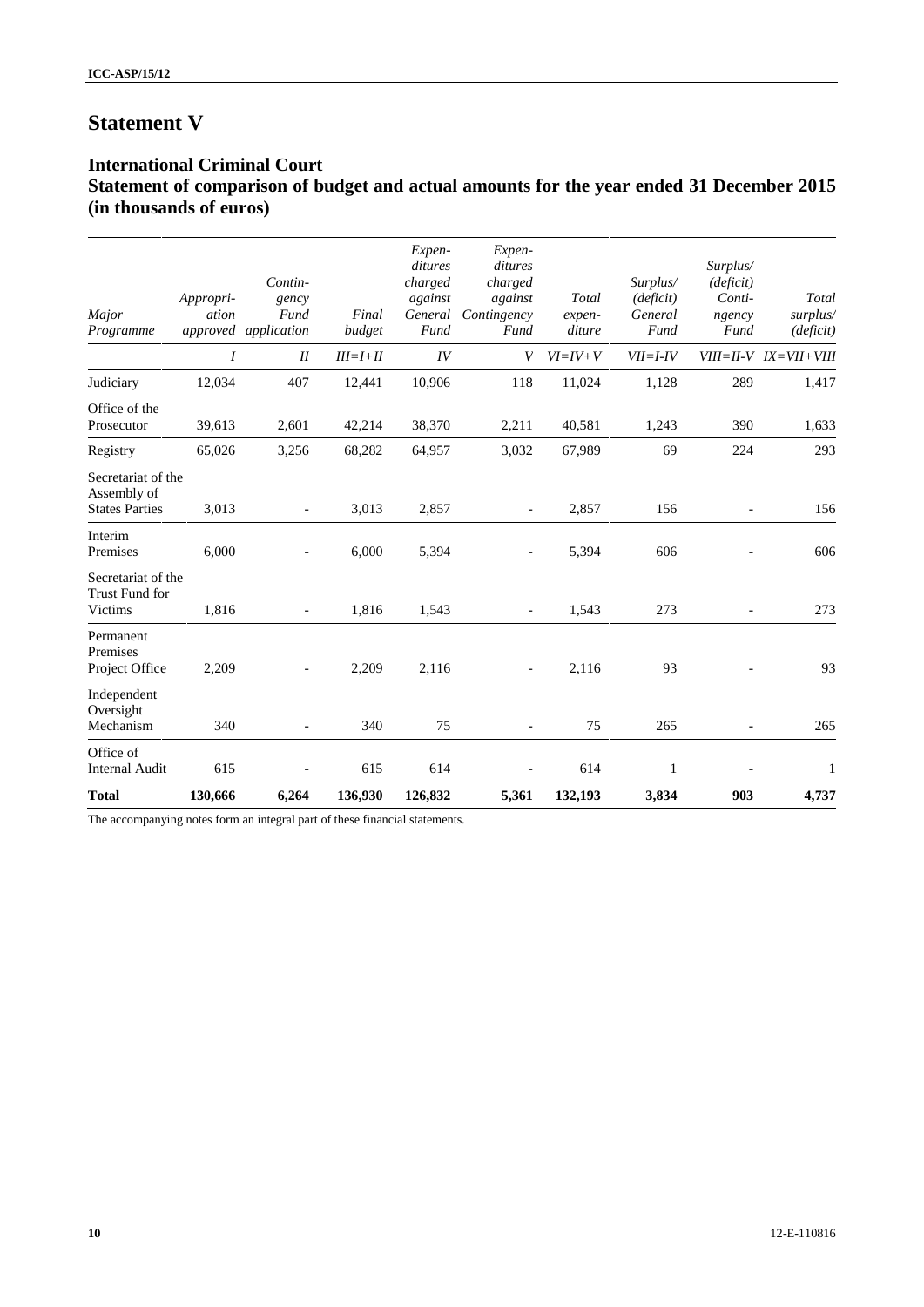# **Notes to the financial statements**

## **1. The International Criminal Court and its objectives**

#### 1.1 *Reporting entity*

The International Criminal Court ("the Court") was established by the Rome Statute of the International Criminal Court on 17 July 1998, when 120 States participating in the United Nations Diplomatic Conference of Plenipotentiaries on the Establishment of an International Criminal Court adopted the Statute. The Court is an independent permanent judicial institution with the power to exercise jurisdiction over perpetrators of the most serious crimes of international concern (genocide, crimes against humanity, war crimes and the crime of aggression). The Court has four organs: the Presidency, Chambers (consisting of an Appeals Division, a Trial Division and a Pre-Trial Division), the Office of the Prosecutor and the Registry. The financial statements are prepared for the Court and subsidiary bodies of the Assembly of States Parties other than the Secretariat of the Trust Fund for Victims as described in note 1.2(g).

The seat of the Court was established at The Hague in the Netherlands in accordance with article 3 of the Rome Statute. The Court has also established six field offices and one field presence to enable it to conduct its field operations. These field offices are operational in Uganda, the Democratic Republic of the Congo (2), the Central African Republic, the Republic of Côte d'Ivoire and Kenya. A small administrative field presence was established in Mali in 2014.

#### 1.2 *Programme budget*

For the purposes of the 2015 financial period, appropriations were divided into eight major programmes: the Judiciary (Presidency and Chambers), the Office of the Prosecutor, the Registry, the Secretariat of the Assembly of States Parties ("the Secretariat"), the Interim Premises, the Secretariat of the Trust Fund for Victims, the Permanent Premises Project Office and the Independent Oversight Mechanism. The composition, role and objectives of each component of the major programmes of the Court are as follows:

- (a) *The Presidency*
	- (i) comprises the President and the First and Second Vice-Presidents;

(ii) ensures the proper administration of the Court through managerial oversight, coordination and cooperation;

(iii) oversees and supports the fair, open and effective conduct of proceedings and performs all judicial functions within its preserve; and

(iv) broadens global understanding of and support for the work of the Court by representing it in the international arena.

(b) *Chambers*

(i) comprise an Appeals Division, a Trial Division and a Pre-Trial Division. The Appeals Division is composed of a President and four other judges; the Trial Division is composed of not less than six judges, as is the Pre-Trial Division;

(ii) ensure the conduct of fair, effective and open proceedings, safeguarding the rights of all parties.

#### (c) *The Office of the Prosecutor*

(i) acts independently as a separate organ of the Court and is responsible for the investigation and prosecution of crimes within the jurisdiction of the Court;

promotes national efforts and international cooperation to prevent and punish genocide, crimes against humanity, war crimes and aggression; and

(iii) builds universal consensus on the principles and purposes of the Rome Statute.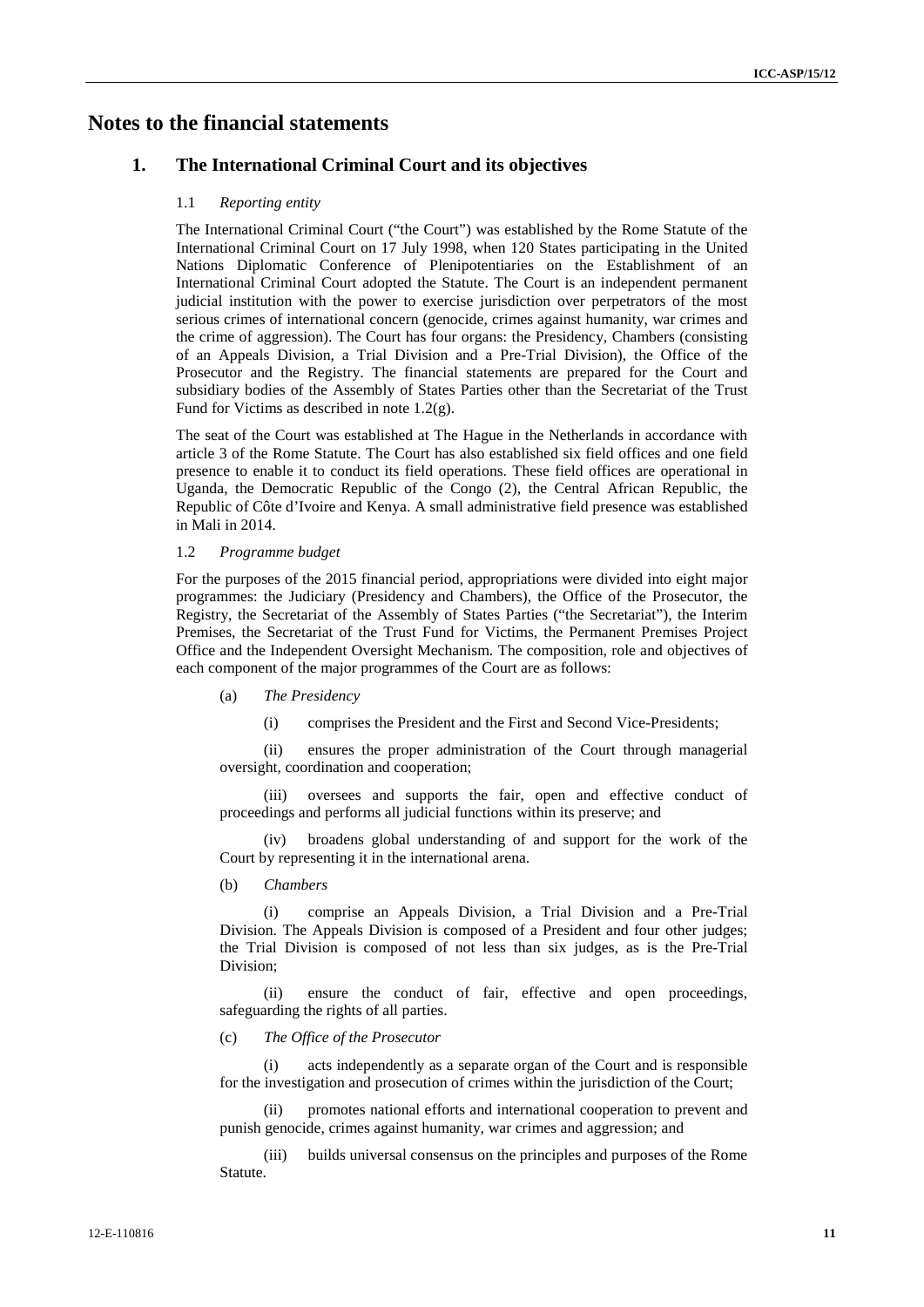## (d) *The Registry*

(i) provides efficient, effective and high-quality judicial and administrative support services to the Presidency, Chambers, the Office of the Prosecutor, the defence, and victims and witnesses;

(ii) manages the internal security of the Court; and

(iii) implements mechanisms to assist and safeguard the rights of victims, witnesses and the defence.

#### (e) *The Secretariat of the Assembly of States Parties*

In its resolution ICC-ASP/2/Res.3 adopted in September 2003, the Assembly of States Parties ("the Assembly") established the Secretariat of the Assembly of States Parties to begin its operations on 1 January 2004. The Secretariat, which provides the Assembly and its Bureau, the Credentials Committee, the Committee on Budget and Finance ("the Committee"), the Special Working Group on the Crime of Aggression, as well as, upon explicit decision by the Assembly, any subsidiary body that may be established by the Assembly, with independent substantive servicing and administrative and technical assistance.

#### The Secretariat:

(i) organizes conferences of the Assembly and meetings of the subsidiary bodies of the Assembly, including the Bureau and the Committee;

(ii) assists the Assembly, including its Bureau and subsidiary bodies, in all matters relating to their work, with particular emphasis on the effective scheduling and procedurally correct conduct of meetings as well as consultations; and

(iii) enables the Assembly and its subsidiary bodies to carry out their mandate more effectively by providing them with high-quality substantive servicing and support, including technical services.

#### (f) *Interim Premises*

Stakeholders are provided with an overview of the resources required by the Court for interim premises.

#### (g) *Secretariat of the Trust Fund for Victims*

The Secretariat of the Trust Fund for Victims administers the Trust Fund for Victims, offers administrative support to the Board of the Trust Fund for Victims and its meetings and operates under the full authority of the Board. The Trust Fund for Victims was established by the Assembly in its resolution ICC-ASP/1/Res.6. By resolution ICC-ASP/4/Res.3 the Assembly adopted the Regulations of the Trust Fund for Victims, which state that the Trust Fund is a separate reporting entity. The revenue from assessed contributions and expenses of the Secretariat of the Trust Fund for Victims are reported in the Statement of Financial Performance of the Trust Fund for Victims. For more information regarding the Trust Fund for Victims please refer to the financial statements of the Trust Fund for Victims for 2015.

#### (h) *Permanent Premises Project Office*

In annex IV and V of resolution ICC-ASP/6/Res.1, the Assembly established the Project Director's Office within the annual proposed programme budget of the Court to cover the staff costs and other operational costs related to the Permanent Premises Project. The Project Director's Office operates under the full authority of the Assembly and reports directly and is accountable to the Assembly through the Oversight Committee.

#### (i) *Independent Oversight Mechanism*

By resolution ICC-ASP/8/Res.1 the Assembly established the Independent Oversight Mechanism (IOM) as a major programme. This independent oversight mechanism is located next to, but is not integrated into or subordinate to, the Office of Internal Audit at the seat of the Court in The Hague. The scope of the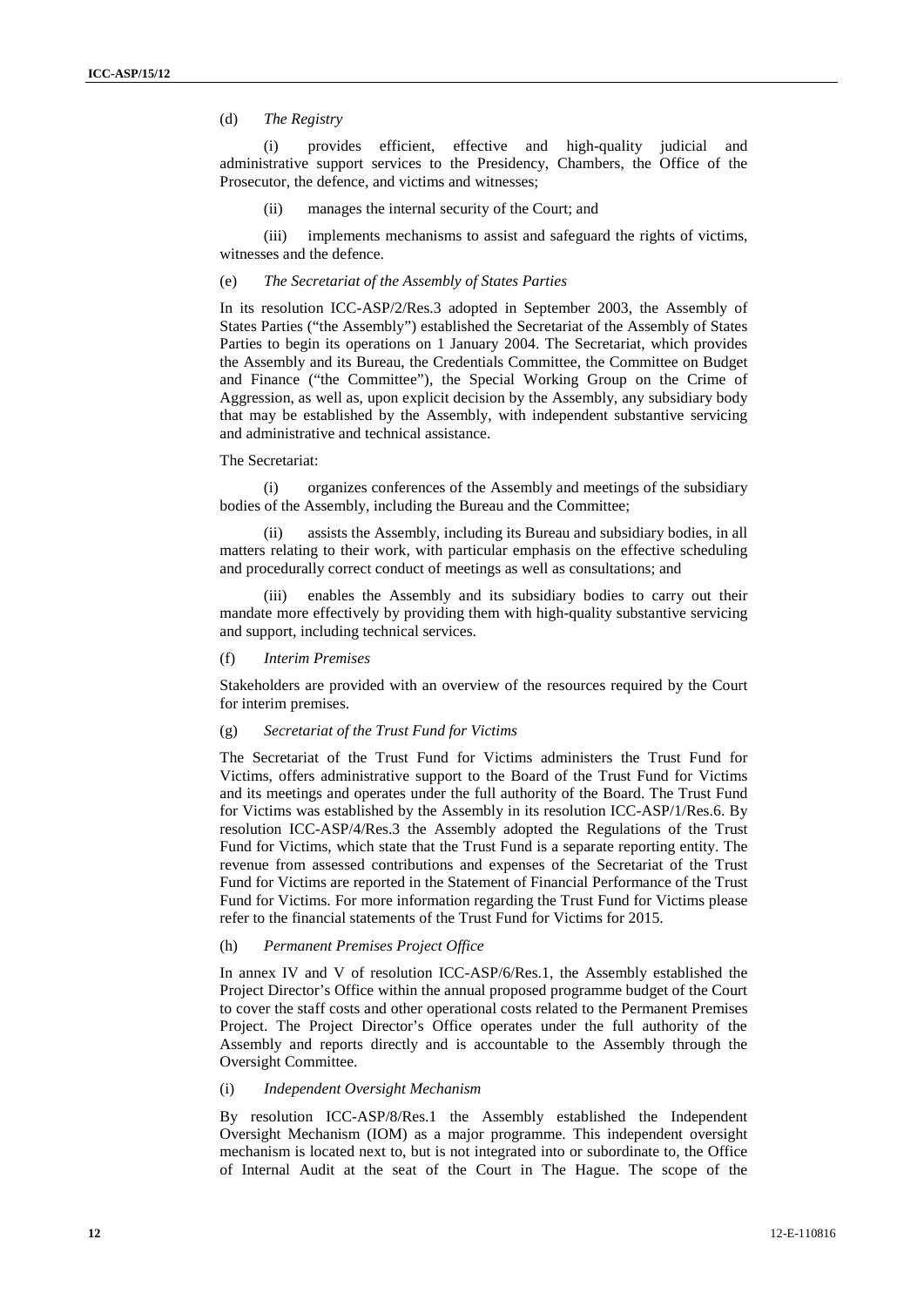Independent Oversight Mechanism, as envisaged under article 112(4) of the Rome Statute includes investigation, evaluation and inspection.

### 1.3 *Tax exemption*

According to (i) the Headquarters Agreement signed between the Kingdom of the Netherlands and the Court, and more particularly its article 15, and (ii) the Agreement on Privileges and Immunities of the International Criminal Court, and more particularly its Article 8, the Court is exempt from all direct taxes, except charges for public utility services, and is exempt from customs duties and charges of a similar nature in respect of articles imported or exported for its official use.

## **2. Summary of significant accounting and financial reporting policies**

#### **Basis of preparation**

2.1 The Court's financial statements are maintained in accordance with the Financial Regulations and Rules of the Court, as adopted by the Assembly at its first session in September 2002, and the amendments thereto. The Court's financial statements have been prepared on the accrual basis of accounting in compliance with the International Public Sector Accounting Standards (IPSAS). These notes form an integral part of the Court's financial statements.

2.2 *Financial period*: the financial period is one calendar year.

2.3 *Historical cost basis*: the financial statements are prepared on the historical cost basis of accounting.

#### **Currency of accounts and treatment of exchange rate movements**

2.4 The Court's functional and presentation currency is the euro.

2.5 Foreign currency transactions are translated into the functional currency using the United Nations operational rates of exchange which approximate the exchange rates prevailing at the dates of the transactions. Foreign exchange gains and losses resulting from the settlement of such transactions, and from the translation at year-end of exchange rates of monetary assets and liabilities denominated in foreign currencies, are recognized in the Statement of financial performance.

2.6 Non-monetary assets and items that are measured in terms of historical cost in foreign currency are translated using the exchange rate at the date of the transaction and are not retranslated at the reporting date.

#### **Use of estimates and judgements**

2.7 The preparation of the financial statements in conformity with IPSAS requires management to make judgements, estimates and assumptions that affect the application of accounting policies and the reported amounts of assets, liabilities, revenue and expenses. The estimates and associated assumptions are based on past experience and various other factors that are believed to be reasonable under the circumstances, and information available at the date of preparation of the financial statements, the results of which form the basis of judgements about carrying values of assets and liabilities that are not readily apparent from other sources. Actual results may differ from these estimates.

2.8 The estimates and underlying assumptions are reviewed on an on-going basis. Revisions to accounting estimates are recognized in the period in which the estimate is revised and any future periods affected.

2.9 The judgements made by management in the application of IPSAS that have a significant effect on the financial statements and estimates with a significant risk of material adjustment in the next year are as follows:

(a) The Court recognized provisions as a result of court cases initiated against the Court where it is likely that there will be an outflow of resources to settle the claims and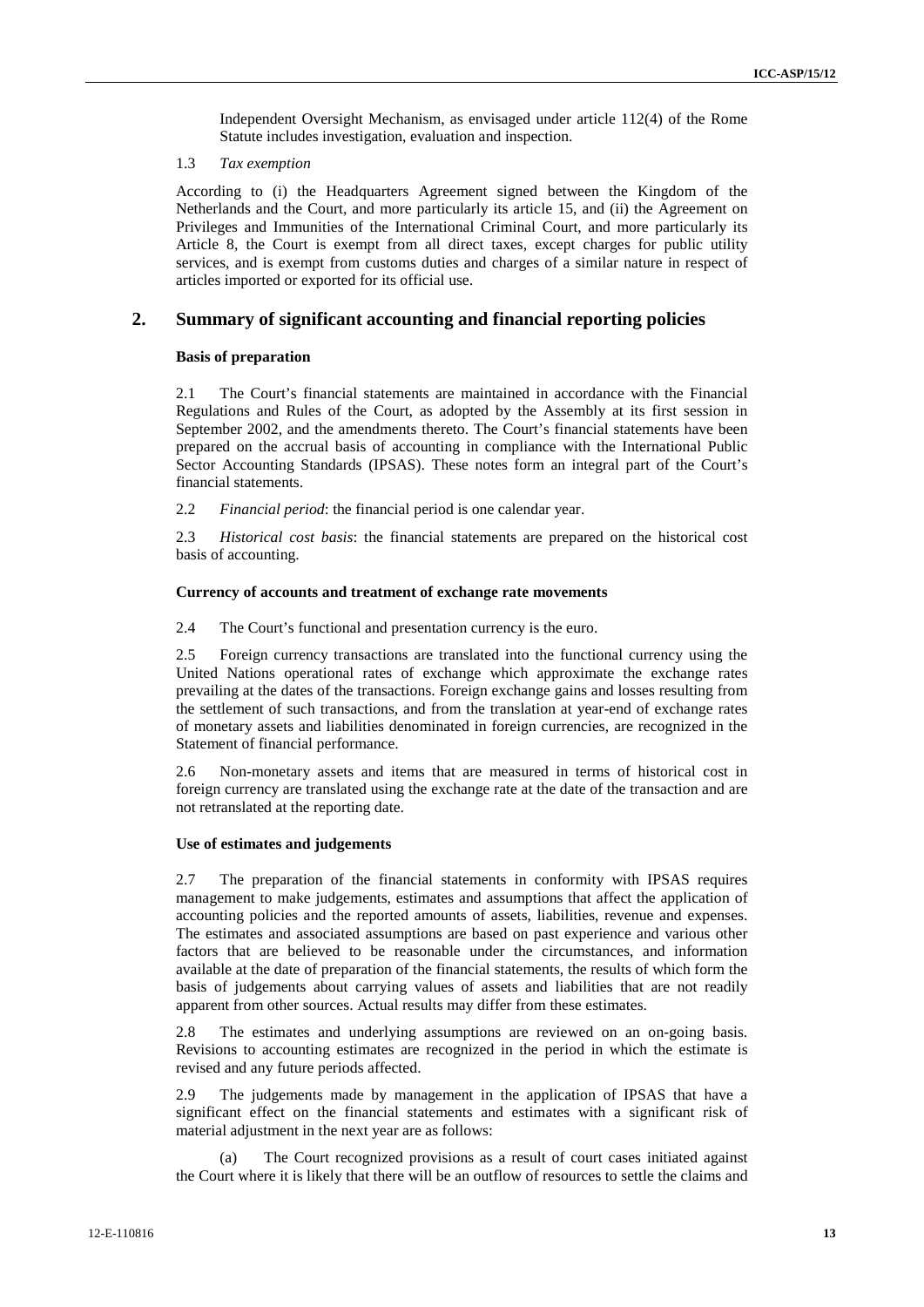the amounts can be reliably estimated. The provision made was based on professional legal advice and management considerations that it is unlikely that any further significant loss will arise;

(b) The Court continues to use certain equipment and intangible assets which have been fully depreciated. Amortization and depreciation rates were initially determined in accordance with the best estimate of the useful life of this equipment and intangible assets. The management believes this is appropriate as the use of these assets will soon be discontinued;

(c) Provision for doubtful debt is recognized in respect of a receivable from a particular accused person to whom the Court is advancing funds on the basis of a judicial decision to cover legal representation. The recovery of this advance is considered uncertain;

The fair value of the host State loan at initial recognition amounts to a net present value of future cash flows using the effective interest rate. The host State will reduce the amount of the loan to be repaid by an amount that corresponds to 17.5 per cent of the difference between the loan utilized and €200 million. The Court estimates that the full amount of the loan will not be utilized, based on the difference between total project value and loan amount, as well as taking into account the total estimated amount of onetime payments.

### **Cash and cash equivalents**

2.10 Cash and cash equivalents are held at nominal value and comprise cash on hand, funds held in current accounts, interest-bearing bank accounts and time deposits with a maturity of less than three months.

### **Financial instruments**

2.11 The Court classifies its financial instruments as loans and receivables and other financial liabilities. Financial assets consist mainly of short-term bank deposits and accounts receivable. Financial liabilities consist of a long-term loan for the construction of the premises (see note 2.56) and accounts payable.

2.12 All financial instruments are initially recognized in the Statement of financial position at their fair values plus transaction costs. Subsequently, they are measured at amortized cost using the effective interest rate method. The historical cost-carrying amount of receivables and payables subject to normal trade credit terms approximates the fair value of the transaction.

## **Financial Risks**

2.13 The Court has instituted prudent risk management policies and procedures in accordance with its Financial Regulations and Rules. The Court makes short-term investments of moneys not needed for immediate requirements. The judges' pension scheme is insured, administered and invested by Allianz Nederland Levensverzekering N.V. In the normal course of business, the Court is exposed to financial risk, such as market risk (foreign currency exchange and interest rate), credit risk and liquidity risk.

2.14 *Currency risk*: the risk that the fair value or future cash flows of a financial instrument will fluctuate because of changes in foreign exchange rates. The Court is exposed to currency risk through transactions in foreign currencies relating mostly to its field operations.

2.15 *Interest rate risk*: the risk that the fair value or future cash flows of a financial instrument will fluctuate because of changes in market interest rates. The Court deposits its funds only in short-term fixed interest accounts, and therefore has no significant interest rate risk exposure. The loan granted by the host State carries a fixed interest rate and does not expose the Court to interest rate risk.

2.16 *Credit risk*: the risk that one party to a financial instrument will cause a financial loss for the other party by failing to discharge an obligation. The Court is exposed to credit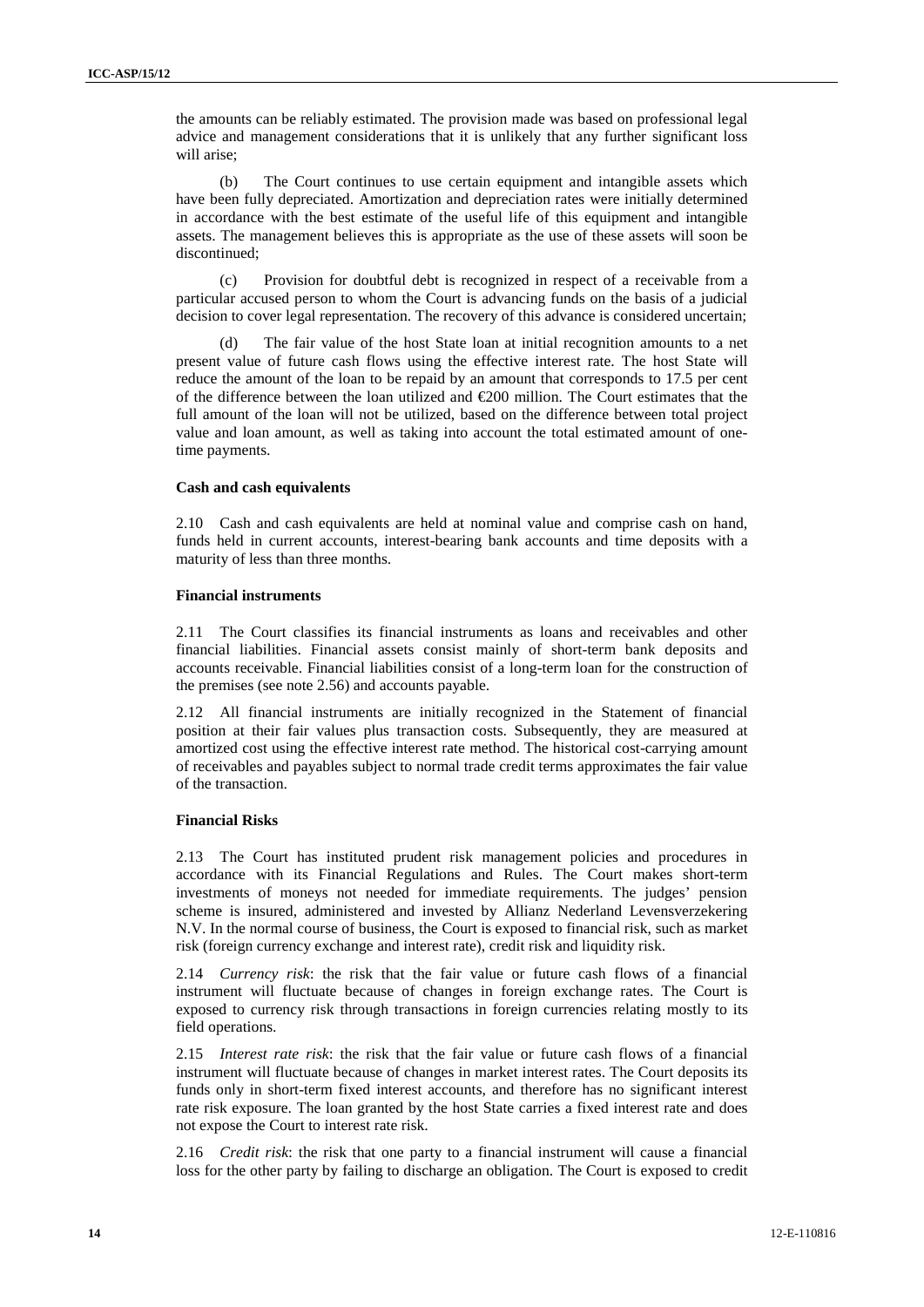risk through receivables from States Parties, advances of funds based on judicial decisions to cover legal representation of accused persons who are not considered indigent and deposits at banks. The Court has policies that limit exposure to risk from any one financial institution.

2.17 *Liquidity risk*: this risk arises from the general funding of the Court's activities. The Court holds short-term liquid assets to ensure continuous operations and maintains a Working Capital Fund established to ensure capital for the Court to meet short-term liquidity issues pending receipt of assessed contributions.

#### **Receivables**

2.18 Receivables and advances are recognized initially at nominal value. Allowances for estimated irrecoverable amounts are recognized for receivables and advances when there is objective evidence that the asset is impaired, the impairment losses being recognized in the statement of financial performance.

#### **Prepayments and other current assets**

2.19 Other current assets comprise interest accrued on bank accounts and deposits. Prepayments comprise education grants and software maintenance prepayments which will be recognized as expenses in the subsequent reporting period. The Statement of financial position shows as a prepayment that portion of the education grant advance which is assumed to pertain to the remainder of the school year after the date of the financial statement. Expenses are recognized evenly over the school year and charged to the budgetary account.

#### **Property, plant and equipment**

2.20 Property, plant and equipment are tangible assets that are held for use in the supply of services, for rental to others or for administrative purposes.

2.21 Items of property, plant and equipment are measured at cost less accumulated depreciation and impairment losses.

2.22 The cost of a self-constructed asset is determined using the same principles as for an acquired asset. Any abnormal amount of waste of material, labour or other resources incurred in construction of a self-constructed asset is not included in the cost of the asset. Borrowing costs are not recognized as a component of property, plant and equipment costs and are expensed as incurred.

2.23 The costs capitalized as part of the permanent premises asset under construction include project management fees, architect fees, legal fees, other directly related consultant and expert fees, fees for permits, direct labour and material costs.

2.24 Based on the deed dated 23 March 2009 between the host State and the Court establishing the ground lease and building and planting rights, land ready for development was leased to the Court for no consideration. The lease may be terminated by mutual consent at the end of the Court's mandate or by a decision of the Assembly. The land is recognized as an asset of the Court.

2.25 The cost of replacing part of an item of property, plant and equipment is recognized in the carrying amount of the item if it is probable that the future economic benefits embodied within the part will flow to the Court and its cost can be measured reliably. The costs of the day-to-day servicing of property, plant and equipment are recognized in surplus/deficit as incurred.

2.26 Depreciation is recognized in surplus/deficit on a straight-line basis over the estimated useful lives of each part of an item of property, plant and equipment. Land is not depreciated.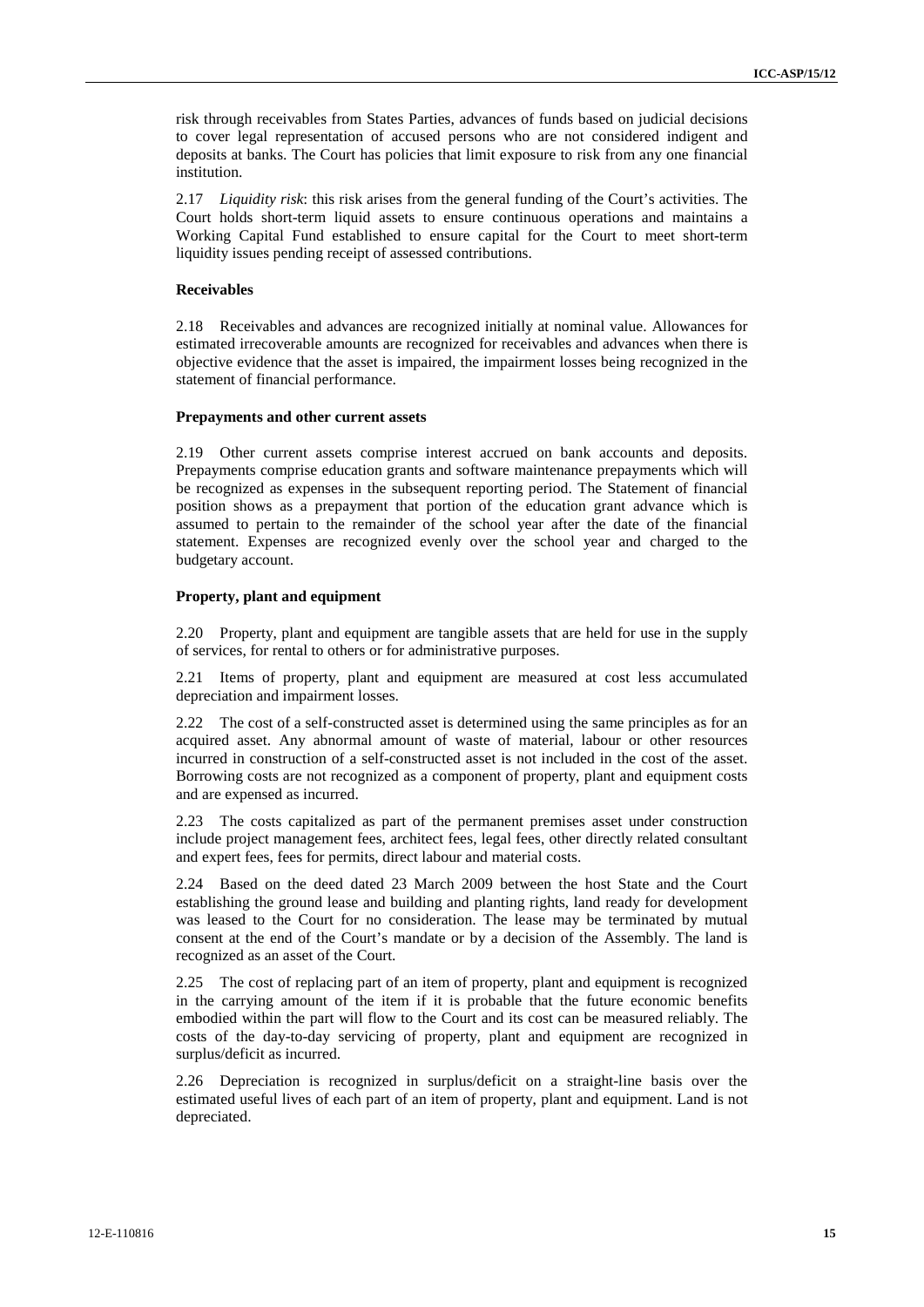|                        | 2015            |
|------------------------|-----------------|
| Motor vehicles         | $4 - 6$ years   |
| ICT equipment          | $3.5 - 5$ years |
| Furniture and fittings | $7 - 10$ years  |
| Building components    | $4 - 40$ years  |
| Other assets           | $5 - 20$ years  |
|                        |                 |

2.27 Estimated useful lives are as follows:

2.28 Depreciation methods and useful lives are reassessed at the reporting date.

#### **Leases**

2.29 Lease agreements entered into field offices and Headquarters are classified as operating leases and the lease payments made are charged to the statement of financial performance as expenses on a straight-line basis over the period of the lease.

#### **Intangible assets**

2.30 Intangible assets mainly consist of computer software and licences. They are stated at cost incurred to acquire and render operational the specific software less amortization and impairment losses. These assets are amortized using the straight-line method based on an expected useful life of five years or over the licence validity period.

#### **Impairment of non-cash generating assets**

2.31 The assets that the Court holds are normally not held to generate commercial returns and are therefore non-cash generating assets.

2.32 Impairment represents a loss in the future economic benefits or service potential of an asset, over and above the systematic recognition of the loss of the asset's future economic benefits or service potential through depreciation or amortization.

2.33 The asset is impaired if the carrying amount of the asset is higher than the recoverable service amount. The recoverable service amount is the higher of the assets' fair value less cost to sell and its value in use.

2.34 Fair value less cost to sell is the bid price from an active market or a sale price in a binding sale agreement in an arm's length transaction.

2.35 Value in use is the present value of an asset's remaining service potential which can be determined using the depreciated replacement cost approach, the restoration cost approach or the service units approach.

2.36 Impairment loss is recognized in net surplus/deficit. Once an impairment loss has been recognized, the depreciation (amortization) charge for the asset will be adjusted in future periods to allocate the asset's revised carrying amount, less its residual value (if any), on a systematic basis over its remaining useful life.

2.37 The Court will assess at each reporting period whether there is any indication that the impairment loss recognized in a previous period no longer exists or has decreased. If this is the case, the carrying amount of the asset will be increased to its recoverable service amount but no higher than the amount at which the asset would be carried had the impairment loss not been recognized in the first place. That increase is a reversal of an impairment loss which is recognized in net surplus/deficit.

### **Reimbursement right**

2.38 The Court recognized the reimbursement right which arises under the insurance policy with Allianz NV and which exactly matches the amount and timing of the benefits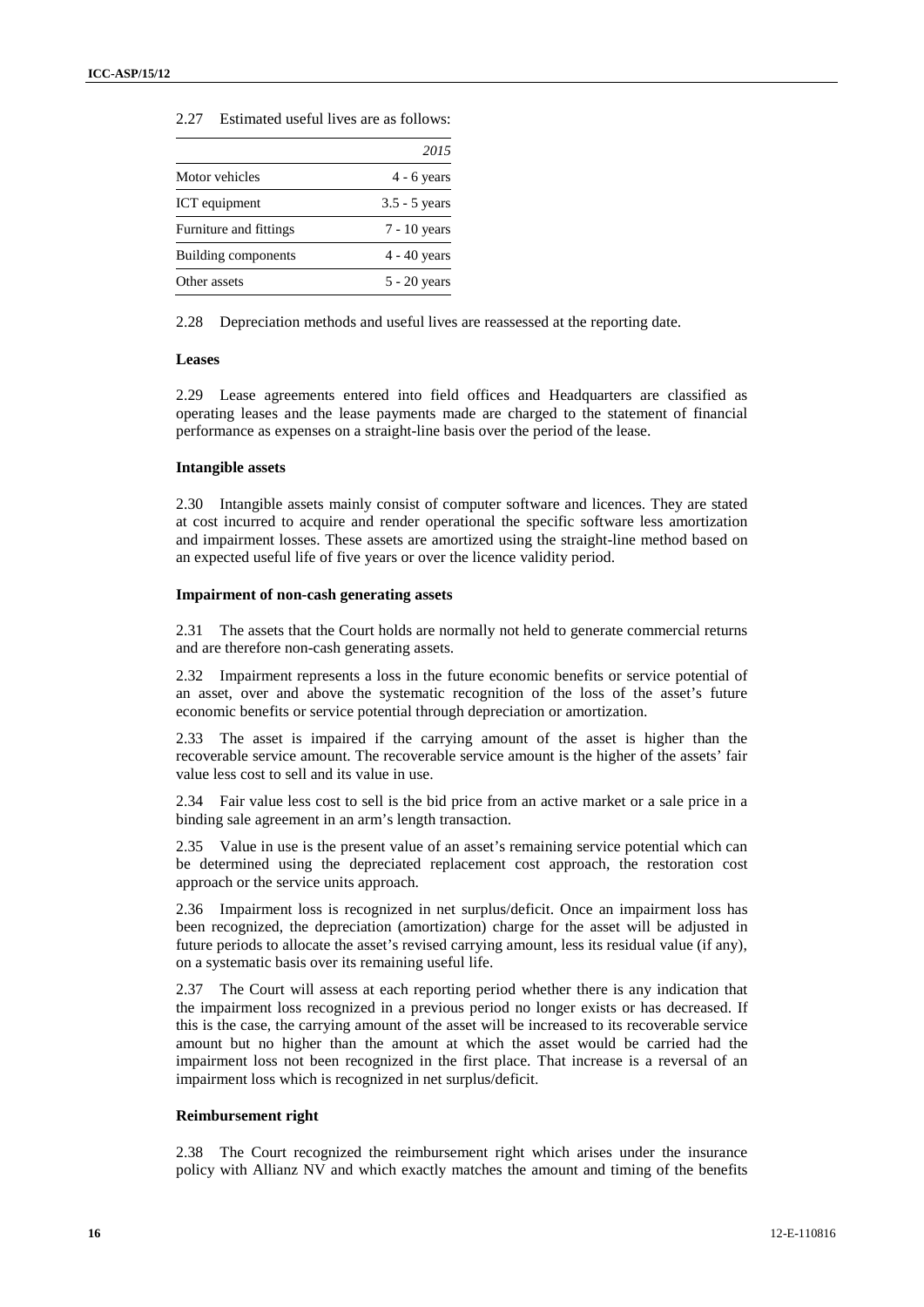payable under a defined benefit plan for judges' pensions. The fair value of the reimbursement right is deemed to be the present value of the related obligation.

### **Accounts payable**

2.39 Accounts payable are recognized initially at nominal value, which best estimates the amount required to settle the obligation at the reporting date.

#### **Deferred revenue and accrued expenses**

2.40 Deferred revenue includes pledged contributions for future financial periods and other revenue received but not yet earned.

2.41 Accrued expenses are recognized in respect of goods and services delivered during the reporting period for which payments have not been made.

#### **Related party disclosures**

2.42 The Court will disclose related parties that have the ability to exercise control or significant influence over the Court by making financial and operational decisions, or will disclose if a related party and the Court are subject to common control. Transactions that are within a normal supplier or client/recipient relationship on terms and conditions no more or less favourable than those done at arm's length in the same circumstance between the Court and its related parties will not be considered as related party transactions and therefore will not be disclosed. The Court and the Trust Fund for Victims are related parties as they are subject to the common control of the Assembly.

2.43 The key management personnel of the Court are the President, the Chef de Cabinet, the Registrar, the Prosecutor, the Deputy Prosecutor and the Directors, all of whom have the authority and responsibility for planning, directing and controlling the activities of the Court and influencing its strategic direction. The remuneration and benefits of key management personnel are considered a related party transaction. In addition, the Court will disclose any specific transactions with key management personnel and their family members.

#### **Employee benefit liabilities**

2.44 Employee benefit expenses and corresponding liabilities are recognized as services rendered by employees. Employee benefits are classified as short-term benefits, post employment benefits, other long-term benefits or termination benefits.

2.45 *Short-term benefits* fall due for settlement within the twelve months after service is rendered and include salary, various allowances, paid sick leave and annual leave. Short-term employee benefits are recognized as expense and liability as services are rendered. Benefits that are earned but not yet paid are recorded as expenses in the period to which they relate and reported in the Statement of financial position as liabilities or provisions.

2.46 Annual leave is recognized as an expense as employees render services that increase their entitlement to future compensated absences. As a portion of annual leave can fall due for settlement in a period exceeding twelve months, periodic assessments are undertaken to determine whether the impact of the time value of money for this benefit is material and whether it should be accounted as other long-term benefit.

### 2.47 *Post-employment benefits* include pension benefits and after-service health insurance (ASHI).

2.48 *United Nations Joint Staff Pension Fund (UNJSPF):* in accordance with decision ICC-ASP/1/Decision 3 of the Assembly and United Nations General Assembly resolution 58/262 adopted on 23 December 2003, the Court became a member organization of the UNJSPF with effect from 1 January 2004. The UNJSPF provides retirement, death, disability and related benefits to the Court staff. The UNJSPF is a funded defined multi employer benefit plan. Since there is no consistent and reliable basis for allocating the obligation, plan assets and cost of UNJSPF to individual organizations participating in the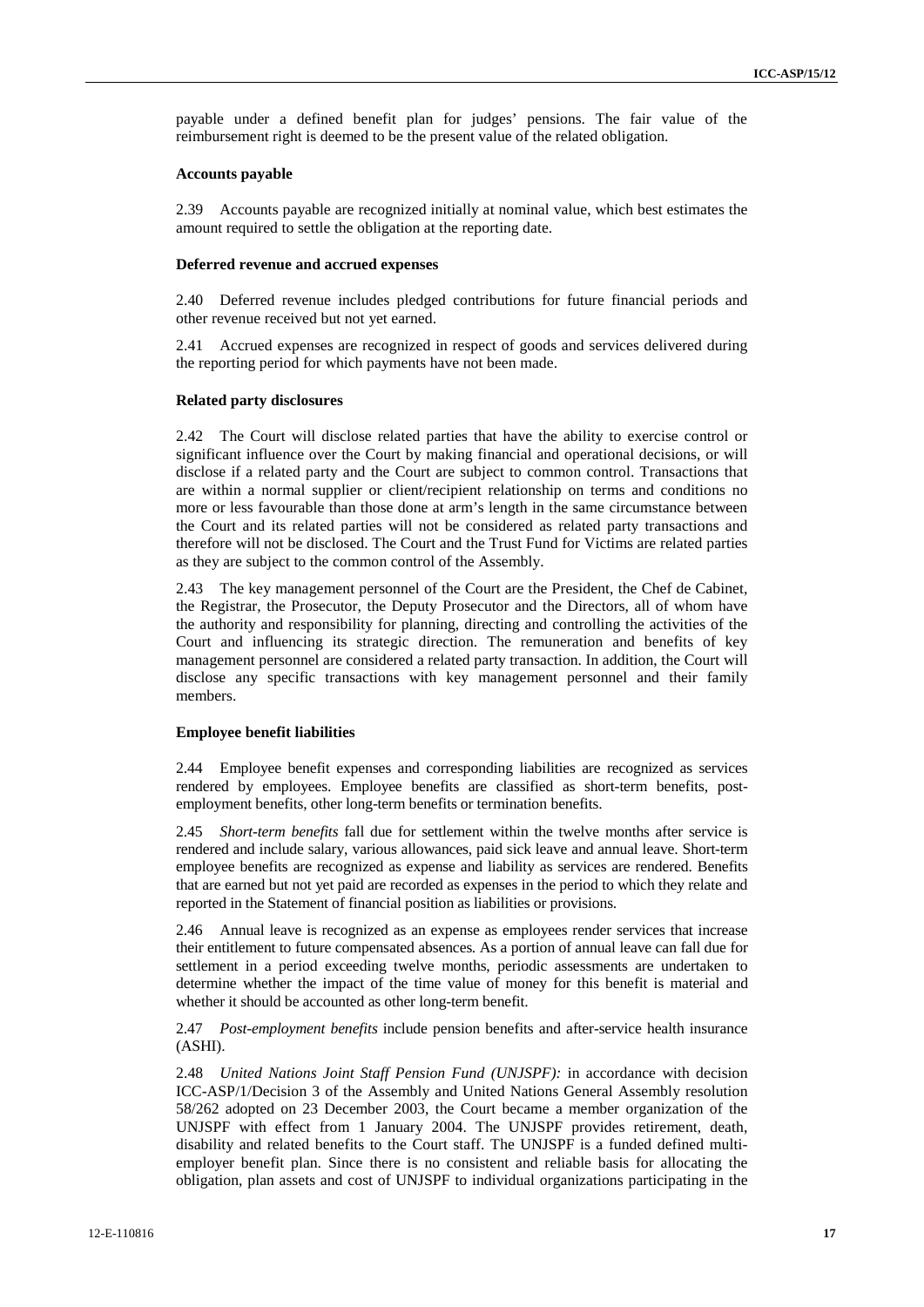plan, contributions paid to UNJSPF are accounted for as if it were a defined contribution plan. Obligations for contributions to defined contribution pension plans are recognized as an expense in the Statement of financial performance as incurred.

2.49 *Pension benefits for judges.* The scheme is a defined benefit scheme which provides the following for its members: a defined retirement pension for judges after the completion of the nine-year term (prorated if a nine-year term is not completed); a pension for the surviving spouse at 50 per cent of the judges' entitlement, and a disability pension for judges aged 65 and under. During its seventh session held from 9 to 13 October 2006, the Committee recommended that the Court accept the tender of Allianz/NL to provide the judges' pension scheme. The Committee's recommendation was accepted by the Assembly during its fifth session (See ICC-ASP/5/32, page 16, paragraph 31). Allianz have been designated as administrators of the judges' pension scheme. The contract commences on 31 December 2008.

2.50 *ASHI*. The Court's group health insurance plan is administered by Cigna. The group health insurance plan is also available to staff upon retirement. The Court provides a subsidy on premium payments of retirees in amount of 50 per cent. ASHI is a defined benefit plan.

2.51 For defined benefit plans, the projected unit credit method is used to measure obligations and costs. Benefits are attributed to periods of service under the plan's benefit formula. The present value of a defined benefit obligation is the present value of expected future payments required to settle the obligation resulting from employee service in the current and prior periods. The present value of defined benefit obligations is calculated using unbiased and mutually compatible actuarial assumptions.

2.52 Actuarial gains and losses are recognized using the corridor approach. The portion of actuarial gains and losses to be recognized for each defined benefit plan is the excess that falls outside the 10 per cent "corridor" at the previous reporting date, divided by the expected average remaining working lives of the employees participating in that plan. The specified portion of the net cumulative actuarial gains and losses to be recognized is the one that exceeds 10 per cent of the present value of the defined benefit obligation.

2.53 *Other long-term employee benefits* comprise separation benefits (including repatriation grant, relocation allowance, travel, shipment and insurance of household effects), home leave, family visit, death grant and survivor's benefit. Other long-term benefits are measured using the projected unit credit method. Actuarial gains and losses are recognized in full in the period in which they occur in the Statement of financial performance.

2.54 Post-employment benefits and other long-term benefits are calculated by independent actuaries.

2.55 *Termination benefits* are benefits payable as a result of a decision by the Court to terminate a staff member's employment before the normal retirement date. Termination benefits are recognized as a liability and an expense when it has been confirmed that, due to restructuring, a staff member's contract of employment is to be terminated.

#### **Host State loan**

2.56 The loan described in note 2.74(a) is initially recognized at fair value. The fair value at initial recognition amounts to a net present value of future cash flows using the effective interest rate. Subsequently, the loan is recognized at amortized cost using the effective interest rate.

#### **Provisions and contingent liabilities**

2.57 *Provisions* are recognized when the Court has a present legal or constructive obligation as a result of past events, it is more likely than not that an outflow of resources will be required to settle that obligation, and the amount can be reliably estimated. The amount of the provision is the best estimate of the expenditure required to settle the present obligation at the reporting date. The estimate is discounted where the effect of the time value of money is material. Provisions are released only for such expenses in respect of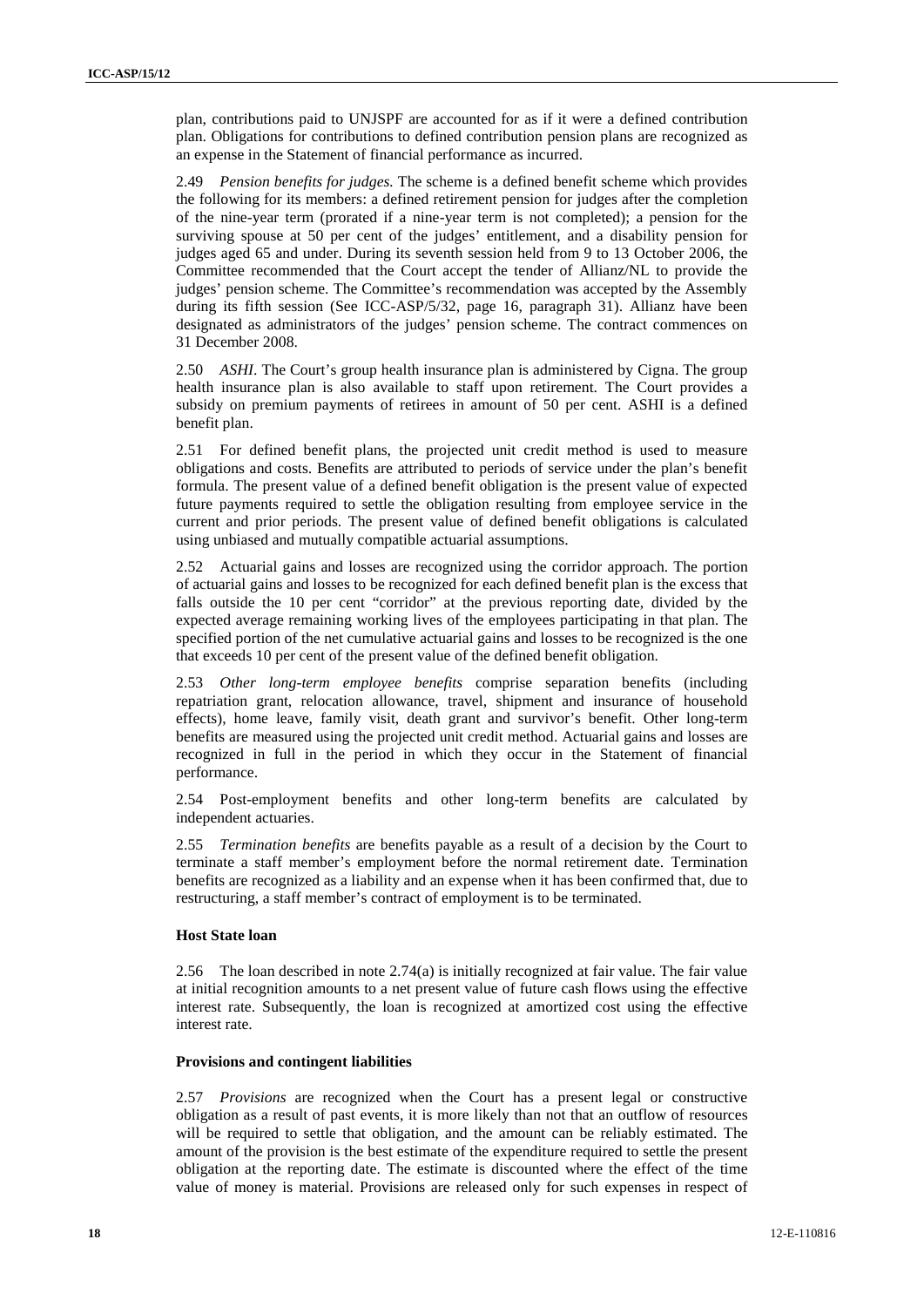which provisions are recognized at inception. If the outflow of economic benefits to settle the obligations is no longer probable, the provision is reversed.

2.58 *Contingent liability* is a possible obligation that arises from past events and whose existence will be confirmed only by the occurrence or non-occurrence of one or more uncertain future events not wholly within the control of the Court, the present obligation which will probably not result in an outflow of economic resources/service potential or the amount of obligation cannot be measured with sufficient reliability. Contingent liabilities, if any, are disclosed in the notes to the financial statements.

#### **Non-exchange revenue**

2.59 *Assessed contributions*: revenue is recognized when the assessments to the States Parties of the adopted programme budget have been approved by the Assembly at the beginning of the year to which assessment relates.

2.60 In accordance with financial regulation 5.2, the appropriations are assessed to States Parties in line with the scale of assessments adopted by the United Nations for its regular budget, adjusted to reflect differences in membership between the United Nations and the Court. In accordance with financial regulation 5.8, payments made by a State Party are credited first to the Working Capital Fund, then to the contributions due to the General Fund, and lastly to the Contingency Fund, in the order in which the State Party was assessed. Contributions paid in other currencies are converted into euros at the rate of exchange in effect on the date of payment. New States Parties to the Rome Statute are assessed in respect of the year in which they became States Parties for their contributions to the Working Capital Fund and the regular budget, in accordance with financial regulation 5.10.

2.61 *Voluntary contributions*: revenue from voluntary contributions that include restrictions on their use is recognized upon signature of a binding agreement between the Court and the donor providing the contribution. Revenue from voluntary contributions that attach conditions to their use, including an obligation to return the funds to the contributing entity if such conditions are not met, is recognized as the conditions are satisfied. Until such conditions are met, the obligation is recognized as a liability. Voluntary contributions and other revenue which are not provided for by binding agreements are recognized as revenue when received.

2.62 *One-time payments contributions* to the Permanent Premises Project are recognized as revenue to the extent that construction costs are incurred.

2.63 *Assessed contributions to replenishment of the Contingency Fund* are recognized as revenue when approved by the Assembly in the period for which replenishment is approved. If the fund is replenished through application of cash surpluses, such replenishment is not recognized as revenue but as transfer between the funds in net assets/equity.

2.64 *Goods-in-kind contributions* are recognized at their fair value and goods and the corresponding revenue are recognized immediately if no condition is attached. If conditions are attached, a liability is recognized until such time as the conditions are met and the obligation is satisfied. Revenue is recognized at fair value, measured as of the date of acquisition of the donated assets.

2.65 *Services-in-kind*: revenue resulting from services-in-kind is not recognized. Major services-in-kind are disclosed in the financial statements, including their fair value, when it is practicable to determine it*.*

#### **Exchange revenue**

2.66 *Financial revenue* comprises interest revenue and net foreign exchange gains. Interest revenue is recognized in the Statement of financial performance as it accrues, taking into account the effective yield on the asset. At the end of the financial period, a net balance of the account for foreign exchange gains and losses, if positive, is recognized as revenue.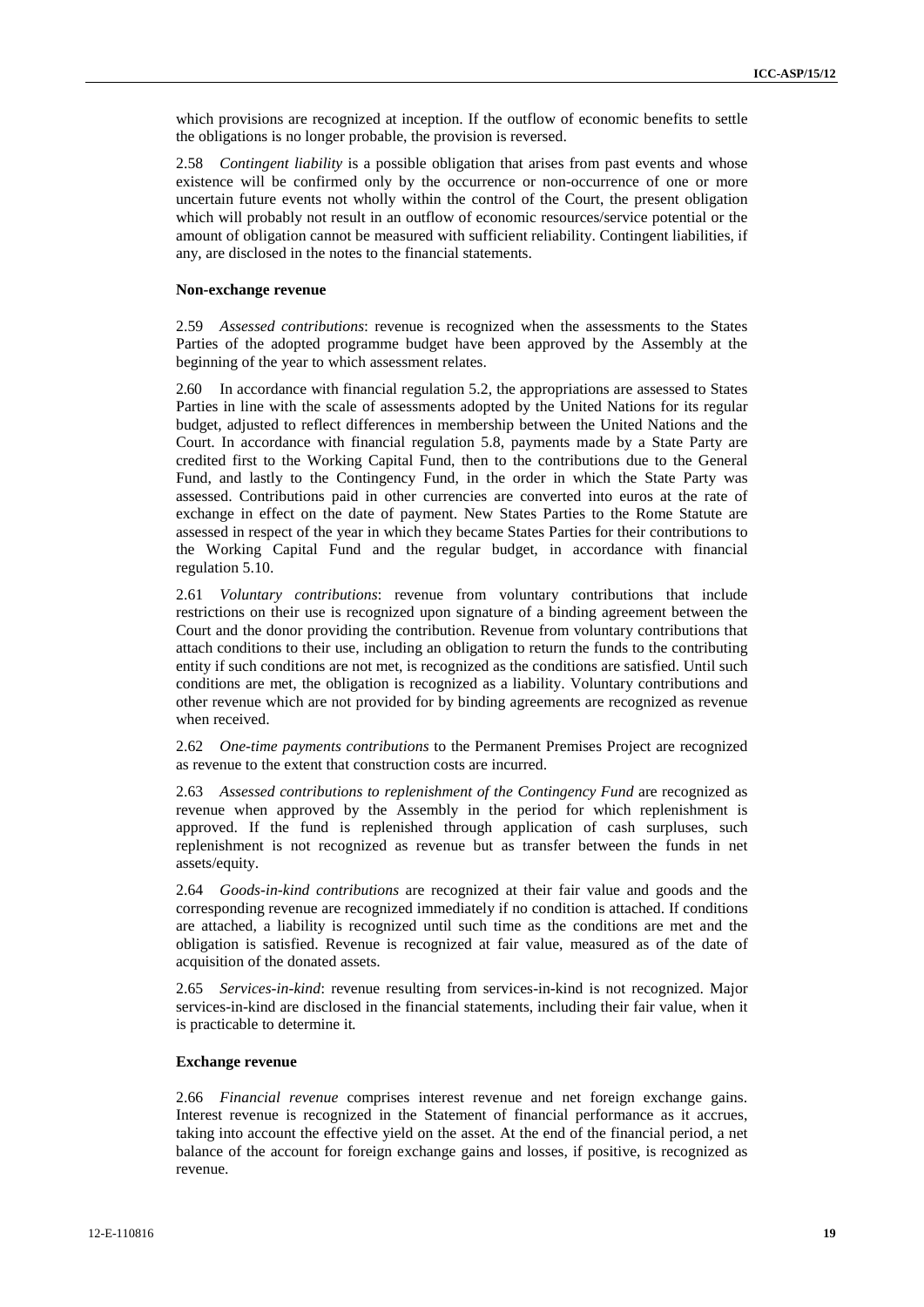2.67 *Gains and losses on disposals* of property, plant and equipment are determined by comparing proceeds with the carrying amount, and are included in the Statement of financial performance.

#### **Expenses**

2.68 *Financial expenses* comprise bank charges, interest expenses and net foreign exchange loss. Interest expenses are recognized as they occur for interest-bearing financial instruments, measured at amortized cost using the effective interest rate method. At the end of the financial period, a net balance of the account for foreign exchange gains and losses, if negative, is recognized as an expense.

2.69 *Expenses arising from the purchase of goods and services* are recognized at the point that the supplier has performed its contractual obligations, which is when the goods and services are received and accepted by the Court.

#### **Fund accounting and segment reporting**

2.70 A segment is a distinguishable activity or group of activities for which it is appropriate to separately report financial information. Segment information is based on principal activities and sources of financing of the Court. Separate financial information is reported for three segments: general, trust funds and permanent premises project funds.

2.71 *Fund accounting*: the Court's accounts are maintained on a fund accounting basis. Separate funds for general or special purposes may be established by the Assembly, and trust funds and special accounts funded wholly by voluntary contributions may be established and closed by the Registrar.

2.72 *The general segment* accounts for the Court's primary activities under the Rome Statute comprise:

(a) *The General Fund,* established for the purpose of accounting for the expenditures of the Court.

(b) *The Working Capital Fund, which* is the fund established to ensure capital for the Court to meet short-term liquidity problems pending receipt of assessed contributions. The amount of the Working Capital Fund is determined by the Assembly for each financial period and is assessed in accordance with the scale of assessments used for the appropriations of the Court, in accordance with financial regulation 6.2.

(c) *The Contingency Fund,* established by the Assembly to ensure that the Court can meet costs associated with an unforeseen situation following a decision by the Prosecutor to open an investigation; unavoidable expenses arising from developments in existing situations that could not be foreseen or could not be accurately estimated at the time of adoption of the budget; or costs associated with an unforeseen meeting of the Assembly.

2.73 *The trust funds segment* accounts for various activities funded by voluntary contributions including relocation of witnesses, development of the Legal Tools matrix and the organization of seminars. Trust funds and special accounts are established and closed by the Registrar, who reports on them to the Presidency and, through the Committee, to the Assembly. They are funded wholly by voluntary contributions in accordance with specific terms and agreements with the donors. The trust funds segment does not include activities of the Trust Fund for Victims or the Secretariat of the Trust Fund for Victims which are reported in separate financial statements.

2.74 *The Permanent Premises Project segment* accounts for activities related to the construction of the Court's permanent premises as well as transition activities not funded through the regular programme budget.

The Permanent Premises Project was established by the Assembly by resolution ICC- ASP/4/Res.2, which emphasised that "the Court is a permanent judicial institution and as such requires functional permanent premises to enable the Court to discharge its duties effectively and to reflect the significance of the Court for the fight against impunity", reiterating the importance of permanent premises to the future of the Court.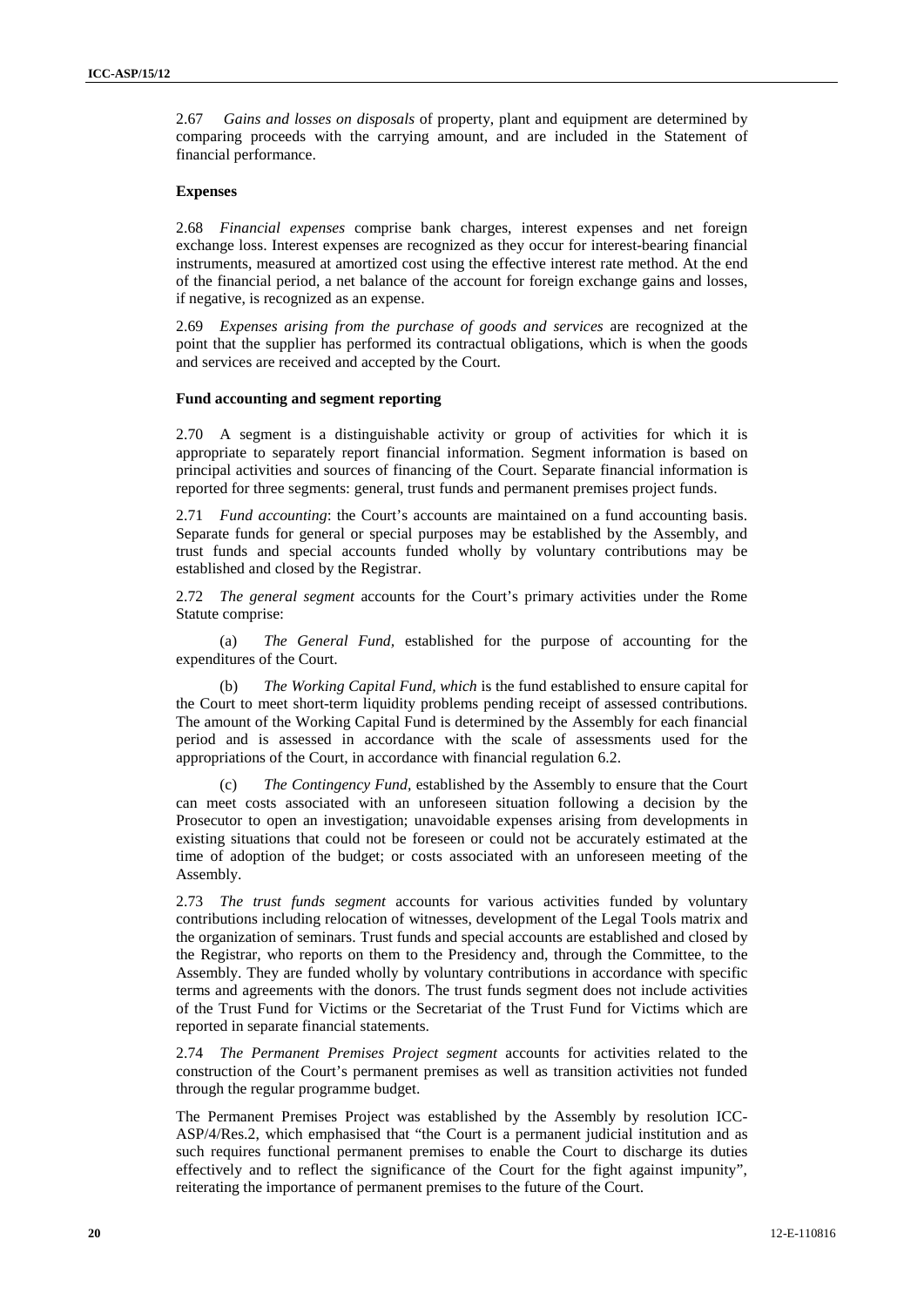In Annex II to Resolution ICC-ASP/6/Res.1, the Assembly established an Oversight Committee of States Parties as a subsidiary body of the Assembly pursuant to article 112(4) of the Rome Statute. The mandate of the Oversight Committee is to provide a standing body to act on behalf of the Assembly in the construction of the Court's permanent premises. The role of the Oversight Committee is strategic oversight, routine management of the project resting with the Project Director. The Oversight Committee is a body consisting of 10 States Parties, with at least one member from each regional group.

In its resolution ICC-ASP/6/Res.1, the Assembly further recalled that the overall construction costs were estimated to be no more than  $\in$ 190 million at the 2014 price level.

In its resolution ICC-ASP/10/Res.6, the Assembly confirmed that the integrated elements (3gv) are construction costs and, as such incorporated in the overall budget of  $\in$ 190 million.

In its resolution ICC-ASP/11/Res.3, the Assembly welcomed the fact that the project continues to remain within the approved budget of  $\in$ 190 million at 2014 prices, and, in this regard, noted with satisfaction that the integrated elements (3gv) had been entirely absorbed within the overall budget.

In its resolution ICC-ASP/12/Res.2, the Assembly noted the current estimates of the aggregated construction ( $\in$ 184.4 million) and transition ( $\in$ 1.3 million) costs, with a total level of €195.7 million and the need to provide the Project Director with an overall unified financial envelope to manage these costs for the lifetime of the project, as well as the funding scheme proposed by the Oversight Committee and as endorsed by the Committee on Budget and Finance.

In its resolution ICC-ASP/13/Res.3, the Assembly approved that, in addition to the mandate established under resolution ICC-ASP/6/Res.1, the Oversight Committee shall have the authority delegated by the Assembly to make decisions, as a measure of last resort and as necessary and appropriate, for any increases of the project budget up to €4.3 million in 2015, thus bringing the budget authorization from  $\in$ 195.7 million up to a maximum of  $\in$ 200 million, to ensure the financial security of the project.

In its resolution ICC-ASP/13/Res.6, the Assembly authorized an increase of the unified budget envelope in the amount of  $\mathfrak{G}$  million, bringing the total project budget to  $\mathfrak{Q}06$ million, of which approximately  $\bigoplus$  million shall not be disbursed if the sharing mechanism of the contract with the General Contractor produces such expected results.

The Permanent Premises Project is funded by:

(a) The Ministry of Foreign Affairs of the host State, the Netherlands, through a loan to the Court not exceeding  $\epsilon$ 200 million, to be repaid over a period of 30 years at an interest rate of 2.5 per cent, on the basis of Annex II to resolution ICC-ASP/7/Res.1. The interest is to be paid annually, as of the first utilization of the host State loan. Repayment of the loan, through regular annual instalments, will commence after expiration of the leases on the interim premises. In the event of the  $\epsilon$ 200 million not being fully utilized at the end of the project, the host State will reduce the amount of the loan to be repaid by an amount that corresponds to 17.5 per cent of the difference between the loan utilized and  $\epsilon 200$ million.<br>(b) Assessed Contributions based on the principles laid out in resolution

ICC-ASP/7/Res.1 Annex III for one-time payments of the assessed share. In resolution ICC-ASP/14/Res. 5 the Assembly requested States Parties, which elected by 31 December 2014 the option of a full or partial one-time payment of their assessed share in the project, to consult with the Project Director so as to determine the scheduling thereof, taking into account that said one-time payments are to be received in full by no later than 29 June 2016 or any earlier date. States Parties having opted for a one-time payment and not fulfilling this option, entirely or partly, within final deadline of 29 June 2016 will automatically forfeit the opportunity of making a one-time payment for any unpaid amount.

(c) Voluntary contributions from governments, international organizations, individuals, corporations and other entities, in accordance with Annex VI of ICC-ASP/6/Res.1 adopted by the Assembly on the establishment of a permanent premises construction trust fund.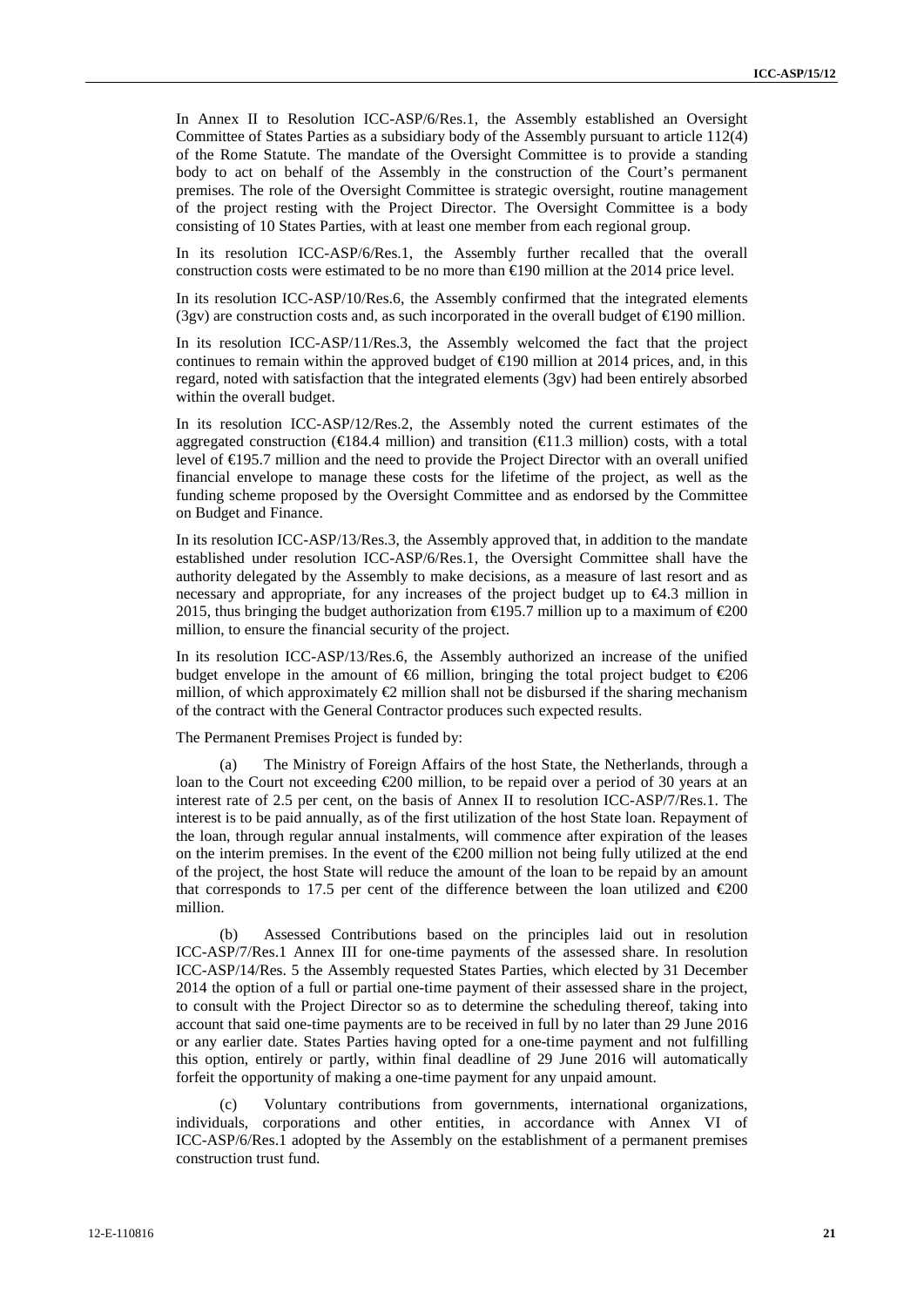(d) Any other resources as the Assembly may decide to allocate.

Additional information is provided in supporting schedules annexed to the financial statements.

#### **Net assets/equity**

2.75 Net assets/equity comprises the Contingency and Working Capital funds, established and held at a level determined by the Assembly, and surpluses or deficits in the General Fund, the Permanent Premises Project Fund and the trust funds.

2.76 *Cash surpluses due to States Parties* for a given financial period are funds arising from:

- (a) Unencumbered balances of appropriations;
- (b) Savings on, or cancellation of, prior period obligations;
- (c) Contributions resulting from the assessment of new States Parties;
- (d) Revisions to the scale of assessments taking effect during the financial year; and
- 

(e) Miscellaneous income as defined in financial regulation 7.1.<br>Unless otherwise determined by the Assembly, surpluses at the end of the financial period, after deducting any assessed contributions for that financial period which remain unpaid, are apportioned to the States Parties based on the scale of assessments applicable to the financial period to which the surplus relates. As of 1 January following the year in which the audit of the accounts of the financial period is completed, the amount of surplus apportioned to a State Party is surrendered if its contribution for that financial period has been paid in full. In such cases, the credit is used to offset, in whole or in part, contributions due to the Working Capital Fund and assessed contributions due for the calendar year following the financial period to which the surplus relates.

2.77 *Reserve accounts and special accounts* funded wholly or in part by assessed contributions may be established by the Assembly.

#### **Budget comparison**

2.78 A comparison of actual amounts with the amounts in the original and final annual programme budget is presented in Statement V. This comparison is made on the same modified cash basis of accounting as adopted for the annual programme budget.

2.79 A reconciliation of the actual amounts on a modified cash basis with actual amounts presented in the financial statements is included in note 24, considering that the full accrual accounting and modified cash basis budget differ.

#### **Changes in presentation**

2.80 The amounts due to the Secretariat of the Trust fund for Victims and provisions were redistributed from non-current to current liabilities and the presentation of the comparatives was updated.

### **3. Cash and cash equivalents**

| Cash at bank          | 22,968 | 56,651 |
|-----------------------|--------|--------|
| Cash on hand          | 58     | 42     |
| In thousands of euros | 2015   | 2014   |

3.1 Cash and cash equivalents contain restrictions on their availability for use depending upon the Fund to which they relate (see note 25 for segment information). Cash and cash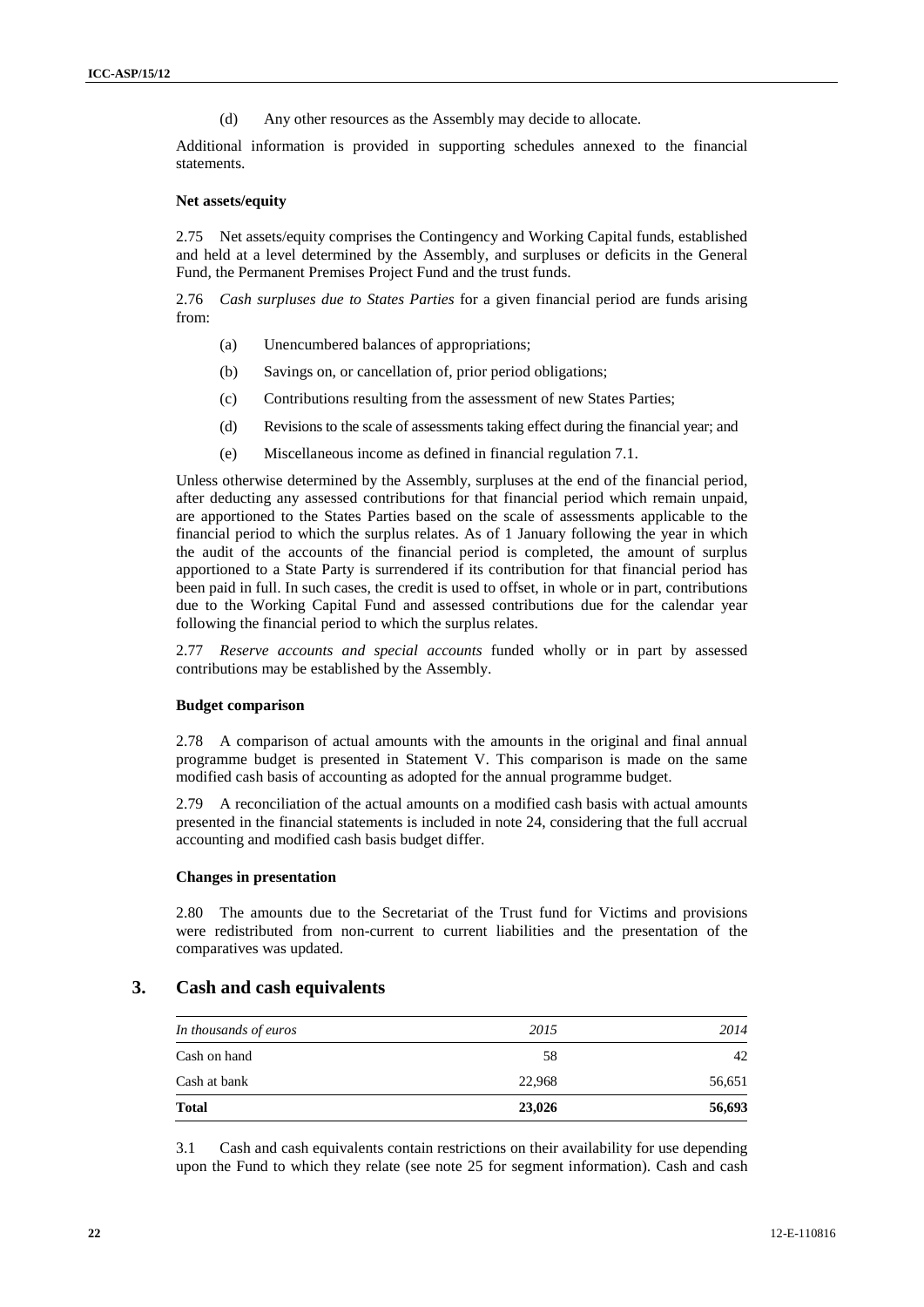equivalents include an amount equivalent to  $\epsilon$ 178 thousand (2014:  $\epsilon$ 166 thousand) held in currencies other than the euro.

3.2 Interest-bearing bank accounts and term deposits yielded interest at an average annual rate of 0.30 per cent.

| In thousands of euros              | 2015   | 2014   |
|------------------------------------|--------|--------|
| Assessed contributions receivable  | 20,786 | 14,489 |
| Voluntary contributions receivable | 129    | 166    |
| Other contributions receivable     | 7      | 152    |
| Total accounts receivable, gross   | 20.922 | 14,807 |
| Provision for doubtful debt        | (412)  | (316)  |
| Total accounts receivable, net     | 20,510 | 14.491 |

## **4. Accounts receivable from non-exchange transactions**

4.1 *Assessed contributions receivable:* the outstanding balance of contributions of €20,786 thousand comprises  $\mathcal{R}$ ,147 thousand due for prior financial periods and  $\mathcal{L}$ 12,639 thousand due for 2015 (Schedule 1). Contributions received from States Parties in excess of contributions due in an amount of  $\epsilon$ 280 thousand are reported as contributions received in advance (see note 12.1 below).

4.2 *Voluntary contributions receivable:* the amount of €129 thousand represents an outstanding amount receivable from donors for completed projects.

4.3 *Other contributions receivable* relate to the outstanding balances due to the Working Capital Fund and the Contingency Fund at 31 December 2015 (Schedules 3 and 4).

4.4 *Provision for doubtful debt.* The Court recognized provision for doubtful debt in an amount of 90 per cent of outstanding contributions from States Parties that are in arrears for more than two years. Article 112 of the Rome Statute stipulates that a State Party which is in arrears in the payment of its assessed contributions and the amount of its arrears equals or exceeds the amount of the contributions due from it for the preceding two full years shall have no vote in the Assembly of States Parties. The Assembly may, nevertheless, permit such a State Party to vote in the Assembly and in the Bureau if it is satisfied that the failure to pay is due to conditions beyond the control of the State Party.

#### **Changes in provision for doubtful debt**

| In thousands of euros                              | Total |  |
|----------------------------------------------------|-------|--|
| Provision for doubtful debt as at 31 December 2014 | 316   |  |
| Increase in provision                              | 96    |  |
| Provision for doubtful debt as at 31 December 2015 | 412   |  |

4.5 The following table illustrates accounts receivable by age:

| In thousands of euros              | Less than 1 year | $1-3$ years | Over 3 years             | Total  |
|------------------------------------|------------------|-------------|--------------------------|--------|
| Assessed contributions receivable  | 12,639           | 8.120       | 27                       | 20.786 |
| Voluntary contributions receivable | 129              |             |                          | 129    |
| Other contributions receivable     |                  | 7           | $\overline{\phantom{0}}$ |        |
| Total accounts receivable, gross   | 12,768           | 8.127       | 27                       | 20.922 |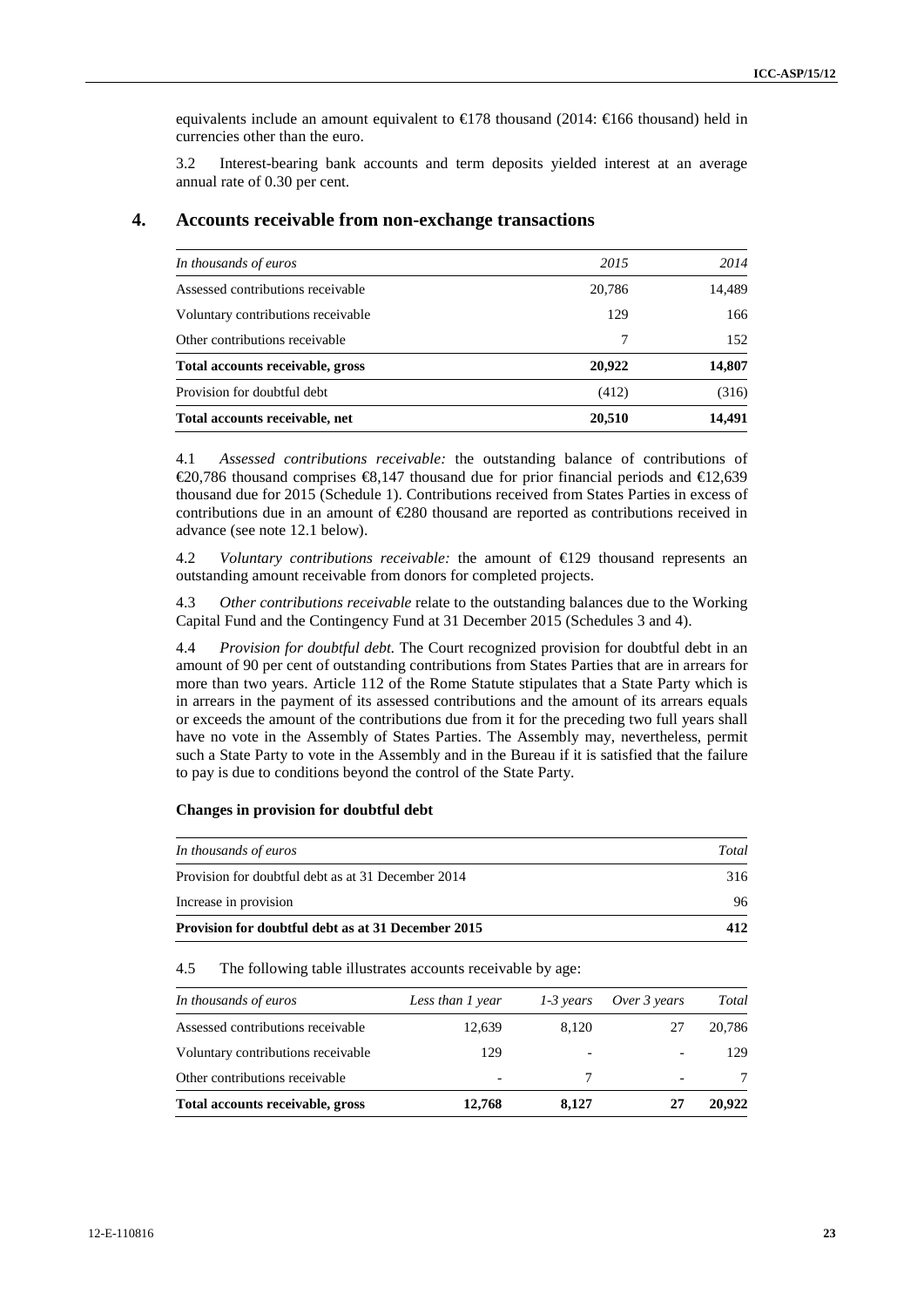## **5. Other accounts receivable**

| In thousands of euros            | 2015  | 2014  |
|----------------------------------|-------|-------|
| Receivable from governments      | 1,907 | 997   |
| Other receivables                | 1.498 | 717   |
| Other accounts receivable, gross | 3,405 | 1,714 |
| Provision for doubtful debt      | (983) | (539) |
| Other accounts receivable, net   | 2.422 | 1,175 |

5.1 Receivables from governments represent receivables for refundable energy tax and VAT.

5.2 Provision for doubtful debt: Under other accounts receivable and on the basis of a judicial decision dated 20 October 2011 (Trial Chamber III, no. ICC-01/05-01/08-568), in 2015 the Court advanced an amount of €444 thousand for legal costs to cover the legal representation of an accused person whose assets have been frozen, which has not been recovered and has been charged to legal aid costs because recovery is uncertain.

## **Changes in provision for doubtful debt**

|                                                    | Receivables from  |            |       |  |  |
|----------------------------------------------------|-------------------|------------|-------|--|--|
| In thousands of euros                              | Other receivables | Government | Total |  |  |
| Provision for doubtful debt as at 1 January 2015   | 514               | 25         | 539   |  |  |
| Increase in provision                              | 444               |            | 444   |  |  |
| Provision for doubtful debt as at 31 December 2015 | 958               | 25         | 983   |  |  |

### 5.3 The following table illustrates other accounts receivable by age:

| In thousands of euros            | Less than 1 year |     | 1-3 years Over 3 years   | Total |
|----------------------------------|------------------|-----|--------------------------|-------|
| Receivable from governments      | 1.895            | 12  | $\overline{\phantom{0}}$ | 1.907 |
| Other receivables                | 981              | 517 | $\overline{\phantom{a}}$ | 1.498 |
| Other accounts receivable, gross | 2.876            | 529 | ٠                        | 3,405 |

## **6. Prepayments and other current assets**

| <b>Total</b>          | 2,360 | 2,143 |
|-----------------------|-------|-------|
| Accrued interest      | 76    | 94    |
| Prepaid expenses      | 620   | 527   |
| Advances to vendors   | 52    | 64    |
| Advances to staff     | 1,612 | 1,458 |
| In thousands of euros | 2015  | 2014  |
|                       |       |       |

6.1 Advances to staff comprise  $\bigoplus$ , 119 thousand of education grant advances for the portion of the school year to be completed during 2016,  $\epsilon$ 26 thousand of travel advances for trips in 2016 and €467 thousand of advances for field operations.

6.2 Advances to vendors mostly represent the amounts paid to vendors for travel-related expenses such as tickets and shipments.

6.3 Prepaid expenses relate to payments to vendors for software maintenance for periods after 31 December 2015 and for motor vehicles delivered in 2016.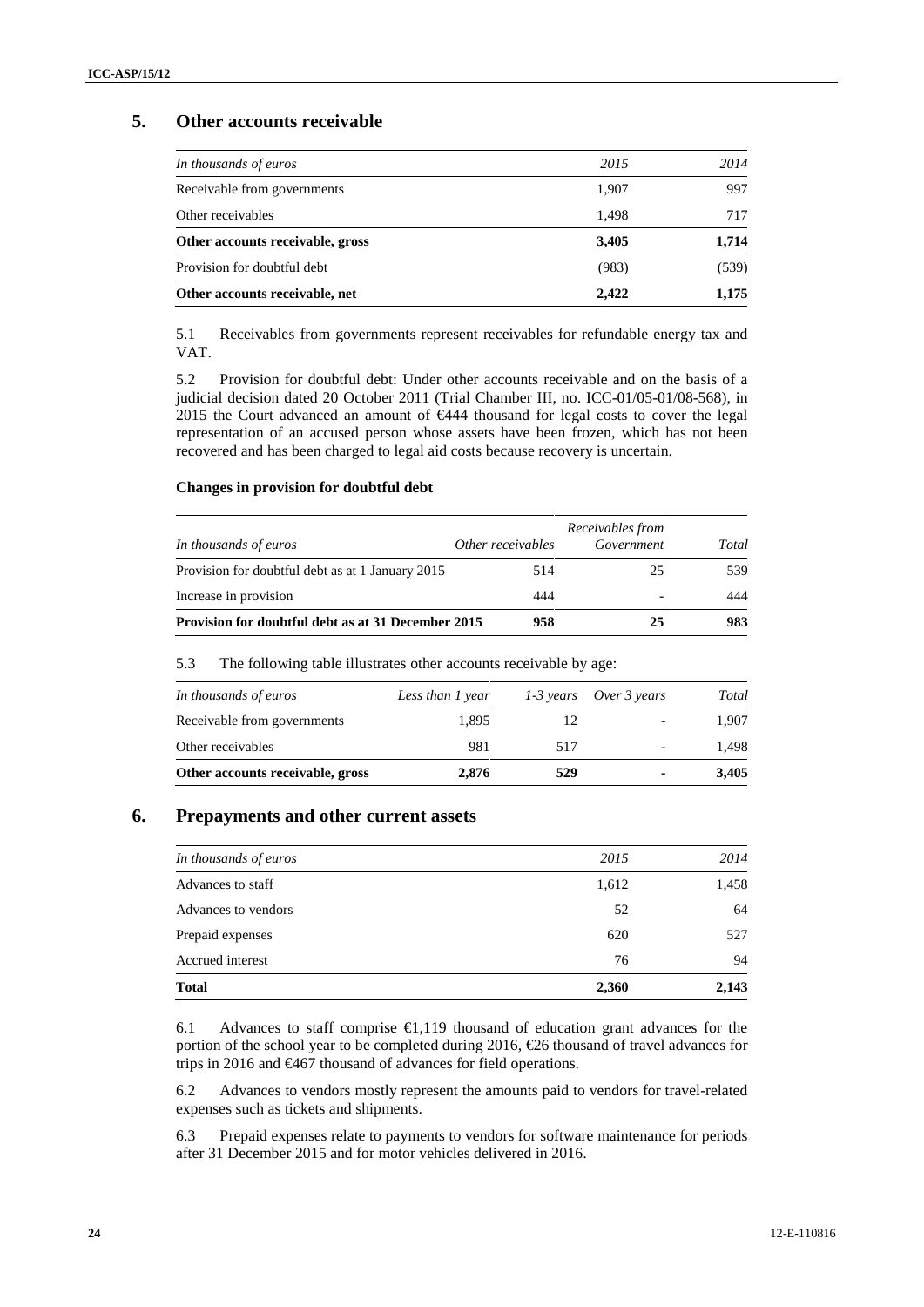# **7. Property, plant and equipment**

| In thousands of euros                      |                          | Asset under<br>Land construction | <b>Building</b>          | <b>Motor</b>             | Furniture<br>vehicles and fittings | <b>ICT</b><br>equipment  | <i>Other</i><br>assets | Total   |
|--------------------------------------------|--------------------------|----------------------------------|--------------------------|--------------------------|------------------------------------|--------------------------|------------------------|---------|
| Cost                                       |                          |                                  |                          |                          |                                    |                          |                        |         |
| At 1 January 2015                          | 9,741                    | 141,671                          | $\overline{\phantom{a}}$ | 2,365                    | 505                                | 8,697                    | 1,936                  | 164,915 |
| Additions                                  |                          | $\overline{\phantom{a}}$         | 54,085                   | 222                      | 57                                 | 2,796                    | 692                    | 57,852  |
| Capitalization                             | $\overline{\phantom{a}}$ | (141, 671)                       | 141,671                  | $\overline{\phantom{a}}$ | $\overline{\phantom{a}}$           | $\overline{\phantom{a}}$ |                        |         |
| Disposals/Write-offs                       | $\overline{\phantom{a}}$ |                                  |                          |                          | (1)                                | $\overline{\phantom{a}}$ | (156)                  | (157)   |
| At 31 December 2015                        | 9,741                    | $\overline{\phantom{a}}$         | 195,756                  | 2,587                    | 561                                | 11,493                   | 2,472                  | 222,610 |
| <b>Accumulated depreciation</b>            |                          |                                  |                          |                          |                                    |                          |                        |         |
| Accumulated depreciation at 1 January 2015 | $\overline{\phantom{m}}$ |                                  | $\overline{\phantom{a}}$ | 1,947                    | 441                                | 7,341                    | 1,566                  | 11,295  |
| <b>Depreciation Charge</b>                 | $\overline{\phantom{a}}$ | $\overline{\phantom{a}}$         | 1,704                    | 166                      | 27                                 | 836                      | 161                    | 2,894   |
| Disposals/Write-offs                       |                          | $\overline{\phantom{a}}$         |                          |                          |                                    | $\overline{\phantom{a}}$ | (149)                  | (149)   |
| At 31 December 2015                        | $\overline{\phantom{a}}$ | $\overline{\phantom{a}}$         | 1,704                    | 2,113                    | 468                                | 8,177                    | 1,578                  | 14,040  |
| Net book value                             |                          |                                  |                          |                          |                                    |                          |                        |         |
| at 1 January 2015                          | 9,741                    | 141,671                          |                          | 418                      | 64                                 | 1,356                    | 370                    | 153,620 |
| At 31 December 2015                        | 9,741                    | $\overline{\phantom{a}}$         | 194,052                  | 474                      | 93                                 | 3,316                    | 894                    | 208,570 |

7.1 Based on the deed dated 23 March 2009 between the host State and the Court establishing the ground lease and building and planting rights, land ready for development was leased to the Court for no consideration. The lease may be terminated by mutual consent at the end of the Court's mandate or by a decision of the Assembly. The value of the land is estimated on the basis of its not-for-profit function by an independent valuer.

7.2 Upon completion of the Permanent Premises construction in November 2015, the building was capitalized at an accumulated cost of €195,756 thousand and depreciated in line with the useful lives of various components of the building.

## **8. Intangible assets**

| In thousands of euros            | Software externally acquired Software in development |     | Total  |  |
|----------------------------------|------------------------------------------------------|-----|--------|--|
| Cost                             |                                                      |     |        |  |
| At 1 January 2015                | 9,758                                                | 328 | 10,086 |  |
| <b>Additions</b>                 | 367                                                  | 74  | 441    |  |
| At 31 December 2015              | 10,125                                               | 402 | 10,527 |  |
| <b>Accumulation Amortization</b> |                                                      |     |        |  |
| At 1 January 2015                | 8,760                                                |     | 8,760  |  |
| Amortization charge              | 414                                                  |     | 414    |  |
| At 31 December 2015              | 9,174                                                |     | 9,174  |  |
| Net book value                   |                                                      |     |        |  |
| At 1 January 2015                | 998                                                  | 328 | 1,326  |  |
| At 31 December 2015              | 951                                                  | 402 | 1,353  |  |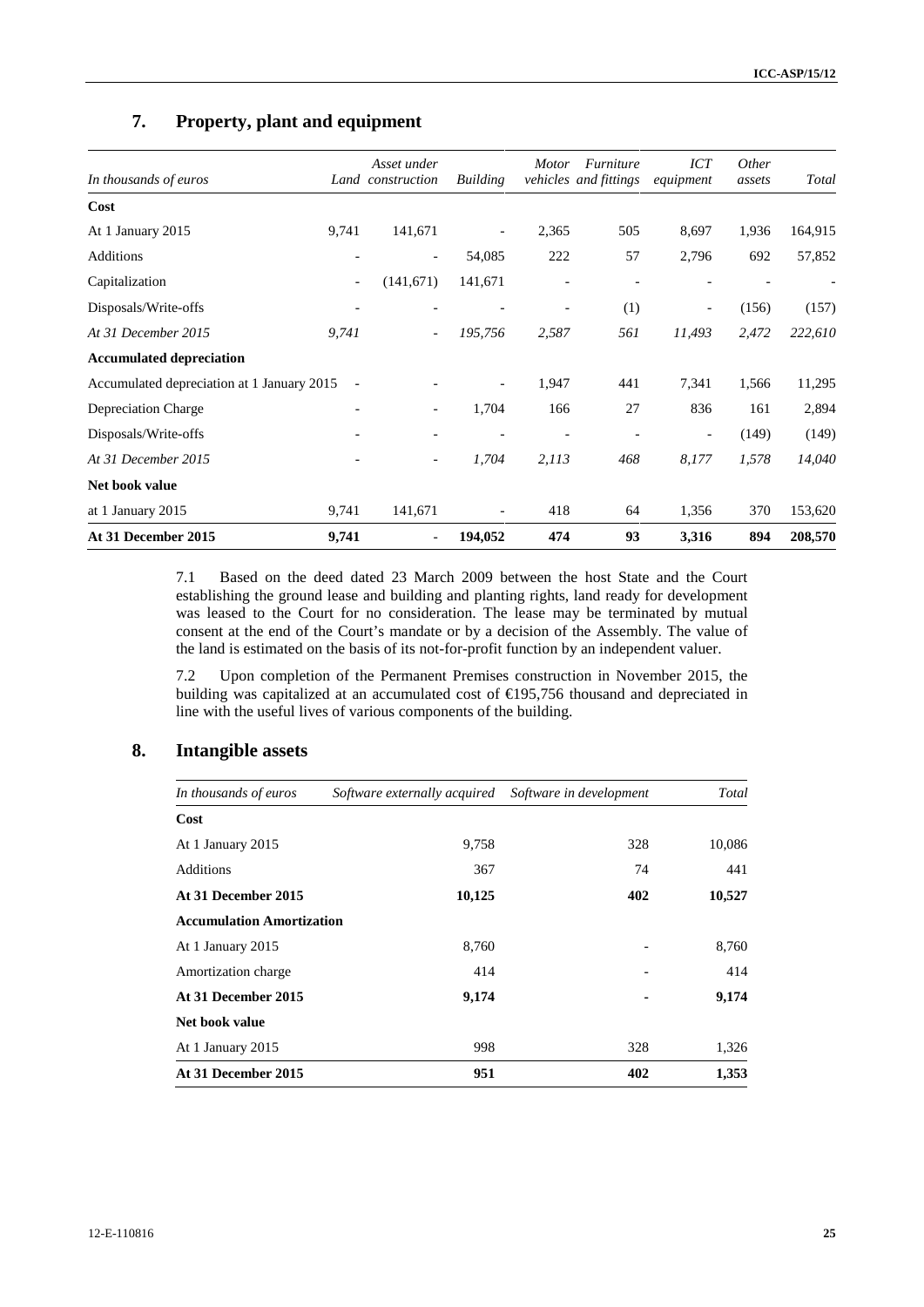# **9. Accounts payable**

| In thousands of euros                     | 2015  | 2014   |
|-------------------------------------------|-------|--------|
| <b>Current</b>                            |       |        |
| Counsel payables                          | 1,228 | 710    |
| Suppliers                                 | 6,653 | 12,517 |
| Secretariat of the Trust Fund for Victims | 153   | 250    |
| Other payables                            | 1,892 | 116    |
| <b>Total current</b>                      | 9,926 | 13,593 |
| Non-current                               |       |        |
| Secretariat of the Trust Fund for Victims | 50    | 153    |
| <b>Total non-current</b>                  | 50    | 153    |

9.1 Payables to suppliers include €3,265 thousand of payables for the Permanent Premises Project, which were settled after the year-end.

9.2 Other payables mainly represent an overpaid amount for one-time payments of the assessed share to the Permanent Premises Project due to the change in the scale of assessment.

9.3 Liability towards the Secretariat of the Trust Fund for Victims represents a surplus in major programme VI which is consolidated in the Court's programme budget but is part of the net assets/equity of the Trust Fund for Victims and is pending credit to States Parties (see note 1.2 (g)).

| In thousands of euros     | 2015   | 2014   |
|---------------------------|--------|--------|
| <b>Current</b>            |        |        |
| Salaries and entitlements | 798    | 547    |
| Annual leave accrual      | 5,791  | 5,622  |
| Other long-term benefits  | 1,605  | 1,634  |
| Post-employment benefits  | 1,128  | 1,079  |
| Sub-total current         | 9,322  | 8,882  |
| Non-current               |        |        |
| Other long-term benefits  | 5,740  | 6,177  |
| Post-employment benefits  | 31,632 | 30,611 |
| Sub-total non-current     | 37,372 | 36,788 |
| <b>Total</b>              | 46,694 | 45,670 |

# **10. Employee benefit liabilities**

## **Current employee benefit liabilities**

10.1 Current liabilities comprise payables for salaries and other entitlements, annual leave accrual and the current portion of other long-term benefits and post-employment benefits.

10.2 *Annual Leave Accrual*: At 31 December 2015, €5,791 thousand represents the accumulated annual leave accrual for all staff members of the Court. The cost related to untaken annual leave incurred in 2015 has been recognized as an expense of €169 thousand in the Statement of financial performance.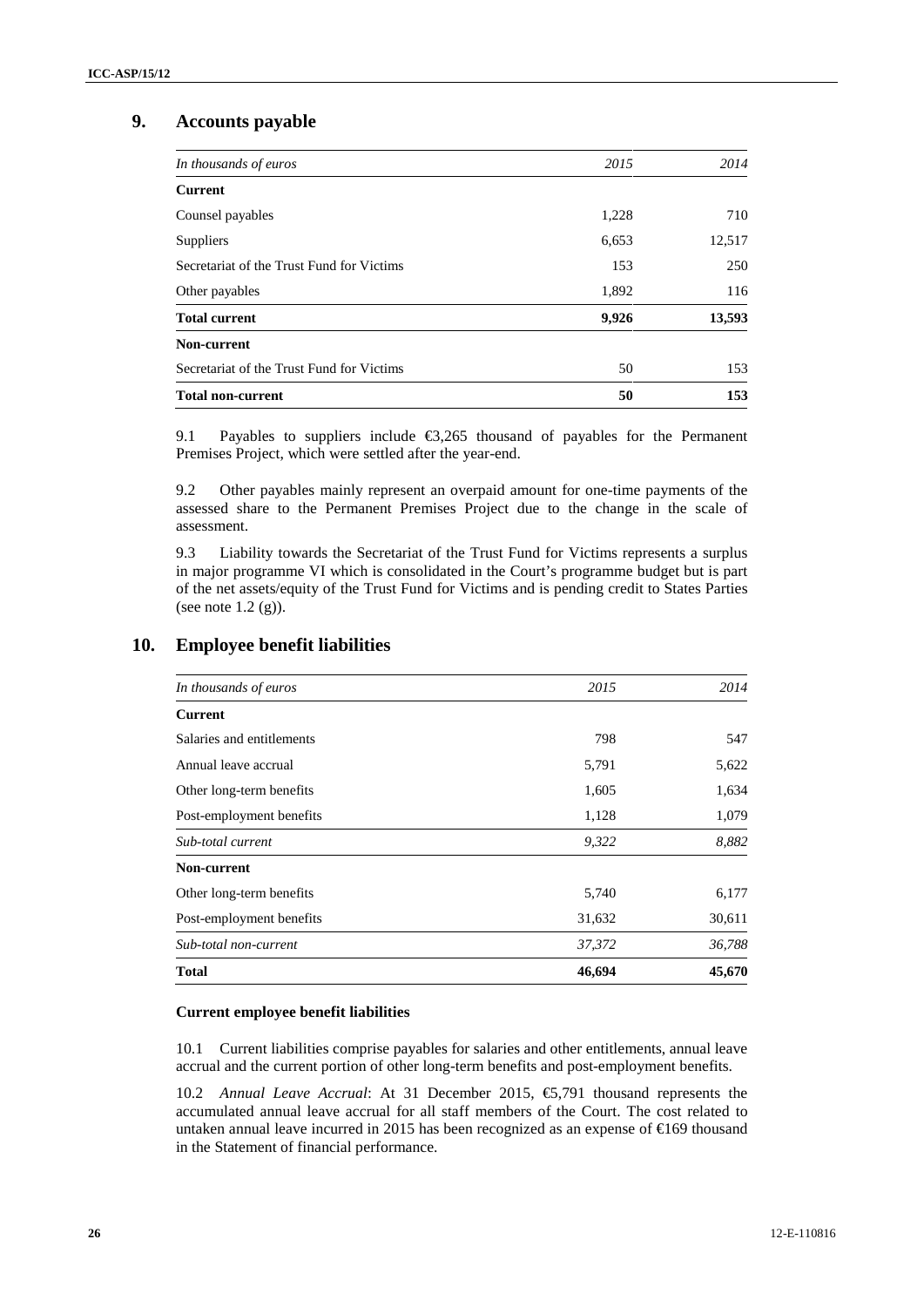## **Non-current employee benefit liabilities**

10.3 Actuarial assumptions used to determine the value of other long-term benefits and post-employment benefits are as follows:

| Discount rate:                             |                                                                         |                                               |
|--------------------------------------------|-------------------------------------------------------------------------|-----------------------------------------------|
| Judges' pension scheme                     |                                                                         | 2.20 per cent                                 |
| ASHI                                       |                                                                         | 2.70 per cent                                 |
| Repatriation grant                         |                                                                         | 1.60 per cent                                 |
| Other separation benefits of staff members |                                                                         | 1.60 per cent                                 |
|                                            | Relocation allowance and other separation benefits of judges            | $0.35$ per cent                               |
| Home leave and family visit                |                                                                         | $0.35$ per cent                               |
| Death grant and transportation of deceased |                                                                         | 1.60 per cent                                 |
| Survivor's benefit                         |                                                                         | $0.35$ per cent                               |
| Price inflation                            |                                                                         | $2.00$ per cent                               |
| Wage inflation                             |                                                                         | 1.50 per cent                                 |
| Individual salary increase rate            |                                                                         | 1.20 per cent                                 |
| Medical cost trend rate                    |                                                                         | 5.00 per cent                                 |
| Expected return on reimbursement right     |                                                                         | 2.20 per cent                                 |
| <b>Demographic assumptions</b>             |                                                                         |                                               |
| Individual turnover rates                  | From 0.5 per cent to 7 per cent depending on age group, GTA 30 per cent |                                               |
| Mortality tables                           |                                                                         | <b>Based on UNJSPF</b>                        |
| Age corrections                            |                                                                         | Generational improvement scale (for inactive) |
| Age difference M/F                         |                                                                         | $+3$                                          |
| Disability rates                           |                                                                         | <b>Based on UNJSPF</b>                        |
| Participation rate in ASHI                 |                                                                         | 80 per cent                                   |

10.4 The discount rate was determined on the basis of high-quality corporate bonds. The discount rate which corresponds to the duration of each plan was used.

## **Reconciliation of the opening and closing balance of the present value of the defined benefit obligation**

| In thousands of euros                                | Judges            |                           | Staff members |                           |         |
|------------------------------------------------------|-------------------|---------------------------|---------------|---------------------------|---------|
|                                                      | Pension<br>scheme | <i>Other</i><br>long-term | ASHI          | <i>Other</i><br>long-term | Total   |
| Defined benefit obligation<br>as at 1 January 2015   | 23,423            | 924                       | 11,413        | 6,886                     | 42,646  |
| Service cost including<br>employee contributions     | 545               | 171                       | 1,308         | 1,408                     | 3,432   |
| Interest cost                                        | 422               | 2                         | 299           | 75                        | 798     |
| Actuarial (gains)/losses                             | (163)             | 47                        | (2,301)       | (752)                     | (3,169) |
| Benefits paid                                        | (992)             | (498)                     | (10)          | (918)                     | (2,419) |
| Defined benefit obligation<br>as at 31 December 2015 | 23,235            | 646                       | 10,709        | 6,699                     | 41,289  |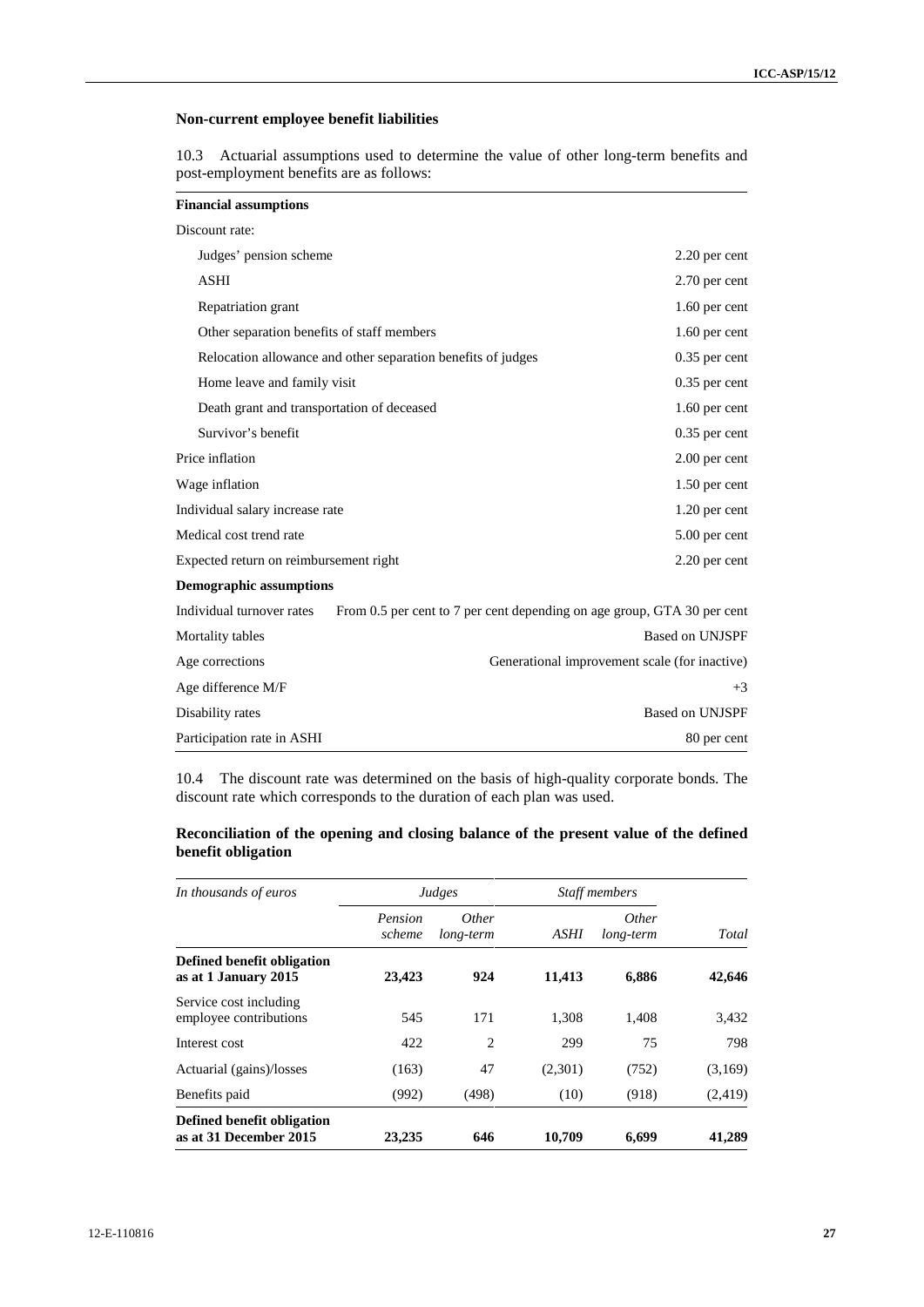### **Reconciliation of the defined benefit obligation to the liabilities recognized in the statement of financial position**

| In thousands of euros                                | Judges            |                           | <b>Staff members</b> |                           |         |
|------------------------------------------------------|-------------------|---------------------------|----------------------|---------------------------|---------|
|                                                      | Pension<br>scheme | <i>Other</i><br>long-term | ASHI                 | <i>Other</i><br>long-term | Total   |
| Defined benefit obligation as<br>at 31 December 2015 | 23,235            | 646                       | 10.709               | 6,699                     | 41,289  |
| Unrecognized net actuarial<br>gains and (losses)     | (905)             | $\overline{\phantom{0}}$  | (279)                |                           | (1,184) |
| Net liability as at<br>31 December 2015              | 22,330            | 646                       | 10.430               | 6.699                     | 40,105  |

#### **Reconciliation of the opening and closing balance of the reimbursement right**

| In thousands of euros                      | Judges' pension scheme |
|--------------------------------------------|------------------------|
| Reimbursement right as at 1 January 2015   | 23,423                 |
| Expected return on reimbursement right     | 424                    |
| Actuarial gains/(losses)                   | (652)                  |
| Contributions by employer                  | 1,147                  |
| Benefits paid                              | (992)                  |
| Administration cost                        | (115)                  |
| Reimbursement right as at 31 December 2015 | 23,235                 |

10.5 The expected rate of return on the reimbursement right is equal to the discount rate used to calculate the present value of the defined benefit obligation.

## **Total expense recognized in the Statement of financial performance**

| In thousands of euros                                           |                   | Judges                    |       | <b>Staff members</b>      |              |
|-----------------------------------------------------------------|-------------------|---------------------------|-------|---------------------------|--------------|
|                                                                 | Pension<br>scheme | <i>Other</i><br>long-term | ASHI  | <i>Other</i><br>long-term | <b>Total</b> |
| Employee benefit expense for the<br>year ended 31 December 2015 |                   |                           |       |                           |              |
| Service cost including employee<br>contributions                | 545               | 171                       | 1308  | 1408                      | 3,432        |
| Interest cost                                                   | 422               | $\overline{c}$            | 299   | 75                        | 797          |
| Expected return on reimbursement<br>right                       | (424)             |                           |       |                           | (424)        |
| Actuarial (gains)/losses                                        |                   | 47                        | 152   | (752)                     | (553)        |
| Administration cost                                             | 115               |                           |       |                           | 115          |
| <b>Total</b>                                                    | 658               | 220                       | 1,759 | 731                       | 3,367        |

10.6 Effect of an increase of one percentage point and effect of a decrease of one percentage point in the assumed medical cost trend rates on:

(a) the aggregate of the current service cost and interest cost components of the net periodic post-employment medical costs; and

(b) the accumulated post-employment benefit obligation for medical costs.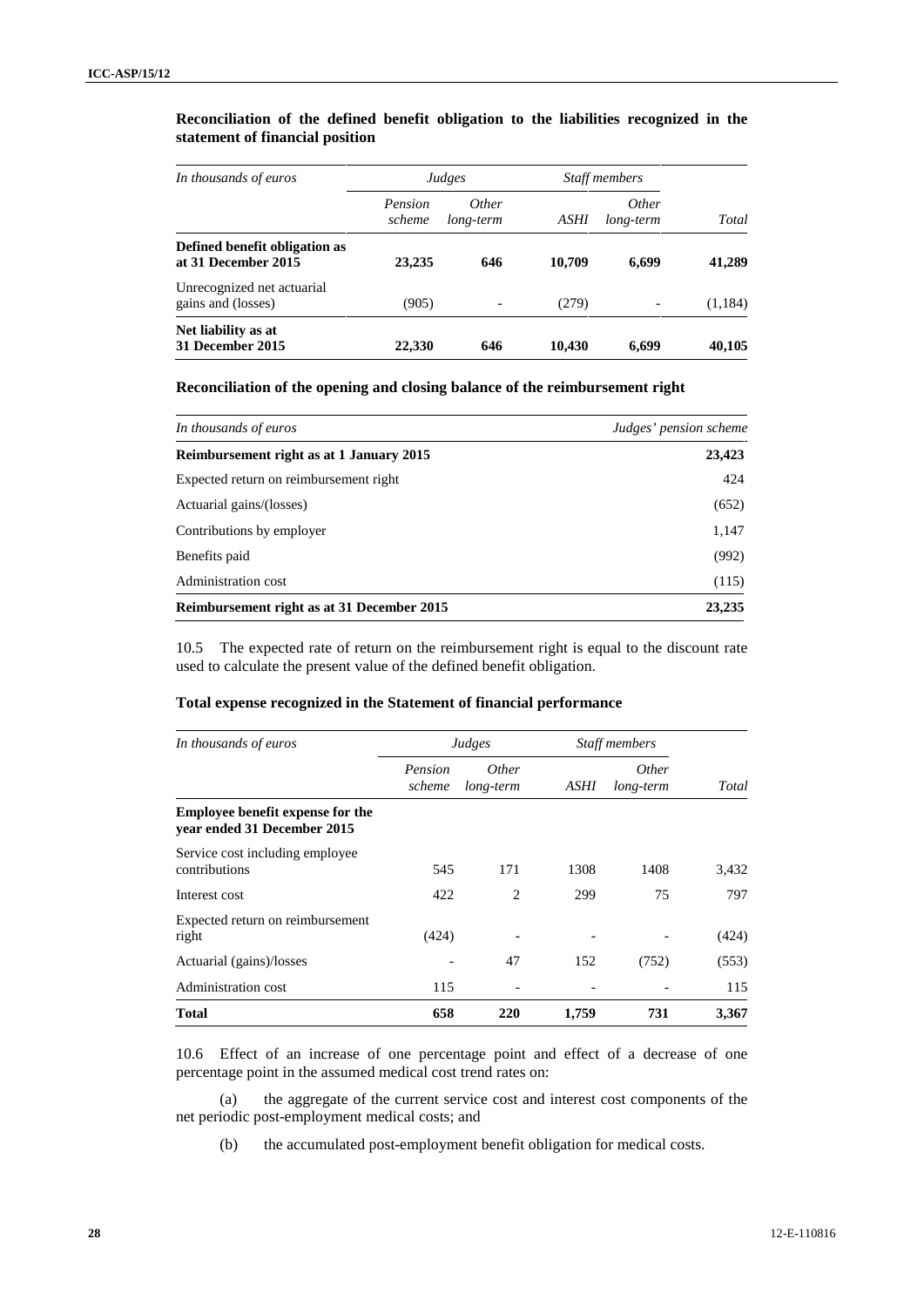| In thousands of euros                         | <i>Service cost</i> | Interest cost |
|-----------------------------------------------|---------------------|---------------|
| Decrease of one percentage point (4 per cent) | 1.105               | 271           |
| Assumed medical cost trend rate (5 per cent)  | 1.297               | 324           |
| Increase of one percentage point (6 per cent) | 1.533               | 379           |

The accumulated post-employment benefit obligation for medical costs amounts to  $\epsilon$ 7,989 thousand. The accumulated post-employment benefit obligation is determined as the defined benefit obligation without taking into account any salary increase assumptions.

An increase of one percentage point in the assumed medical cost trend rate results in an accumulated post-employment benefit obligation for medical costs of  $\Theta$ ,286 thousand.

A decrease of one percentage point in the assumed medical cost trend rate results in an accumulated post-employment benefit obligation for medical costs of €6,800 thousand.

#### **United Nations Joint Staff Pension Fund**

10.7 The financial obligation of the Court to the Fund consists of its mandated contribution at the rate established by the United Nations General Assembly of 15.8 per cent of pensionable remuneration for member organizations and 7.9 per cent for participants, together with any share of actuarial deficiency payments under article 26 of the Regulations of the Fund. Such deficiency payments are only payable if and when the United Nations General Assembly has invoked the provisions of article 26, following determination that there is a requirement for deficiency payments based on an assessment of the actuarial sufficiency of the fund as of the valuation date. At the time of this report, the United Nations General Assembly has not invoked this provision.

10.8 The actuarial valuation performed as of 31 December 2013 revealed an actuarial deficit of 0.72 per cent (1.87 per cent in the 2011 valuation) of pensionable remuneration, implying that the theoretical contribution rate required to achieve balance as of 31 December 2013 was 24.42 per cent of pensionable remuneration, compared to the actual contribution rate of 23.7 per cent. The next actuarial valuation will be conducted as of 31 December 2015 in 2016.

10.9 At 31 December 2013, the funded ratio of actuarial assets to actuarial liabilities, assuming no future pension adjustments, was 127.5 per cent (130.0 per cent in the 2011 valuation). The funded ratio was 91.2 per cent (86.2 per cent in the 2011 valuation) when the current system of pension adjustments was taken into account.

10.10 After assessing the actuarial sufficiency of the Fund, the Consulting Actuary concluded that there was no requirement, as of 31 December 2013, for deficiency payments under Article 26 of the Regulations of the Fund as the actuarial value of assets exceeded the actuarial value of all accrued liabilities under the Fund. In addition, the market value of assets also exceeded the actuarial value of all accrued liabilities as of the valuation date.

10.11 The plan exposes participating organizations to actuarial risks associated with current and former employees of other organizations, with the result that there is no consistent and reliable basis for allocating the obligation and plan assets among participating organizations in the plan. The Court, as well as other participating organizations, is not in a position to identify its share of the underlying financial position and performance of the plan with sufficient reliability for accounting purposes, and hence has accounted for this plan as if it were a defined contribution plan.

10.12 During 2015, total contributions paid to UNJSPF amounted to €20,093 thousand.

### **Service-incurred injury**

10.13 The Court entered into an agreement with an insurance company to offer coverage for service-incurred injuries for the Court's staff, judges, consultants and temporary assistants. The insurance premium, calculated as a percentage of the pensionable remuneration for staff members and a comparable percentage for judges, consultants and temporary assistants, is charged to the organization's budget and is reflected in the accounts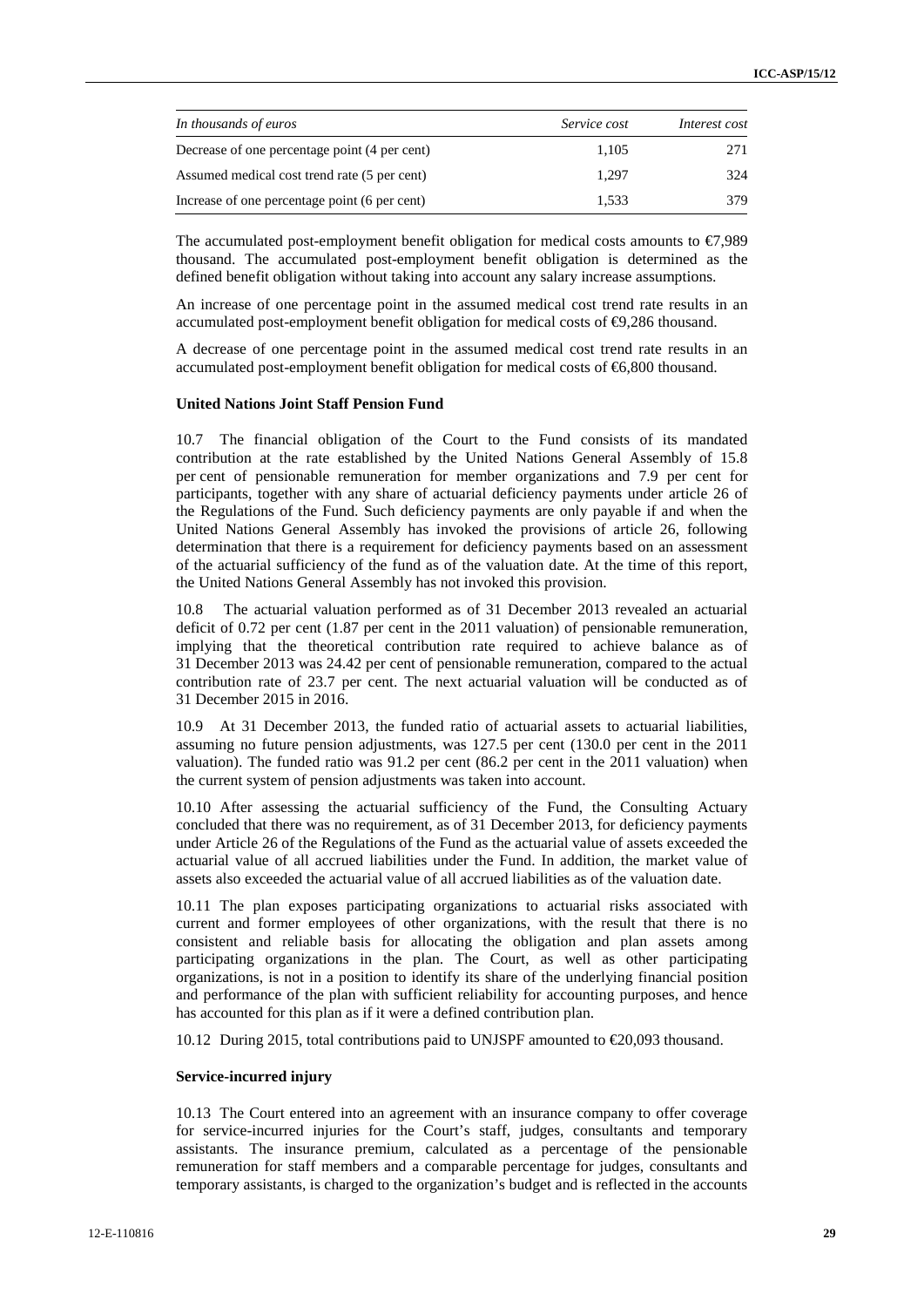under expenditures. The total premium paid during 2015 for this insurance was  $\epsilon$ ,259 thousand.

#### **Secretariat of the Trust Fund for Victims**

10.14 Employees of the Secretariat of the Trust Fund for Victims are provided with benefits and entitlements in accordance with staff regulations and consistent with those of employees of the Court. These benefits are provided on a pooled basis with the Court's staff and it is not considered feasible to perform a separate actuarial valuation for the Secretariat. Long-term and post-employment benefits that relate to the Secretariat and that are included in the obligations of the Court are estimated at  $\in$  59 thousand.

10.15 The value of annual leave due to employees of the Secretariat as at 31 December 2015, also provided on a pooled basis, are included in the Court's liabilities and amounted to €49 thousand.

## **11. Host State loan**

| Total                       | 78,011 | 84,607                   |
|-----------------------------|--------|--------------------------|
| Host State loan non-current | 77.120 | 84,607                   |
| Host State loan current     | 891    | $\overline{\phantom{0}}$ |
| In thousands of euros       | 2015   | 2014                     |

11.1 The loan is recognized at amortized cost using the effective interest rate. The effective interest rate is applied to each stream of drawings from the total capital amount available. Upon completion of the Permanent Premises construction the revenue was recognized (note 15) and the carrying value of the loan was reduced by the estimated amount of subsidy  $(\text{E}7,963$  thousand) provided by the host State as described in note 2.74 (a).

11.2 Repayment of the host State loan will commence at the date on which the present or future rental agreement of the Court concerning interim premises expires. States Parties that did not pay the one-time contribution will be assessed annually for loan repayment. The following table illustrates the remaining contractual maturity of the loan:

| In thousands of euros | Less than 1 year |        | 1-3 years Over 3 years | Total   |
|-----------------------|------------------|--------|------------------------|---------|
| Host State loan       | 2.186            | 10.507 | 102.391                | 115,084 |

## **12. Deferred revenue and accrued expenses**

| In thousands of euros                                    | 2015   | 2014                     |
|----------------------------------------------------------|--------|--------------------------|
| Assessed contributions in advance                        | 280    | 355                      |
| Deferred contributions to the Permanent Premises Project |        | 16,900                   |
| Deferred voluntary contributions                         | 805    | $\overline{\phantom{a}}$ |
| Accrued expenses                                         | 13,795 | 5,517                    |
| Accrued interest on host State loan                      | 2.186  | 1,060                    |
| <b>Total</b>                                             | 17,066 | 23,832                   |

121.1 *Assessed contributions received in advance*: €280 thousand was received from States Parties to be applied to the next financial period.

121.2 *Deferred voluntary contributions* represent contribution payment by the host State to fund 2016 rent of the Court's Interim Premises, the lease on which expires in 2016.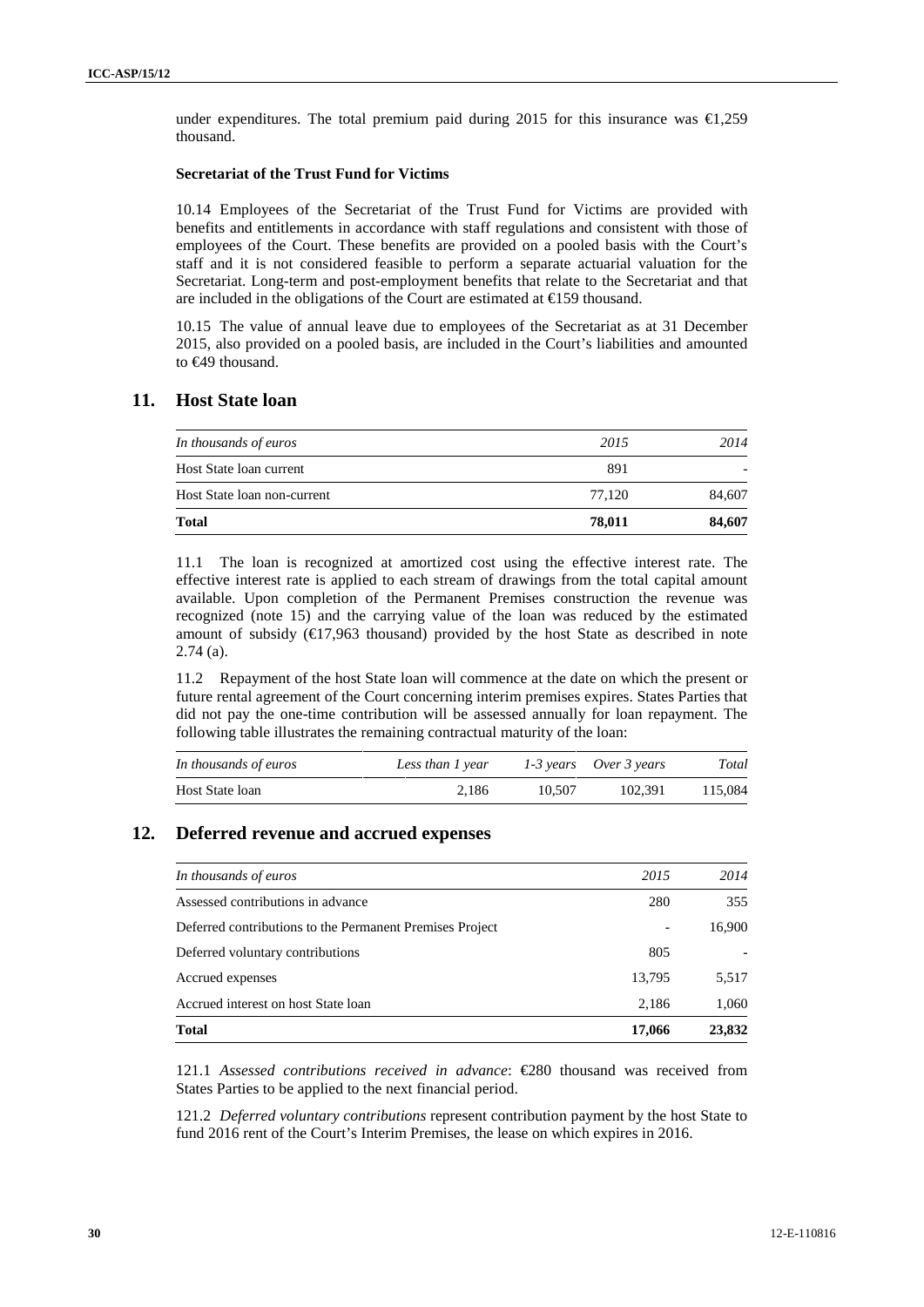## **13. Provisions**

| In thousands of euros                                 | 2015  | 2014  |
|-------------------------------------------------------|-------|-------|
| Provision for ILOAT cases                             | 251   | 471   |
| Provision for US tax                                  | 131   | 28    |
| Provision for termination benefits                    | 117   | 473   |
| Provision for early termination of Headquarters lease | 1.756 | 1,756 |
| <b>Total</b>                                          | 2.255 | 2.728 |

#### **Changes in provisions**

| In thousands of euros                     | <b>ILOAT</b><br>provision | $US$ tax<br>provision | <b>Termination</b><br>benefits<br>provision | Early<br>termination<br>of lease | Total |
|-------------------------------------------|---------------------------|-----------------------|---------------------------------------------|----------------------------------|-------|
| Provision as at 1 January 2015 (restated) | 471                       | 28                    | 473                                         | 1.756                            | 2,728 |
| Increase in provision                     |                           | 123                   | 117                                         |                                  | 240   |
| Decrease due to payments                  | (9)                       | (16)                  | (473)                                       | $\overline{\phantom{a}}$         | (498) |
| Decrease due to reversals                 | (211)                     | (4)                   | $\overline{\phantom{0}}$                    | $\overline{\phantom{a}}$         | (215) |
| <b>Provision as at 31 December 2015</b>   | 251                       | 131                   | 117                                         | 1.756                            | 2,255 |

13.1 *Provision for ILOAT cases*: At the end of 2015, seventeen cases were filed with the Administrative Tribunal of the International Labour Organization (ILOAT) by current or former staff members of the Court. A total of €251 thousand is earmarked for seven cases. Other cases pending as at 31 December 2015 are either disclosed as contingent liabilities or it is considered that the possibility of an outflow of resources is remote.

13.2 *Provision for US Tax Liability*: According to the practice and fundamental principles of the International Civil Service, as determined by the ILOAT, all employees of the Court are entitled to exemption from taxation on Court salaries, emoluments and allowances paid by the Court. The calculated tax liability is  $\bigoplus$  31 thousand estimated for the year 2015 for eight United States taxpayers on the payroll of the Court during this period.

13.3 *Provision for termination benefits*: The Registry of the Court went through an extensive review and re-organization under the *Re*Vision project which has resulted in a number of staff separating from the Court under separation packages. The provision of €117 thousand represents the estimated costs expected to be incurred in respect of pending cases where it was determined that positions are abolished and there is a likelihood that a separation package will be accepted.

13.4 *Provision for early termination of the Headquarters lease*: The Headquarters of the Court moved to its new permanent premises by December 2015. Elements of the lease agreements on the interim premises cannot be terminated before 31 March 2016 and 30 June 2016 and the provision of €1,756 thousand reflects the rent that will be due for the period that the Court will no longer occupy these premises.

## **14. Net assets/equity**

| In thousands of euros       | 2015  | 2014  |
|-----------------------------|-------|-------|
| General                     |       |       |
| Contingency Fund            | 5,791 | 7,500 |
| <b>Working Capital Fund</b> | 1,616 | 7.406 |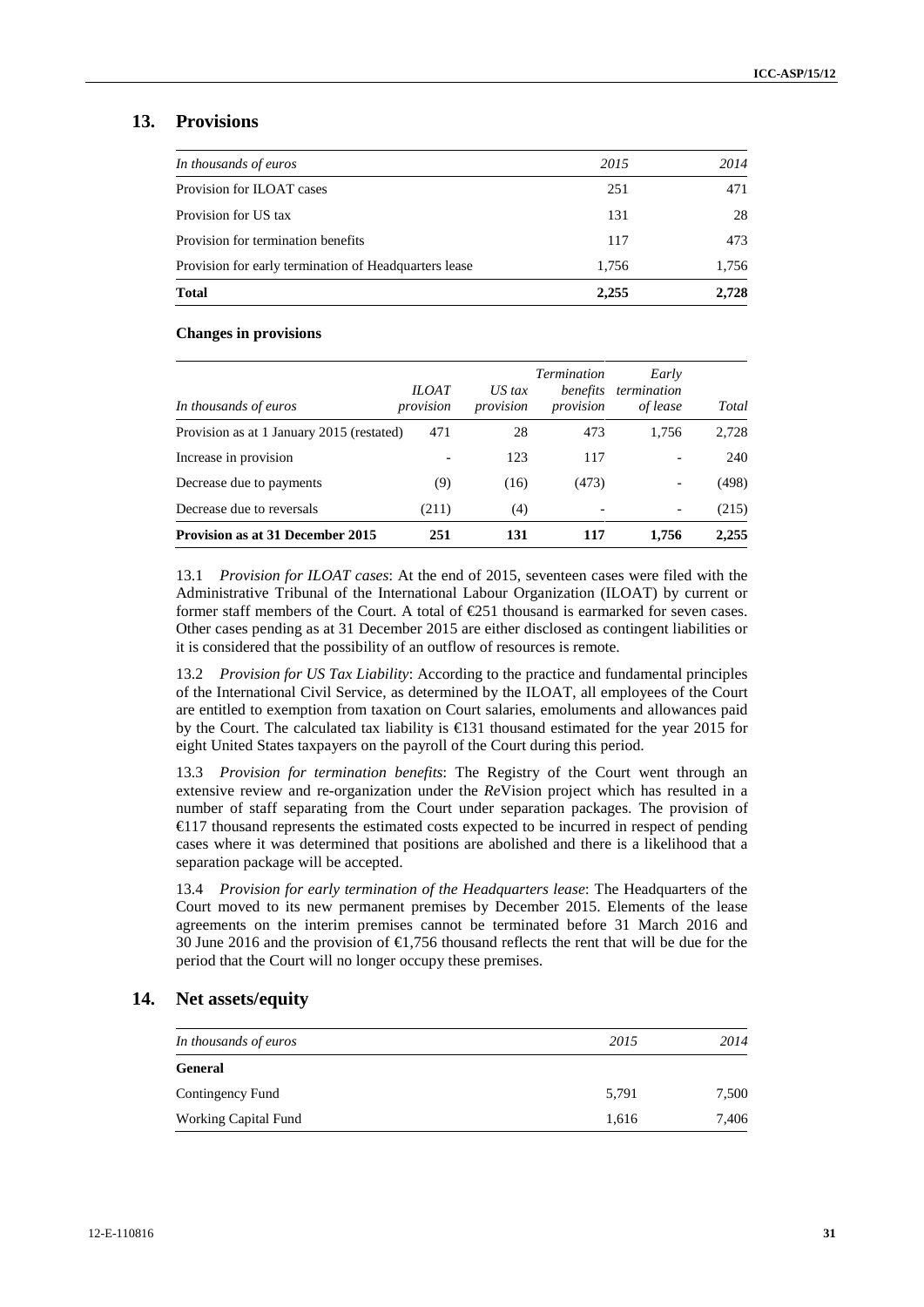| In thousands of euros                  | 2015    | 2014    |
|----------------------------------------|---------|---------|
| <b>General Funds</b>                   |         |         |
| Funds for Employee Benefit Liabilities | 6,395   | 11,227  |
| Cash Surplus / (Deficit)               | 95      | (2,269) |
| Other General Fund                     | (6,525) | (7,948) |
| <b>Total General balances</b>          | 7,372   | 15,916  |
| <b>Other fund balances</b>             |         |         |
| Permanent Premises Project             | 118,583 | 65,356  |
| <b>Trust Funds</b>                     | 1,519   | 1,016   |
| Total other fund balances              | 120,102 | 66,372  |
| Total                                  | 127,474 | 82,288  |

14.1 *Contingency Fund:* the amount of  $\Theta$ ,169 thousand representing the cash surplus for the 2002 and 2003 financial periods was credited to establish the Contingency Fund in accordance with resolution ICC-ASP/ICC/Res.4(b). The level of the Contingency Fund was subsequently reduced and established at  $\epsilon$ 7 million. In 2015,  $\epsilon$ 1,709 thousand was withdrawn from the Contingency Fund representing the excess of expenditures incurred during 2015 over General Fund budget appropriations.

14.2 *Working Capital Fund*: the Assembly, in its resolution ICC-ASP/13/Res.1, established the Working Capital Fund for the financial period 1 January to 31 December 2015 at  $\epsilon$ 7,406 thousand, the same level as in the previous financial period. In 2015, the amount of €5,790 thousand was withdrawn from the working capital fund to meet temporary liquidity issues at the end of 2015, pending receipt of assessed contributions.

14.3 *Funds for Employee Benefit Liabilities* were reduced by €4,832 thousand in 2015 to fund 2015 employee benefits and part of ReVision restructuring costs.

14.4 *Cash surplus* after funding 2015 assessed contributions (ICC-ASP/13/Res.1) was €95 thousand (Schedule V).

## **15. Revenue**

| In thousands of euros                                 | <b>Note</b> | 2015    | 2014    |
|-------------------------------------------------------|-------------|---------|---------|
| <b>Assessed contributions</b>                         |             |         |         |
| To programme budget                                   | 15.1        | 125,850 | 117,120 |
| To Permanent Premises Project                         |             | 41,365  | 35,549  |
| Change in provision for doubtful debt                 |             | (96)    | (170)   |
| Sub-total assessed contributions                      |             | 167,119 | 152,499 |
| <b>Voluntary contributions</b>                        |             |         |         |
| To programme budget                                   | 15.2        | 2,834   | 3,000   |
| To trust funds                                        |             | 1,409   | 985     |
| Sub-total voluntary contributions                     |             | 4,243   | 3,985   |
| <b>Financial revenue</b>                              |             |         |         |
| Interest revenue                                      | 15.3        | 179     | 268     |
| Sub-total financial revenue                           |             | 179     | 268     |
| Other revenue                                         |             |         |         |
| Host State contribution to Permanent Premises Project | 15.4        | 21,463  |         |
| Other miscellaneous revenue                           |             | 489     | 2,468   |
| Sub-total other revenue                               |             | 21,952  | 2,468   |
| <b>Total</b>                                          |             | 193,493 | 159,220 |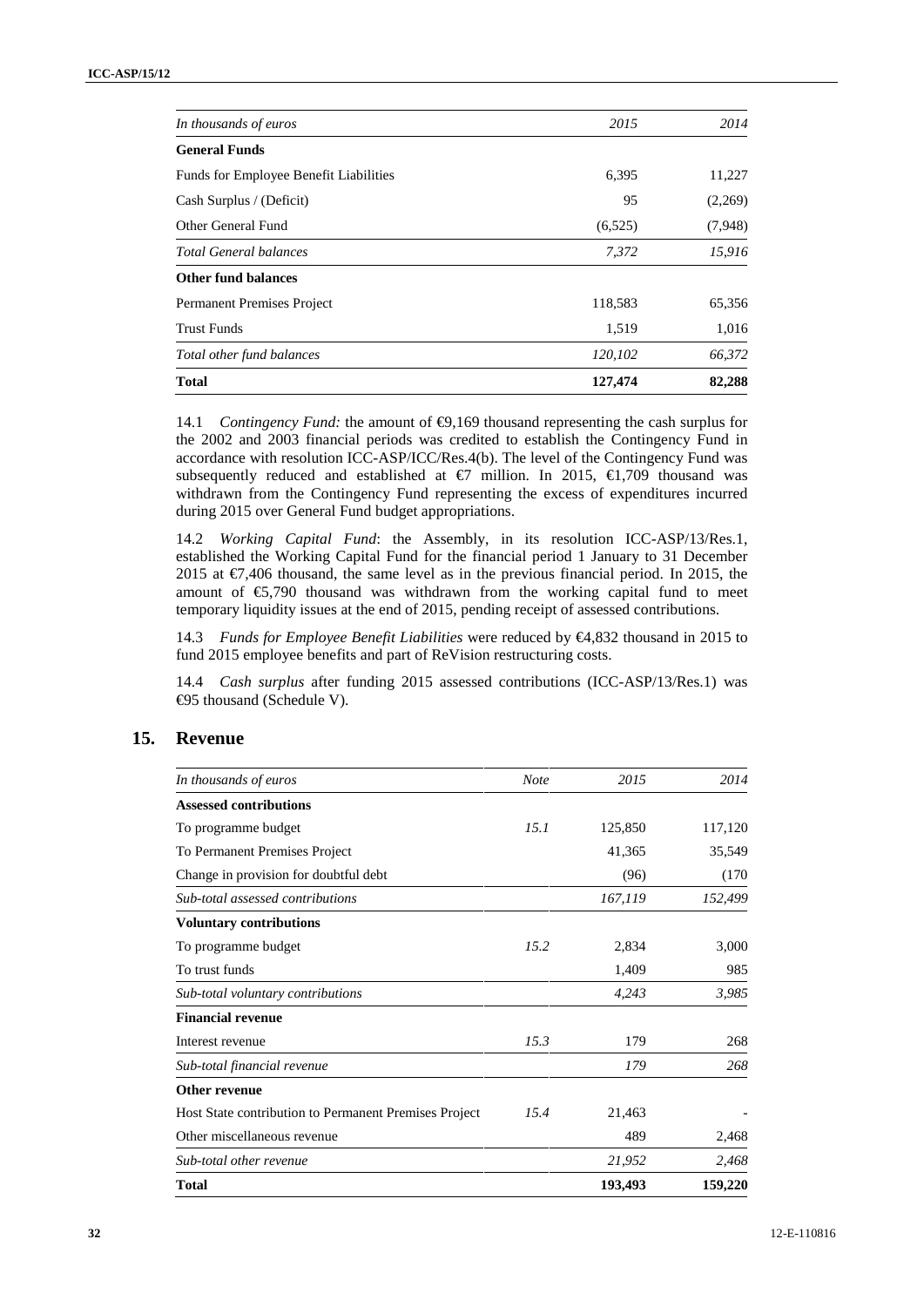15.1 *Assessed contributions*: the Assembly, in its resolution ICC-ASP/13/Res.1, approved the funding of the appropriations of the Court for the financial period 1 January to 31 December 2015 in a total amount of €130,666 thousand, €1,816 thousand of which related to contributions to the Secretariat of the Trust Fund for Victims. The assessed contributions have been further adjusted by  $\leq 3,000$  thousand of the estimated contribution from the host State to the rent of the interim premises. The assessed contributions were partially funded from 2014 surplus in the amount of  $\epsilon$ ,068 thousand as per ICC/ASP/13/Res.1.

15.2 *Voluntary contributions to the programme budget*: voluntary contributions to the programme budget represents a contribution from the host State for the costs of the interim premises.

15.3 *Interest revenue*: interest in an amount of €157 thousand represents interest earned on the Court's bank accounts for the General Fund, the Working Capital Fund and the Contingency Fund. The remainder of the interest revenue is earned on the Permanent Premises Project funds and trust funds.

15.4 *Revenue from host State contribution to Permanent Premises Project represents:* a contribution from the host State in an amount of €3.5 million to bridge the estimated financial gap that has arisen between the reduction of the loan under the agreement and the discount applied to States Parties making one-time payments (ICC-ASP/14/Res.5); and the €17,963 estimated repayment of the loan by host State as described in note 2.74(a).

### **Contributions in kind**

15.5 In 2015, the Court hired a number of short term pro-bono personnel, representing receipt of services in kind at a value of €1,451 thousand.

| In thousands of euros                | 2015   | 2014   |
|--------------------------------------|--------|--------|
| Judges' salaries                     | 2,971  | 3,131  |
| Judges' entitlements and allowances  | 1,553  | 1,148  |
| Staff salaries                       | 44,329 | 43,353 |
| Staff entitlements and allowances    | 25,076 | 20,597 |
| Temporary assistance and consultants | 25.334 | 18,236 |
| <b>Total</b>                         | 99,263 | 86,465 |

## **16. Employee benefit expenses**

16.1 No *ex-gratia* payment was made by the Court during the financial period.

## **17. Travel and hospitality expenses**

| Total                 | 6,683 | 5,832 |
|-----------------------|-------|-------|
| Travel                | 6,651 | 5,803 |
| Hospitality           | 32    | 29    |
| In thousands of euros | 2015  | 2014  |
|                       |       |       |

### **18. Expenses for contractual services**

| <b>Total</b>               | 9,059 | 4,413 |
|----------------------------|-------|-------|
| Other contractual services | 6,601 | 2,298 |
| Training                   | 761   | 742   |
| External translation       | 1,031 | 826   |
| Public information         | 666   | 547   |
| In thousands of euros      | 2015  | 2014  |
|                            |       |       |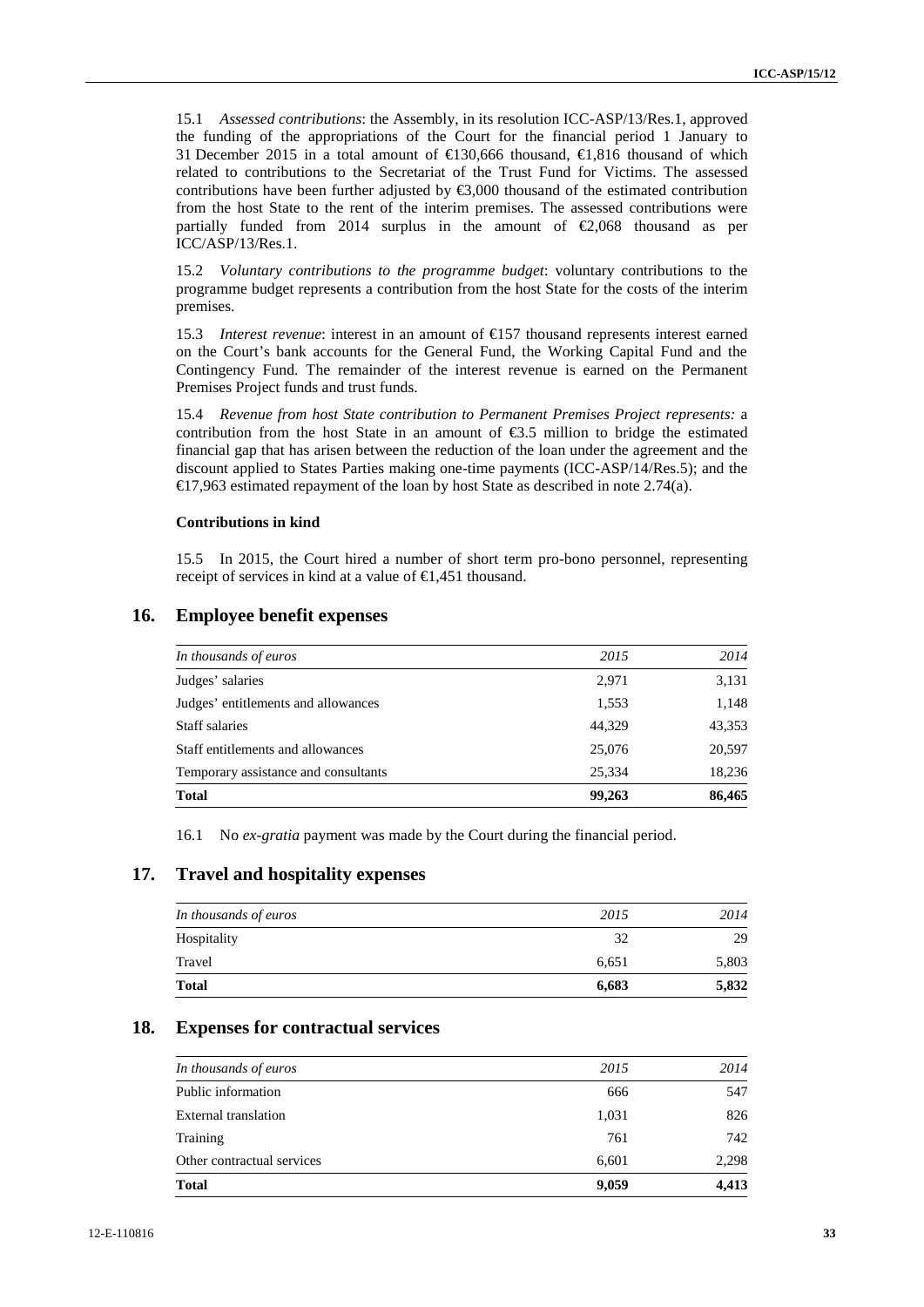## **19. Expenses for counsel fees**

| <b>Total</b>          | 5,777 | 5,283 |
|-----------------------|-------|-------|
| Counsel for victims   | 1,016 | 1,551 |
| Counsel for defence   | 4,761 | 3,732 |
| In thousands of euros | 2015  | 2014  |

## **20. Operating expenses**

| In thousands of euros                   | 2015   | 2014   |
|-----------------------------------------|--------|--------|
| Rental, utility and maintenance         | 8,994  | 10,000 |
| Communications and software maintenance | 2,817  | 2,673  |
| Witness-related expenses                | 2,889  | 2,591  |
| Other operating expenses                | 2,357  | 1,842  |
| <b>Total</b>                            | 17,057 | 17,106 |

# **21. Supplies and materials expenses**

| <b>Total</b>                               | 2,346 | 1,308 |
|--------------------------------------------|-------|-------|
| Low value asset purchases                  | 1,287 | 450   |
| Other supplies                             | 534   | 286   |
| Library books, magazines and subscriptions | 140   | 203   |
| Office supplies                            | 385   | 369   |
| In thousands of euros                      | 2015  | 2014  |

21.1 *Low value asset purchases* represent furniture and fittings, ICT equipment and other assets with a value below €1,000 which is not capitalized.

# **22. Depreciation, amortization and impairment**

| <b>Total</b>          | 3,308 | 1,361 |
|-----------------------|-------|-------|
| Impairment            | -     | 61    |
| Amortization          | 414   | 374   |
| Depreciation          | 2,894 | 926   |
| In thousands of euros | 2015  | 2014  |
|                       |       |       |

22.1 No material impairment losses were incurred in 2015.

# **23. Financial expenses**

| <b>Total</b>                            | 2,996 | 640  |
|-----------------------------------------|-------|------|
| Interest expense on the host State loan | 2,861 | 518  |
| Net foreign exchange loss               | 77    | 73   |
| Bank charges                            | 58    | 49   |
| In thousands of euros                   | 2015  | 2014 |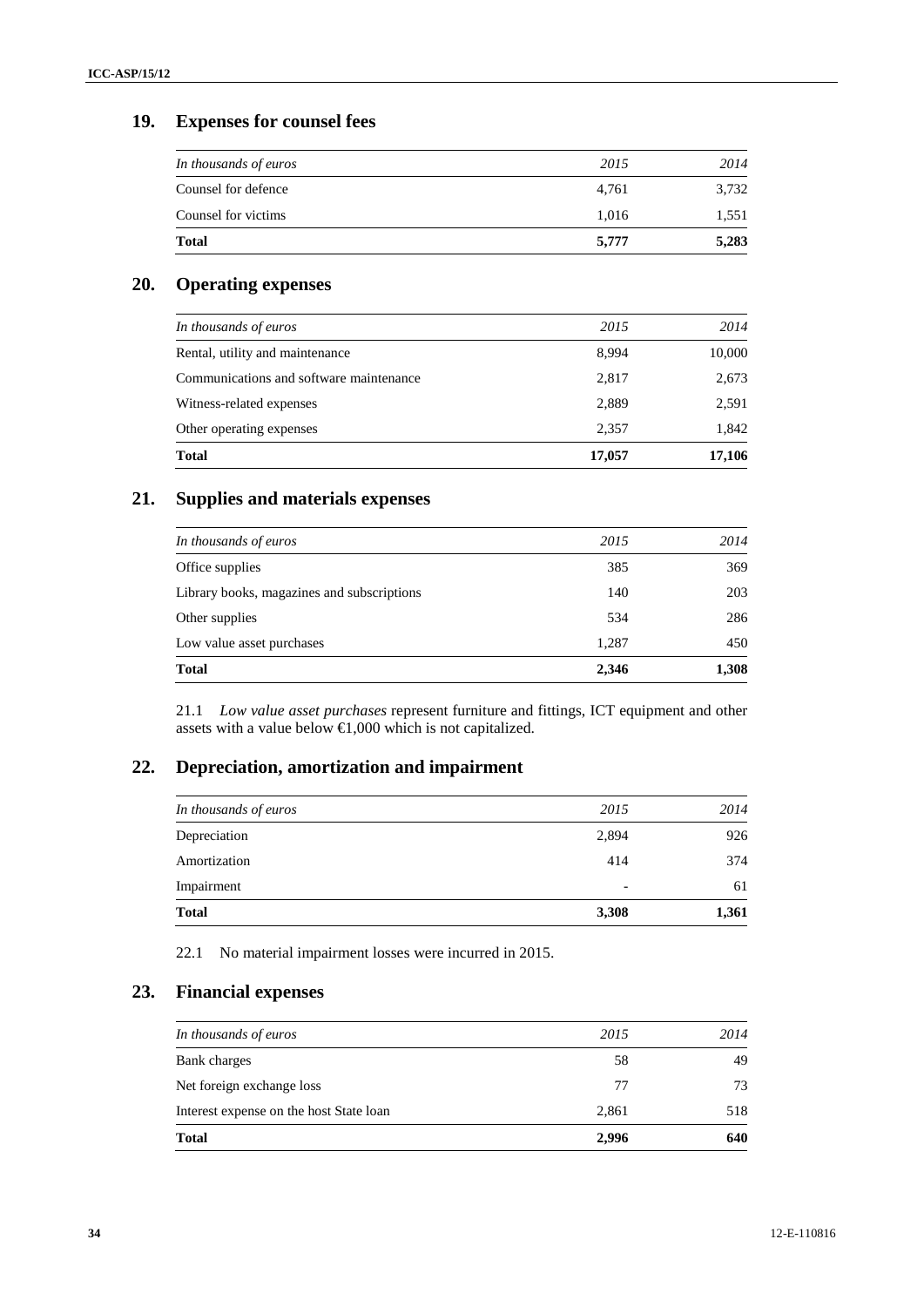23.1 Interest expense on the host State loan amounting to  $\epsilon$ ,861 thousand is recognized on an effective interest rate basis. Nominal interest expense accrued for 2015 amounted to €2,186 thousand.

### **24. Statement of comparison of budget and actual amounts**

24.1 The Court's budget and accounts are prepared on different bases. The Statement of financial position, Statement of financial performance, Statement of changes in net assets/equity and Statement of cash flows are prepared on a full accrual basis, whereas the Statement of comparison of budget and actual amounts (Statement V) is prepared on a modified cash basis of accounting.

24.2 As required under IPSAS 24, where the financial statements and the budget are not prepared on a comparable basis, the actual amounts presented on a comparable basis to the budget are reconciled to the actual amounts presented in the financial statements, identifying separately any basis, timing and entity differences. There are also differences in formats and classification schemes adopted for the presentation of financial statements and the budget.

24.3 Differences in bases occur when the approved budget is prepared on a basis other than the accounting basis, as stated in paragraph 24.1 above.

24.4 Timing differences occur when the budget period differs from the reporting period reflected in the financial statements. There are no timing differences for the Court for the purposes of comparison of the budget and the actual amounts.

24.5 Entity differences occur as the budget includes the Secretariat for the Trust Fund of Victims (note  $1.2(g)$ ) which is not part of the reporting entity for which the financial statements are prepared. On the other hand, the annual programme budget does not include the Permanent Premises Project funds (note 2.77) and trust funds segments (note 2.76), whereas the financial statements do.

24.6 Differences in presentation are due to differences in the format and classification schemes adopted for the presentation of the Statement of cash flows and Statement of comparison of budget and actual amounts.

24.7 Reconciliation between the actual amounts on a comparable basis in the Statement of comparison of budget and actual amounts (Statement V) and the actual amounts in the Statement of cash flows (Statement IV) for the period ended 31 December 2015 is presented below:

| In thousands of euros                                          | <i>Operating</i> | Investing | Financing | Total    |
|----------------------------------------------------------------|------------------|-----------|-----------|----------|
| <b>Actual amount on comparable</b><br>basis (Statement V)      | 4,737            | ۰         |           | 4,737    |
| Basis differences                                              | (14, 663)        | (2,342)   |           | (17,005) |
| Presentation differences                                       |                  | 165       | (2,058)   | (1,893)  |
| Entity differences                                             | 27,822           | (56, 947) | 9.622     | (19,503) |
| Actual amount in the Statement of<br>cash flows (Statement IV) | 17,896           | (59, 124) | 7,564     | (33,664) |

24.8 Open commitments including open purchase orders and net cash flows from operating, investing and financing activities are presented as basis differences. Revenue and other fund related expenses that do not form part of the Statement of Comparison of Budget and Actual Amounts are reflected as presentation differences. Under entity differences, the activities of the Secretariat of the Trust Fund for Victims are not reported in the financial statements, but are included in the budgetary process. The Permanent Premises Project and trust funds are included in the financial statements but are not part of the actual amounts on a comparable basis.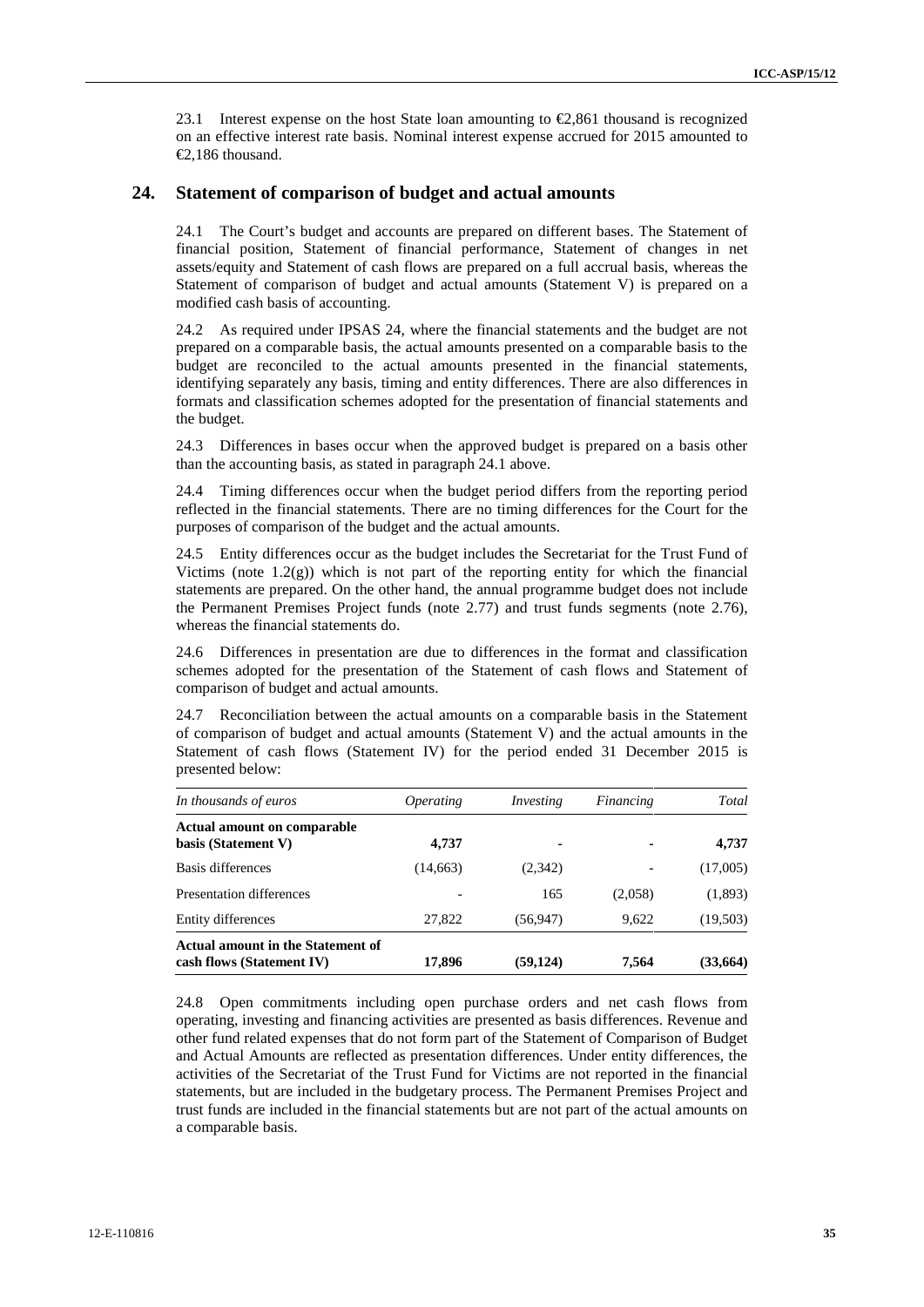24.9 An explanation of material differences between the budget and actual amounts is included in the Report on activities and programme performance of the International Criminal Court for the year 2015.

## **25. Segment Reporting**

**Statement of financial position by segment as at 31 December 2015**

|                                                    |         | Trust        | Permanent<br>Premises | Inter-   |         |
|----------------------------------------------------|---------|--------------|-----------------------|----------|---------|
| In thousands of euros                              | General | <b>Funds</b> | <b>Project Funds</b>  | segment  | Total   |
| <b>Assets</b>                                      |         |              |                       |          |         |
| <b>Current assets</b>                              |         |              |                       |          |         |
| Cash and cash equivalents                          | 13,795  | 2,153        | 7,078                 |          | 23,026  |
| Accounts receivable<br>(non-exchange transactions) | 20,380  | 130          |                       |          | 20,510  |
| Other accounts receivable                          | 2,892   | 7            | 1,062                 | (1,539)  | 2,422   |
| Prepayments and other current assets               | 2,334   | 26           |                       |          | 2,360   |
| Total current assets                               | 39,401  | 2,316        | 8,140                 | (1, 539) | 48,318  |
| <b>Non-current assets</b>                          |         |              |                       |          |         |
| Property, plant and equipment                      | 2,037   |              | 206,533               |          | 208,570 |
| Intangible assets                                  | 1,290   |              | 63                    |          | 1,353   |
| Reimbursement right                                | 23,235  |              |                       |          | 23,235  |
| Total non-current assets                           | 26,562  |              | 206,596               |          | 233,158 |
| <b>Total assets</b>                                | 65,963  | 2,316        | 214,736               | (1,539)  | 281,476 |
| <b>Liabilities</b>                                 |         |              |                       |          |         |
| <b>Current liabilities</b>                         |         |              |                       |          |         |
| Accounts payable                                   | 4,782   | 612          | 6,071                 | (1,539)  | 9,926   |
| Employee benefit liabilities                       | 9,304   | 9            | 9                     |          | 9,322   |
| Host State loan                                    |         |              | 891                   |          | 891     |
| Deferred revenue and accrued expenses 4,828        |         | 176          | 12,062                |          | 17,066  |
| Provisions                                         | 2,255   |              |                       |          | 2,255   |
| Total current liabilities                          | 21,169  | 797          | 19,033                | (1, 539) | 39,460  |
| <b>Non-current liabilities</b>                     |         |              |                       |          |         |
| Accounts payable                                   | 50      |              |                       |          | 50      |
| Employee benefit liabilities                       | 37,372  |              |                       |          | 37,372  |
| Host State loan                                    |         |              | 77,120                |          | 77,120  |
| Provisions                                         |         |              |                       |          |         |
| Total non-current liabilities                      | 37,422  |              | 77,120                |          | 114,542 |
| <b>Total liabilities</b>                           | 58,591  | 797          | 96,153                | (1,539)  | 154,002 |
| Net assets/equity                                  |         |              |                       |          |         |
| Contingency Fund                                   | 5,791   |              |                       |          | 5,791   |
| Working Capital Fund                               | 1,616   |              |                       |          | 1,616   |
| Other fund balances                                | (35)    | 1,519        | 118,583               |          | 120,067 |
| Total net assets/equity                            | 7,372   | 1,519        | 118,583               |          | 127,474 |
| Total liabilities and net assets/equity 65,963     |         | 2,316        | 214,736               | (1, 539) | 281,476 |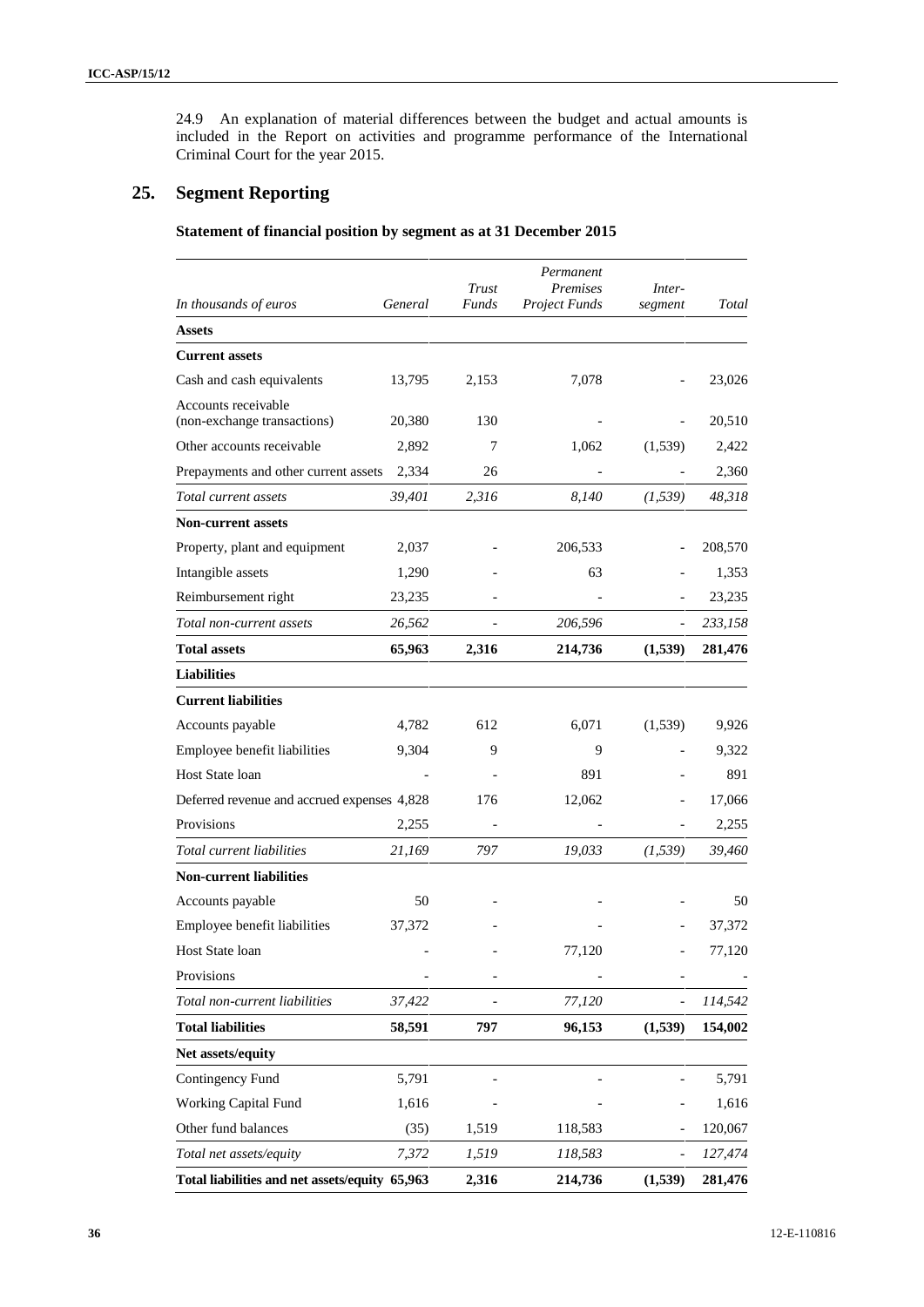| In thousands of euros                          | General | Trust<br><b>Funds</b> | Permanent<br>Premises<br><b>Project Funds</b> | Inter-<br>segment | Total   |
|------------------------------------------------|---------|-----------------------|-----------------------------------------------|-------------------|---------|
| <b>Assets</b>                                  |         |                       |                                               |                   |         |
| <b>Current assets</b>                          |         |                       |                                               |                   |         |
| Cash and cash equivalents                      | 28,016  | 1,294                 | 27,383                                        |                   | 56,693  |
| Accounts receivable                            |         |                       |                                               |                   |         |
| (non-exchange transactions)                    | 14,352  | 130                   | 9                                             |                   | 14,491  |
| Other accounts receivable                      | 1,346   |                       | 375                                           | (546)             | 1,175   |
| Prepayments and other current assets           | 2,123   | 16                    | $\overline{4}$                                |                   | 2,143   |
| Total current assets                           | 45,837  | 1,440                 | 27,771                                        | (546)             | 74,502  |
| <b>Non-current assets</b>                      |         |                       |                                               |                   |         |
| Property, plant and equipment                  | 1,993   |                       | 151,627                                       |                   | 153,620 |
| Intangible assets                              | 1,326   |                       |                                               |                   | 1,326   |
| Reimbursement right                            | 23,423  |                       |                                               |                   | 23,423  |
| Total non-current assets                       | 26,742  |                       | 151,627                                       |                   | 178,369 |
| <b>Total assets</b>                            | 72,579  | 1,440                 | 179,398                                       | (546)             | 252,871 |
| <b>Liabilities</b>                             |         |                       |                                               |                   |         |
| <b>Current liabilities</b>                     |         |                       |                                               |                   |         |
| Accounts payable                               | 5,270   | 413                   | 8,456                                         | (546)             | 13,593  |
| Employee benefit liabilities                   | 8,871   | 11                    |                                               |                   | 8,882   |
| Deferred revenue and accrued expenses 2,853    |         |                       | 20,979                                        |                   | 23,832  |
| Provisions                                     | 972     |                       |                                               |                   | 972     |
| Total current liabilities                      | 17,966  | 424                   | 29,435                                        | (546)             | 47,279  |
| <b>Non-current liabilities</b>                 |         |                       |                                               |                   |         |
| Accounts payable                               | 153     |                       |                                               |                   | 153     |
| Employee benefit liabilities                   | 36,788  |                       |                                               |                   | 36,788  |
| Host State loan                                |         |                       | 84,607                                        |                   | 84,607  |
| Provisions                                     | 1,756   |                       |                                               |                   | 1,756   |
| Total non-current liabilities                  | 38,697  |                       | 84,607                                        |                   | 123,304 |
| <b>Total liabilities</b>                       | 56,663  | 424                   | 114,042                                       | (546)             | 170,583 |
| Net assets/equity                              |         |                       |                                               |                   |         |
| Contingency Fund                               | 7,500   |                       |                                               |                   | 7,500   |
| <b>Working Capital Fund</b>                    | 7,406   |                       |                                               |                   | 7,406   |
| Other fund balances                            | 1,010   | 1,016                 | 65,356                                        |                   | 67,382  |
| Total net assets/equity                        | 15,916  | 1,016                 | 65,356                                        |                   | 82,288  |
| Total liabilities and net assets/equity 72,579 |         | 1,440                 | 179,398                                       | (546)             | 252,871 |

## **Statement of financial position by segment as at 31 December 2014**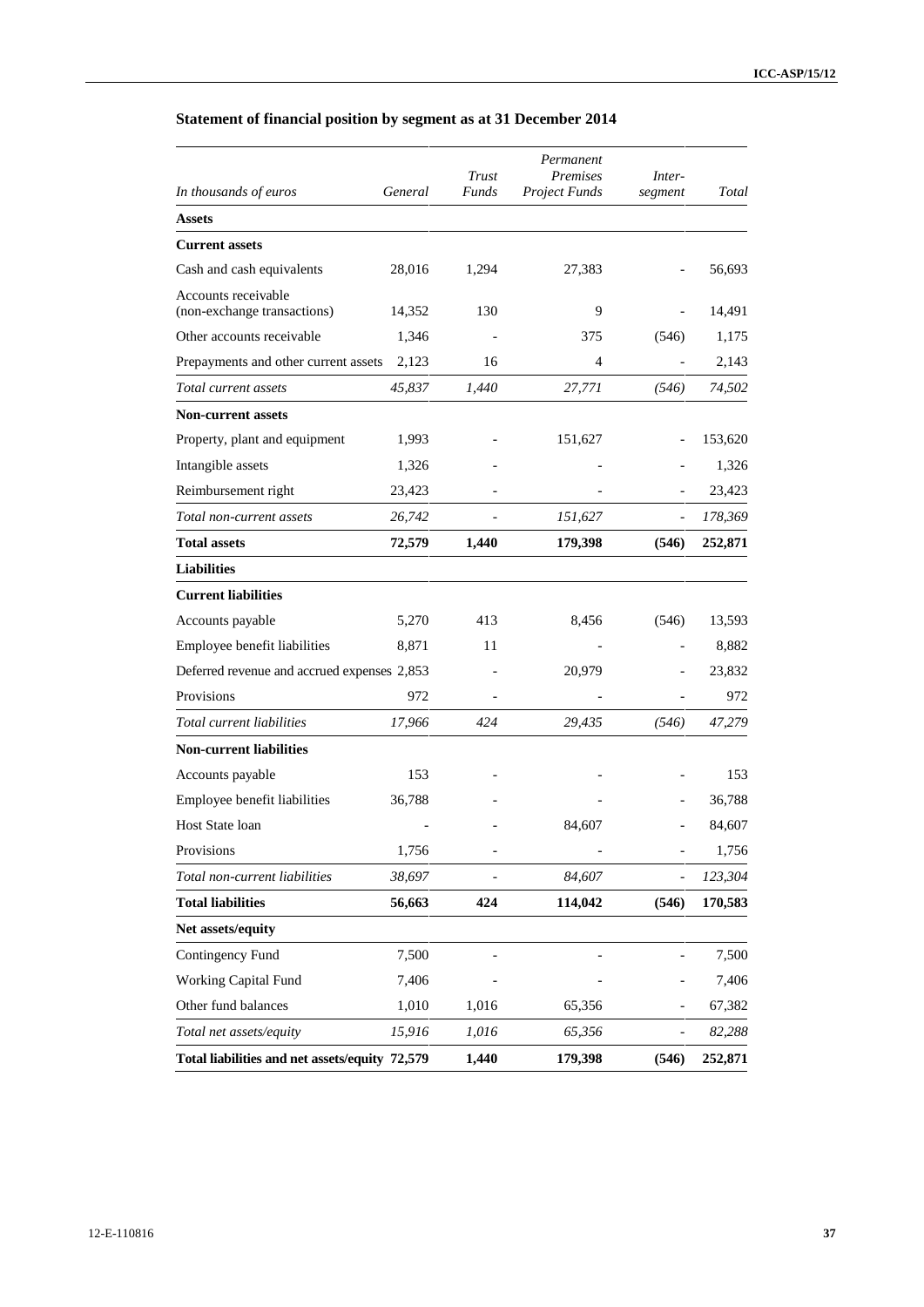| In thousands of euros            | General | Trust<br>Funds           | Permanent<br><b>Premises</b><br>Project Fund | Inter<br>segment         | Total   |
|----------------------------------|---------|--------------------------|----------------------------------------------|--------------------------|---------|
| <b>Revenue</b>                   |         |                          |                                              |                          |         |
| Assessed contributions           | 124,685 |                          | 42,434                                       |                          | 167,119 |
| Voluntary contributions          | 2,831   | 1,400                    | 12                                           |                          | 4,243   |
| Financial revenue                | 157     | 3                        | 19                                           |                          | 179     |
| Other revenue                    | 542     |                          | 21,463                                       | (53)                     | 21,952  |
| Total revenue                    | 128,215 | 1,403                    | 63,928                                       | (53)                     | 193,493 |
| <b>Expenses</b>                  |         |                          |                                              |                          |         |
| Employee benefit expenses        | 98,809  | 157                      | 297                                          |                          | 99,263  |
| Travel and hospitality           | 6,419   | 264                      |                                              |                          | 6,683   |
| Contractual services             | 4,781   | 167                      | 4,111                                        |                          | 9,059   |
| Counsel fees                     | 5,777   | $\overline{\phantom{a}}$ |                                              | $\overline{\phantom{0}}$ | 5,777   |
| Operating expenses               | 16,355  | 298                      | 457                                          | (53)                     | 17,057  |
| Supplies and materials           | 1,405   | $\overline{c}$           | 939                                          | $\overline{\phantom{0}}$ | 2,346   |
| Depreciation and amortization    | 1,300   |                          | 2,008                                        |                          | 3,308   |
| Financial expenses               | 105     | 2                        | 2,889                                        |                          | 2,996   |
| Total expenses                   | 134,951 | 890                      | 10,701                                       | (53)                     | 146,489 |
| Surplus/(deficit) for the period | (6,736) | 513                      | 53,227                                       |                          | 47,004  |

### **Statement of financial performance by segment for the year ended 31 December 2015**

### **Statement of financial performance by segment for the year ended 31 December 2014**

| In thousands of euros            | General | Trust<br>Funds           | Permanent<br><b>Premises</b><br>Project Fund | Inter<br>segment | Total   |
|----------------------------------|---------|--------------------------|----------------------------------------------|------------------|---------|
| <b>Revenue</b>                   |         |                          |                                              |                  |         |
| Assessed contributions           | 116,840 |                          | 35,659                                       |                  | 152,499 |
| Voluntary contributions          | 3,000   | 985                      |                                              |                  | 3,985   |
| Financial revenue                | 241     | 10                       | 17                                           |                  | 268     |
| Other revenue                    | 2,533   | $\overline{\phantom{a}}$ |                                              | (65)             | 2,468   |
| Total revenue                    | 122,614 | 995                      | 35,676                                       | (65)             | 159,220 |
| <b>Expenses</b>                  |         |                          |                                              |                  |         |
| Employee benefit expenses        | 86,299  | 166                      |                                              |                  | 86,465  |
| Travel and hospitality           | 5,393   | 439                      |                                              |                  | 5,832   |
| Contractual services             | 4,072   | 217                      | 124                                          |                  | 4,413   |
| Counsel fees                     | 5,283   |                          |                                              |                  | 5,283   |
| Operating expenses               | 17,040  | 131                      |                                              | (65)             | 17,106  |
| Supplies and materials           | 1,280   |                          | 28                                           |                  | 1,308   |
| Depreciation and amortization    | 1,357   |                          | 4                                            |                  | 1,361   |
| Financial expenses               | 121     | 1                        | 518                                          |                  | 640     |
| Total expenses                   | 120,845 | 954                      | 674                                          | (65)             | 122,408 |
| Surplus/(deficit) for the period | 1,769   | 41                       | 35,002                                       |                  | 36,812  |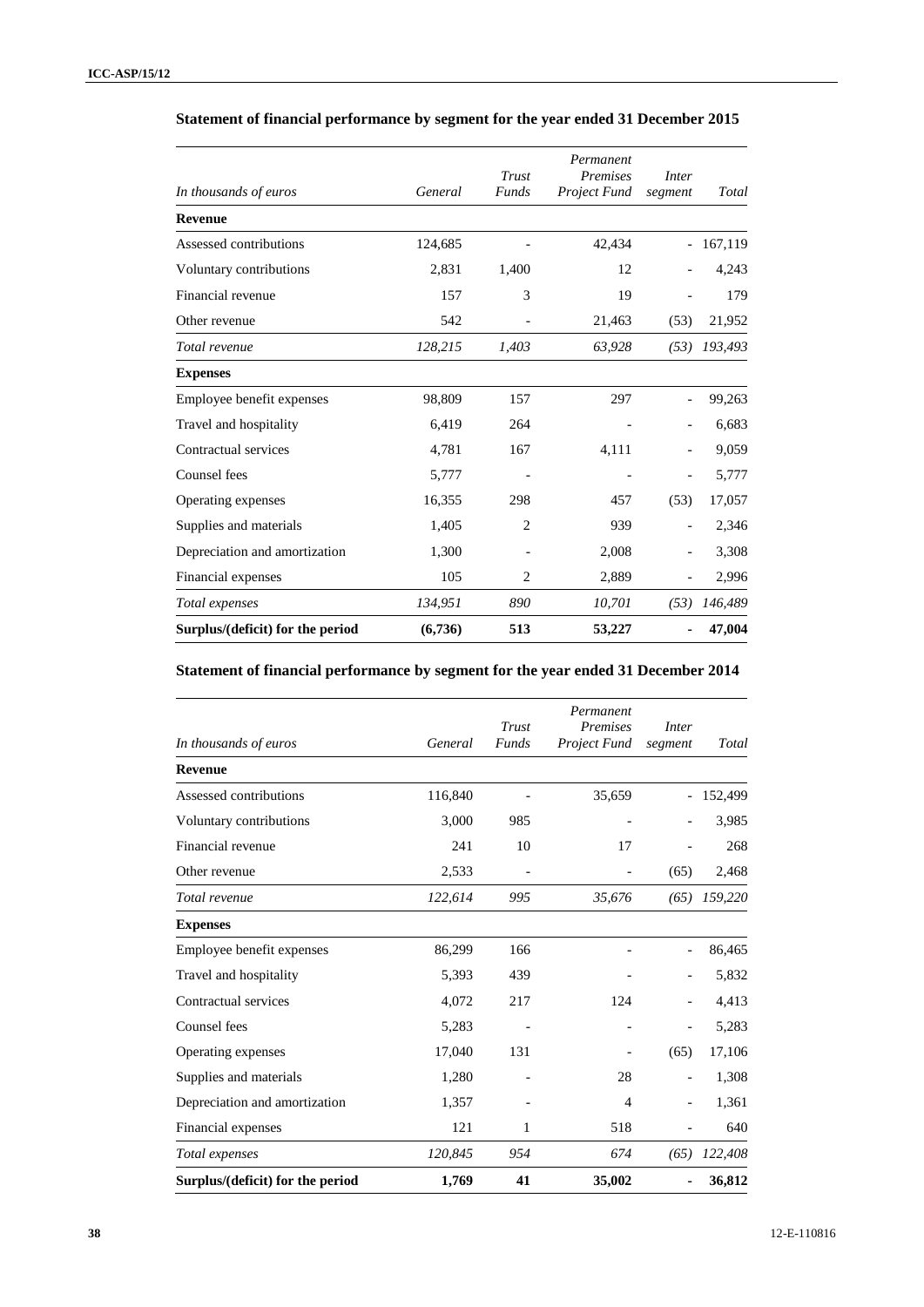#### **26. Commitments**

#### **Operating leases**

26.1 Operating costs include lease payments in an amount of  $\epsilon$ 7,222 thousand, recognized as operating lease expenses during the year. The amount includes minimum lease payments. No sublease payments or contingent rent payments were made or received. Most lease agreements, except for lease agreements for the Headquarters building, are concluded for the calendar year and are cancellable. The total of future minimum lease payments under non-cancellable operating leases is as follows:

| In thousands of euros | Within 1 year | 1-5 years                | Total |
|-----------------------|---------------|--------------------------|-------|
| 31 December 2015      | 1.753         | $\overline{\phantom{0}}$ | 1.753 |

#### **Commitments**

26.2 At 31 December 2015, the Court had no material contractual commitments for the acquisition of property plant and equipment contracted but not delivered.

#### **27. Contingent liabilities**

27.1 At the end of 2015, eight complaints filed by staff members of the Court with the ILOAT have been identified for a total of  $\epsilon 2.2$  million. It is not considered likely that an outflow of economic resources will be required as a result of these complaints.

#### **28. Related party disclosures**

28.1 Key management personnel are defined as the President, the Chef de Cabinet, the Registrar, the Prosecutor, the Deputy Prosecutor and Directors.

28.2 The aggregate remuneration paid to key management personnel includes net salaries, post adjustment, entitlements, assignment and other grants, rental subsidy, employer contributions to the pension plan and current health insurance contributions.

28.3 The amounts paid during the year and outstanding balances of receivables at year end are as follows:

| In thousands of euros    | No. of individuals Aggregate remuneration | Receivables |
|--------------------------|-------------------------------------------|-------------|
| Key management personnel | 2.487                                     |             |

28.4 Key management personnel also qualify for post-employment benefits and other long-term benefits. At year end, accrued liabilities amounted to:

| In thousands of euros | Annual leave<br>accrual  | Other long-term<br>benefits | Post-employment<br>benefits | Total |
|-----------------------|--------------------------|-----------------------------|-----------------------------|-------|
| Current               | 206                      | 12                          |                             | 219   |
| Non-current           | $\overline{\phantom{0}}$ | 349                         | 886                         | 1,235 |
| <b>Total</b>          | 206                      | 361                         | 887                         | 1,454 |

28.5 In its resolution ICC-ASP/1/Res.6, the Assembly established the Trust Fund for Victims for the benefit of victims of crimes within the jurisdiction of the Court, and the families of such victims.

28.6 In the annex to that resolution, the Assembly established a Board of Directors, which is responsible for management of the Trust Fund, and decided that the Registrar of the Court shall be responsible for providing such assistance as is necessary for the proper functioning of the Board in carrying out its tasks and shall participate in the meetings of the Board in an advisory capacity.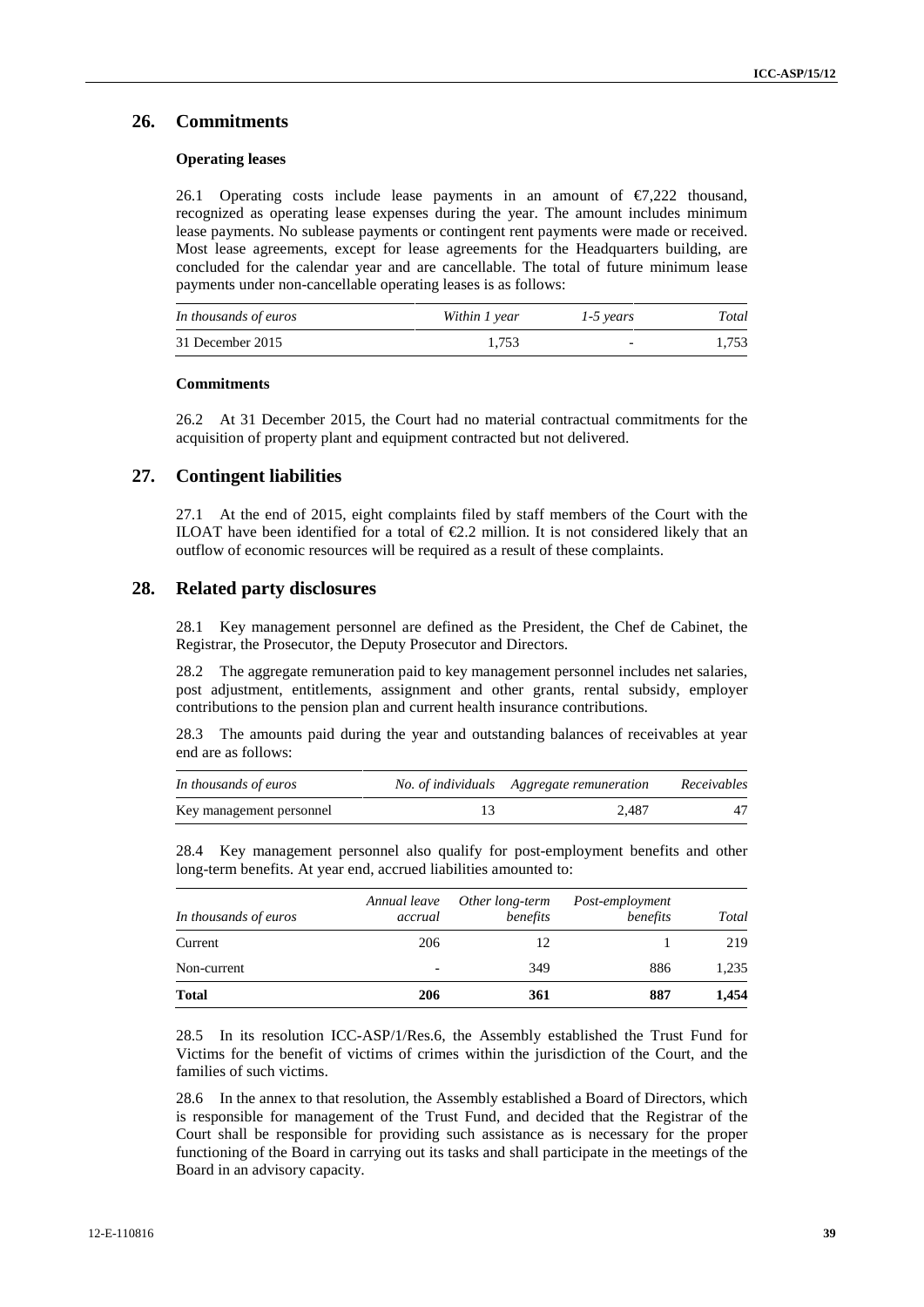28.7 In 2015, the Assembly approved an appropriation of €1,816 thousand for the Secretariat of the Trust Fund for Victims, which administers the Trust Fund and provides administrative support to the Board and its meetings. The unspent amount of appropriations for the current and prior period in an amount of  $E$ 03 thousand is recognized as a liability towards the Trust Fund for Victims and is pending credit to States Parties. The Court provides various services to the Trust Fund for Victims, including office space, equipment and administrative services free of charge.

#### **29. Write-off losses of cash, receivables and property**

29.1 In addition to the items written off during 2015 as stated in note 7 above, a total amount of €3 thousand was written off as the value of receivables deemed to be irrecoverable.

#### **30. Events after the reporting date**

30.1 On the date of signing of these accounts, there were no material events, favourable or unfavourable, between the reporting date and the date on which the financial statements were authorised for issue that affected these statements.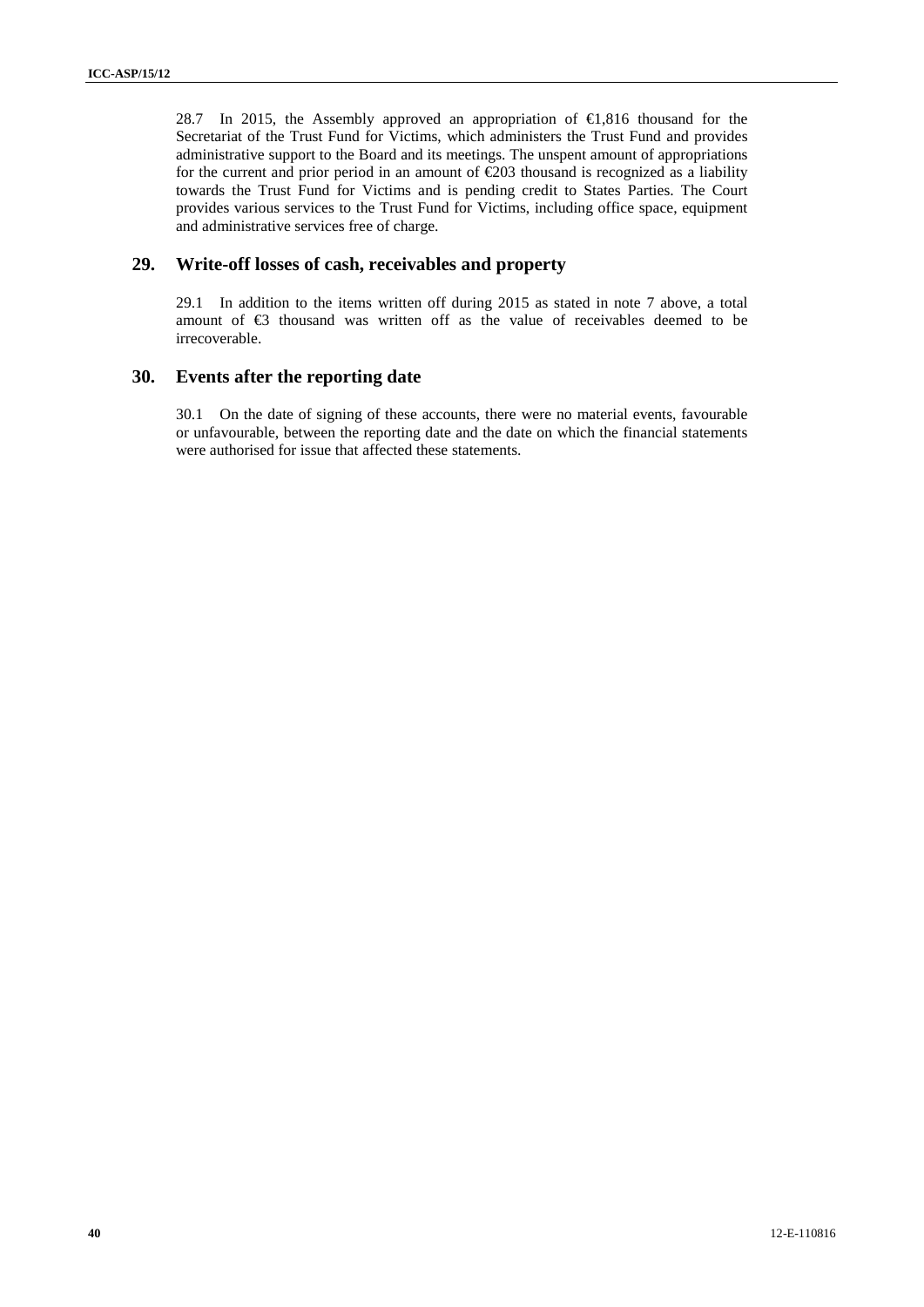## **Annex**

# **Schedule 1**

## **International Criminal Court Status of contributions as at 31 December 2015 (in euros)**

| <b>States Parties</b>               | Outstanding as<br>at 31 December<br>2014 |                          | Collections Outstanding  | Assessed  | Credits<br>from<br>2014  | Collections              | Outstanding    | Total<br>outstanding     | Receipts<br>relating<br>to 2016 |
|-------------------------------------|------------------------------------------|--------------------------|--------------------------|-----------|--------------------------|--------------------------|----------------|--------------------------|---------------------------------|
|                                     |                                          | Prior years              |                          |           | 2015                     |                          |                |                          |                                 |
| Afghanistan                         |                                          |                          |                          | 9,965     | ÷,                       | 9,965                    | ÷,             | ÷,                       |                                 |
| Albania                             |                                          |                          |                          | 19,858    |                          | 19,813                   | 45             | 45                       |                                 |
| Andorra                             |                                          |                          |                          | 15,829    |                          | 15,829                   |                |                          |                                 |
| Antigua and Barbuda                 | 3,798                                    |                          | 3,798                    | 4,018     |                          |                          | 4,018          | 7,816                    |                                 |
| Argentina                           | 813,557                                  | 813,557                  | $\overline{\phantom{a}}$ | 858,214   | ÷,                       | $\overline{\phantom{a}}$ | 858,214        | 858,214                  |                                 |
| Australia                           | $\overline{a}$                           |                          | $\overline{\phantom{a}}$ | 4,106,707 | 14,187                   | 4,092,520                | ÷,             |                          | 8                               |
| Austria                             |                                          |                          | $\overline{\phantom{a}}$ | 1,599,660 | $\overline{\phantom{a}}$ | 1,599,660                |                |                          |                                 |
| Bangladesh                          |                                          |                          |                          | 12,614    | $\overline{\phantom{a}}$ | 12,614                   |                |                          |                                 |
| <b>Barbados</b>                     |                                          |                          |                          | 15,984    | 274                      | 15,710                   |                |                          |                                 |
| Belgium                             |                                          |                          |                          | 2,000,521 | Ĭ.                       | 2,000,521                |                |                          |                                 |
| Belize                              | $\mathcal{L}$                            |                          | ÷,                       | 2,018     | $\overline{\phantom{a}}$ | 2,018                    | L,             | $\overline{a}$           |                                 |
| Benin                               | 15,530                                   |                          | 15,530                   | 6,054     |                          | $\overline{a}$           | 6,054          | 21,584                   |                                 |
| Bolivia                             |                                          |                          |                          | 17,895    | $\overline{a}$           | 17,895                   |                |                          |                                 |
| Bosnia and Herzegovina              |                                          |                          |                          | 33,899    | $\overline{a}$           | 33,899                   |                |                          |                                 |
| <b>Botswana</b>                     |                                          |                          | ÷,                       | 32,064    | $\overline{\phantom{a}}$ | 32,064                   |                |                          |                                 |
| <b>Brazil</b>                       | 10,761,230                               | 5,229,341                | 5,531,889                | 5,881,482 | $\overline{a}$           | $\overline{\phantom{a}}$ | 5,881,482      | 11,413,371               |                                 |
| Bulgaria                            |                                          |                          |                          | 94,224    | 1,610                    | 92,614                   |                |                          | 6,719                           |
| <b>Burkina Faso</b>                 |                                          |                          | ÷,                       | 6,007     | 3,146                    | 2,861                    |                | ÷,                       | 1,545                           |
| Burundi                             | 332                                      | 332                      | $\overline{a}$           | 2,018     | $\overline{\phantom{a}}$ | 1,645                    | 373            | 373                      |                                 |
| Cabo Verde                          | 1,900                                    | $\overline{\phantom{a}}$ | 1,900                    | 2,018     | $\overline{a}$           | $\overline{\phantom{a}}$ | 2,018          | 3,918                    |                                 |
| Cambodia                            | 7,597                                    | 7,597                    | L,                       | 8,049     | $\overline{\phantom{a}}$ | 8,049                    | $\overline{a}$ | Ĭ.                       | 7,632                           |
| Canada                              | $\overline{\phantom{a}}$                 |                          | $\overline{a}$           | 5,906,274 | $\overline{\phantom{a}}$ | 5,906,274                |                |                          |                                 |
| Central African Republic            |                                          |                          | ÷                        | 2,018     | 1,223                    |                          | 795            | 795                      |                                 |
| Chad                                | 4,020                                    | 4,020                    | ٠                        | 4,015     | $\overline{\phantom{a}}$ | 3,318                    | 697            | 697                      |                                 |
| Chile                               | $\overline{\phantom{a}}$                 |                          | ÷,                       | 665,720   | $\overline{\phantom{a}}$ | 665,720                  | $\overline{a}$ |                          |                                 |
| Colombia                            | $\overline{\phantom{a}}$                 |                          | ÷,                       | 516,693   | $\overline{a}$           | 203,183                  | 313,510        | 313,510                  |                                 |
| Comoros                             | 12,420                                   | $\overline{\phantom{a}}$ | 12,420                   | 2,018     |                          | $\overline{a}$           | 2,018          | 14,438                   |                                 |
| Congo                               | 23,063                                   |                          | 23,063                   | 9,965     |                          | $\overline{\phantom{a}}$ | 9,965          | 33,028                   |                                 |
| Cook Islands                        |                                          |                          |                          | 2,018     |                          | 1,999                    | 19             | 19                       |                                 |
| Costa Rica                          |                                          |                          |                          | 75,419    | 7,383                    | 68,036                   |                |                          | 18,254                          |
| Côte d'Ivoire                       | 19,323                                   | 19,323                   | $\overline{\phantom{a}}$ | 22,074    | $\overline{\phantom{a}}$ | 22,074                   |                |                          |                                 |
| Croatia                             |                                          |                          |                          | 252,525   | $\overline{a}$           | 252,525                  |                |                          | 9,849                           |
| Cyprus                              |                                          |                          |                          | 94,224    | 1,610                    | 92,614                   |                |                          |                                 |
| Czech Republic                      |                                          |                          |                          | 767,052   | ÷,                       | 767,052                  |                |                          |                                 |
| Democratic Republic<br>of the Congo |                                          |                          | ÷,                       | 5,983     | $\overline{\phantom{a}}$ | 5,983                    | L,             | L,                       |                                 |
| Denmark                             | L,                                       | $\overline{\phantom{a}}$ | $\overline{\phantom{a}}$ | 1,350,060 | $\blacksquare$           | 1,350,060                | ÷,             | $\overline{\phantom{a}}$ |                                 |
| Djibouti                            |                                          |                          | ÷,                       | 2,018     |                          |                          | 2,018          | 2,018                    |                                 |
| Dominica                            | 6,840                                    | 3,140                    | 3,700                    | 2,018     |                          |                          | 2,018          | 5,718                    |                                 |
| Dominican Republic                  | 232,731                                  | 67,036                   | 165,695                  | 90,187    |                          |                          | 90,187         | 255,882                  |                                 |
| Ecuador                             | 217                                      | 217                      |                          | 87,565    |                          | 87,565                   |                |                          |                                 |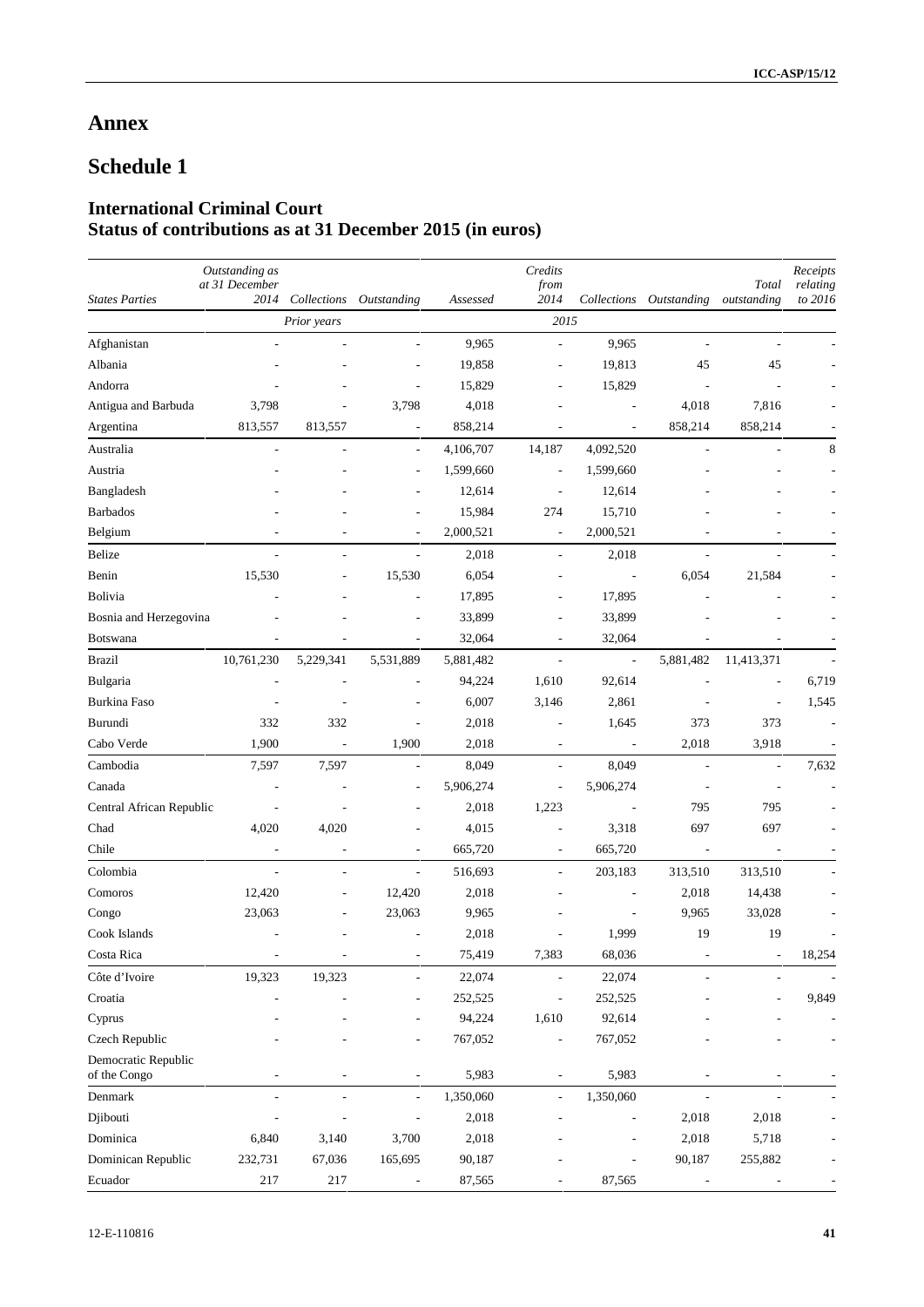| <b>States Parties</b> | Outstanding as<br>at 31 December | Collections              |                          |            | Credits<br>from          |                          |                          | Total                    | Receipts<br>relating |
|-----------------------|----------------------------------|--------------------------|--------------------------|------------|--------------------------|--------------------------|--------------------------|--------------------------|----------------------|
|                       | 2014                             | Prior years              | Outstanding              | Assessed   | 2014<br>2015             |                          | Collections Outstanding  | outstanding              | to 2016              |
| Estonia               |                                  |                          |                          | 79,859     | $\overline{\phantom{a}}$ | 79,859                   |                          |                          |                      |
| Fiji                  |                                  |                          | ÷,                       | 6,054      | $\overline{\phantom{a}}$ | 6,054                    |                          |                          | 943                  |
| Finland               |                                  |                          | $\overline{a}$           | 1,027,114  | $\overline{a}$           | 1,027,114                |                          |                          |                      |
| France                |                                  |                          | $\overline{\phantom{a}}$ | 11,211,620 | $\overline{\phantom{a}}$ | 11,211,620               |                          |                          | 8                    |
| Gabon                 | 37,744                           |                          | 37,744                   | 39,937     | $\overline{\phantom{a}}$ | ÷,                       | 39,937                   | 77,681                   |                      |
|                       |                                  |                          |                          |            |                          |                          |                          |                          |                      |
| Gambia                | 1,898                            | 1,898                    | ÷,                       | 2,018      | $\overline{\phantom{a}}$ | 2,018                    | L,                       | L,                       |                      |
| Georgia               |                                  |                          | $\overline{a}$           | 13,840     | $\overline{\phantom{a}}$ | 13,840                   |                          |                          |                      |
| Germany               |                                  |                          | ÷,                       | 14,314,824 | $\overline{\phantom{a}}$ | 14,314,824               |                          |                          | 15                   |
| Ghana                 |                                  |                          |                          | 28,002     | 28,002                   |                          |                          |                          | 8,589                |
| Greece                | $\overline{a}$                   |                          | $\overline{\phantom{a}}$ | 1,278,896  | 21,856                   | 1,257,040                |                          | L,                       |                      |
| Grenada               | 5,944                            | 1,777                    | 4,167                    | 2,018      | $\overline{\phantom{a}}$ | $\overline{\phantom{a}}$ | 2,018                    | 6,185                    |                      |
| Guatemala             | 53,314                           | 53,314                   | $\overline{\phantom{a}}$ | 54,113     | $\overline{\phantom{a}}$ | 3,458                    | 50,655                   | 50,655                   |                      |
| Guinea                | 9,730                            | 1,900                    | 7,830                    | 2,018      |                          |                          | 2,018                    | 9,848                    |                      |
| Guyana                | $\frac{1}{2}$                    |                          | ÷,                       | 2,018      | 2,018                    | ÷,                       | ÷,                       | $\overline{\phantom{a}}$ | 3,683                |
| Honduras              | 1,918                            | 1,918                    | $\overline{a}$           | 16,019     | $\overline{\phantom{a}}$ | 7,623                    | 8,396                    | 8,396                    |                      |
| Hungary               | $\overline{a}$                   | $\sim$                   | $\overline{\phantom{a}}$ | 527,389    | 1,347                    | 526,042                  | ÷,                       | $\overline{\phantom{a}}$ | 1,363                |
| Iceland               |                                  |                          | $\overline{a}$           | 53,423     | $\overline{\phantom{a}}$ | 53,423                   |                          |                          |                      |
| Ireland               |                                  |                          | ÷,                       | 836,078    | 14,320                   | 821,758                  |                          |                          |                      |
| Italy                 |                                  |                          |                          | 8,802,823  | $\overline{\phantom{a}}$ | 8,802,823                |                          |                          | 8                    |
| Japan                 |                                  |                          | ÷,                       | 21,711,758 | $\overline{\phantom{a}}$ | 21,711,758               |                          |                          | 4,244                |
| Jordan                |                                  |                          | ÷,                       | 43,863     | 373                      | 43,490                   | ÷,                       | $\overline{a}$           |                      |
| Kenya                 |                                  |                          |                          | 26,110     | $\overline{\phantom{a}}$ | 26,110                   |                          |                          | 1,008                |
| Latvia                |                                  |                          | $\overline{a}$           | 93,794     | $\overline{\phantom{a}}$ | 93,794                   |                          |                          |                      |
| Lesotho               |                                  |                          |                          | 2,018      | 1,268                    | ÷,                       | 750                      | 750                      |                      |
| Liberia               | 5,228                            | 5,228                    | $\overline{\phantom{a}}$ | 2,018      | $\overline{\phantom{a}}$ | 230                      | 1,788                    | 1,788                    |                      |
| Liechtenstein         | $\overline{a}$                   | $\overline{\phantom{a}}$ | $\overline{\phantom{a}}$ | 17,808     | $\overline{\phantom{a}}$ | 17,808                   | L,                       | $\overline{\phantom{a}}$ |                      |
| Lithuania             |                                  |                          |                          | 145,583    | $\overline{\phantom{a}}$ | 145,583                  |                          | -                        | 169,166              |
| Luxembourg            |                                  |                          |                          | 160,279    | $\overline{\phantom{a}}$ | 160,279                  |                          |                          |                      |
| Madagascar            |                                  |                          | ٠                        | 6,054      | 6,054                    | $\overline{a}$           |                          | ٠                        | 10,791               |
| Malawi                | 8,995                            |                          | 8,995                    | 4,036      |                          |                          | 4,036                    | 13,031                   |                      |
| Maldives              | 169                              |                          | 169                      | 2,018      |                          |                          | 2,018                    | 2,187                    |                      |
| Mali                  | 7,599                            |                          | 7,599                    | 8,073      |                          | ÷,                       | 8,073                    | 15,672                   |                      |
| Malta                 |                                  |                          |                          | 31,647     |                          | 31,647                   | $\overline{\phantom{a}}$ |                          |                      |
| Marshall Islands      | 9,010                            | 9,010                    | $\overline{a}$           | 2,018      | $\overline{\phantom{a}}$ | 984                      | 1,034                    | 1,034                    |                      |
| Mauritius             |                                  |                          | ÷,                       | 25,791     | $\overline{a}$           | 25,791                   |                          |                          |                      |
| Mexico                | $\overline{\phantom{a}}$         | $\blacksquare$           | $\overline{\phantom{a}}$ | 3,645,459  | $\overline{\phantom{a}}$ | $\,8\,$                  | 3,645,451                | 3,645,451                |                      |
| Mongolia              |                                  |                          | $\overline{a}$           | 6,024      | 103                      | 5,921                    | $\overline{a}$           |                          |                      |
| Montenegro            |                                  |                          |                          | 9,906      | $\overline{\phantom{a}}$ | 9,906                    |                          |                          |                      |
| Namibia               | 18,880                           | 18,880                   |                          | 19,828     |                          | 19,828                   |                          |                          |                      |
| Nauru                 | 1,985                            | 1,985                    | $\overline{a}$           | 2,018      | $\overline{a}$           | 2,018                    |                          | $\overline{a}$           |                      |
| Netherlands           |                                  | $\overline{a}$           | $\blacksquare$           | 3,273,367  | $\overline{\phantom{a}}$ | 3,273,367                | L,                       | L,                       | $\,$ 8 $\,$          |
| New Zealand           |                                  |                          | ÷,                       | 507,194    | $\overline{\phantom{a}}$ | 507,194                  |                          |                          |                      |
| Niger                 | 17,889                           |                          | 17,889                   | 4,036      |                          |                          | 4,036                    | 21,925                   |                      |
| Nigeria               | 98,051                           |                          | 98,051                   | 180,375    |                          | $\overline{\phantom{a}}$ | 180,375                  | 278,426                  |                      |
| Norway                |                                  |                          | $\overline{\phantom{a}}$ | 1,705,867  |                          | 1,705,867                |                          |                          |                      |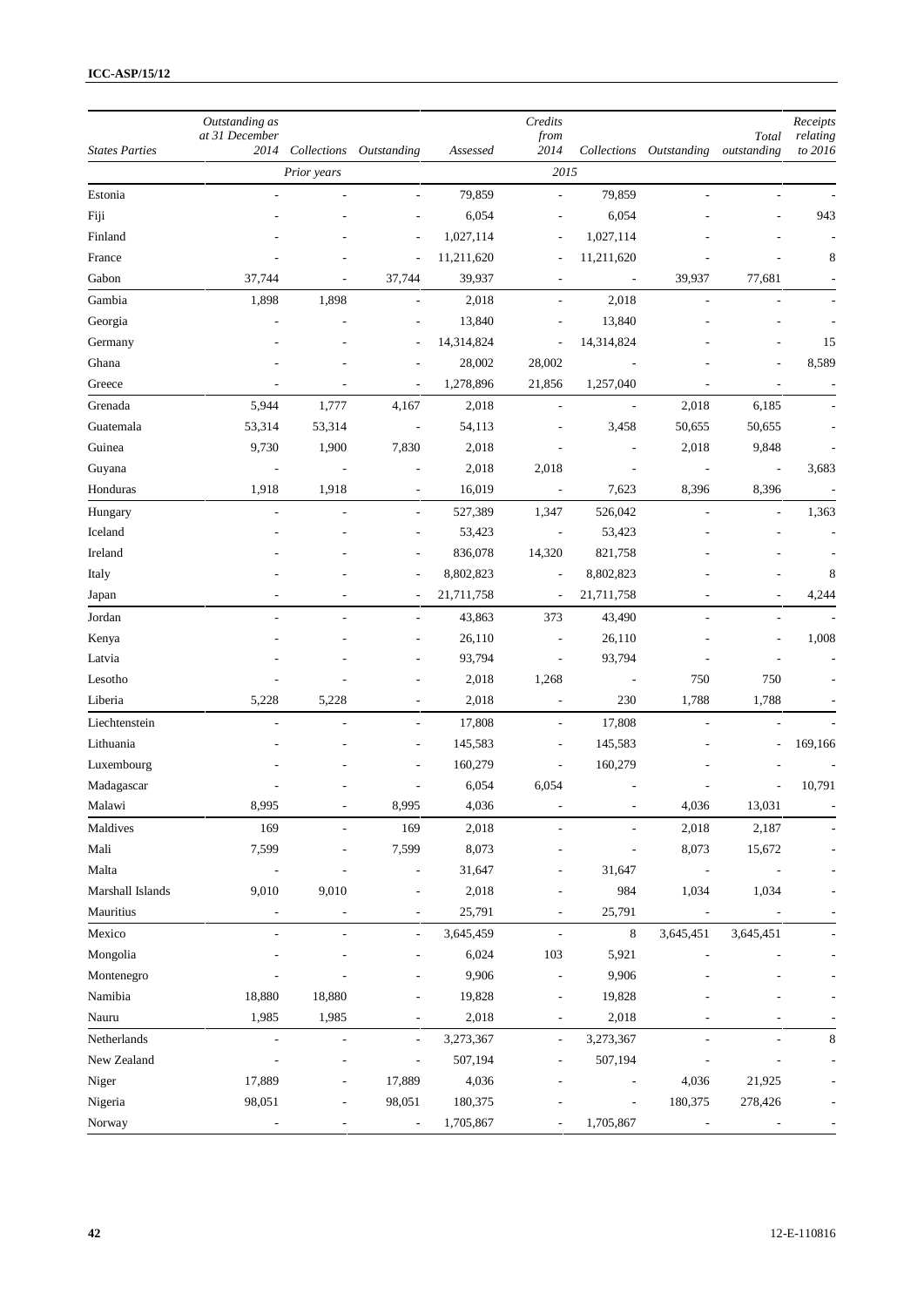|                                              | Outstanding as<br>at 31 December |                              |                          |                       | Credits<br>from              |                          |                          | Total                    | Receipts<br>relating |
|----------------------------------------------|----------------------------------|------------------------------|--------------------------|-----------------------|------------------------------|--------------------------|--------------------------|--------------------------|----------------------|
| <b>States Parties</b>                        | 2014                             | Collections                  | Outstanding              | Assessed              | 2014                         | Collections              | Outstanding              | outstanding              | to 2016              |
|                                              |                                  | Prior years                  |                          |                       | 2015                         |                          |                          |                          |                      |
| Panama                                       | $\overline{a}$                   | ÷,                           | ÷,                       | 51,565                | 27                           | L.                       | 51,538                   | 51,538                   |                      |
| Paraguay                                     | 18,981                           | 15,578                       | 3,403                    | 20,056                |                              |                          | 20,056                   | 23,459                   |                      |
| Peru                                         | 9,401                            | 9,401                        | L,                       | 234,487               | $\overline{\phantom{a}}$     | 221,032                  | 13,455                   | 13,455                   |                      |
| Philippines                                  |                                  |                              | ÷                        | 306,810               | $\overline{a}$               | 306,810                  |                          |                          | 26                   |
| Poland                                       |                                  |                              | $\overline{\phantom{a}}$ | 1,846,257             | $\overline{a}$               | 1,846,257                |                          | $\overline{\phantom{m}}$ |                      |
| Portugal                                     |                                  |                              | ÷,                       | 938,076               | 52,334                       | 885,742                  |                          |                          |                      |
| Republic of Korea                            |                                  |                              | ä,                       | 3,992,121             | $\overline{\phantom{a}}$     | 3,992,121                |                          |                          |                      |
| Republic of Moldova                          |                                  |                              | ٠                        | 6,041                 | $\overline{\phantom{a}}$     | 6,041                    |                          |                          |                      |
| Romania                                      |                                  |                              |                          | 453,082               | $\overline{\phantom{a}}$     | 453,082                  |                          |                          |                      |
| Saint Kitts and Nevis                        |                                  |                              | ٠                        | 2,018                 |                              | $\overline{\phantom{a}}$ | 2,018                    | 2,018                    |                      |
| Saint Lucia                                  | 30                               | 30                           | L,                       | 2,018                 | $\overline{\phantom{a}}$     | 2,018                    | L,                       | L,                       | 58                   |
| Saint Vincent and the                        |                                  |                              |                          |                       |                              |                          |                          |                          |                      |
| Grenadines                                   | 5,303                            |                              | 5,303                    | 2,018                 |                              | $\overline{\phantom{a}}$ | 2,018                    | 7,321                    |                      |
| Samoa                                        |                                  |                              |                          | 1,994                 |                              | 1,994                    |                          |                          |                      |
| San Marino                                   |                                  |                              |                          | 5,983                 |                              | 5,983                    |                          |                          |                      |
| Senegal                                      |                                  |                              |                          | 11,983                |                              | 11,983                   |                          |                          |                      |
| Serbia                                       |                                  |                              | $\overline{\phantom{a}}$ | 79,724                | $\overline{\phantom{a}}$     | 79,724                   |                          | ٠                        | 711                  |
| Seychelles                                   |                                  |                              | ٠                        | 2,018                 | ٠                            | 2,018                    |                          |                          |                      |
| Sierra Leone                                 | 5,913                            | 5,913                        | ä,                       | 2,018                 | $\overline{\phantom{a}}$     | 2,018                    |                          |                          | 6,609                |
| Slovakia                                     |                                  |                              | ÷,                       | 341,348               | ÷,                           | 341,348                  |                          |                          |                      |
| Slovenia                                     | $\overline{a}$                   | $\overline{\phantom{a}}$     | ÷,                       | 200,430               | $\overline{\phantom{a}}$     | 85,372                   | 115,058                  | 115,058                  |                      |
| South Africa                                 |                                  |                              | ÷,                       | 738,837               | L,                           | 738,837                  |                          |                          |                      |
| Spain                                        |                                  |                              | $\overline{a}$           | 5,883,741             | ٠                            | 5,883,741                |                          |                          | 8                    |
| <b>State of Palestine</b>                    |                                  |                              |                          | 7,970                 |                              | 7,970                    |                          |                          |                      |
| Suriname                                     |                                  |                              | L,                       | 8,049                 |                              | $\overline{\phantom{a}}$ | 8,049                    | 8,049                    |                      |
| Sweden                                       | ٠                                |                              | $\overline{a}$           | 1,899,937             | $\overline{\phantom{a}}$     | 1,899,937                | $\overline{\phantom{a}}$ | L,                       | 7                    |
| Switzerland                                  |                                  |                              | L,                       | 2,072,036             | $\overline{\phantom{a}}$     | 2,072,036                |                          | L,                       |                      |
| Tajikistan                                   | 3,089                            | 3,089                        | $\overline{a}$           | 6,054                 |                              | 2,611                    | 3,443                    | 3,443                    |                      |
| The former Yugoslav<br>Republic of Macedonia | 17,761                           | 17,761                       |                          | 16,019                |                              | 204                      | 15,815                   | 15,815                   |                      |
| Timor-Leste                                  |                                  |                              | $\overline{\phantom{a}}$ | 4,013                 | 3,852                        | 161                      | $\overline{a}$           |                          | 147                  |
| Trinidad and Tobago                          |                                  |                              |                          | 87,446                | $\overline{a}$               | 87,446                   |                          |                          |                      |
| Tunisia                                      | $\overline{a}$                   | $\overline{a}$               | $\overline{\phantom{a}}$ | 72,150                | $\overline{\phantom{a}}$     | 71,986                   | 164                      | 164                      |                      |
| Uganda                                       | 21,874                           | $\overline{\phantom{a}}$     | 21,874                   | 11,983                | $\overline{\phantom{a}}$     | $\Box$                   | 11,983                   | 33,857                   |                      |
| <b>United Kingdom</b>                        |                                  |                              | $\overline{\phantom{a}}$ | 10,379,778            | 177,424                      | 10,202,354               | $\overline{a}$           | $\overline{a}$           | 28,134               |
| United Republic of                           |                                  |                              |                          |                       |                              |                          |                          |                          |                      |
| Tanzania                                     | 47,514                           | $\overline{a}$               | 47,514                   | 12,614                | $\qquad \qquad \blacksquare$ | $\overline{\phantom{a}}$ | 12,614                   | 60,128                   |                      |
| Uruguay                                      | 50,408                           | 50,408                       | $\overline{\phantom{a}}$ | 104,189               | $\overline{\phantom{a}}$     | 104,189                  | $\overline{\phantom{a}}$ | $\overline{\phantom{a}}$ |                      |
| Vanuatu                                      | 5,173                            |                              | 5,173                    | 2,018                 | $\overline{\phantom{a}}$     |                          | 2,018                    | 7,191                    |                      |
| Venezuela                                    | 2,122,901                        | $\qquad \qquad \blacksquare$ | 2,122,901                | 1,256,822             |                              | $\overline{\phantom{a}}$ | 1,256,822                | 3,379,723                |                      |
| Zambia                                       |                                  | $\equiv$                     | $\overline{\phantom{a}}$ | 11,983                | $\overline{a}$               | 11,983                   | $\blacksquare$           | $\blacksquare$           |                      |
| Rounding difference                          |                                  |                              |                          | 5                     |                              | 5                        |                          |                          |                      |
| <b>Total</b><br>(123 States Parties)         | 14,489,260                       | 6,342,653                    |                          | 8,146,607 125,597,640 |                              | 338,411 112,620,162      | 12,639,067               | 20,785,674               | 279,533              |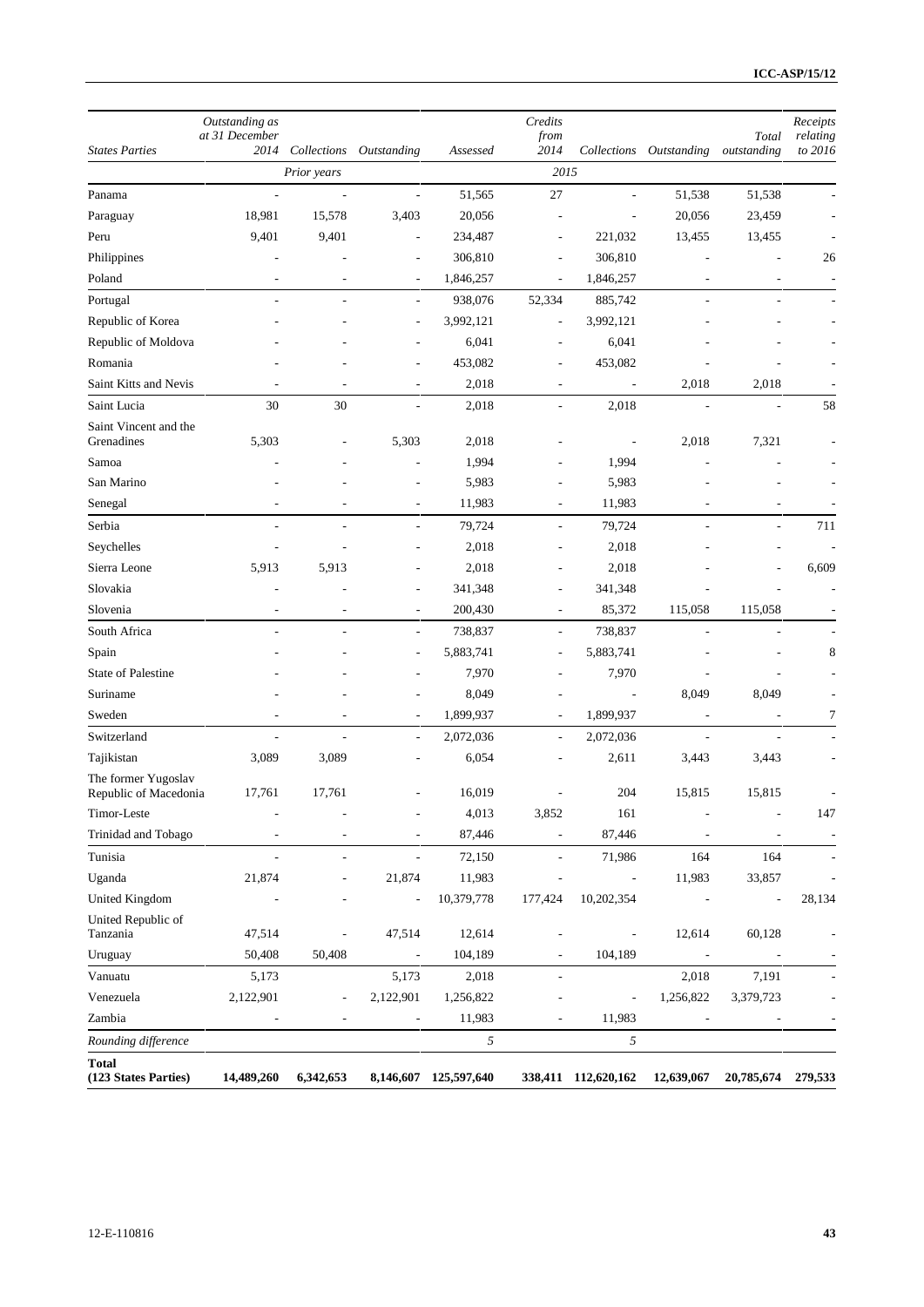# **Schedule 2**

## **International Criminal Court Status of Working Capital Fund and Contingency Fund as at 31 December 2015 (in euros)**

| <b>Status of Working Capital Fund</b>    | 2015        | 2014      |
|------------------------------------------|-------------|-----------|
| Balance at beginning of financial period | 7,286,473   | 7,285,093 |
| <b>Refunds to States Parties</b>         | (581)       |           |
| Receipts from States Parties             | 119,696     | 1,380     |
| Withdrawals                              | (5,790,464) |           |
| <b>Balance as at 31 December</b>         | 1,615,124   | 7,286,473 |
| <b>Established level</b>                 | 7,405,983   | 7,405,983 |
| Due from States Parties (Schedule 3)     | (395)       | 119,510   |
| Withdrawals                              | (5,790,464) |           |
| <b>Balance as at 31 December</b>         | 1,615,124   | 7,286,473 |
| <b>Status of Contingency Fund</b>        | 2015        | 2014      |
| Balance at beginning of financial period | 7,468,427   | 7,462,950 |
| <b>Refunds to States Parties</b>         |             |           |
| Receipts from States Parties             | 25,450      | 5,477     |
| Withdrawals                              | (1,708,954) |           |
| <b>Balance as at 31 December</b>         | 5,784,923   | 7,468,427 |
| <b>Established level</b>                 | 7,000,000   | 7,000,000 |
| Due from States Parties (Schedule 4)     | 6,123       | 31,573    |

# **Schedule 3**

## **International Criminal Court**

## **Status of advances to the Working Capital Fund as at 31 December 2015 (in euros)**

| <b>States Parties</b>  | 2015 Scale of<br>assessment | Working<br>Capital Fund | Cumulative<br>payments | Outstanding |
|------------------------|-----------------------------|-------------------------|------------------------|-------------|
| Afghanistan            | 0.0079                      | 585                     | 585                    |             |
| Albania                | 0.0159                      | 1,178                   | 1,178                  |             |
| Andorra                | 0.0127                      | 941                     | 941                    |             |
| Antigua and Barbuda    | 0.0032                      | 237                     | 237                    |             |
| Argentina              | 0.6865                      | 50,842                  | 50,842                 |             |
| Australia              | 3.2960                      | 244,101                 | 244,101                |             |
| Austria                | 1.2682                      | 93,923                  | 93,923                 |             |
| Bangladesh             | 0.0100                      | 741                     | 741                    |             |
| <b>Barbados</b>        | 0.0127                      | 941                     | 941                    | ۰           |
| Belgium                | 1.5860                      | 117,459                 | 117,459                |             |
| Belize                 | 0.0016                      | 118                     | 118                    |             |
| Benin                  | 0.0048                      | 355                     | 355                    |             |
| Bolivia                | 0.0143                      | 1,059                   | 1,059                  |             |
| Bosnia and Herzegovina | 0.0270                      | 2,000                   | 2,000                  |             |
| <b>Botswana</b>        | 0.0254                      | 1,881                   | 1,881                  |             |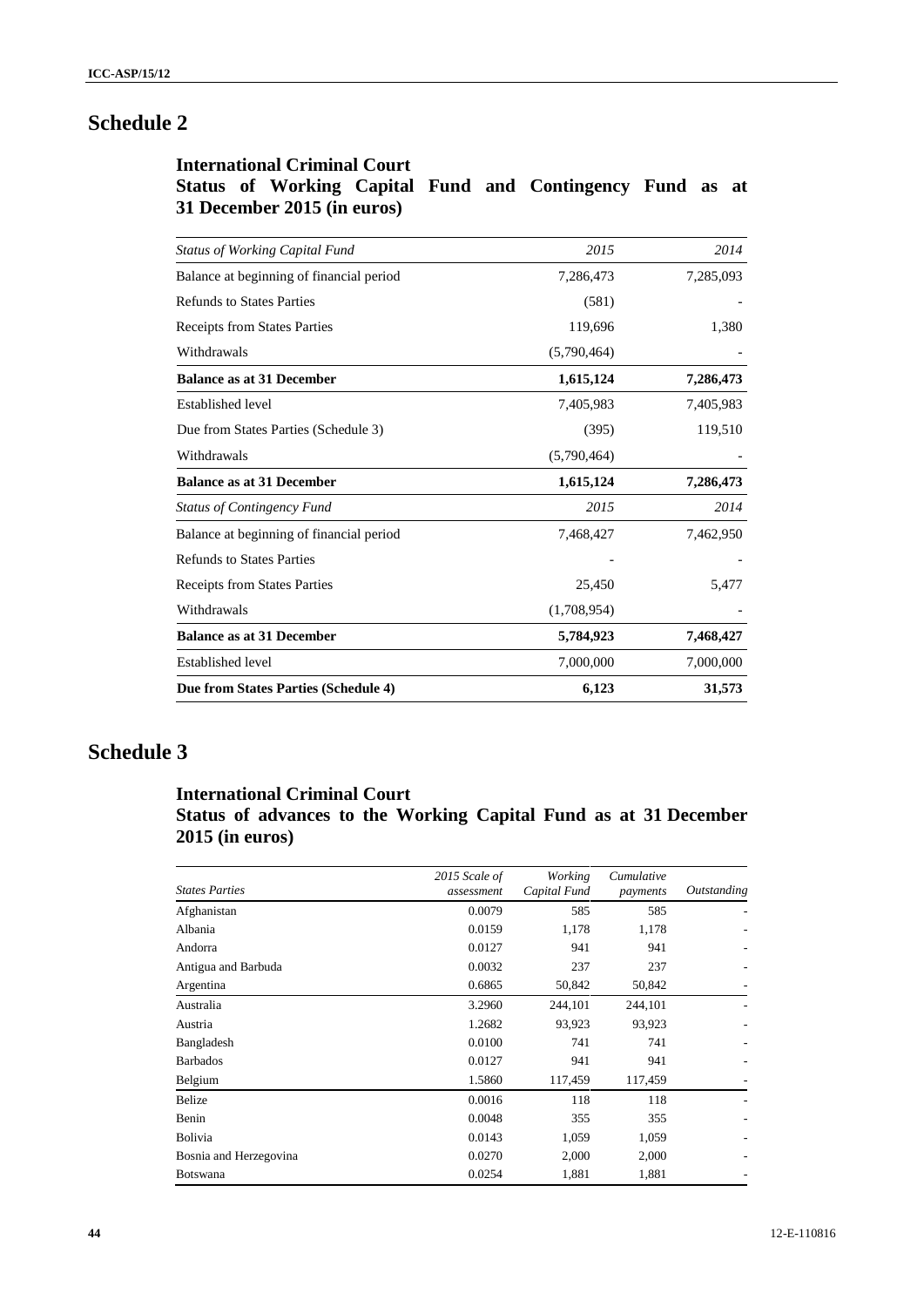| <b>States Parties</b>            | 2015 Scale of<br>assessment | Working<br>Capital Fund | Cumulative<br>payments | Outstanding |
|----------------------------------|-----------------------------|-------------------------|------------------------|-------------|
| <b>Brazil</b>                    | 4.6627                      | 345,319                 | 345,319                |             |
| Bulgaria                         | 0.0747                      | 5,532                   | 5,532                  |             |
| Burkina Faso                     | 0.0048                      | 355                     | 355                    |             |
| Burundi                          | 0.0016                      | 118                     | 118                    |             |
| Cabo Verde                       | 0.0016                      | 118                     | 118                    |             |
| Cambodia                         | 0.0064                      | 474                     | 474                    |             |
| Canada                           | 4.7422                      | 351,207                 | 351,207                |             |
| Central African Republic         | 0.0016                      | 118                     | 118                    |             |
| Chad                             | 0.0032                      | 237                     | 237                    |             |
| Chile                            | 0.5308                      | 39,311                  | 39,311                 |             |
| Colombia                         | 0.4116                      | 30,483                  | 30,483                 |             |
| Comoros                          | 0.0016                      | 118                     | 118                    |             |
| Congo                            | 0.0079                      | 585                     | 420                    | 165         |
| Cook Islands                     | 0.0016                      | 118                     | 118                    |             |
| Costa Rica                       | 0.0604                      | 4,473                   | 4,473                  |             |
| Côte d'Ivoire                    | 0.0175                      | 1,296                   | 1,296                  |             |
| Croatia                          | 0.2002                      | 14,827                  | 14,827                 |             |
| Cyprus                           | 0.0747                      | 5,532                   | 5,532                  |             |
| Czech Republic                   | 0.6134                      | 45,428                  | 45,428                 |             |
| Democratic Republic of the Congo | 0.0048                      | 355                     | 355                    |             |
| Denmark                          | 1.0727                      | 79,444                  | 79,444                 |             |
| Djibouti                         | 0.0016                      | 118                     | 118                    |             |
| Dominica                         | 0.0016                      | 118                     | 118                    |             |
| Dominican Republic               | 0.0715                      | 5,295                   | 5,295                  |             |
| Ecuador                          | 0.0699                      | 5,177                   | 5,177                  |             |
| Estonia                          | 0.0636                      | 4,710                   | 4,710                  |             |
| Fiji                             | 0.0048                      | 355                     | 355                    |             |
| Finland                          | 0.8248                      | 61,085                  | 61,085                 |             |
| France                           | 8.8884                      | 658,273                 | 658,273                |             |
| Gabon                            | 0.0318                      | 2,355                   | 2,355                  |             |
| Gambia                           | 0.0016                      | 118                     | 118                    |             |
| Georgia                          | 0.0111                      | 822                     | 822                    |             |
| Germany                          | 11.3485                     | 840,468                 | 840,468                |             |
| Ghana                            | 0.0222                      | 1,644                   | 1,644                  |             |
| Greece                           | 1.0139                      | 75,089                  | 75,089                 |             |
| Grenada                          | 0.0016                      | 118                     | 118                    |             |
| Guatemala                        | 0.0429                      | 3,177                   | 3,177                  |             |
| Guinea                           | 0.0016                      | 118                     | 118                    |             |
| Guyana                           | 0.0016                      | 118                     | 118                    |             |
| Honduras                         | 0.0127                      | 941                     | 941                    |             |
| Hungary                          | 0.4227                      | 31,305                  | 31,305                 |             |
| Iceland                          | 0.0429                      | 3,177                   | 3,177                  |             |
| Ireland                          | 0.6643                      | 49,198                  | 49,198                 |             |
| Italy                            | 7.0688                      | 523,514                 | 523,514                |             |
| Japan                            | 17.2126                     | 1,274,762               | 1,274,762              |             |
| Jordan                           | 0.0350                      | 2,592                   | 2,592                  |             |
| Kenya                            | 0.0207                      | 1,533                   | 1,533                  |             |
| Latvia                           | 0.0747                      | 5,532                   | 5,532                  |             |
| Lesotho                          | 0.0016                      | 118                     | 118                    |             |
| Liberia                          | 0.0016                      | 118                     | 118                    |             |
| Liechtenstein                    | 0.0143                      | 1,059                   | 1,059                  |             |
| Lithuania                        | 0.1160                      | 8,591                   | 8,591                  |             |
| Luxembourg                       | 0.1287                      | 9,532                   | 9,532                  |             |
| Madagascar                       | 0.0048                      | 355                     | 355                    |             |
| Malawi                           | 0.0032                      | 237                     | 140                    | 97          |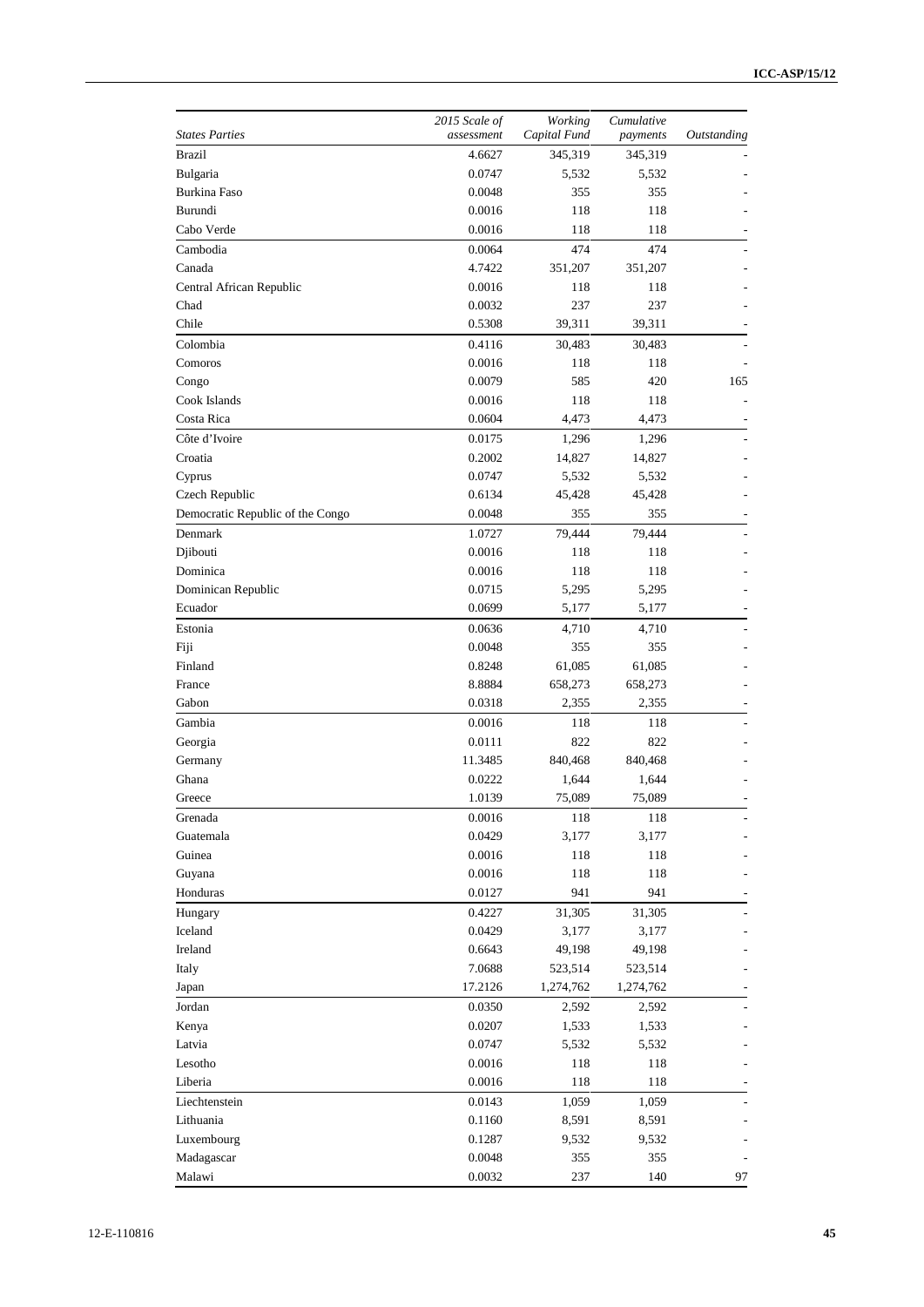| <b>States Parties</b>                     | 2015 Scale of<br>assessment | Working<br>Capital Fund | Cumulative<br>payments | Outstanding |
|-------------------------------------------|-----------------------------|-------------------------|------------------------|-------------|
| Maldives                                  | 0.0016                      | 118                     | 118                    |             |
| Mali                                      | 0.0064                      | 474                     | 474                    |             |
| Malta                                     | 0.0254                      | 1,881                   | 1,881                  |             |
| Marshall Islands                          | 0.0016                      | 118                     | 118                    |             |
| Mauritius                                 | 0.0207                      | 1,533                   | 1,533                  |             |
| Mexico                                    | 2.9273                      | 216,795                 | 216,795                |             |
| Mongolia                                  | 0.0048                      | 355                     | 355                    |             |
| Montenegro                                | 0.0079                      | 585                     | 585                    |             |
| Namibia                                   | 0.0159                      | 1,178                   | 1,178                  |             |
| Nauru                                     | 0.0016                      | 118                     | 118                    |             |
| Netherlands                               | 2.6285                      | 194,666                 | 194,666                |             |
| New Zealand                               | 0.4021                      | 29,779                  | 29,779                 |             |
| Niger                                     | 0.0032                      | 237                     | 222                    | 15          |
| Nigeria                                   | 0.1430                      | 10,591                  | 10,591                 |             |
| Norway                                    | 1.3524                      | 100,159                 | 100,159                |             |
| Panama                                    | 0.0413                      | 3,059                   | 3,059                  |             |
| Paraguay                                  | 0.0159                      | 1,178                   | 1,178                  |             |
| Peru                                      | 0.1859                      | 13,768                  | 13,768                 |             |
| Philippines                               | 0.2447                      | 18,122                  | 18,122                 |             |
| Poland                                    | 1.4637                      | 108,401                 | 108,401                |             |
| Portugal                                  | 0.7533                      | 55,789                  | 55,789                 |             |
| Republic of Korea                         | 3.1689                      | 234,688                 | 234,688                |             |
| Republic of Moldova                       | 0.0048                      | 355                     | 355                    |             |
| Romania                                   | 0.3592                      | 26,602                  | 26,602                 |             |
| Saint Kitts and Nevis                     | 0.0016                      | 118                     | 118                    |             |
| Saint Lucia                               | 0.0016                      | 118                     | 118                    |             |
| Saint Vincent and the Grenadines          | 0.0016                      | 118                     | 118                    |             |
| Samoa                                     | 0.0016                      | 118                     | 118                    |             |
| San Marino                                | 0.0048                      | 355                     | 355                    |             |
| Senegal                                   | 0.0095                      | 704                     | 704                    |             |
| Serbia                                    | 0.0636                      | 4,710                   | 4,710                  |             |
| Seychelles                                | 0.0016                      | 118                     | 118                    |             |
| Sierra Leone                              | 0.0016                      | 118                     | 118                    |             |
| Slovakia                                  | 0.2718                      | 20,129                  | 20,129                 |             |
| Slovenia                                  | 0.1589                      | 11,768                  | 11,768                 |             |
| South Africa                              | 0.5912                      | 43,784                  | 43,784                 |             |
| Spain                                     | 4.7247                      | 349,910                 | 349,910                |             |
| <b>State of Palestine</b>                 | 0.0079                      | 585                     | 585                    |             |
| Suriname                                  | 0.0064                      | 474                     | 474                    |             |
| Sweden                                    | 1.5256                      | 112,986                 | 112,986                |             |
| Switzerland                               | 1.6639                      | 123,228                 | 123,228                |             |
| Tajikistan                                | 0.0048                      | 355                     | 355                    |             |
| The former Yugoslav Republic of Macedonia | 0.0127                      | 941                     | 941                    |             |
| Timor-Leste                               | 0.0032                      | 237                     | 237                    |             |
| Trinidad and Tobago                       | 0.0699                      | 5,177                   | 5,177                  |             |
| Tunisia                                   | 0.0572                      | 4,236                   | 4,236                  |             |
| Uganda                                    | 0.0095                      | 704                     | 704                    |             |
| <b>United Kingdom</b>                     | 8.2289                      | 609,431                 | 609,431                |             |
| United Republic of Tanzania               | 0.0100                      | 741                     | 741                    |             |
| Uruguay                                   | 0.0826                      | 6,117                   | 6,117                  |             |
| Vanuatu                                   | 0.0016                      | 118                     |                        | 118         |
| Venezuela                                 | 0.9964                      | 73,793                  | 73,793                 |             |
| Zambia                                    | 0.0095                      | 704                     | 704                    |             |
| Rounding difference                       |                             | 8                       | 8                      |             |
| <b>Total (123 States Parties)</b>         | 100.00                      | 7,405,983               | 7,405,588              | 395         |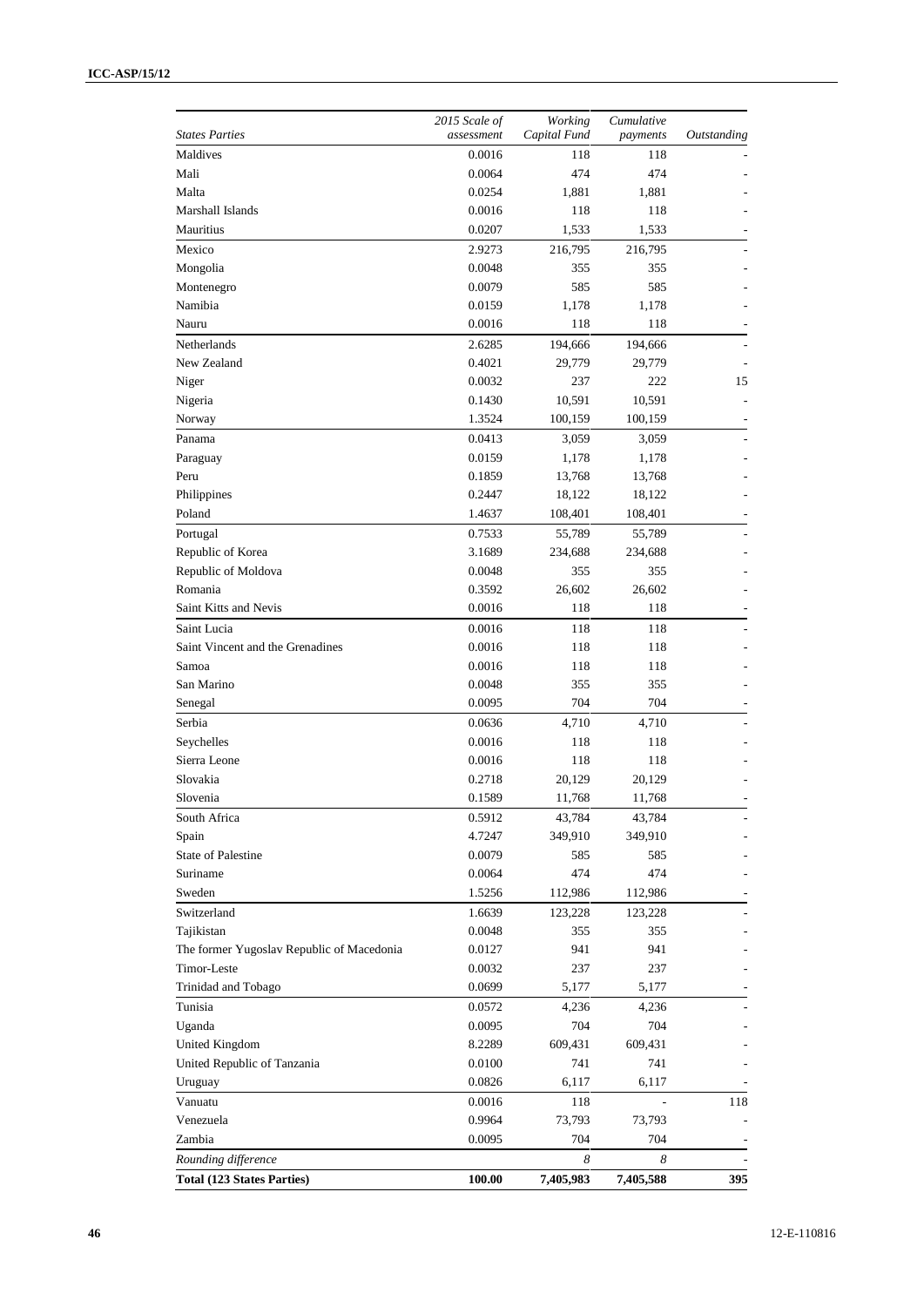# **Schedule 4**

# **International Criminal Court Status of contributions to the Contingency Fund for 2015 (in euros)**

|                                  | <b>Outstanding</b><br>as at 31 | Replenishment<br>of Contingency |                              | Outstanding<br>as at 31 |
|----------------------------------|--------------------------------|---------------------------------|------------------------------|-------------------------|
| <b>States Parties</b>            | December 2014                  | Fund                            | $Collections$                | December 2015           |
| Afghanistan                      | $\overline{a}$                 | $\overline{a}$                  | $\overline{\phantom{a}}$     |                         |
| Albania                          |                                |                                 | L,                           |                         |
| Andorra                          |                                |                                 |                              |                         |
| Antigua and Barbuda              |                                |                                 |                              |                         |
| Argentina                        | $\overline{\phantom{a}}$       |                                 | $\overline{\phantom{a}}$     |                         |
| Australia                        | $\overline{a}$                 | $\overline{a}$                  | $\overline{a}$               |                         |
| Austria                          |                                |                                 |                              |                         |
| Bangladesh                       |                                |                                 |                              |                         |
| <b>Barbados</b>                  |                                |                                 |                              |                         |
| Belgium                          | $\overline{\phantom{a}}$       | $\overline{a}$                  | $\overline{\phantom{a}}$     |                         |
| Belize                           | ÷,                             | ÷,                              | ÷,                           | ÷,                      |
| Benin                            | 24                             |                                 |                              | 24                      |
| <b>Bolivia</b>                   |                                |                                 |                              |                         |
| Bosnia and Herzegovina           |                                |                                 |                              |                         |
| <b>Botswana</b>                  | $\overline{\phantom{a}}$       |                                 | ä,                           |                         |
| <b>Brazil</b>                    | 23,316                         | $\overline{a}$                  | 23,316                       |                         |
| Bulgaria                         |                                |                                 | L,                           |                         |
| <b>Burkina Faso</b>              |                                |                                 |                              |                         |
| Burundi                          |                                |                                 |                              |                         |
| Cabo Verde                       | $\overline{\phantom{a}}$       |                                 | $\overline{\phantom{a}}$     |                         |
| Cambodia                         |                                |                                 | ÷,                           |                         |
| Canada                           | ÷,<br>L,                       | $\overline{\phantom{a}}$        | L,                           |                         |
|                                  |                                |                                 |                              |                         |
| Central African Republic         | ÷                              |                                 | ÷                            |                         |
| Chad                             | 16                             |                                 | 16                           |                         |
| Chile                            | $\overline{\phantom{a}}$       |                                 | ÷,                           |                         |
| Colombia                         | $\overline{a}$                 | $\overline{a}$                  | $\overline{a}$               | ÷,                      |
| Comoros                          | 46                             |                                 |                              | 46                      |
| Congo                            | 73                             |                                 |                              | 73                      |
| Cook Islands                     | ÷                              |                                 | ÷                            |                         |
| Costa Rica                       | $\overline{\phantom{a}}$       | $\qquad \qquad -$               | $\overline{\phantom{a}}$     |                         |
| Côte d'Ivoire                    | ÷.                             |                                 | L.                           |                         |
| Croatia                          |                                |                                 |                              |                         |
| Cyprus                           |                                |                                 |                              |                         |
| Czech Republic                   |                                |                                 |                              |                         |
| Democratic Republic of the Congo | $\overline{\phantom{a}}$       | ٠                               | $\overline{\phantom{a}}$     |                         |
| Denmark                          | $\overline{a}$                 | L.                              | $\overline{a}$               |                         |
| Djibouti                         | ÷                              |                                 | ÷                            | $\overline{a}$          |
| Dominica                         | 46                             |                                 | 38                           | 8                       |
| Dominican Republic               | 1,955                          |                                 | 1,597                        | 358                     |
| Ecuador                          | $\overline{\phantom{a}}$       | $\qquad \qquad -$               | $\qquad \qquad \blacksquare$ |                         |
| Estonia                          | ÷                              | $\overline{a}$                  | ÷.                           |                         |
| Fiji                             |                                |                                 |                              |                         |
| Finland                          |                                |                                 |                              |                         |
| France                           |                                |                                 |                              |                         |
| Gabon                            |                                |                                 |                              |                         |
| Gambia                           | $\overline{a}$                 | $\overline{a}$                  | $\overline{a}$               |                         |
| Georgia                          |                                |                                 |                              |                         |
| Germany                          |                                |                                 |                              |                         |
| Ghana                            |                                |                                 |                              |                         |
| Greece                           |                                |                                 |                              |                         |
| Grenada                          | 24                             | L.                              | 16                           | 8                       |
| Guatemala                        | 215                            |                                 | 215                          | $\overline{a}$          |
| Guinea                           | 84                             |                                 | ÷                            | 84                      |
| Guyana                           | L.                             |                                 |                              |                         |
|                                  |                                |                                 | ÷,                           |                         |
| Honduras                         | ÷,                             |                                 | $\overline{\phantom{a}}$     |                         |
| Hungary                          | $\overline{a}$                 | $\overline{a}$                  | $\overline{a}$               |                         |
| Iceland                          |                                |                                 |                              |                         |
| Ireland                          |                                |                                 |                              |                         |
| Italy                            |                                |                                 |                              |                         |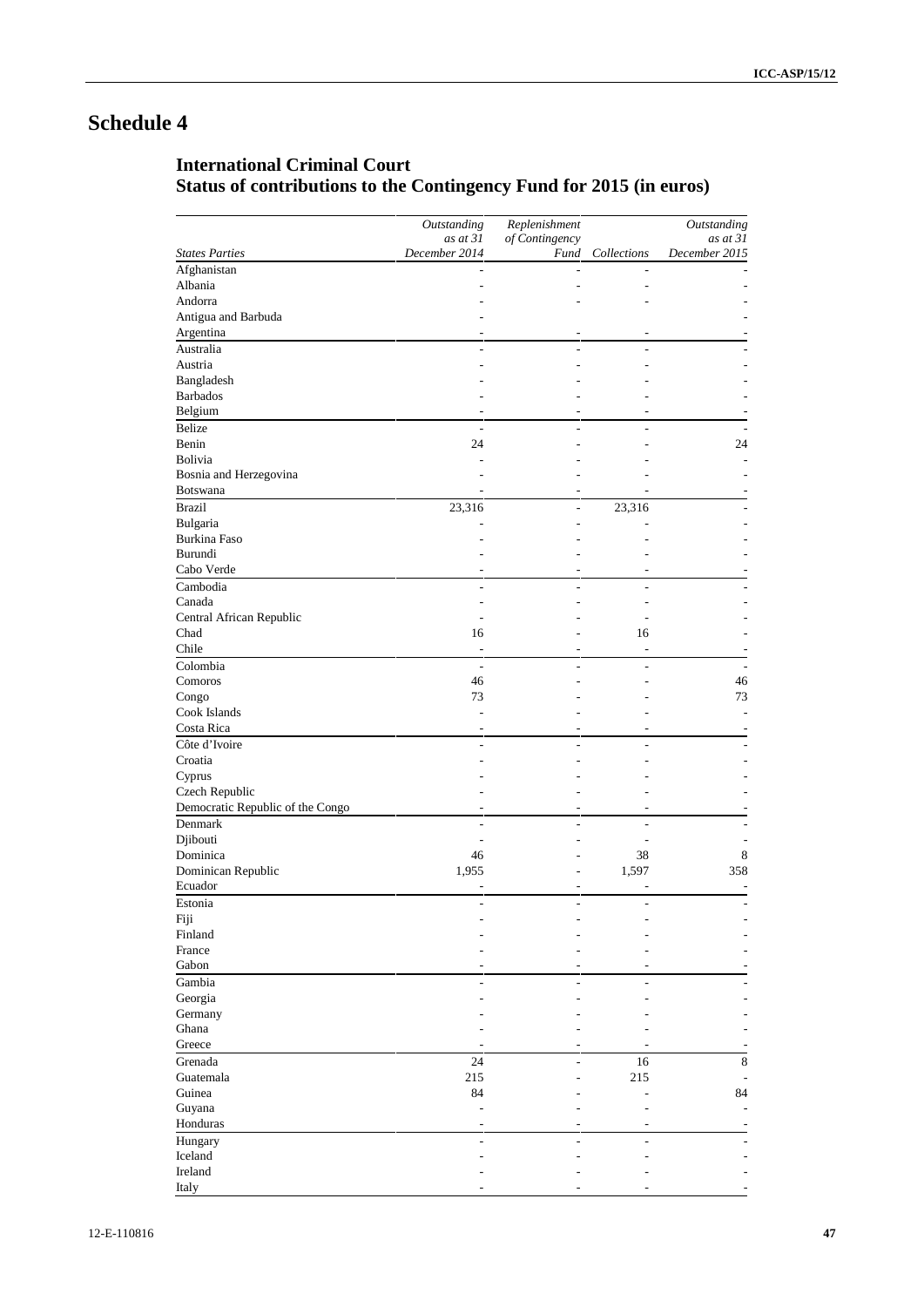#### **ICC-ASP/15/12**

| December 2014<br><b>States Parties</b><br>Fund Collections<br>Japan<br>L,<br>Jordan<br>÷<br>Kenya<br>Latvia<br>Lesotho<br>÷.<br>٠<br>Liberia<br>8<br>8<br>Liechtenstein<br>÷.<br>÷<br>Lithuania<br>Luxembourg<br>Madagascar<br>÷<br>۰<br>Malawi<br>26<br>٠<br>Maldives<br>L.<br>÷.<br>÷<br>Mali<br>÷,<br>٠<br>Malta<br>L,<br>L,<br>Marshall Islands<br>46<br>46<br>Mauritius<br>÷,<br>ä,<br>Mexico<br>÷<br>÷<br>٠<br>Mongolia<br>٠<br>٠<br>Montenegro<br>L,<br>Namibia<br>÷<br>٠<br>8<br>8<br>Nauru<br>Netherlands<br>$\overline{a}$<br>$\overline{a}$<br>÷<br>New Zealand<br>L,<br>92<br>Niger<br>Nigeria<br>$\overline{\phantom{a}}$<br>÷<br>Norway<br>٠<br>٠<br>Panama<br>÷,<br>÷,<br>80<br>80<br>Paraguay<br>Peru<br>L,<br>Ĭ.<br>Philippines<br>Poland<br>٠<br>٠<br>Portugal<br>÷,<br>÷,<br>L.<br>Republic of Korea<br>٠<br>٠<br>Republic of Moldova<br>Romania<br>Saint Kitts and Nevis<br>$\overline{\phantom{a}}$<br>$\overline{\phantom{a}}$<br>Saint Lucia<br>÷,<br>L,<br>Saint Vincent and the Grenadines<br>11<br>÷<br>Samoa<br>L,<br>San Marino<br>Senegal<br>Serbia<br>÷<br>$\overline{\phantom{a}}$<br>Seychelles<br>÷,<br>÷<br>Sierra Leone<br>46<br>46<br>Slovakia<br>$\overline{a}$<br>$\overline{a}$<br>Slovenia<br>٠<br>$\overline{a}$<br>South Africa<br>L,<br>$\overline{\phantom{a}}$<br>Spain<br>٠<br>٠<br>State of Palestine<br>Suriname<br>Sweden<br>٠<br>Switzerland<br>$\frac{1}{2}$<br>$\frac{1}{2}$<br>$\overline{a}$<br>Tajikistan<br>÷,<br>÷,<br>The former Yugoslav Republic of Macedonia<br>64<br>64<br>Timor-Leste<br>$\overline{a}$<br>÷,<br>Trinidad and Tobago<br>٠<br>٠<br>Tunisia<br>÷,<br>L,<br>Uganda<br>48<br>United Kingdom<br>$\overline{a}$<br>United Republic of Tanzania<br>354<br>Uruguay<br>$\overline{a}$<br>Vanuatu<br>8<br>$\overline{a}$<br>$\overline{a}$<br>Venezuela<br>4,983<br>٠<br>Zambia<br>$\overline{\phantom{a}}$<br>$\overline{\phantom{a}}$ | Outstanding<br>$as$ at $31$ | Replenishment<br>of Contingency | Outstanding<br>as at 31  |
|--------------------------------------------------------------------------------------------------------------------------------------------------------------------------------------------------------------------------------------------------------------------------------------------------------------------------------------------------------------------------------------------------------------------------------------------------------------------------------------------------------------------------------------------------------------------------------------------------------------------------------------------------------------------------------------------------------------------------------------------------------------------------------------------------------------------------------------------------------------------------------------------------------------------------------------------------------------------------------------------------------------------------------------------------------------------------------------------------------------------------------------------------------------------------------------------------------------------------------------------------------------------------------------------------------------------------------------------------------------------------------------------------------------------------------------------------------------------------------------------------------------------------------------------------------------------------------------------------------------------------------------------------------------------------------------------------------------------------------------------------------------------------------------------------------------------------------------------------------------------------------------------------------------|-----------------------------|---------------------------------|--------------------------|
|                                                                                                                                                                                                                                                                                                                                                                                                                                                                                                                                                                                                                                                                                                                                                                                                                                                                                                                                                                                                                                                                                                                                                                                                                                                                                                                                                                                                                                                                                                                                                                                                                                                                                                                                                                                                                                                                                                              |                             |                                 | December 2015            |
|                                                                                                                                                                                                                                                                                                                                                                                                                                                                                                                                                                                                                                                                                                                                                                                                                                                                                                                                                                                                                                                                                                                                                                                                                                                                                                                                                                                                                                                                                                                                                                                                                                                                                                                                                                                                                                                                                                              |                             |                                 |                          |
|                                                                                                                                                                                                                                                                                                                                                                                                                                                                                                                                                                                                                                                                                                                                                                                                                                                                                                                                                                                                                                                                                                                                                                                                                                                                                                                                                                                                                                                                                                                                                                                                                                                                                                                                                                                                                                                                                                              |                             |                                 |                          |
|                                                                                                                                                                                                                                                                                                                                                                                                                                                                                                                                                                                                                                                                                                                                                                                                                                                                                                                                                                                                                                                                                                                                                                                                                                                                                                                                                                                                                                                                                                                                                                                                                                                                                                                                                                                                                                                                                                              |                             |                                 |                          |
|                                                                                                                                                                                                                                                                                                                                                                                                                                                                                                                                                                                                                                                                                                                                                                                                                                                                                                                                                                                                                                                                                                                                                                                                                                                                                                                                                                                                                                                                                                                                                                                                                                                                                                                                                                                                                                                                                                              |                             |                                 |                          |
|                                                                                                                                                                                                                                                                                                                                                                                                                                                                                                                                                                                                                                                                                                                                                                                                                                                                                                                                                                                                                                                                                                                                                                                                                                                                                                                                                                                                                                                                                                                                                                                                                                                                                                                                                                                                                                                                                                              |                             |                                 |                          |
|                                                                                                                                                                                                                                                                                                                                                                                                                                                                                                                                                                                                                                                                                                                                                                                                                                                                                                                                                                                                                                                                                                                                                                                                                                                                                                                                                                                                                                                                                                                                                                                                                                                                                                                                                                                                                                                                                                              |                             |                                 |                          |
|                                                                                                                                                                                                                                                                                                                                                                                                                                                                                                                                                                                                                                                                                                                                                                                                                                                                                                                                                                                                                                                                                                                                                                                                                                                                                                                                                                                                                                                                                                                                                                                                                                                                                                                                                                                                                                                                                                              |                             |                                 |                          |
|                                                                                                                                                                                                                                                                                                                                                                                                                                                                                                                                                                                                                                                                                                                                                                                                                                                                                                                                                                                                                                                                                                                                                                                                                                                                                                                                                                                                                                                                                                                                                                                                                                                                                                                                                                                                                                                                                                              |                             |                                 |                          |
|                                                                                                                                                                                                                                                                                                                                                                                                                                                                                                                                                                                                                                                                                                                                                                                                                                                                                                                                                                                                                                                                                                                                                                                                                                                                                                                                                                                                                                                                                                                                                                                                                                                                                                                                                                                                                                                                                                              |                             |                                 |                          |
|                                                                                                                                                                                                                                                                                                                                                                                                                                                                                                                                                                                                                                                                                                                                                                                                                                                                                                                                                                                                                                                                                                                                                                                                                                                                                                                                                                                                                                                                                                                                                                                                                                                                                                                                                                                                                                                                                                              |                             |                                 | ÷                        |
|                                                                                                                                                                                                                                                                                                                                                                                                                                                                                                                                                                                                                                                                                                                                                                                                                                                                                                                                                                                                                                                                                                                                                                                                                                                                                                                                                                                                                                                                                                                                                                                                                                                                                                                                                                                                                                                                                                              |                             |                                 | 26                       |
|                                                                                                                                                                                                                                                                                                                                                                                                                                                                                                                                                                                                                                                                                                                                                                                                                                                                                                                                                                                                                                                                                                                                                                                                                                                                                                                                                                                                                                                                                                                                                                                                                                                                                                                                                                                                                                                                                                              |                             |                                 |                          |
|                                                                                                                                                                                                                                                                                                                                                                                                                                                                                                                                                                                                                                                                                                                                                                                                                                                                                                                                                                                                                                                                                                                                                                                                                                                                                                                                                                                                                                                                                                                                                                                                                                                                                                                                                                                                                                                                                                              |                             |                                 |                          |
|                                                                                                                                                                                                                                                                                                                                                                                                                                                                                                                                                                                                                                                                                                                                                                                                                                                                                                                                                                                                                                                                                                                                                                                                                                                                                                                                                                                                                                                                                                                                                                                                                                                                                                                                                                                                                                                                                                              |                             |                                 |                          |
|                                                                                                                                                                                                                                                                                                                                                                                                                                                                                                                                                                                                                                                                                                                                                                                                                                                                                                                                                                                                                                                                                                                                                                                                                                                                                                                                                                                                                                                                                                                                                                                                                                                                                                                                                                                                                                                                                                              |                             |                                 |                          |
|                                                                                                                                                                                                                                                                                                                                                                                                                                                                                                                                                                                                                                                                                                                                                                                                                                                                                                                                                                                                                                                                                                                                                                                                                                                                                                                                                                                                                                                                                                                                                                                                                                                                                                                                                                                                                                                                                                              |                             |                                 |                          |
|                                                                                                                                                                                                                                                                                                                                                                                                                                                                                                                                                                                                                                                                                                                                                                                                                                                                                                                                                                                                                                                                                                                                                                                                                                                                                                                                                                                                                                                                                                                                                                                                                                                                                                                                                                                                                                                                                                              |                             |                                 |                          |
|                                                                                                                                                                                                                                                                                                                                                                                                                                                                                                                                                                                                                                                                                                                                                                                                                                                                                                                                                                                                                                                                                                                                                                                                                                                                                                                                                                                                                                                                                                                                                                                                                                                                                                                                                                                                                                                                                                              |                             |                                 |                          |
|                                                                                                                                                                                                                                                                                                                                                                                                                                                                                                                                                                                                                                                                                                                                                                                                                                                                                                                                                                                                                                                                                                                                                                                                                                                                                                                                                                                                                                                                                                                                                                                                                                                                                                                                                                                                                                                                                                              |                             |                                 |                          |
|                                                                                                                                                                                                                                                                                                                                                                                                                                                                                                                                                                                                                                                                                                                                                                                                                                                                                                                                                                                                                                                                                                                                                                                                                                                                                                                                                                                                                                                                                                                                                                                                                                                                                                                                                                                                                                                                                                              |                             |                                 |                          |
|                                                                                                                                                                                                                                                                                                                                                                                                                                                                                                                                                                                                                                                                                                                                                                                                                                                                                                                                                                                                                                                                                                                                                                                                                                                                                                                                                                                                                                                                                                                                                                                                                                                                                                                                                                                                                                                                                                              |                             |                                 |                          |
|                                                                                                                                                                                                                                                                                                                                                                                                                                                                                                                                                                                                                                                                                                                                                                                                                                                                                                                                                                                                                                                                                                                                                                                                                                                                                                                                                                                                                                                                                                                                                                                                                                                                                                                                                                                                                                                                                                              |                             |                                 |                          |
|                                                                                                                                                                                                                                                                                                                                                                                                                                                                                                                                                                                                                                                                                                                                                                                                                                                                                                                                                                                                                                                                                                                                                                                                                                                                                                                                                                                                                                                                                                                                                                                                                                                                                                                                                                                                                                                                                                              |                             |                                 | ٠                        |
|                                                                                                                                                                                                                                                                                                                                                                                                                                                                                                                                                                                                                                                                                                                                                                                                                                                                                                                                                                                                                                                                                                                                                                                                                                                                                                                                                                                                                                                                                                                                                                                                                                                                                                                                                                                                                                                                                                              |                             |                                 | 92                       |
|                                                                                                                                                                                                                                                                                                                                                                                                                                                                                                                                                                                                                                                                                                                                                                                                                                                                                                                                                                                                                                                                                                                                                                                                                                                                                                                                                                                                                                                                                                                                                                                                                                                                                                                                                                                                                                                                                                              |                             |                                 |                          |
|                                                                                                                                                                                                                                                                                                                                                                                                                                                                                                                                                                                                                                                                                                                                                                                                                                                                                                                                                                                                                                                                                                                                                                                                                                                                                                                                                                                                                                                                                                                                                                                                                                                                                                                                                                                                                                                                                                              |                             |                                 |                          |
|                                                                                                                                                                                                                                                                                                                                                                                                                                                                                                                                                                                                                                                                                                                                                                                                                                                                                                                                                                                                                                                                                                                                                                                                                                                                                                                                                                                                                                                                                                                                                                                                                                                                                                                                                                                                                                                                                                              |                             |                                 |                          |
|                                                                                                                                                                                                                                                                                                                                                                                                                                                                                                                                                                                                                                                                                                                                                                                                                                                                                                                                                                                                                                                                                                                                                                                                                                                                                                                                                                                                                                                                                                                                                                                                                                                                                                                                                                                                                                                                                                              |                             |                                 |                          |
|                                                                                                                                                                                                                                                                                                                                                                                                                                                                                                                                                                                                                                                                                                                                                                                                                                                                                                                                                                                                                                                                                                                                                                                                                                                                                                                                                                                                                                                                                                                                                                                                                                                                                                                                                                                                                                                                                                              |                             |                                 |                          |
|                                                                                                                                                                                                                                                                                                                                                                                                                                                                                                                                                                                                                                                                                                                                                                                                                                                                                                                                                                                                                                                                                                                                                                                                                                                                                                                                                                                                                                                                                                                                                                                                                                                                                                                                                                                                                                                                                                              |                             |                                 |                          |
|                                                                                                                                                                                                                                                                                                                                                                                                                                                                                                                                                                                                                                                                                                                                                                                                                                                                                                                                                                                                                                                                                                                                                                                                                                                                                                                                                                                                                                                                                                                                                                                                                                                                                                                                                                                                                                                                                                              |                             |                                 |                          |
|                                                                                                                                                                                                                                                                                                                                                                                                                                                                                                                                                                                                                                                                                                                                                                                                                                                                                                                                                                                                                                                                                                                                                                                                                                                                                                                                                                                                                                                                                                                                                                                                                                                                                                                                                                                                                                                                                                              |                             |                                 |                          |
|                                                                                                                                                                                                                                                                                                                                                                                                                                                                                                                                                                                                                                                                                                                                                                                                                                                                                                                                                                                                                                                                                                                                                                                                                                                                                                                                                                                                                                                                                                                                                                                                                                                                                                                                                                                                                                                                                                              |                             |                                 |                          |
|                                                                                                                                                                                                                                                                                                                                                                                                                                                                                                                                                                                                                                                                                                                                                                                                                                                                                                                                                                                                                                                                                                                                                                                                                                                                                                                                                                                                                                                                                                                                                                                                                                                                                                                                                                                                                                                                                                              |                             |                                 |                          |
|                                                                                                                                                                                                                                                                                                                                                                                                                                                                                                                                                                                                                                                                                                                                                                                                                                                                                                                                                                                                                                                                                                                                                                                                                                                                                                                                                                                                                                                                                                                                                                                                                                                                                                                                                                                                                                                                                                              |                             |                                 |                          |
|                                                                                                                                                                                                                                                                                                                                                                                                                                                                                                                                                                                                                                                                                                                                                                                                                                                                                                                                                                                                                                                                                                                                                                                                                                                                                                                                                                                                                                                                                                                                                                                                                                                                                                                                                                                                                                                                                                              |                             |                                 |                          |
|                                                                                                                                                                                                                                                                                                                                                                                                                                                                                                                                                                                                                                                                                                                                                                                                                                                                                                                                                                                                                                                                                                                                                                                                                                                                                                                                                                                                                                                                                                                                                                                                                                                                                                                                                                                                                                                                                                              |                             |                                 |                          |
|                                                                                                                                                                                                                                                                                                                                                                                                                                                                                                                                                                                                                                                                                                                                                                                                                                                                                                                                                                                                                                                                                                                                                                                                                                                                                                                                                                                                                                                                                                                                                                                                                                                                                                                                                                                                                                                                                                              |                             |                                 | 11                       |
|                                                                                                                                                                                                                                                                                                                                                                                                                                                                                                                                                                                                                                                                                                                                                                                                                                                                                                                                                                                                                                                                                                                                                                                                                                                                                                                                                                                                                                                                                                                                                                                                                                                                                                                                                                                                                                                                                                              |                             |                                 |                          |
|                                                                                                                                                                                                                                                                                                                                                                                                                                                                                                                                                                                                                                                                                                                                                                                                                                                                                                                                                                                                                                                                                                                                                                                                                                                                                                                                                                                                                                                                                                                                                                                                                                                                                                                                                                                                                                                                                                              |                             |                                 |                          |
|                                                                                                                                                                                                                                                                                                                                                                                                                                                                                                                                                                                                                                                                                                                                                                                                                                                                                                                                                                                                                                                                                                                                                                                                                                                                                                                                                                                                                                                                                                                                                                                                                                                                                                                                                                                                                                                                                                              |                             |                                 |                          |
|                                                                                                                                                                                                                                                                                                                                                                                                                                                                                                                                                                                                                                                                                                                                                                                                                                                                                                                                                                                                                                                                                                                                                                                                                                                                                                                                                                                                                                                                                                                                                                                                                                                                                                                                                                                                                                                                                                              |                             |                                 |                          |
|                                                                                                                                                                                                                                                                                                                                                                                                                                                                                                                                                                                                                                                                                                                                                                                                                                                                                                                                                                                                                                                                                                                                                                                                                                                                                                                                                                                                                                                                                                                                                                                                                                                                                                                                                                                                                                                                                                              |                             |                                 |                          |
|                                                                                                                                                                                                                                                                                                                                                                                                                                                                                                                                                                                                                                                                                                                                                                                                                                                                                                                                                                                                                                                                                                                                                                                                                                                                                                                                                                                                                                                                                                                                                                                                                                                                                                                                                                                                                                                                                                              |                             |                                 |                          |
|                                                                                                                                                                                                                                                                                                                                                                                                                                                                                                                                                                                                                                                                                                                                                                                                                                                                                                                                                                                                                                                                                                                                                                                                                                                                                                                                                                                                                                                                                                                                                                                                                                                                                                                                                                                                                                                                                                              |                             |                                 |                          |
|                                                                                                                                                                                                                                                                                                                                                                                                                                                                                                                                                                                                                                                                                                                                                                                                                                                                                                                                                                                                                                                                                                                                                                                                                                                                                                                                                                                                                                                                                                                                                                                                                                                                                                                                                                                                                                                                                                              |                             |                                 |                          |
|                                                                                                                                                                                                                                                                                                                                                                                                                                                                                                                                                                                                                                                                                                                                                                                                                                                                                                                                                                                                                                                                                                                                                                                                                                                                                                                                                                                                                                                                                                                                                                                                                                                                                                                                                                                                                                                                                                              |                             |                                 |                          |
|                                                                                                                                                                                                                                                                                                                                                                                                                                                                                                                                                                                                                                                                                                                                                                                                                                                                                                                                                                                                                                                                                                                                                                                                                                                                                                                                                                                                                                                                                                                                                                                                                                                                                                                                                                                                                                                                                                              |                             |                                 |                          |
|                                                                                                                                                                                                                                                                                                                                                                                                                                                                                                                                                                                                                                                                                                                                                                                                                                                                                                                                                                                                                                                                                                                                                                                                                                                                                                                                                                                                                                                                                                                                                                                                                                                                                                                                                                                                                                                                                                              |                             |                                 |                          |
|                                                                                                                                                                                                                                                                                                                                                                                                                                                                                                                                                                                                                                                                                                                                                                                                                                                                                                                                                                                                                                                                                                                                                                                                                                                                                                                                                                                                                                                                                                                                                                                                                                                                                                                                                                                                                                                                                                              |                             |                                 |                          |
|                                                                                                                                                                                                                                                                                                                                                                                                                                                                                                                                                                                                                                                                                                                                                                                                                                                                                                                                                                                                                                                                                                                                                                                                                                                                                                                                                                                                                                                                                                                                                                                                                                                                                                                                                                                                                                                                                                              |                             |                                 |                          |
|                                                                                                                                                                                                                                                                                                                                                                                                                                                                                                                                                                                                                                                                                                                                                                                                                                                                                                                                                                                                                                                                                                                                                                                                                                                                                                                                                                                                                                                                                                                                                                                                                                                                                                                                                                                                                                                                                                              |                             |                                 |                          |
|                                                                                                                                                                                                                                                                                                                                                                                                                                                                                                                                                                                                                                                                                                                                                                                                                                                                                                                                                                                                                                                                                                                                                                                                                                                                                                                                                                                                                                                                                                                                                                                                                                                                                                                                                                                                                                                                                                              |                             |                                 |                          |
|                                                                                                                                                                                                                                                                                                                                                                                                                                                                                                                                                                                                                                                                                                                                                                                                                                                                                                                                                                                                                                                                                                                                                                                                                                                                                                                                                                                                                                                                                                                                                                                                                                                                                                                                                                                                                                                                                                              |                             |                                 |                          |
|                                                                                                                                                                                                                                                                                                                                                                                                                                                                                                                                                                                                                                                                                                                                                                                                                                                                                                                                                                                                                                                                                                                                                                                                                                                                                                                                                                                                                                                                                                                                                                                                                                                                                                                                                                                                                                                                                                              |                             |                                 |                          |
|                                                                                                                                                                                                                                                                                                                                                                                                                                                                                                                                                                                                                                                                                                                                                                                                                                                                                                                                                                                                                                                                                                                                                                                                                                                                                                                                                                                                                                                                                                                                                                                                                                                                                                                                                                                                                                                                                                              |                             |                                 |                          |
|                                                                                                                                                                                                                                                                                                                                                                                                                                                                                                                                                                                                                                                                                                                                                                                                                                                                                                                                                                                                                                                                                                                                                                                                                                                                                                                                                                                                                                                                                                                                                                                                                                                                                                                                                                                                                                                                                                              |                             |                                 |                          |
|                                                                                                                                                                                                                                                                                                                                                                                                                                                                                                                                                                                                                                                                                                                                                                                                                                                                                                                                                                                                                                                                                                                                                                                                                                                                                                                                                                                                                                                                                                                                                                                                                                                                                                                                                                                                                                                                                                              |                             |                                 | 48                       |
|                                                                                                                                                                                                                                                                                                                                                                                                                                                                                                                                                                                                                                                                                                                                                                                                                                                                                                                                                                                                                                                                                                                                                                                                                                                                                                                                                                                                                                                                                                                                                                                                                                                                                                                                                                                                                                                                                                              |                             |                                 | $\overline{\phantom{a}}$ |
|                                                                                                                                                                                                                                                                                                                                                                                                                                                                                                                                                                                                                                                                                                                                                                                                                                                                                                                                                                                                                                                                                                                                                                                                                                                                                                                                                                                                                                                                                                                                                                                                                                                                                                                                                                                                                                                                                                              |                             |                                 | 354                      |
|                                                                                                                                                                                                                                                                                                                                                                                                                                                                                                                                                                                                                                                                                                                                                                                                                                                                                                                                                                                                                                                                                                                                                                                                                                                                                                                                                                                                                                                                                                                                                                                                                                                                                                                                                                                                                                                                                                              |                             |                                 |                          |
|                                                                                                                                                                                                                                                                                                                                                                                                                                                                                                                                                                                                                                                                                                                                                                                                                                                                                                                                                                                                                                                                                                                                                                                                                                                                                                                                                                                                                                                                                                                                                                                                                                                                                                                                                                                                                                                                                                              |                             |                                 | 8                        |
|                                                                                                                                                                                                                                                                                                                                                                                                                                                                                                                                                                                                                                                                                                                                                                                                                                                                                                                                                                                                                                                                                                                                                                                                                                                                                                                                                                                                                                                                                                                                                                                                                                                                                                                                                                                                                                                                                                              |                             |                                 | 4,983                    |
| <b>Total (123 States Parties)</b><br>31,573<br>25,450<br>$\blacksquare$                                                                                                                                                                                                                                                                                                                                                                                                                                                                                                                                                                                                                                                                                                                                                                                                                                                                                                                                                                                                                                                                                                                                                                                                                                                                                                                                                                                                                                                                                                                                                                                                                                                                                                                                                                                                                                      |                             |                                 | 6,123                    |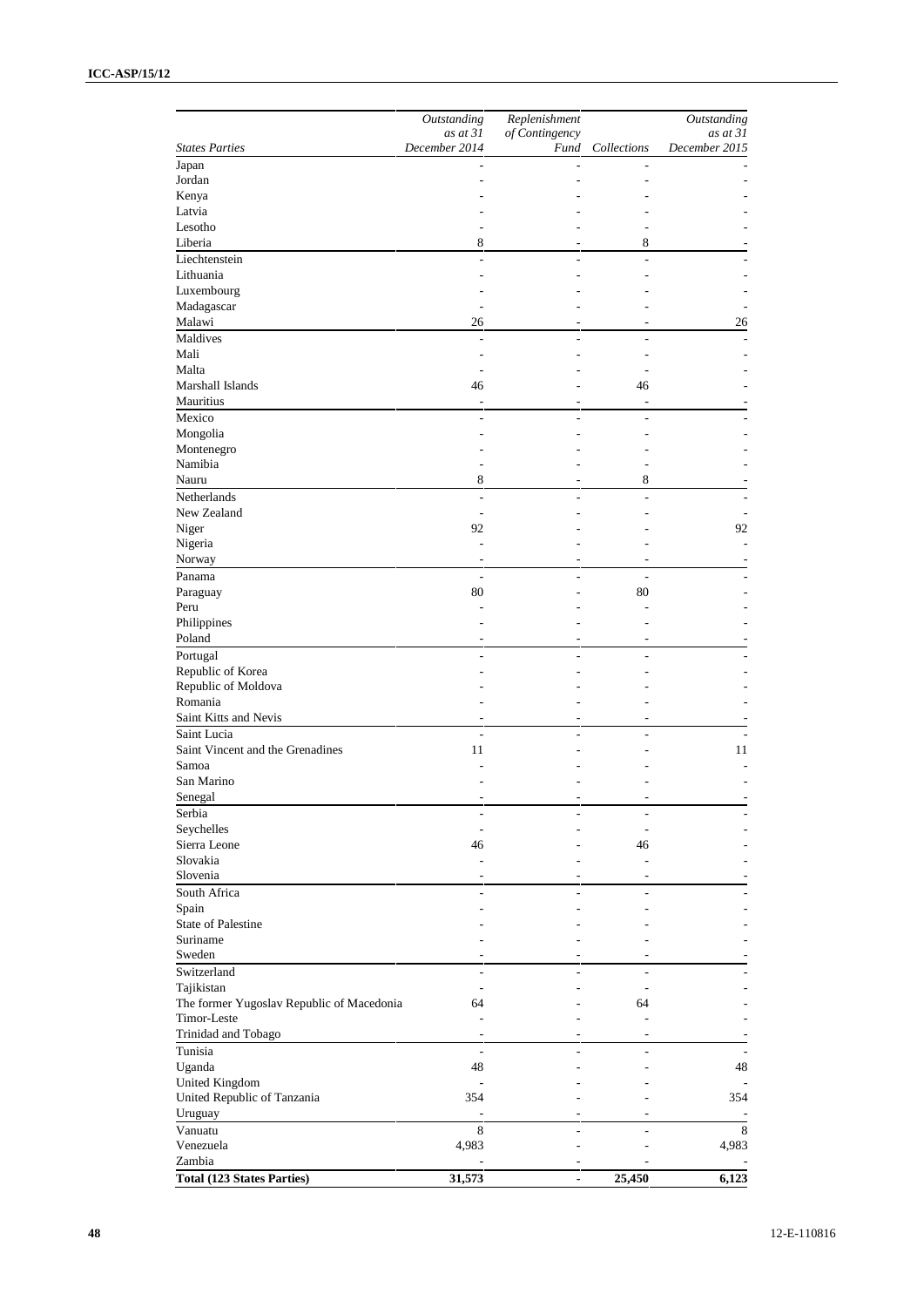# **Schedule 5**

# **International Criminal Court1 Status of cash surplus as at 31 December 2015 (in euros)**

| Current year                                                                | 2015         | 2014        |
|-----------------------------------------------------------------------------|--------------|-------------|
| <b>Credits</b>                                                              |              |             |
| Receipts of assessed contributions                                          | 112,958,573  | 110,671,643 |
| Receipts of voluntary contributions                                         | 2,822,142    | 2,962,927   |
| Receipts of miscellaneous income                                            | 593,278      | 2,609,652   |
| Adjustment of 2015 Assessed Contributions<br>$(ICC-ASP/13/Res.1)$           | 2,068,000    |             |
|                                                                             | 118,441,993  | 116,244,222 |
| <b>Charges</b>                                                              |              |             |
| Disbursed expenditures                                                      | 126,865,432  | 113,949,003 |
| Unliquidated obligations                                                    | 4,440,901    | 4,347,077   |
| Provision for US Tax liability                                              | 122,996      | 28,000      |
| Provision for doubtful debt                                                 | 443,800      | 514,015     |
| Provision for ILOAT cases                                                   |              | 393,443     |
| Provision for termination benefits                                          | 116,930      | 472,534     |
| Accrual for annual leave and relocation allowance for Judges                | 203,000      | 65,869      |
|                                                                             | 132,193,059  | 119,769,941 |
| Prior year's cash deficit                                                   |              | (2,269,012) |
| Contingency Fund withdrawal (Schedule 2)                                    | 1,708,954    |             |
| Provisional cash surplus/(deficit)                                          | (12,042,112) | (5,794,731) |
| Disposition of prior year's provisional surplus/(deficit)                   |              |             |
| Prior year's provisional surplus/(deficit)                                  | (5,794,731)  | (4,644,724) |
| Plus: receipt of prior period contributions and other income                | 6,432,115    | 1,038,315   |
| Savings on, or cancellation of, prior period obligations                    | 1,525,636    | 1,627,397   |
| Disbursement of 2013 IPSAS surplus during 2014                              |              | (290,000)   |
| Prior year's cash surplus/(deficit)                                         | 2,163,020    | (2,269,012) |
| Adjustment of 2015 Assessed Contributions (ICC-ASP/13/Res.1)                | (2,068,000)  |             |
| Prior year's cash surplus/(deficit) after adjustment                        | 95,020       | (2,269,012) |
| Reconciliation of provisional surplus/(deficit) to budget surplus/(deficit) |              |             |
| Provisional cash surplus/(deficit)                                          | (12,042,112) | (3,525,719) |
| Assessed contributions receivables                                          | 12,639,067   | 8,034,207   |
| Voluntary contributions                                                     | 177,858      | (12, 577)   |
| Miscellaneous income receipts                                               | (593, 278)   | (2,609,652) |
| Increase in budget due to contingency fund notification                     | 6,264,000    | 3,815,000   |
| Contingency Fund Withdrawal                                                 | (1,708,954)  |             |
| <b>Budget surplus/(deficit) (Statement V)</b>                               | 4,736,581    | 5,701,259   |

<sup>1</sup> includes Major Program VI: Secretariat of the Trust Fund for Victims.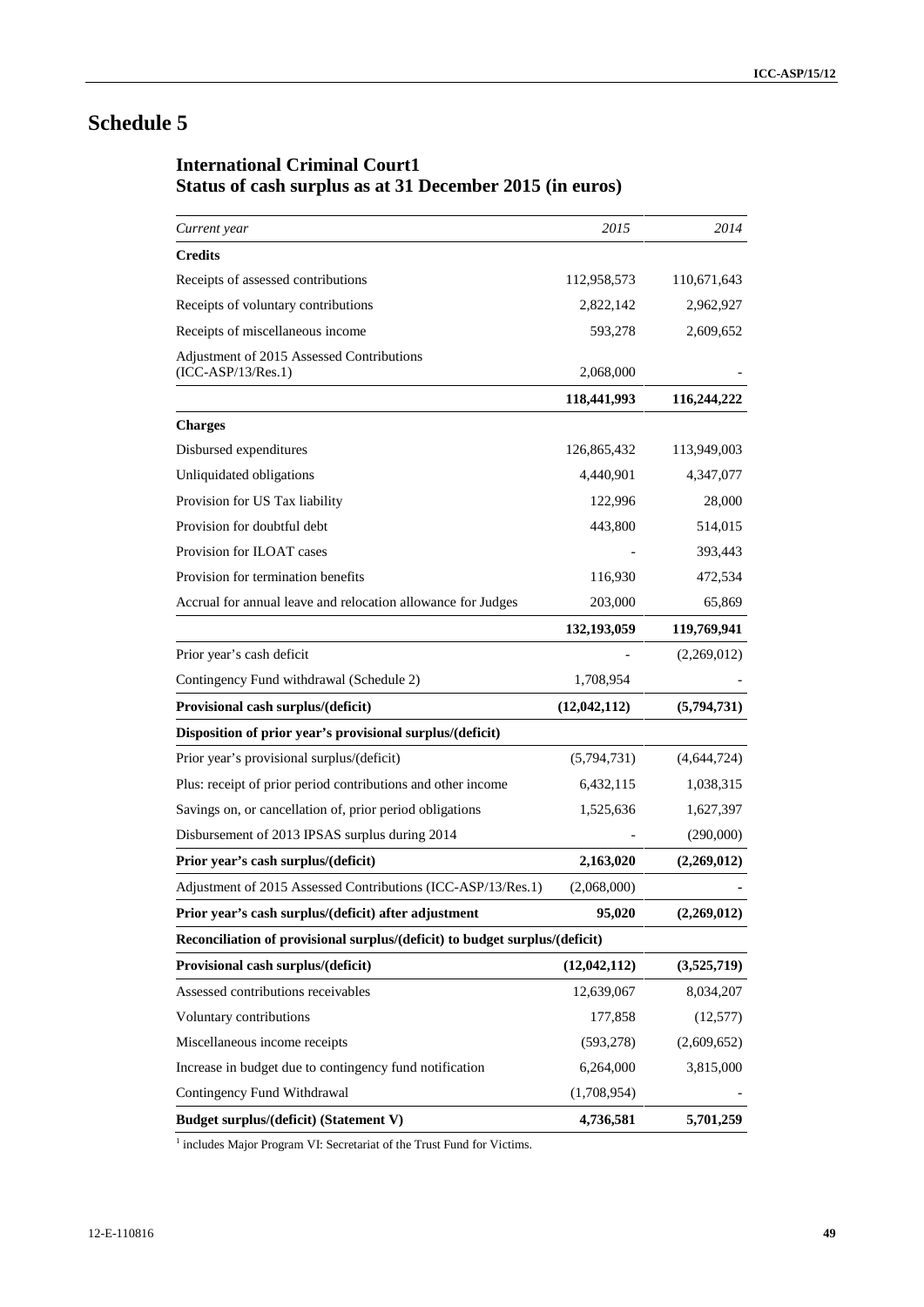# **Schedule 6**

### **International Criminal Court Status of voluntary contributions as at 31 December 2015 (in euros)**

| Project                                                          | Contributor                                       | <b>Contributions</b><br>Received | Refunds to<br>donors |
|------------------------------------------------------------------|---------------------------------------------------|----------------------------------|----------------------|
| General trust fund                                               | Republic of Korea                                 | 39,496                           |                      |
| Sub-total                                                        |                                                   | 39,496                           |                      |
| Building legal expertise and<br>fostering cooperation, 2013-2014 | European Commission                               | (473)                            |                      |
| Sub-total                                                        |                                                   | (473)                            |                      |
| Building legal expertise and                                     | European Commission                               | 850,000                          |                      |
| fostering cooperation, 2015-2016                                 | Norway                                            | 25,000                           |                      |
|                                                                  | Finland                                           | 3,412                            |                      |
|                                                                  | Organisation internationale<br>de la Francophonie | 16,000                           |                      |
|                                                                  | Netherlands                                       | 5,116                            |                      |
| Sub-total                                                        |                                                   | 899,528                          |                      |
| Special fund for relocations                                     | Luxembourg                                        | 20,000                           |                      |
|                                                                  | Australia                                         | 205,890                          |                      |
|                                                                  | Netherlands                                       | 175,000                          |                      |
| Sub-total                                                        |                                                   | 400,890                          |                      |
| Focal Point Seminar, 2014                                        | Finland                                           |                                  | 3,412.00             |
|                                                                  | Netherlands                                       |                                  | 5,116.00             |
| Sub-total                                                        |                                                   |                                  | 8,528.00             |
| Least developed countries                                        | Finland                                           | 25,000                           |                      |
|                                                                  | Australia                                         | 25,445                           |                      |
|                                                                  | Poland                                            | 5,000                            |                      |
|                                                                  | Ireland                                           | 5,000                            |                      |
| Sub-total                                                        |                                                   | 60,445                           |                      |
| <b>Total voluntary contributions</b>                             |                                                   | 1,399,886                        | 8,528                |

*General description and purpose* of 2015 trust funds disclosed in Schedules 6 and 7:

The *General trust fund* relates to various projects, implementation of which was on hold during 2015.

Contracts with the European Commission and other donors on *Building legal expertise and fostering cooperation* were used to organize High-Level Seminars for Fostering Cooperation in San José (Costa Rica), Gaborone (Botswana) and Bucharest (Romania) to increase cooperation with the Court by enhancing knowledge of the cooperation regime among invitees, clarify misconceptions about the Court, and reinforce high-level and technical-level contacts and partnerships between the Court and key interlocutors. The cooperation seminars cover a number of important issues, including witness protection, State cooperation during the Court's investigations, national capacity building, various types of voluntary agreements, implementing legislation, as well as the benefits of joining the Rome Statute system. Building on the many years of continuing dialogue between the Court and the legal profession, the Court also held its second sub-regional Seminar of Counsel and the Legal Profession in Arusha (Tanzania) in February 2016, with the overall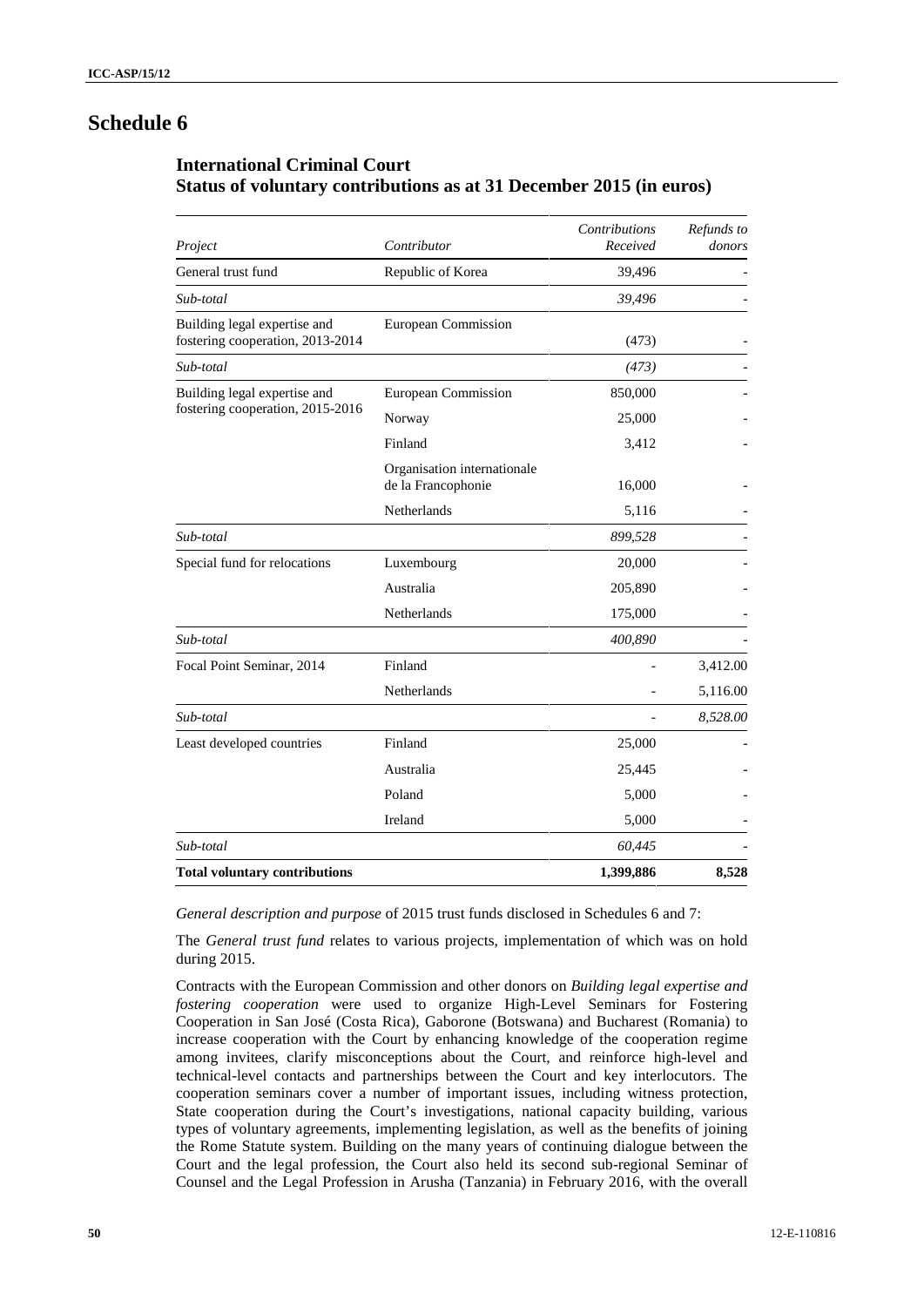objective of strengthening cooperation with the Court, having an avenue for lawyers to network with their peers, and increasing the number of lawyers on the Lists or their capacity to swiftly intervene in proceedings at the opportune moment. An interactive Roundtable on the topic "freezing of assets" was organized at the seat of the Court in October 2015, allowing for a direct exchange between the Court and representatives from States and other entities with a focus on practitioners involved in financial investigations. The second Roundtable for Situation Country Focal Points was organized at the seat of the Court in November 2015, enabling a direct exchange of views and experiences between the relevant staff of the Court and primary cooperation interlocutors in the situation countries, building on the experiences of the first Roundtable held in 2014. The fourth Technical Joint Seminar between the Court and the African Union (AU), which took place in Addis Ababa (Ethiopia), offered an important opportunity to continue the momentum gained from the first three joint seminars in 2011, 2012 and 2014 and to renew dialogue with the AU.

The overall objective of the Legal Tools sub-project is to facilitate development of the capacity to investigate, prosecute and adjudicate core international crimes cases at the national level. The Legal Tools have therefore been designed to assist legal professionals to work more effectively and proficiently on core international crimes as enshrined in the Rome Statute and relevant national legislation, by providing (a) free access to legal information on international criminal law, legal digests of such information, and specialized software to work with such law; and (b) training, coaching and a help desk service. In the 2015 project period, (1) five sets of preparatory works were included in the ICC Legal Tools Database (including for the 1948 Genocide Convention, the 1949 Geneva Conventions and the 1977 Additional Protocols); (2) the Database grew to more than 102,700 documents; (3) there were 3,109,049 hits and 67,974 visits to the Database, with, for example, more than 800,000 hits from China (generally speaking, between 155,523 and 429,073 hits per month, from between 2,204 and 3,498 unique monthly visitors); (4) there were more than 650 registered users of the ICC Case Matrix; (5) Ain Shams University (Egypt), the Universities of Cape Town and KwaZulu-Natal (RSA), Aoyama Gakuin University (Japan), the National University of Singapore Faculty of Law, Stanford University WSD Handa Center for Human Rights and International Justice, and Peking University Law School joined as new external Project partners; and (6) five Project-related films were produced and made publicly available online (Introduction to the ICC Legal Tools (Emilie Hunter), How to use the ICC Legal Tools (Emilie Hunter), On Legal Tools Database Search (Ilia Utmelidze), On CLICC (Mark Klamberg), and an interview with Morten Bergsmo on open access.

*The Special Fund for Relocations* is established to assist States which are willing but do not have the capacity to enter into relocation agreements with the Court. This Special Fund receives voluntary contributions from States Parties.

*The (East-Asian and Pacific) Regional Seminar*, originally planned in Phnom Penh (Cambodia) was on hold during 2015 and might take place in another francophone country in the region.

*The Family visit for indigent detainees fund* was established within the Registry by the Assembly in its resolution ICC-ASP/8/Res.4. The purpose is to fund family visits for indigent detainees through voluntary contributions.

*The Least Developed Countries* trust fund was established by ICC-ASP/2/Res. 6 and amended by ICC-ASP/4/Res.4. It is run by the Secretariat of the Assembly of States Parties and covers travel costs related to the participation of representatives of least developed countries and other developing States at sessions of the Assembly.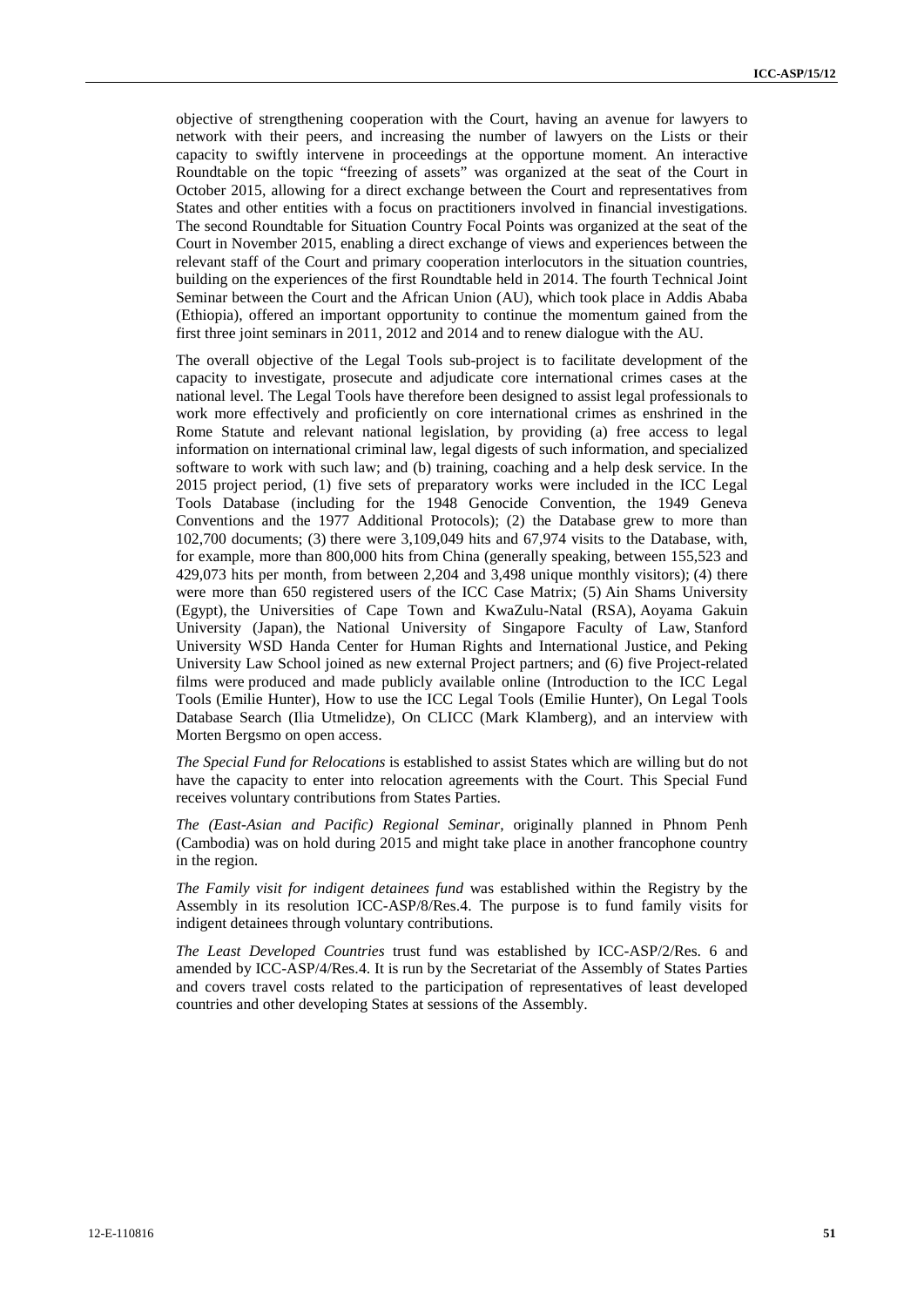# **Schedule 7**

## **International Criminal Court Status of trust funds as at 31 December 2015 (in euros)**

| Trust Fund                                                       | <b>Balances</b><br>brought<br>forward | Contributions            | Expenditures             | Interest | Refunds to<br>donors | Transfer to<br>General<br>Fund | <b>Balance</b><br>carried<br>forward |
|------------------------------------------------------------------|---------------------------------------|--------------------------|--------------------------|----------|----------------------|--------------------------------|--------------------------------------|
| General trust fund                                               | 61,812                                | 39,496                   |                          | 188      |                      | 825                            | 100,670                              |
| Building legal expertise and fostering<br>cooperation, 2013-2014 | 4,288                                 | (473)                    | (5,779)                  |          |                      | 9,594                          |                                      |
| Building legal expertise and fostering<br>cooperation, 2015-2016 | $\overline{\phantom{0}}$              | 899,528                  | 553,014                  |          |                      | $\overline{\phantom{a}}$       | 346,514                              |
| Special fund for relocations                                     | 842,183                               | 400,890                  | 265,512                  | 2,844    |                      |                                | 980,405                              |
| Regional seminar                                                 | 62,256                                | $\overline{\phantom{a}}$ | $\overline{\phantom{a}}$ | 189      |                      |                                | 62,445                               |
| Focal points seminar, 2014                                       | 10,889                                | $\overline{\phantom{a}}$ |                          |          | 8,528                |                                | 2,361                                |
| Family visits for indigent detainees                             | 19,439                                |                          | 9,625                    | 59       |                      |                                | 9,873                                |
| Least developed countries                                        | 14,455                                | 60,445                   | 58,706                   | 67       |                      |                                | 16,261                               |
| <b>Total</b>                                                     | 1,015,322                             | 1,399,886                | 881,079                  | 3,347    | 8,528                | 10,419                         | 1,518,529                            |

# **Schedule 8**

## **International Criminal Court One-time payments to the Permanent Premises Project from States Parties (in euros)**

| <b>States Parties</b>            | Prior years | 2015    | Total     |
|----------------------------------|-------------|---------|-----------|
| Albania                          | 24,645      |         | 24,645    |
| Andorra                          | 18,305      | 1,380   | 19,685    |
| Antigua and Barbuda              | 1,741       |         | 1,741     |
| Argentina                        | 743,641     | 325,194 | 1,068,835 |
| Australia                        | 5,108,955   |         | 5,108,955 |
| <b>Barbados</b>                  | 19,685      |         | 19,685    |
| Bolivia                          | 13,729      | 8,436   | 22,165    |
| Bosnia and Herzegovina           | 41,850      |         | 41,850    |
| Burkina Faso                     | 4,576       |         | 4,576     |
| Cambodia                         | 2,288       |         | 2,288     |
| Canada                           | 7,350,410   |         | 7,350,410 |
| Chad                             | 2,281       |         | 2,281     |
| Chile                            | 822,740     |         | 822,740   |
| Colombia                         | 239,532     | 398,448 | 637,980   |
| Costa Rica                       | 73,989      | 19,631  | 93,620    |
| Cyprus                           |             | 115,785 | 115,785   |
| Czech Republic                   | 642,963     | 307,807 | 950,770   |
| Democratic Republic of the Congo | 6,864       |         | 6,864     |
| Denmark                          | 858,139     | 804,546 | 1,662,685 |
| Ecuador                          | 108,345     |         | 108,345   |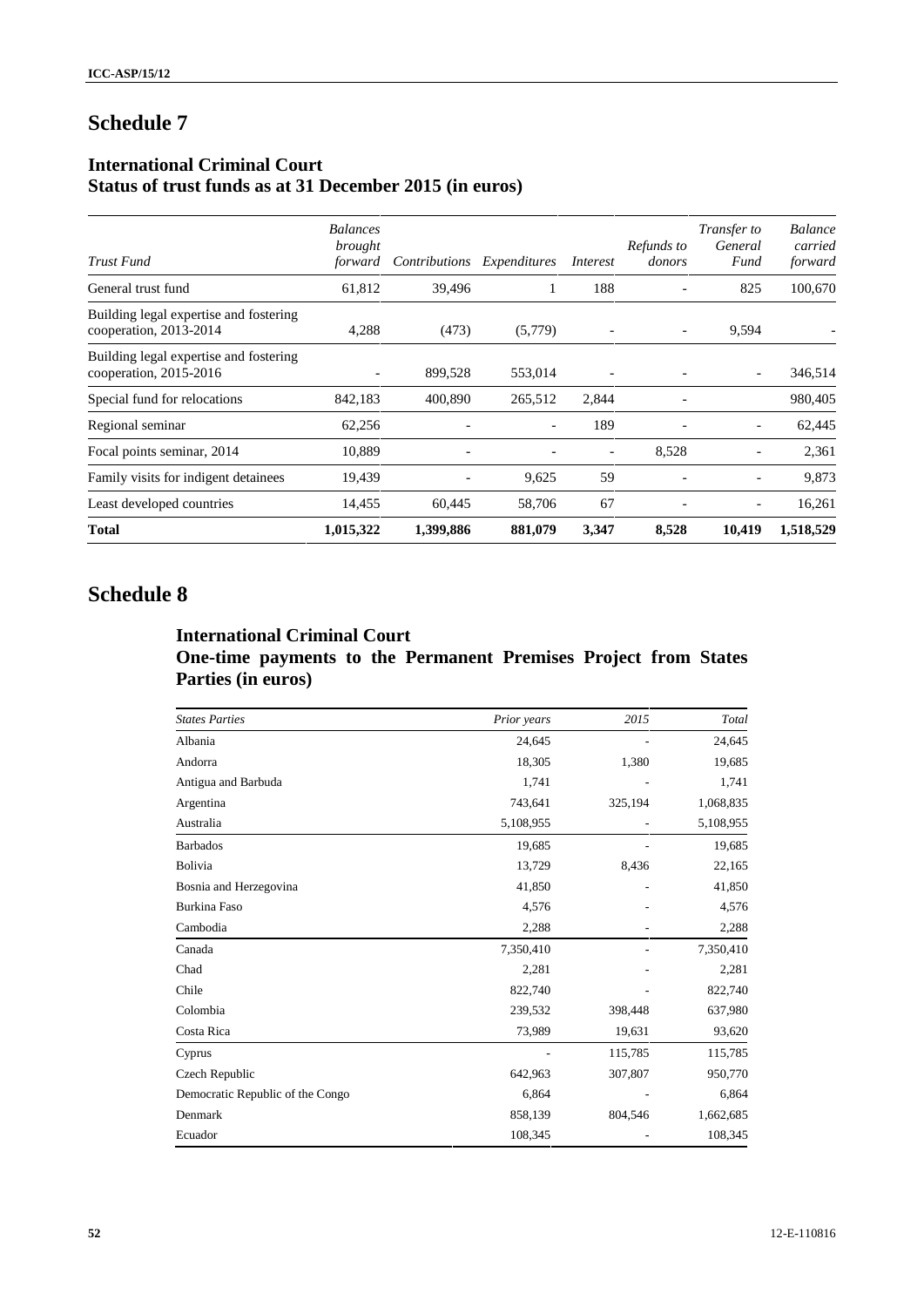| <b>States Parties</b>            | Prior years | 2015           | Total      |
|----------------------------------|-------------|----------------|------------|
| Estonia                          | 67,540      | 31,040         | 98,580     |
| Finland                          | 1,290,503   |                | 1,290,503  |
| Gabon                            | 18,220      |                | 18,220     |
| Georgia                          | 17,205      |                | 17,205     |
| Germany                          | 9,500,000   | 8,090,485      | 17,590,485 |
| Greece                           |             | 1,571,545      | 1,571,545  |
| Hungary                          | 558,303     |                | 558,303    |
| Iceland                          | 84,661      |                | 84,661     |
| Ireland                          | 1,039,355   | (9,690)        | 1,029,665  |
| Italy                            | 11,621,392  |                | 11,621,392 |
| Jordan                           | 54,250      |                | 54,250     |
| Latvia                           | 41,483      |                | 41,483     |
| Liechtenstein                    | 22,881      |                | 22,881     |
| Lithuania                        | 70,932      | 108,868        | 179,800    |
| Luxembourg                       | 199,485     |                | 199,485    |
| Malta                            | 39,370      |                | 39,370     |
| Mauritius                        | 32,085      |                | 32,085     |
| Mexico                           | 5,164,300   |                | 5,164,300  |
| Mongolia                         | 7,440       |                | 7,440      |
| Montenegro                       | 12,245      |                | 12,245     |
| Namibia                          | 24,645      |                | 24,645     |
| Netherlands                      | 4,272,802   | 3,500,000      | 7,772,802  |
| Panama                           | 51,038      |                | 51,038     |
| Philippines                      | 177,938     | 201,475        | 379,413    |
| Poland                           | 2,268,735   |                | 2,268,735  |
| Portugal                         | 1,205,842   | $\overline{a}$ | 1,205,842  |
| Republic of Korea                | 675,567     | 238,000        | 913,567    |
| Republic of Moldova              | 7,440       |                | 7,440      |
| Romania                          |             | 556,760        | 556,760    |
| Samoa                            | 2,288       | 192            | 2,480      |
| San Marino                       | 6,864       | 576            | 7,440      |
| Serbia                           | 48,051      | 7,000          | 55,051     |
| Slovakia                         | 143,804     | 277,486        | 421,290    |
| Slovenia                         |             | 246,295        | 246,295    |
| South Africa                     | 663,557     | 252,803        | 916,360    |
| Spain                            | 7,323,898   |                | 7,323,898  |
| Suriname                         | 2,281       |                | 2,281      |
| Sweden                           | 2,450,583   |                | 2,450,583  |
| Switzerland                      | 2,774,014   |                | 2,774,014  |
| Timor-Leste                      | 2,226       | 2,701          | 4,927      |
| Trinidad and Tobago              | 108,345     |                | 108,345    |
| <b>United Kingdom</b>            |             | 12,757,430     | 12,757,430 |
| Total one-time payments received | 68,136,246  | 29,814,193     | 97,950,439 |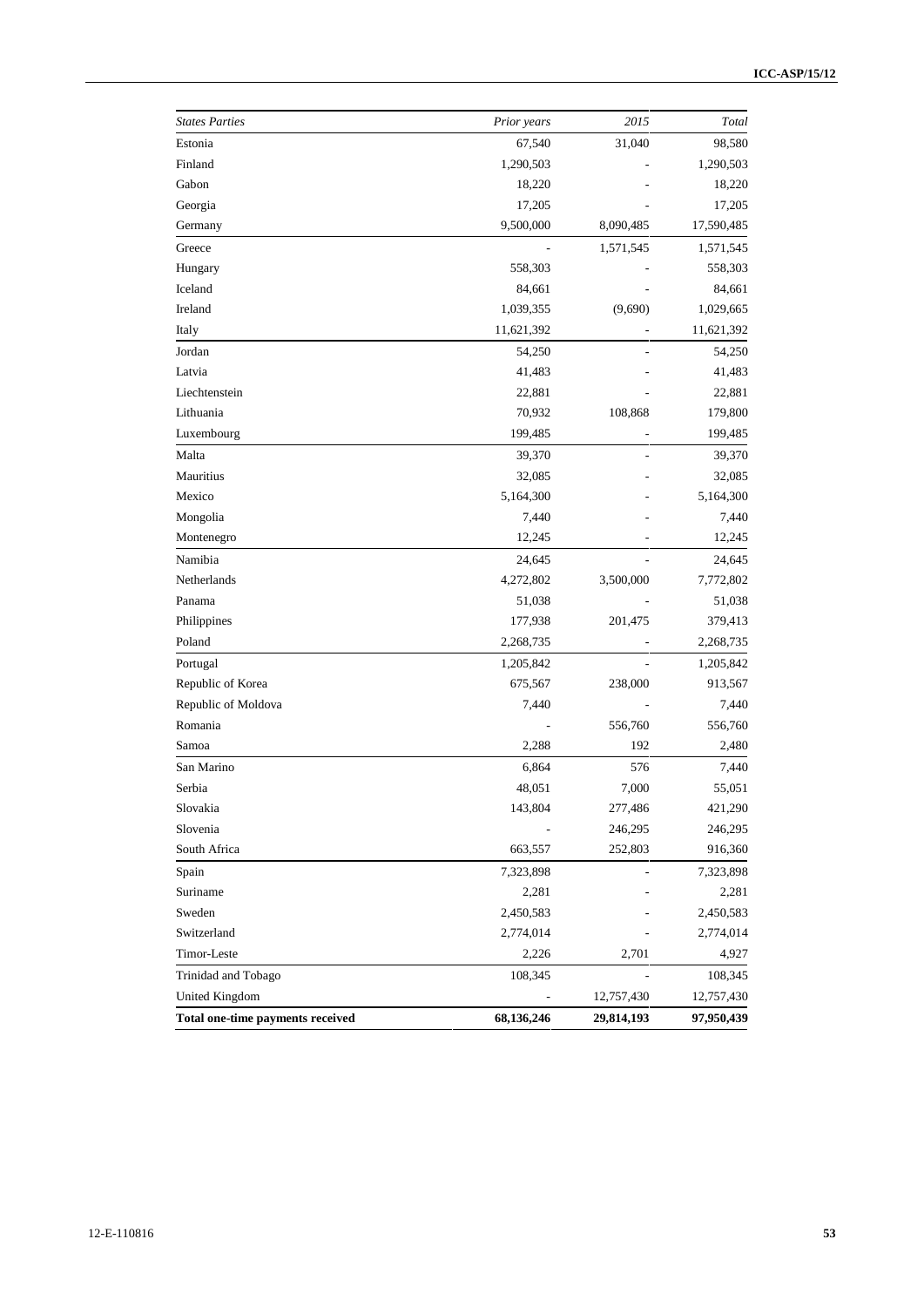# **Audit report on the financial statements of the International Criminal Court - Financial year ended 31 December 2015**

## *Contents*

|      |    | Page                                                                           |
|------|----|--------------------------------------------------------------------------------|
| Ι.   |    |                                                                                |
| II.  |    |                                                                                |
| III. |    |                                                                                |
| IV.  |    |                                                                                |
| V.   |    |                                                                                |
|      | 1. |                                                                                |
|      | 2. |                                                                                |
|      | 3. |                                                                                |
|      | 4. |                                                                                |
|      | 5. |                                                                                |
|      | 6. |                                                                                |
|      | 7. |                                                                                |
|      | 8. |                                                                                |
| VI.  |    |                                                                                |
|      |    |                                                                                |
|      |    | Appendix 2: Follow-up of previous recommendations from the 2015 report on cash |

# **I. Audit objectives, scope, and approach**

1. We have audited the financial statements of the International Criminal Court (ICC) in accordance with International Standards on Auditing (ISA) and in accordance with Regulation 12 of its Financial Regulations and Rules, including the additional terms of reference governing the audit.

2. The overall objective of an audit of financial statements is to obtain reasonable assurance about whether the financial statements as a whole are free from material misstatement, whether due to fraud or error, thereby enabling the auditor to express an opinion on whether the financial statements are prepared, in all material respects, in accordance with  $IPSASs<sup>1</sup>$ 

3. The additional terms of reference governing the audit of the International Criminal Court, disclosed in the annex 6.(c) to the Financial Regulations and Rules lists other matters, which the Auditor considers that should be brought to the notice of the Assembly of States Parties, such as wasteful or improper expenditure of the Court's money and other assets, and expenditure not in accordance with the intention of the Assembly of States Parties.

4. The Financial Statements prepared in accordance with IPSAS standards include a statement of financial position, a statement of financial performance, a statement of changes in net assets/equity, a statement of cash flows, a statement of comparison of budget and actual amounts and other information and notes for the financial year ending at 31 December 2015.

<sup>&</sup>lt;sup>1</sup> International Public Sector Accounting Standards .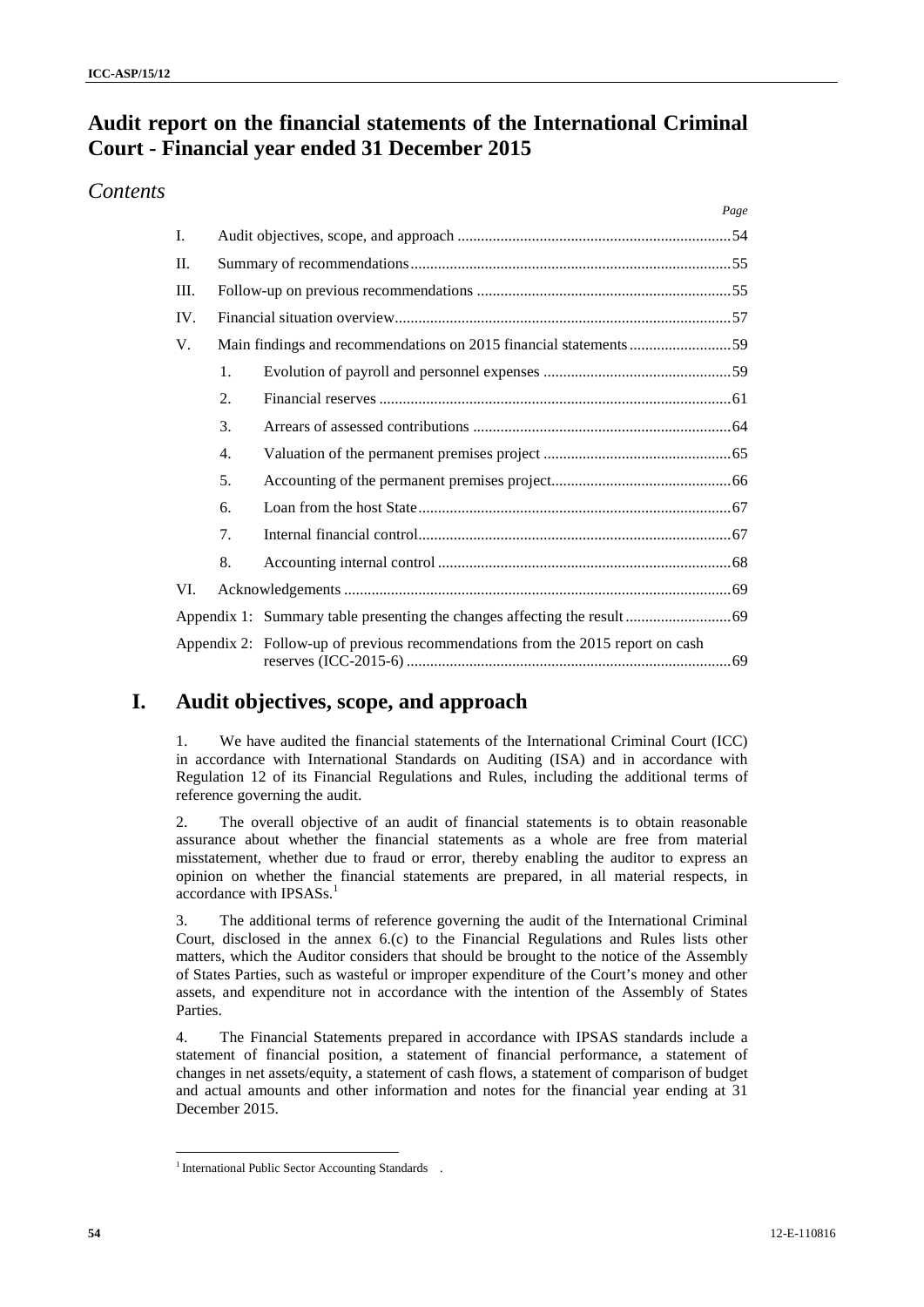5. A set of eight schedules presenting some additional information outside of the scope of this audit, have been added by the Organisation in an annex to the Financial Statements.

6. The audit engagement comprised two phases:

(a) An interim audit focusing on internal controls (from 11 to 22 January 2016);

(b) A final audit focusing on the financial statements and IPSAS disclosure requirements (from 23 May to 10 June 2016).

7. Findings and recommendations have been discussed with the Registrar and his team. The final meeting with the Registrar, the Director of the Division of Management Services, the Chief of Finance Section and all the Heads of units relating to technical points raised during the audit, took place on 10 June 2016.

8. We issue a **qualified opinion** on the financial statements of the International Criminal Court for the financial year ended 31 December 2015.

# **II. Summary of recommendations**

*Recommendation no. 1.* The External Auditor recommends that the human resources section (i) set up a way to monitor the average workforce size to facilitate the comparison between the average workforce and the staffing tables of the budget and (ii) reconcile the various payroll files to determine the workforce number with certainty.

*Recommendation no. 2.* The External Auditor recommends reclassifying expenditures for individual contractors and consultants to "Expenses for contractual services" on the financial statements for easier reading.

*Recommendation no. 3.* In order to gain better visibility on capital replacement expenditures to be made and anticipate them in the budget, the External Auditor recommends that the ICC first finalize as soon as possible a reliable maintenance plan, and subsequently(ii) review the breakdown of components to align it with the projected maintenance and capital replacement plan and appropriately distinguish between the components.

*Recommendation no. 4.* In order to ensure regular monitoring of repayment of the loan, the External Auditor recommends that the ICC agree with the host State on a loan repayment schedule detailing the amortised principal, interest, and annuities payable, which will be validated by both parties.

*Recommendation no. 5.* In order to improve the budgetary monitoring of all the segment reporting of the ICC, the External Auditor recommends to revise the SAP Enterprise Resource Planning configuration by establishing an additional fund field mandatory which indicates for each entry recorded if the entry has a budgetary impact or an accounting impact.

*Recommendation no. 6* In order to ensure effective and efficient internal control, the External Auditor recommends that the ICC complete the full deployment of the information system to prepare financial statements according to IPSASs and ensure the stability and reinforcement of the accounting function.

### **III. Follow-up on previous recommendations**

9. The External Auditor reviewed the implementation of the recommendations made during audits of the financial statements of previous financial years but not yet implemented as at the date of the engagement.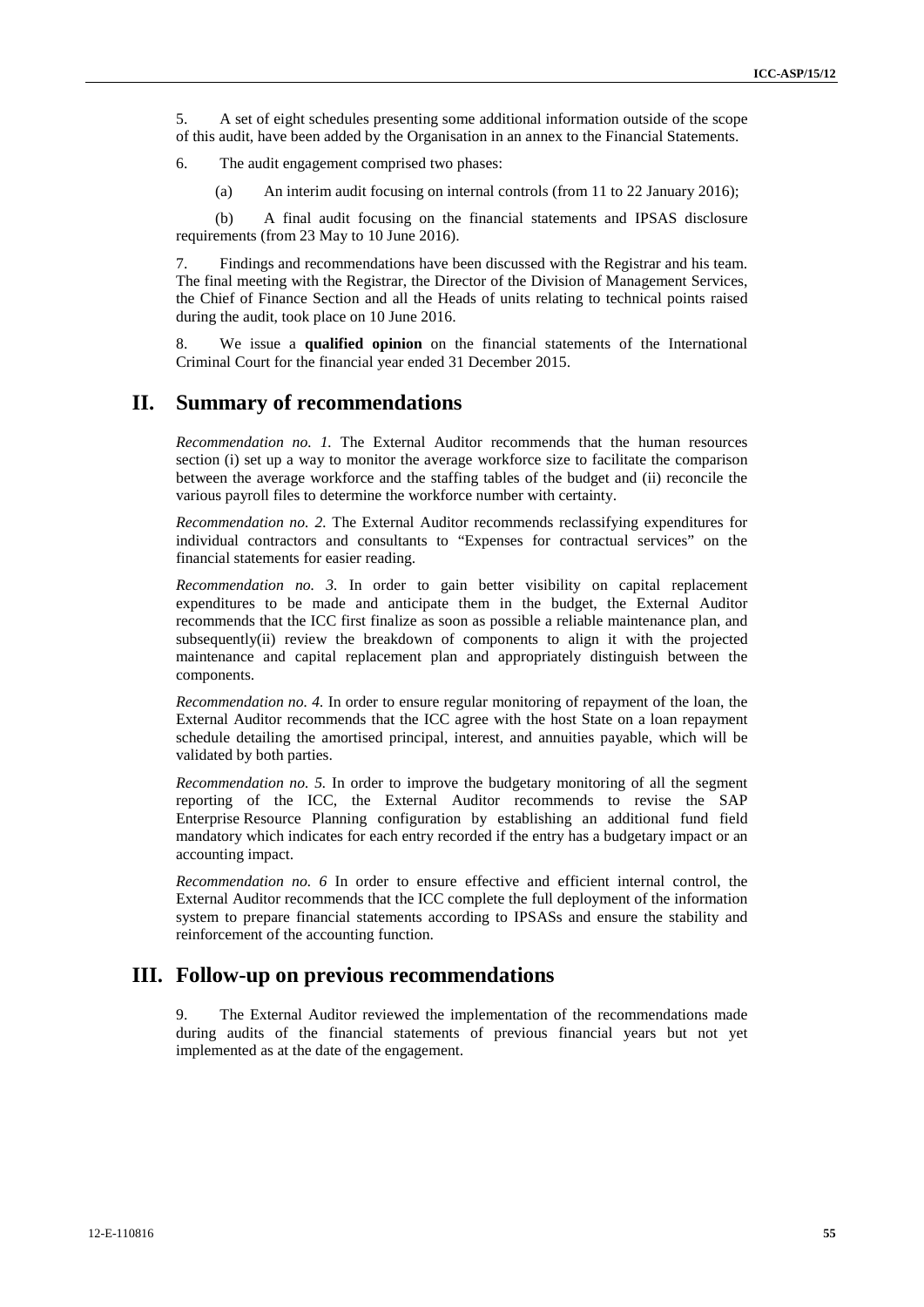| No.    | Subject                                                                                                             | Outstanding recommendations                                                                                                                                                                                                                                                                                                                                                                                                                                                                                                                                                                                                                                                                                                                                                                                                                                                                                                                                                                                                                                                                                                                                                                                                                                                                                                                                                                                                                                                                                                                                                                                                                                           | Implemented implemented implemented | Partially | <b>Not</b>       |
|--------|---------------------------------------------------------------------------------------------------------------------|-----------------------------------------------------------------------------------------------------------------------------------------------------------------------------------------------------------------------------------------------------------------------------------------------------------------------------------------------------------------------------------------------------------------------------------------------------------------------------------------------------------------------------------------------------------------------------------------------------------------------------------------------------------------------------------------------------------------------------------------------------------------------------------------------------------------------------------------------------------------------------------------------------------------------------------------------------------------------------------------------------------------------------------------------------------------------------------------------------------------------------------------------------------------------------------------------------------------------------------------------------------------------------------------------------------------------------------------------------------------------------------------------------------------------------------------------------------------------------------------------------------------------------------------------------------------------------------------------------------------------------------------------------------------------|-------------------------------------|-----------|------------------|
| 2014/1 | Repayment of<br>cash surpluses<br>to States<br>Parties:                                                             | In order to improve the International Criminal Court's overall<br>financial stability, the External Auditor recommends that articles<br>4.7 and 5.4 of the Financial Regulations and Rules concerning<br>the financial management of cash surpluses be modified in order<br>align these with best practices among international<br>to<br>organisations. Cash surpluses should no longer be systematically<br>"surrendered" to States Parties and should rather be credited to a<br>reserve account recorded as part of retained earnings.                                                                                                                                                                                                                                                                                                                                                                                                                                                                                                                                                                                                                                                                                                                                                                                                                                                                                                                                                                                                                                                                                                                             |                                     |           | X                |
| 2014/2 | Reserving of<br>funds for costs<br>of legal<br>assistance and<br>replacement of<br>fixed assets                     | In order to improve the International Criminal Court's budget<br>predictability, the financial management of legal aid costs and<br>capital replacement items and increase the overall financial<br>stability, the External Auditor recommends that two reserves be<br>created as part of retained earnings under the authority of the<br>Assembly of States Parties, to cover for the un-predictableness<br>of legal aid costs and the long-term nature of capital<br>replacement costs for the permanent premises.                                                                                                                                                                                                                                                                                                                                                                                                                                                                                                                                                                                                                                                                                                                                                                                                                                                                                                                                                                                                                                                                                                                                                  |                                     |           | X                |
| 2013/1 | Provision for<br>doubtful debt<br>and monies<br>received from<br>accused                                            | In order to clarify the decision-making process over the<br>treatment of monies received as part of seized assets, the<br>External Auditor recommends that the Court set a formal<br>guideline, which details the process for handling the funds<br>received along the different phases of the judicial process,<br>setting out roles and responsibilities within the Court system.<br>This guideline will form the basis for an appropriate accounting<br>and budgeting treatment.                                                                                                                                                                                                                                                                                                                                                                                                                                                                                                                                                                                                                                                                                                                                                                                                                                                                                                                                                                                                                                                                                                                                                                                   |                                     | X         |                  |
| 2013/4 | <b>Budgeting for</b><br>temporary<br>assistance of a<br>long-term and<br>short term<br>nature                       | To ensure that the budget is presented in a way that allows<br>States Parties to approve temporary positions that have been<br>renewed over long periods of time and that are therefore of a<br>more long term nature, whilst respecting the flexibility required<br>by the nature of the Court's operations, the External Auditor<br>recommends modifying the way General Temporary Assistance<br>(GTA) is budgeted, by establishing two separate budget<br>headings, one related to temporary positions of a long-term<br>nature (Long-term Assistance - LTAs); the other relating to<br>short-term temporary assistance (STAs). The LTA budget<br>heading would be estimated by listing the required positions<br>detailed in the narrative of the approved budgets. The STA<br>budget, of a highly flexible nature, would be estimated on a<br>lump-sum basis, calculated as a percentage of staff costs, and<br>compared to previous actual expenditure on an annual basis.<br>Furthermore, the External Auditor recommends that the Court<br>summarise in a table all long-term assistance (LTA) positions<br>currently described narratively throughout the approved budget<br>as it is done for the staff under established post. Thereby States<br>Parties could approve a total of core staff members, made up of<br>established posts and long-term assistance positions.<br>Finally, given that Consultants are deemed not to carry out<br>activities similar to that of a staff member, the External Auditor<br>recommends removing the Consultants budget heading from the<br>"other staff" category and include it within the "non-staff"<br>category. | X                                   |           |                  |
| 2013/5 | Establishing<br>rules for staff<br>and individual<br>contractors<br>under<br>contracts of a<br>short-term<br>nature | The External auditor recommends establishing a policy with a<br>set of rules for all the short-term contracts. These should cover<br>short-term appointments and individuals with Special services<br>agreements (SSA) who carry out duties similar to a staff<br>member. These rules should allow for minimal agreement by the<br>Human Resources Section, in order to minimize the potential<br>risk of nepotism and avoid any favouritism in the recruitment<br>process.                                                                                                                                                                                                                                                                                                                                                                                                                                                                                                                                                                                                                                                                                                                                                                                                                                                                                                                                                                                                                                                                                                                                                                                           |                                     | X         |                  |
|        |                                                                                                                     | Total number of outstanding recommendations: 5                                                                                                                                                                                                                                                                                                                                                                                                                                                                                                                                                                                                                                                                                                                                                                                                                                                                                                                                                                                                                                                                                                                                                                                                                                                                                                                                                                                                                                                                                                                                                                                                                        | 1                                   | 2         | $\boldsymbol{2}$ |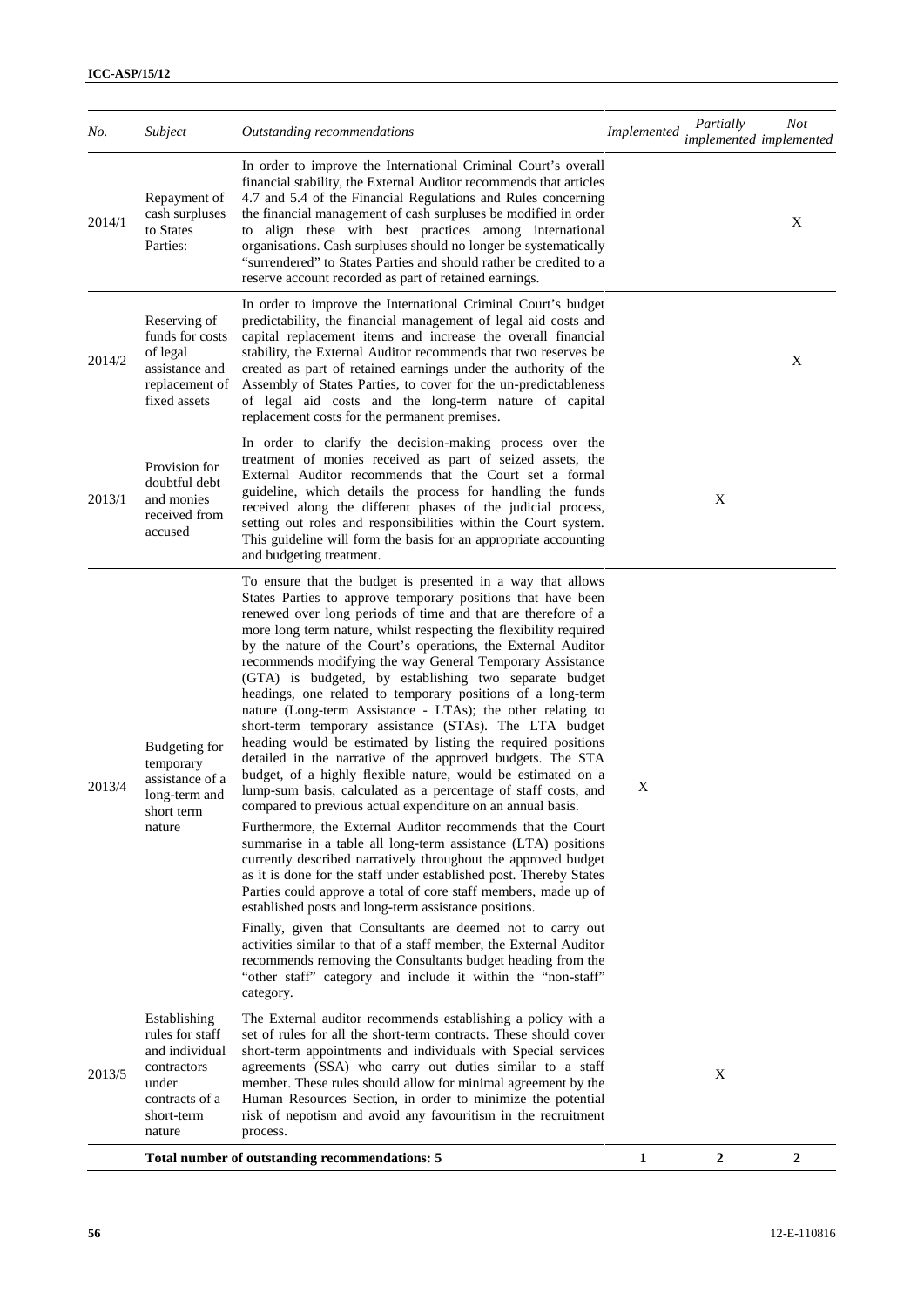10. Recommendations 2014-1 and 2014-2 are considered dropped, as they were not adopted by the Assembly of States Parties on the advice of the Committee on Budget and Finance (CBF).

11. Recommendation 2013-1 is considered partially implemented, given the ongoing preparation of this directive by the ICC's legal departments. The legal departments should first identify the different cases in which the Court may receive funds by asset seizure within the legal framework of intervention. Thereafter, based on previous experience, it is envisaged to develop the current procedure for treating funds collected during the various phases of the judicial process and the definition of roles and responsibility within the Court.

12. Recommendation 2013-4 is considered implemented. In order to manage resources optimally, the ICC has created a new type of agreement – short-term appointment – through a new administrative instruction issued in January 2016. This instruction provides that these appointments must not be used for needs of more than one year. Any need exceeding one year is filled through General Temporary Assistance positions. The budget presentation was adapted to distinguish Long-Term Assistance functions on a line.

13. Recommendation 2013-5 is considered partially implemented following the new instruction on short-term appointments issued in January 2016. Regarding the new administrative instruction issued on consultants and individual contractors in 2016, the External Auditor will be able to analyse its effects in the next financial audit.

14. The follow-up on recommendations relating to the audit on cash reserves (ICC-2015-6) is appended to this report.

### **IV. Financial situation overview**

15. Total assets represented €281,476 thousand in 2015 compared with €252,871 thousand in 2014, an increase of nearly  $E$ 8,605 thousand (11.31 per cent). This increase is particularly due to the finalisation of the permanent premises project over the year, which also resulted in an overall decline in cash and cash equivalents of €33,667 thousand in connection with the payment of the project's service providers. The amounts in cash and cash equivalents correspond to immediately available funds or deposits.

16. Accounts receivables and other receivables totalled €22,932 thousand. They mainly relate to receivables from States Parties as well as receivables from the host State for the reimbursement of taxes paid. Receivables for contributions of States Parties totalled €20,786 thousand of which 89 per cent were for Brazil, Mexico and Venezuela. As at the date of this audit, most of the receivables had not been recovered. In accordance with IPSAS 19, receivables presenting a risk of non-payment were fully impaired.

17. Property, plant and equipment represented €208,570 thousand, or 74 per cent of assets. The permanent premises were capitalised for a total of  $\epsilon$ 205,497 thousand, including the cost of the land and construction costs.

The land on which the permanent premises were built is the subject to a provision agreement by the host State without consideration, valued at  $\Theta$ ,741 thousand. The new permanent premises were recognised on the balance sheet for a gross value of €195,756 thousand.

19. Reimbursement rights correspond to the Allianz fund contributed to by the Court in order to cover the after-service pensions of judges.

20. Liabilities are mainly debts to suppliers, employees, and the host State for the loan to finance the permanent premises. They also include identified risks as regards provisions for contingencies and losses (provisions).

21. The balances of accounts payable mainly consist of the amounts to be paid in relation to the permanent premises project for  $\epsilon$ 6,071 thousand. Those relating to the Court's operation amounted to €4,782 thousand.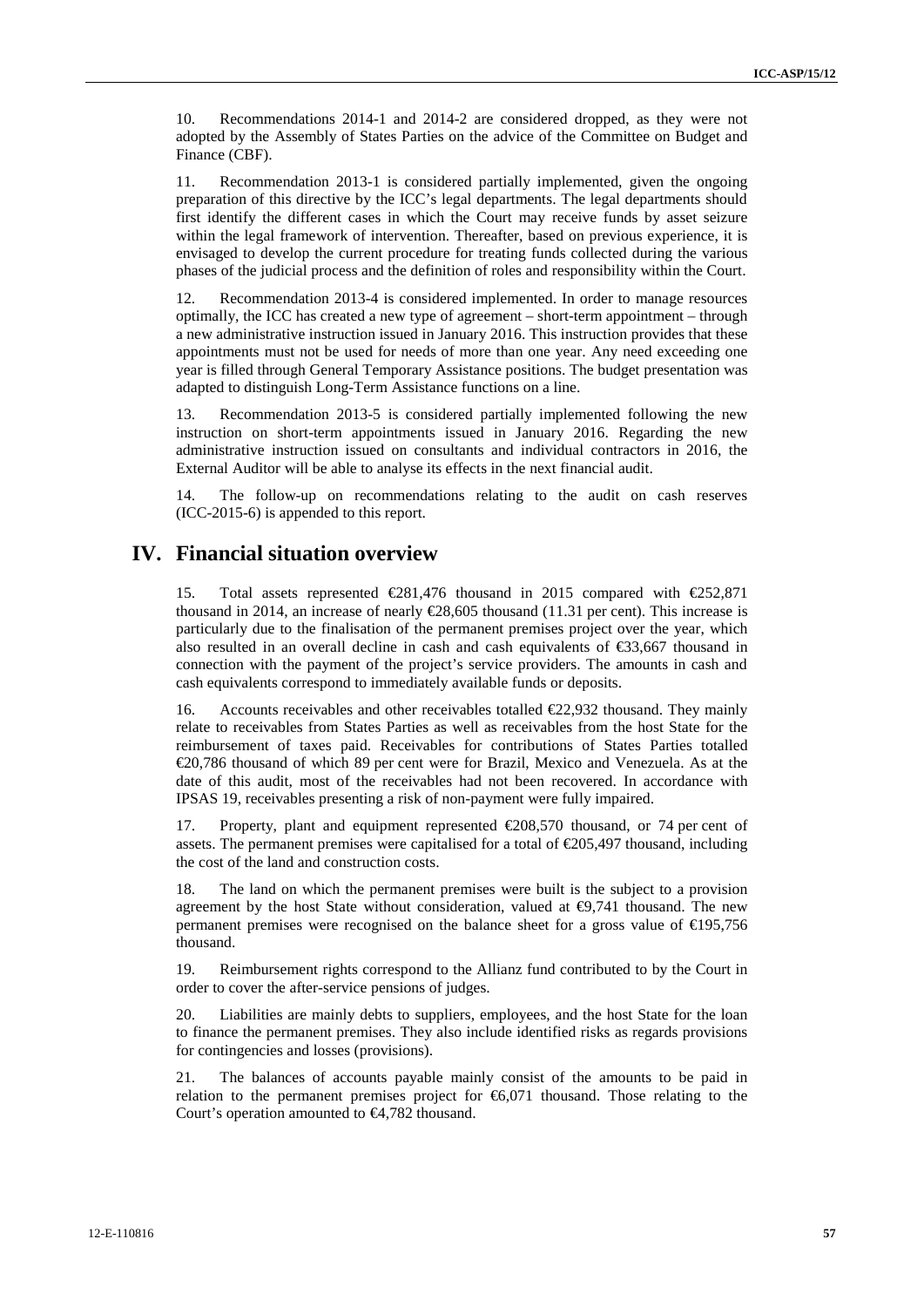22. "Provisions for contingencies and losses" are divided between current liabilities and non-current liabilities. This distinction is based primarily on when the provisioned amounts<sup>2</sup> are due for payment. The provision for losses mainly consists of amounts ( $\epsilon$ ,756 thousand) to cover the rents of the interim premises for which the lease agreements will expire in 2016. The provision for contingencies primarily includes amounts ( $\epsilon$ 251) thousand) covering disputes brought before the  $ILOAT<sup>3</sup>$  as well as  $\in$ 17 thousand for termination compensation.

23. Employee benefits are also divided between current and non-current liabilities. The provision for paid leave and retirement compensation due within one year appear in current liabilities. The non-current portion corresponds to the Court's long-term debts, such as judges' pensions and after-service health insurance.

24. The loan from the host State is intended to finance the permanent premises project. The amount at the end of this year was  $\epsilon$ 78,011 thousand (versus  $\epsilon$ 84,607 thousand in 2014). The  $\epsilon$ 6,596 thousand decrease in this item compared with the previous year is explained mainly by the discount granted by the host State.

25. Deferred revenue and accrued expenses totalling €17,066 thousand primarily consist of services related to the ICC's operation as well as those relating to the permanent premises project for which the invoice was not yet received at the time of the closing of the accounts.

26. Net assets, amounting to  $\text{E}27,474$  thousand ( $\text{E}82,288$  thousand in 2014), constitute the ICC's net position, the various components of which are detailed in Statement III - "Statement of exchange in net assets/equity".

27. This table shows that the net assets are composed of:

(a)  $\epsilon$ 7,407 thousand (5.7 per cent of net assets) for contributions from Member States to the Working Capital Fund and the Contingencies Fund.  $\epsilon$ 5,790 thousand of the Working Capital Fund was used to meet short term liquidity issues at the end of the year, while  $\in$ 1,709 thousand of the contingencies fund were used to finance the ICC's operation; and

(b)  $\bigoplus$  20,102 thousand (or 94 per cent of net assets) for unavailable reserves from the permanent premises project in the amount of  $\in$ 18,583 thousand and for trust funds in the amount of  $\text{ } \infty$ ,519 thousand.

28. The available reserves of the ICC's general activity (general funds) were negative at -€35 thousand.

29. The statement of financial performance shows a positive result of  $C47,004$  thousand, which includes the result of the Court's operations, the result of the permanent premises project, and the result of trust funds.

30. The performance levels of these three segments were substantially unequal: much of the result came from the permanent premises project, which posted a profit of €53,227 thousand. In accordance with IPSASs, one-time payments from Member States constitute an income on the performance statement, whereas the permanent premises that they finance are considered an asset on the balance sheet. This situation generates a book profit reserved for the financing of the permanent premises, which cannot be considered a distributable profit. In 2015, the Court's general activity resulted in a book loss of - €6,736 thousand (compared with +€1,769 thousand in 2014). This deterioration in the Court's operating performance primarily came from the increase in staff costs for €12,510 thousand, an increase of 14.5 per cent. This loss reflects the Organisation's financial weakness.

<sup>2</sup> Debts due in less than 12 months are considered current, while others are classified as non-current debts. <sup>3</sup> *International Labour Organization Administrative Tribunal.*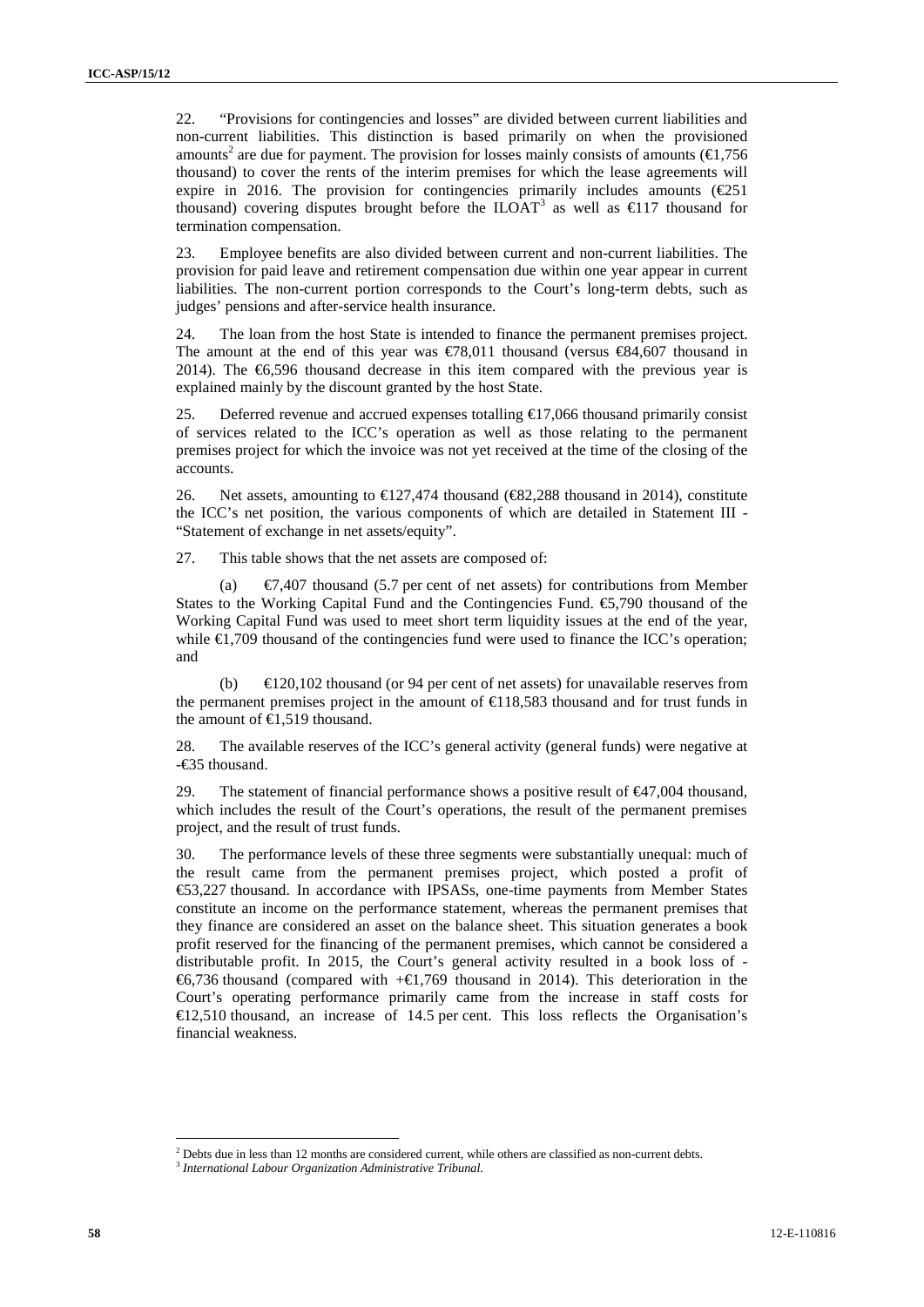# **V. Main findings and recommendations on 2015 financial statements**

#### **1. Evolution of payroll and personnel expenses**

#### **(a) The ReVision plan**

31. Following the approval of the plan by the Assembly of States Parties, the Registrar launched the "ReVision" project in January 2014 to improve the effectiveness and efficiency of the Registry's organisation.<sup>4</sup>

32. The reasons to abolish a position as part of the project were limited to the following cases:

(a) Where the functions attached to a position are no longer necessary;

(b) Where structural changes cause a substantial change in the functions, tasks, and responsibilities attached to a position, or where a position is no longer necessary following the redeployment of its functions to another position; and

(c) Where a change occurs in programme requirements or operational requirements.

33. Financial year 2014 had ended with the elimination of five senior management positions. A provision of €473 thousand had been recognised on the 2014 financial statements, representing the estimated costs likely to be incurred. The ReVision plan significantly impacted the statement of financial position in 2015 for  $\bigoplus$ , 974 thousand due to the cost of a new wave of lay-offs. This amount was consistent with the assumptions made by the Registry at 30 June 2015 (maximum of  $\epsilon$ 5,771 thousand and minimum of €3,464 thousand) excluding the financial impact of potential litigation.

34. The job abolishments involved a total of 69 people in 2015, including two employees seconded to the Special Tribunal for Lebanon.

| Grades       | Staff          | $End-of-$<br>contract<br>(A) | 50 per cent<br>compensation compensation<br>(B) | <b>Additional Compensation</b><br>notice<br>(C) | Net Base<br>in lieu of three months | add. compensation<br>(D) $(A+B+C+D)$ pension fund | Contributions<br>Total to the United<br><i>Nations</i> | Health<br>insurance |
|--------------|----------------|------------------------------|-------------------------------------------------|-------------------------------------------------|-------------------------------------|---------------------------------------------------|--------------------------------------------------------|---------------------|
| $G-2$        | 13             | 229                          | 64                                              | 15                                              | 44                                  | 353                                               | 10                                                     | 3                   |
| $G-3$        |                | 9                            | 4                                               | 6                                               | 10                                  | 29                                                | $\mathbf{0}$                                           | $\theta$            |
| $G-4$        | 5              | 115                          | 57                                              | 53                                              | 53                                  | 279                                               | 26                                                     | 6                   |
| $G-5$        | 8              | 193                          | 87                                              | 46                                              | 66                                  | 392                                               | 16                                                     | 5                   |
| $G-6$        | 10             | 368                          | 170                                             | 95                                              | 124                                 | 758                                               | 22                                                     | 6                   |
| $G-7$        | 4              | 191                          | 95                                              | 40                                              | 53                                  | 379                                               | 16                                                     | 3                   |
| $P-2$        | 10             | 255                          | 127                                             | 114                                             | 186                                 | 682                                               | 38                                                     | 10                  |
| $P-3$        | 8              | 321                          | 109                                             | 63                                              | 77                                  | 570                                               | 38                                                     | 3                   |
| $P-4$        | 8              | 476                          | 226                                             | 146                                             | 166                                 | 1014                                              | 66                                                     | 13                  |
| $P-5$        | $\overline{2}$ | 74                           | 37                                              | 45                                              | 55                                  | 211                                               | 24                                                     | 2                   |
| <b>Total</b> | 69             | 2 2 2 9                      | 977                                             | 625                                             | 835                                 | 4667                                              | 255                                                    | 52                  |

**Table 1: Details of ReVision plan compensation paid in 2015 (in thousands of euros)**

Source: External Auditor based on information provided by the HR section

<sup>4</sup> Source: Assembly of States Parties - ICC-ASP/14/19.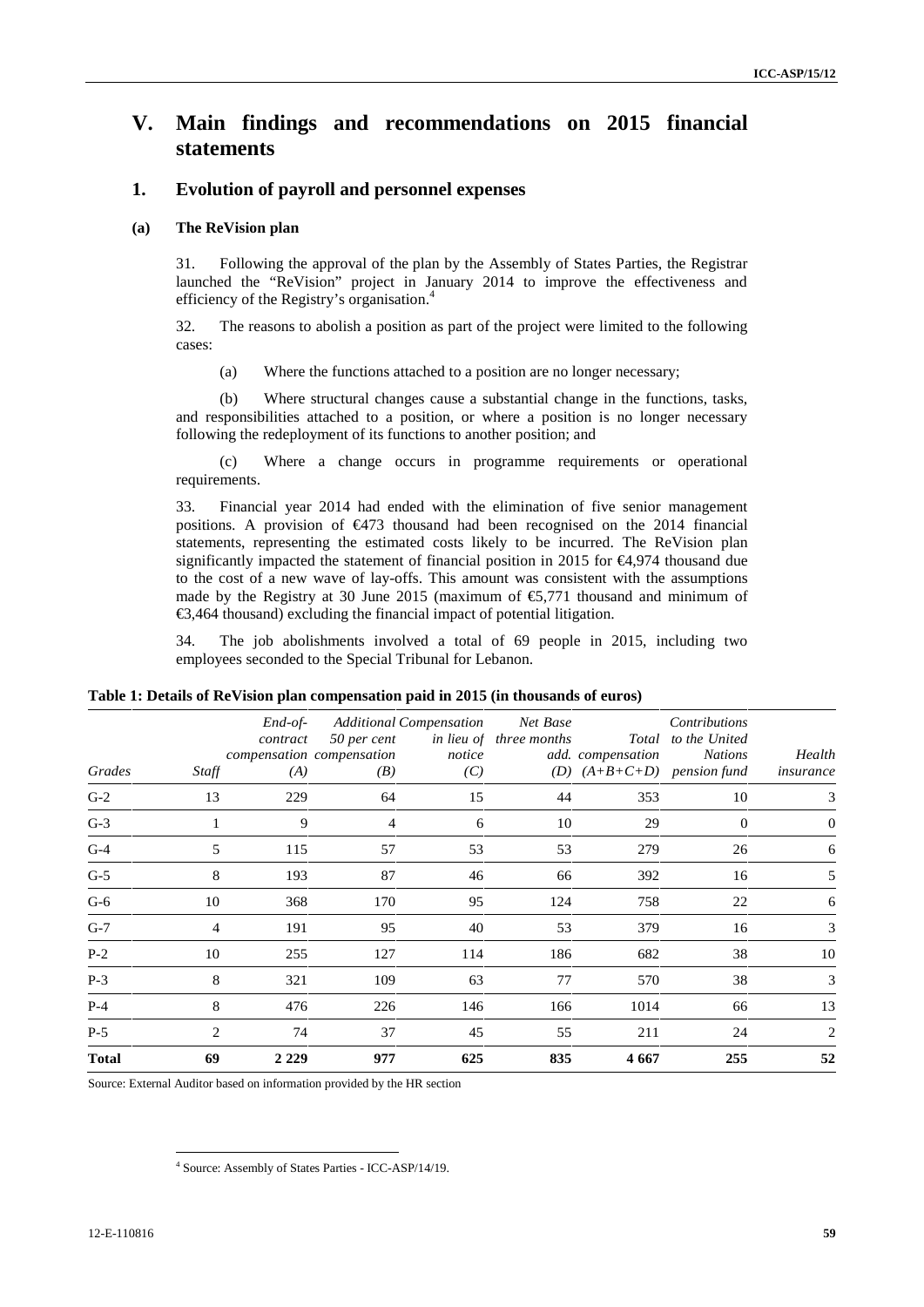35. The overall cost of the ReVision plan, not yet quantified at this stage, could include, in addition to direct lay-off costs:

- (a) consulting fees relating to the project team incurred to manage the plan;
- (b) direct costs of hiring contractors and consultants because of the hiring freeze;

(c) and wage increases brought about by hiring employees of a more qualified category.

#### **(b) Increased staff costs**

36. Overall, staff costs increased by €12,798 thousand in 2015 compared with financial year 2014, an increase of +15 per cent.

#### **Table 2: Payroll evolution in 2015 (in thousands of euros)**

|                                      | 2015   | 2014   | Var.   | % Var. |
|--------------------------------------|--------|--------|--------|--------|
| Judges' salaries                     | 2.971  | 3,131  | $-160$ | $-5\%$ |
| Judges' entitlements and allowances  | 1,553  | 1.148  | 405    | 35%    |
| <b>Staff salaries</b>                | 44.329 | 43.353 | 976    | 2%     |
| Staff entitlements and allowances    | 25,076 | 20.597 | 4.479  | 22%    |
| Temporary assistance and consultants | 25,334 | 18.236 | 7.098  | 39%    |
| <b>Total</b>                         | 99,263 | 86,465 | 12,798 | 15%    |

Source: External Auditor, on the basis of note 16 to the financial statements

37. This increase in payroll is mainly explained by:

(a) The cost of lay-off compensation paid to 69 employees as part of the ReVision plan for a total of €4,974 thousand;

(b) Staff growth over 2015 despite the abolishment of 69 positions. The workforce decreased from 995 to 990 positions held.<sup>5</sup> This change was accompanied by a significant increase in payroll because the hirings since the beginning of 2015 mainly involved the "professional" category;

#### **Table 3: Recruitments in 2015**

| Grade                                  |  |  |  |  |  | G-3 G-4 G-5 G-6 P-1 P-2 P-3 P-4 P-5 D-1 Total |
|----------------------------------------|--|--|--|--|--|-----------------------------------------------|
| Hires in 2015 13 13 15 2 4 23 15 6 5 1 |  |  |  |  |  |                                               |

Source: External Auditor, on the basis of statements sent by human resources section.

(c) The average number of staff was 860 in 2014 compared with 915 in 2015. There was an increase in wages paid and post-adjustments (€4,433 thousand), contributions to the UN Pension Fund ( $\in$ 1,160 thousand), and health insurance contributions ( $\in$ 454 thousand); $<sup>6</sup>$ </sup>

(d) The increase in expenditures on individual contractors for  $\epsilon 1.493$  thousand has to be compared with the growth in activity of the Office of the Prosecutor (OTP) (ongoing trials and investigations). To that end, the External Auditor found that among the employees who benefited from the ReVision plan, five employees became individual contractors for the ICC; and

<sup>&</sup>lt;sup>5</sup> Given the difficulties in making the staff data transmitted by human resources more reliable, as they come from multiple sources, the External Auditor preferred to rely on wages paid.

<sup>6</sup> These increases also included the employee seniority effect as well as the change in United Nations scales for which the impact is difficult to determine.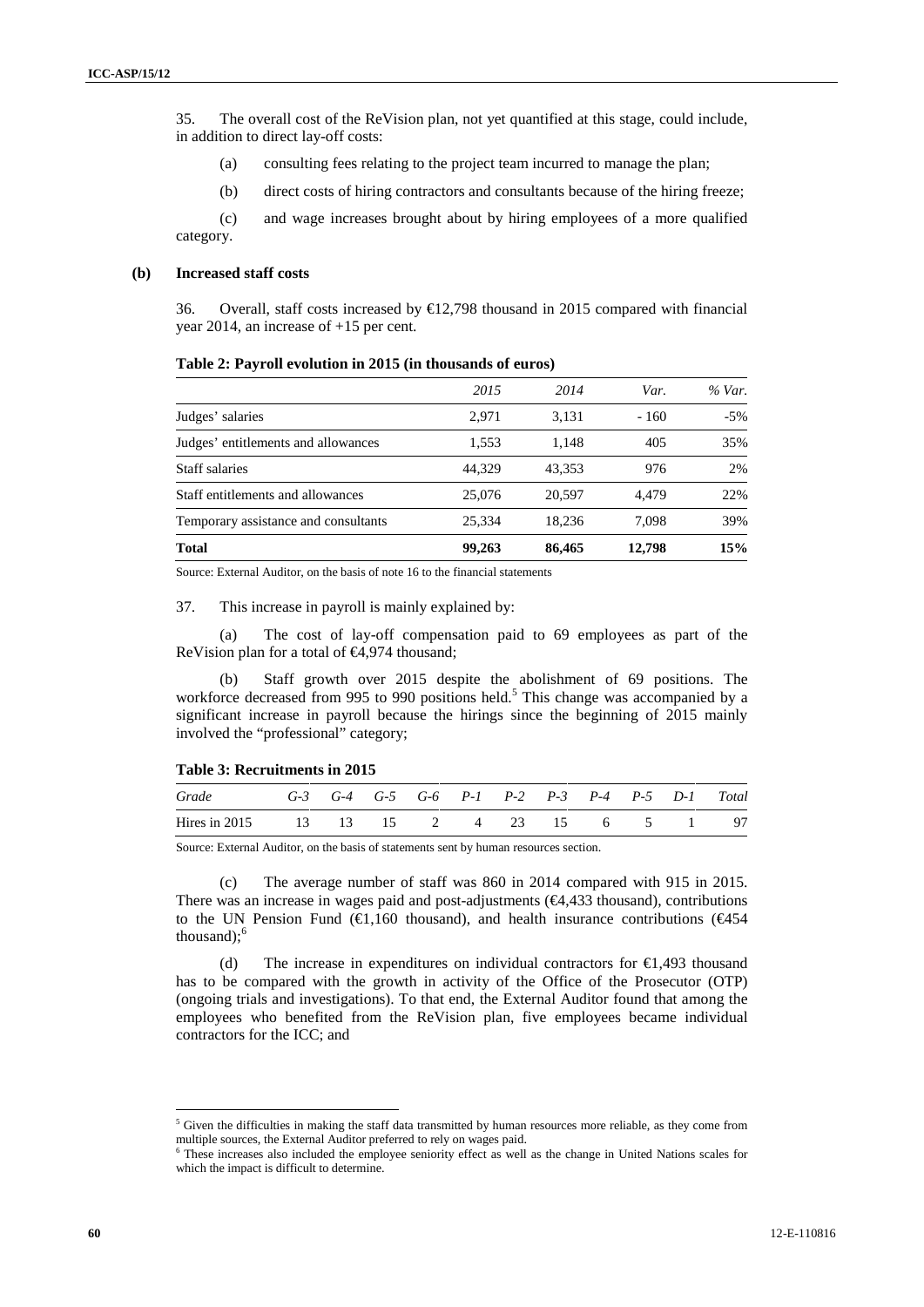(e) €248 thousand in expenditures for consultants have been mainly used by the human resources section for assistance in the ReVision plan as well as advice to victims (27 consultants in 2015 compared with 22 consultants in 2014).

38. The External Auditor found that the various payroll files were not consistent, as they came from different payroll data, and that they show differences in the number of employees. Thus, the headcount presented in the staff movements file from human resources section showed a headcount of 908 people at the end of 2015, while the headcount from the payroll journal was 934 people. The headcount from the payment file provided by accounting was 990 people. Given these differences, the auditor preferred to rely on the headcount from the payment file. The budget approved in 2014 for financial year 2015 projected a headcount of 790 people.

**Recommendation no.1.** The External Auditor recommends that the human resources section (i) set up a way to monitor the average workforce size to facilitate the comparison between the average workforce and the staffing tables of the budget and (ii) reconcile the various payroll files to determine the workforce number with certainty.

39. Article 4.7 of the staff regulation<sup>7</sup> prohibits individual contractors and consultants from being considered staff. They are also not monitored in the staffing file. During its work, the External Auditor found that individual contractors and consultants were properly classified in the payroll data, but were classified for accounting purposes in the payroll paid to employees when they should have been classified in expenses for contractual services.

**Recommendation no.2.** The External Auditor recommends reclassifying expenditures for individual contractors and consultants to "Expenses for contractual services" on the financial statements for easier reading.

#### **2. Financial reserves**

40. Net assets represent the Organisation's net asset position at a given date and generally correspond to the capital provided by the Member States as well as the sum of reserves, surplus or deficit for the period, and retained earnings from book surpluses or deficits from previous years. The statement of net assets must therefore reflect all available reserves and the amount of distributions (not constituting the repayment of capital) proposed or declared after the closing date of the financial statements.

41. The External Auditor deemed that the first version of Statement III – "Net assets" of the financial statements did not allow the reader of the financial statements to view the items listed above.

|                                                | General<br>Fund | Working<br>Fund          | Capital Contingency      | Permanent<br>Premises<br><b>Fund</b> Project Fund | Trust<br>Fund | <b>Total Net</b><br>Assets/equity |
|------------------------------------------------|-----------------|--------------------------|--------------------------|---------------------------------------------------|---------------|-----------------------------------|
| Opening balance as at 1 January 2014           | 3.500           | 7.406                    | 7.500                    | 26,029                                            | 975           | 45,476                            |
| Movement in net assets equity in 2014          |                 |                          |                          |                                                   |               |                                   |
| Surplus/(deficit)                              | 1.769           |                          | $\overline{\phantom{a}}$ | 35,002                                            | 41            | 36,812                            |
| Transfer to Permanent Premises Project Fund    | (4,325)         | $\overline{\phantom{0}}$ | $\overline{\phantom{a}}$ | 4.325                                             |               |                                   |
| Total movements during the year                | (2,556)         |                          | -                        | 39.327                                            | 41            | 36,812                            |
| Total net assets/equity as at 31 December 2014 | 1.010           | 7.406                    | 7.500                    | 65,356                                            | 1.016         | 82,288                            |

#### **Table 4: Statement of net assets at 31 December 2015 (in thousands of euros)**

<sup>7</sup> "Consultants, individual contractors, interns and other personnel may be engaged under such terms and conditions as the Registrar or the Prosecutor, as appropriate, may determine and shall not be staff members for the purposes of the present Regulations."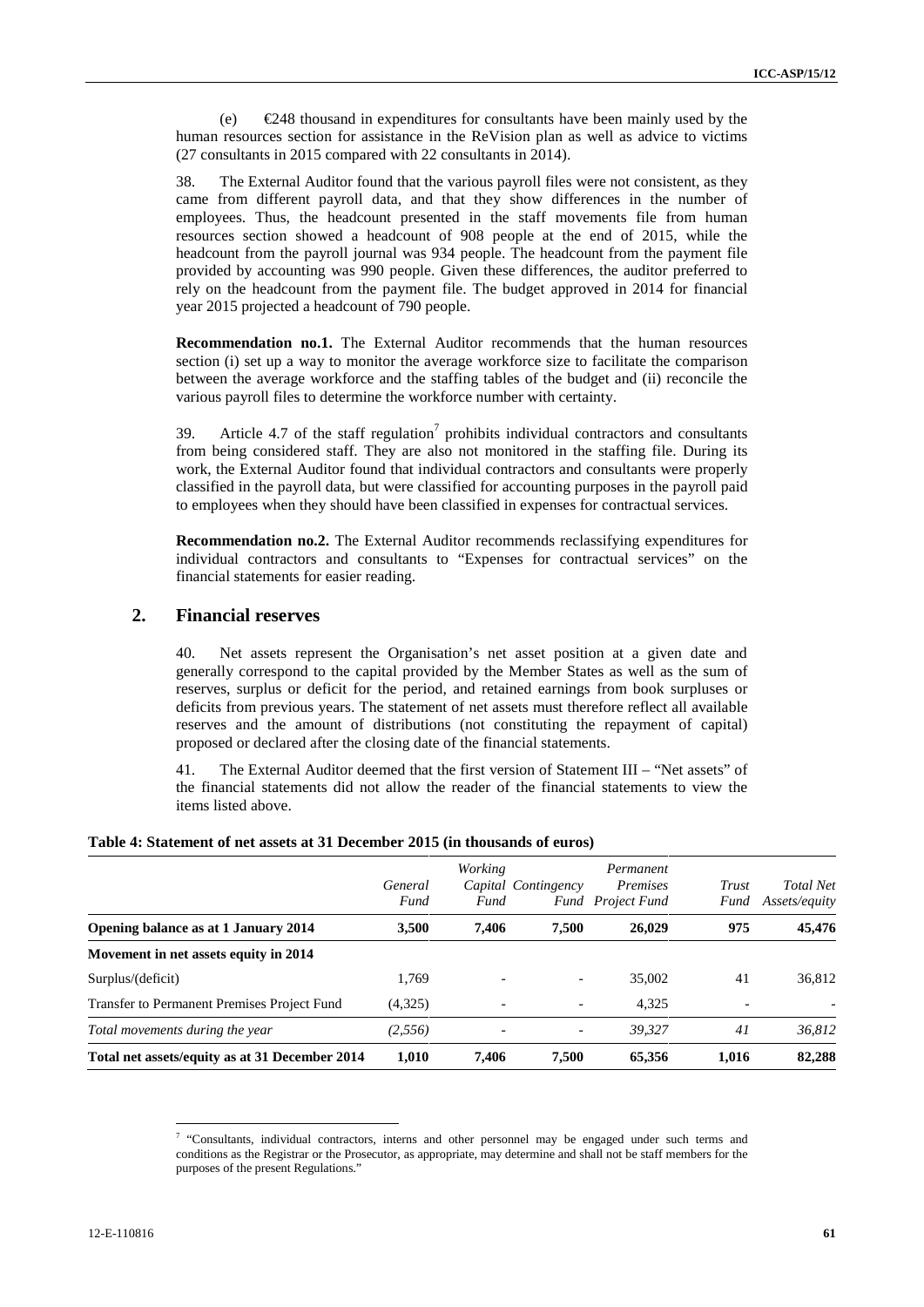|                                                   | General<br>Fund | Working<br>Fund | Capital Contingency      | Permanent<br><i>Premises</i><br><b>Fund</b> Project Fund | Trust<br>Fund | <b>Total Net</b><br>Assets/equity |
|---------------------------------------------------|-----------------|-----------------|--------------------------|----------------------------------------------------------|---------------|-----------------------------------|
| Movement in net assets/equity in 2015             |                 |                 |                          |                                                          |               |                                   |
| Surplus/(deficit)                                 | (10, 821)       |                 | $\overline{\phantom{0}}$ | 56,811                                                   | 513           | 46,503                            |
| Transfer to General Fund                          | 217,132         | (5,790)         | (1,709)                  | (209, 623)                                               | (10)          |                                   |
| 2013 Trust Fund for Victims Secretariat's surplus | 250             |                 |                          |                                                          |               | 250                               |
| Total movements during the year                   | 206,561         | (5,790)         | (1,709)                  | (152, 812)                                               | 503           | 46,753                            |
| Total net assets/equity as at 31 December 2015    | 207,571         | 1,616           | 5,791                    | (87, 456)                                                | 1,519         | 129,014                           |

Source: Statement III - Statement of changes in assets / equity ended 31 December 2015 (first version of the financial statements transmitted to the External Auditor).

> 42. It therefore requested a change in presentation of Statement III - "Net assets" of the financial statements to show the cash reserves as well as the cash surplus or deficit equivalent to distributions of book surplus or deferred deficits.

43. These changes were made in the final version of the financial statements.

#### **Table 5: Statement of net assets at 31 December 2015 (in thousands of euros)**

|                                                                 |                 |                                    | General                                                       |                               |                                             |                                  |                |                                       |
|-----------------------------------------------------------------|-----------------|------------------------------------|---------------------------------------------------------------|-------------------------------|---------------------------------------------|----------------------------------|----------------|---------------------------------------|
|                                                                 |                 |                                    |                                                               | <b>General Fund</b>           |                                             |                                  |                |                                       |
|                                                                 | Working<br>Fund | <i>Capital Contingency</i><br>Fund | <i>Funds for</i><br>Employee<br><b>Benefit</b><br>Liabilities | Cash<br>Surplus/<br>(Deficit) | Other<br>General<br>Fund<br><b>Balances</b> | Permanent<br>Premises<br>Project | Trust<br>Funds | <b>Total Net</b><br>Assets/<br>equity |
| Total net assets/equity as at<br>31 December 2014               | 7,406           | 7,500                              | 11,227                                                        | (2,269)                       | (7,948)                                     | 65,356                           | 1,016          | 82,288                                |
| <b>Movement</b> in net<br>assets/equity in 2015                 |                 |                                    |                                                               |                               |                                             |                                  |                |                                       |
| Surplus/(deficit)                                               |                 |                                    |                                                               |                               | (6,736)                                     | 53,227                           | 513            | 47,004                                |
| <b>Transfers</b>                                                | (5,790)         | (1,709)                            | (4,832)                                                       |                               | 12,341                                      |                                  | (10)           |                                       |
| Prior year Cash Surplus/(Deficit)                               |                 |                                    | ٠                                                             | 4,432                         | (4, 432)                                    |                                  |                |                                       |
| Adjustment of 2015 Assessed<br>Contributions (ICC-ASP/13/Res.1) |                 |                                    | $\overline{\phantom{a}}$                                      | (2,068)                       |                                             |                                  |                | (2,068)                               |
| 2013 Trust Fund for Victims<br>Secretariat's surplus            |                 |                                    |                                                               |                               | 250                                         |                                  |                | 250                                   |
| Total movements during the year                                 | (5,790)         | (1,709)                            | (4,832)                                                       | 2,364                         | 1,423                                       | 53,227                           | 503            | 45,186                                |
| Total net assets/equity as at<br>31 December 2015               | 1,616           | 5,791                              | 6,395                                                         | 95                            | (6,525)                                     | 118,583                          | 1,519          | 127,474                               |

Source: Corrected version of Statement III of the Financial Statements, Statement of changes in assets / equity ended 31 December 2015.

44. The ICC chose to present its equity under segment reporting (IPSAS 18), resulting in the identification of three business segments:

(a) General activities, including the General Fund, corresponding to the ICC's programme budget (major programmes);

(b) The permanent premises fund relating to the activity of construction of new buildings for the ICC, mainly buildings recognised in the books, the loan from the host State, as well as the project's remaining supplier debts;

(c) Special projects, including Trust funds, coming from the various activities financed entirely by voluntary contributions, by virtue of article 6.5 of the financial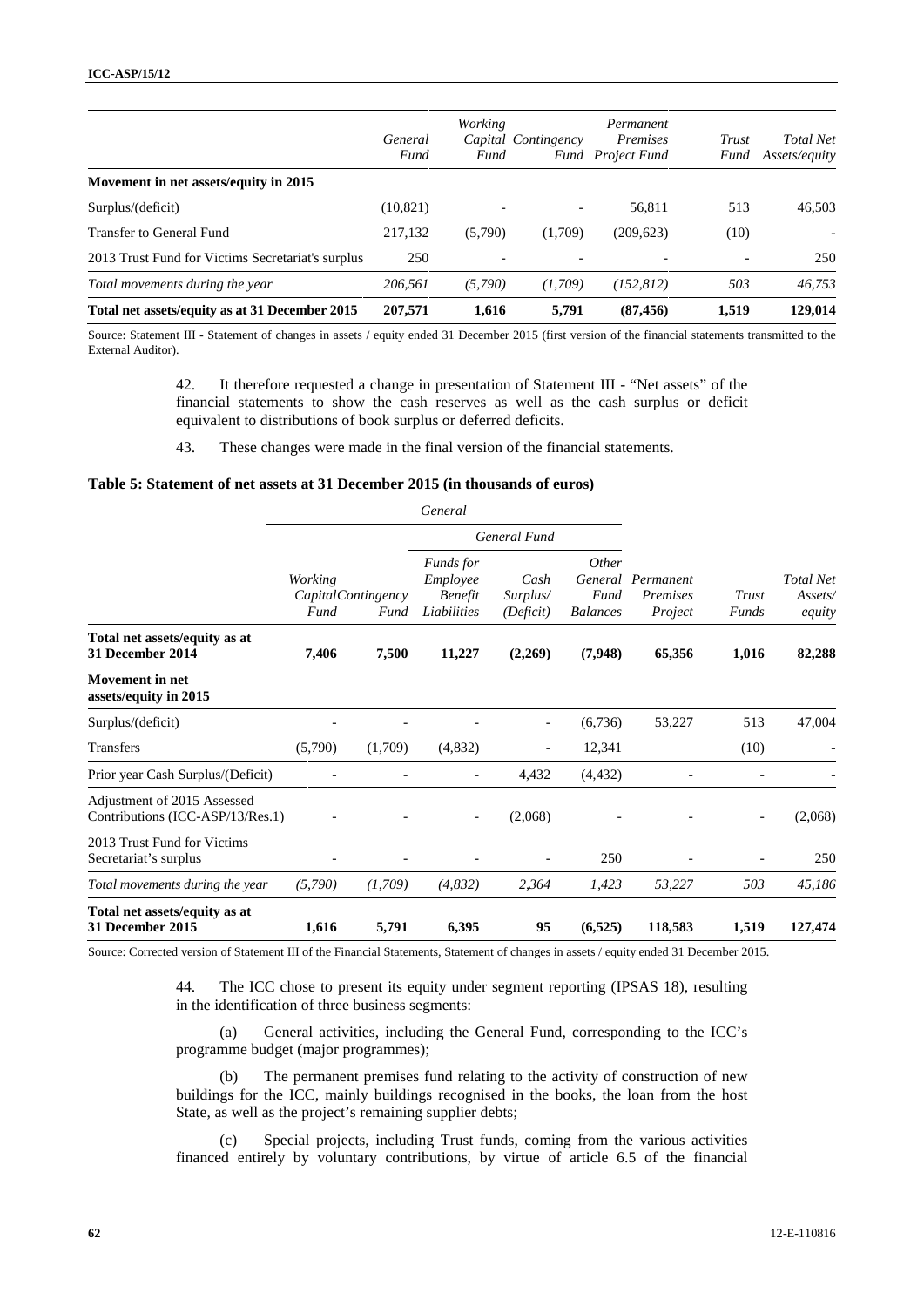regulation. In 2015, the projects were funded primarily through voluntary contributions from the EU, Australia, and the Dutch government.

45. The general activities segment includes three budget reserves:

(a) The Working Capital Fund amounting to  $\epsilon$ , 616 thousand in 2015 compared with  $\epsilon$ ,406 thousand in 2014. It was established by the Assembly of States Parties in accordance with Article 6.2 of the ICC's financial regulation "to ensure capital for the Court to meet short-term liquidity problems pending receipt of assessed contributions".

(b) The Contingency Fund amounting to  $\epsilon$ 5,791 thousand in 2015 compared with €7,500 thousand in 2014. This fund responds to the principle of specification provided for in article 6.5 of the ICC's financial regulation. According to this article "The purposes and limits of each trust fund, reserve and special account shall be clearly defined by the appropriate authority". This immediately available cash reserve was established by the Assembly of States Parties (Resolution ICC/ASP/3/Res.4) to enable the Court to meet expenses that cannot be foreseen when the budget is adopted and that concern either a new situation created by a decision of the Prosecutor to open a case, a new development in an old case, or an unplanned meeting of the Assembly of States Parties.

(c) In particular, the General Fund includes "money set aside" to finance employee benefits liabilities amounting to  $\epsilon$ 6,395 thousand in 2015 compared with €11,227 thousand in 2014, approximately €3.4 million of which is used to finance the ReVision plan and €1.4 million operation of the General Fund.

46. The General Fund also includes cash surpluses / deficits of prior financial years equivalent to distributions of profits as well as loss carry-overs of the year and prior years indicated in the "Other general fund balances" column.

47. Financial Regulation 4.6 defines cash surplus<sup>8</sup> as the difference between credits (assessed contributions actually received and miscellaneous income received during the financial period) and charges(all disbursements against the appropriations for that financial period and provisions for unliquidated obligations), plus arrears of contributions of prior years and any savings from the provisions made for unliquidated obligations. This surplus is apportioned between the States Parties according to the scale of assessments at the end of each financial period. This surplus must be surrendered to the accounts of the States Parties during the next financial period  $(N+2)$ , provided that they have paid all contributions owed. The "cash surplus" formula therefore corresponds to a hybrid budgetary-accounting notion on a multi-year basis: budgetary because the contributions are determined on the basis of cash and accounting because the expenditures are determined on the basis of expenses recognised and not only paid.

48. Net assets of the ICC increased from €82,288 thousand in 2014 to €127,474 thousand in 2015. This change is explained by the surplus of  $\epsilon$ 47,004 thousand in 2015, partially offset by the amounts credited to the States during the period. The 2014 cash surplus of  $\epsilon$ 4,432 thousand was used to absorb the cash deficit of  $\epsilon$ 2,269 thousand of financial year 2013 and repay the legal assistance advances to the States Parties for

<sup>&</sup>lt;sup>8</sup> The provisional cash surplus for the financial period shall be determined by establishing the balance between credits (assessed contributions actually received for the financial period and miscellaneous income received during the financial period) and charges (all disbursements against the appropriations for that financial The cash surplus for the financial period shall be determined by crediting to the provisional cash surplus any arrears of prior periods' assessed contributions from States Parties received during this period and any savings from the provisions made for unliquidated obligations as mentioned above. Any remaining outstanding obligations shall be re obligated against the appropriations of the current financial period. Subject to financial regulation 6.6, last paragraph, any cash surplus in the budget at the close of any financial period shall be apportioned among States Parties in proportion to the scale of assessments applicable to the financial period to which the surplus relates. As of 1 January following the year in which the audit of the accounts of the financial period is completed, the amount so apportioned to a State Party shall be surrendered to such State Party if its contribution for that financial period has been paid in full and shall be applied to liquidate, in whole or in part, first, any advance due to the Working Capital Fund; secondly, any arrears of assessed contributions; and thirdly, assessed contributions for the calendar year following the year in which the audit is completed. While any cash surplus in the budget shall be apportioned among all States Parties, the amount so apportioned shall be surrendered only to those States Parties which have paid in full their contributions for that financial period. Amounts apportioned but not surrendered shall be retained by the Registrar until such time as the contribution for the relevant financial period is paid in full, at which time they shall be applied as set forth above. "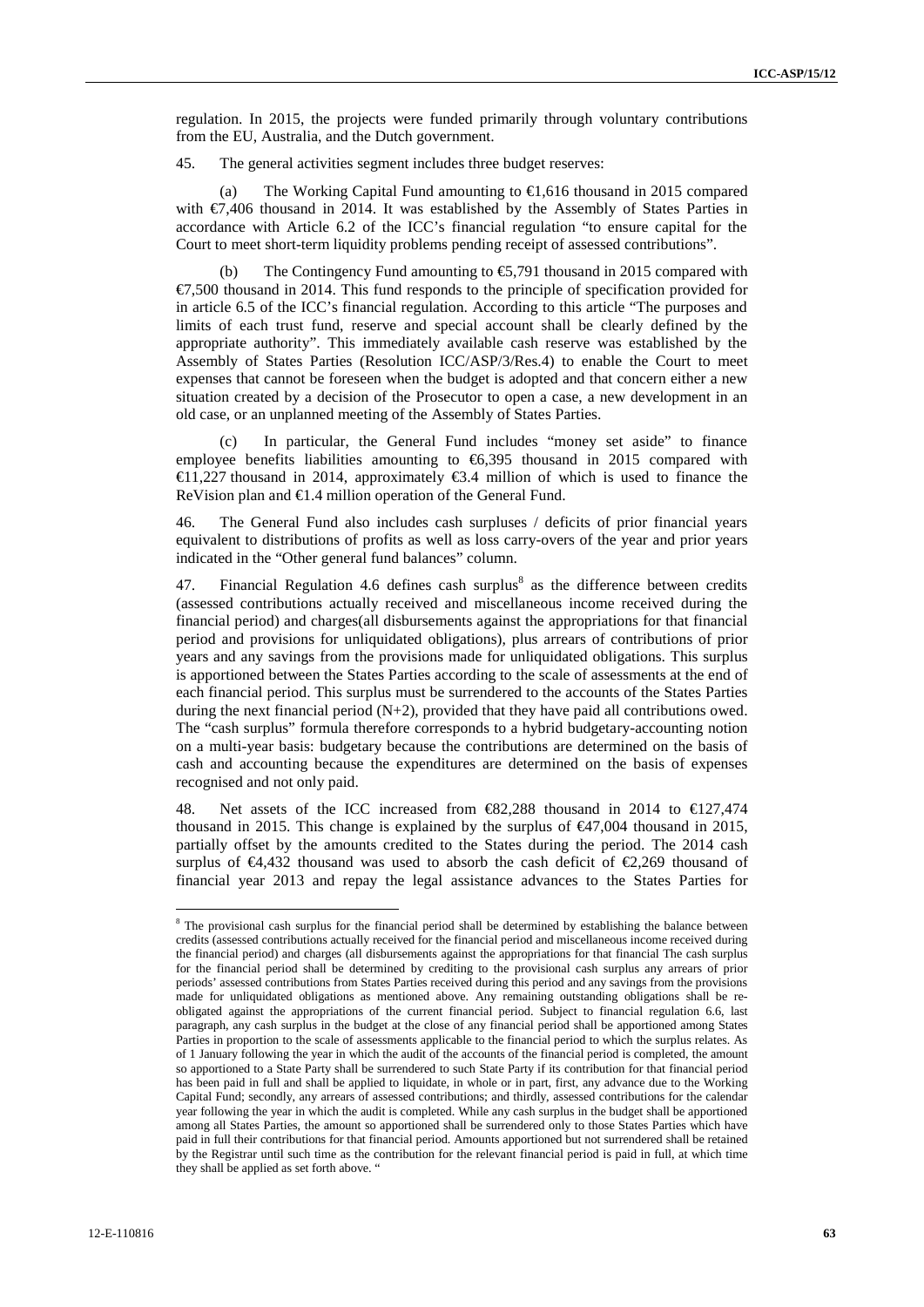€2,068 thousand by reducing the amount of assessed contributions to be paid in 2015. Its balance was  $\bigoplus$ 5 thousand at the end of 2015.

49. The surpluses are generally composed of two components: distributable profits because of the realisation of a budget profit and non-distributable profits generated following purely accounting entries. A recovery on provision is income that does not contribute to the formation of a distributable profit, whereas, for example, income realised from a bank account attachment is a budgetary profit. The External Auditor found that €36,812 thousand of the 2014 surplus corresponded to the capitalization of the permanent premises of €35,002 thousand and in no way to any budgetary profit. The surplus thus does not necessarily reflect the Organisation's level of available cash. To finance its activity in 2015, the Organisation had to draw off  $\epsilon$ 12,331 thousand from its financial reserves (the Working Capital Fund) for €5,790 thousand, the contingency fund for €1,709 thousand, and the fund to finance employee benefits liabilities for €4,832 thousand).

50. Crediting the accounts of the Member States for reimbursement of legal assistance advances for €2,068 thousand led the ICC to weaken its level of cash by the same amount due to lower contributions paid in 2015.

51. The External Auditor draws the attention of States Parties to the fact that the surplus formula defined by the ICC's financial regulations means distributing to the States a result of which the budget consideration is not always existent. In some cases, this can result in weaker financial health for the Organisation, as it forces it to slash budgetary resources that it does not have in reality.

*The External Auditor stresses to the States Parties the importance to avoid the practice of distributing provisional cash surplus before the final cash surplus is available.*

52. During its work, the External Auditor found that the ICC's level of available cash had been significantly reduced from  $\mathfrak{S}6,693$  thousand in 2014 to  $\mathfrak{C}3,026$  thousand at the end of 2015, breaking down as follows:

- (a) The Working Capital Fund amounting to  $\epsilon$ 1,616 thousand;
- (b) The Contingency Fund amounting to  $\epsilon$ 5,785 thousand;

(c) The fund intended to finance employee benefits liabilities amounting to €6,395 thousand;

(d) The permanent premises project fund amounting  $\epsilon$ ,078 thousand before interest payments on the loan from the host State in the amount of  $\epsilon$ , 186 thousand;

(e) Cash related to Trust funds for  $\epsilon$ 2.153 thousand.

53. The ICC's level of immediately available cash at the end of 2015 (the fund intended to finance employee benefits liabilities and the Working Capital Fund) is the equivalent of payroll expenditures for a month excluding consultants and individual contractors (€7 million).

*As such, the External Auditor reiterates its finding of weak cash identified during the report ICC-2015-6 on cash reserves.*

#### **3. Arrears of assessed contributions**

54. Receivables from contributions of States Parties amounted to  $\epsilon$ 20,786 thousand at 31 December 2015. €8,146 thousand or 39 per cent of these receivables pertained to prior years.

| Table 6: Receivables from contributions of States Parties (in thousands of euros) |  |
|-----------------------------------------------------------------------------------|--|
|-----------------------------------------------------------------------------------|--|

| <b>Contributing States</b> | <b>Total Receivables</b><br>at 31 December 2015 | 2015<br>Receivables | Receivables related<br>to prior years |  |
|----------------------------|-------------------------------------------------|---------------------|---------------------------------------|--|
| Brazil                     | 11.413                                          | 5.881               | 5,532                                 |  |
| Mexico                     | 3,645                                           | 3,645               | -                                     |  |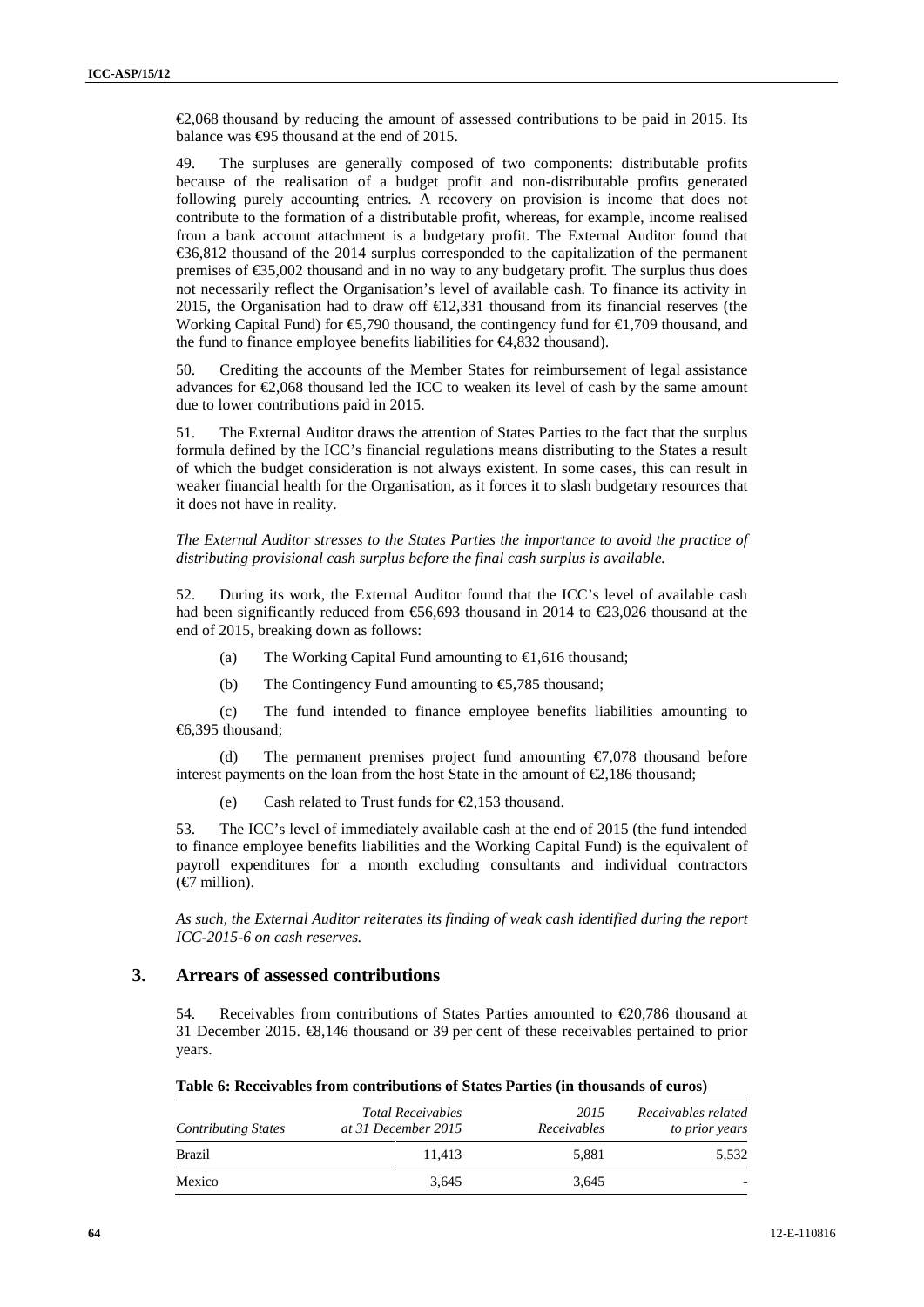| 3,380<br>1,257<br>2,123<br>Venezuela<br>858<br>858        |
|-----------------------------------------------------------|
| Argentina                                                 |
|                                                           |
| Colombia<br>313<br>313                                    |
| Slovenia<br>115<br>115                                    |
| 12.069<br>Total of top six receivables<br>19.724<br>7.655 |
| 95%<br>95%<br>94%<br>Per cent of top six receivables      |
| <b>Total receivables</b><br>20,786<br>12,639<br>8,147     |

Source: External Auditor on the basis of the 2015 aged balance

55. Brazil and Venezuela represented 94 per cent of receivables outstanding more than one year, or  $\epsilon$ 7,655 thousand. The receivable from Brazil amounted to  $\epsilon$ 16,642 thousand in early 2015, including  $\bigoplus$  0.761 thousand relating to the contributions for prior years. Of this amount, €5,229 thousand was paid in April 2015 related to 2013 contribution, bringing the outstanding amount to  $\bigoplus$  1.413 thousand at the end of 2015. The receivable from Venezuela amounted to  $\text{\textsterling}380$  thousand, of which  $\text{\textsterling}40$  thousand remained unpaid since 2013. The 2013 assessed contribution of Venezuela amounted to  $\bigoplus$ , 116 thousand, of which only €177 thousand was settled, i.e. only 15 per cent of the amount of the contribution.

56. Reminder letters, dated 8 April and 25 April 2016, were sent by the Registrar to the representatives of Brazil and Venezuela. No response had been received as at the date of the audit.

The External Auditor reiterates its warning<sup>9</sup> to the States Parties on the risk of weakening *Court's liquidity position posed by late payments of contributions to the Organisation.*

57. The ICC establishes a provision for impairment of bad debts as regards to assessed contributions. It represents 90 per cent of the balances of accounts receivable from the States Parties that remain unpaid for more than two years. As of 31 December 2015 the amount of the impairment was €412 thousand and mainly concerned the debts of the Dominican Republic ( $\textcircled{230}$  thousand), Tanzania ( $\textcircled{55}$  thousand), and Congo ( $\textcircled{80}$ thousand).

58. However, given the low amount paid by Venezuela for 2013, and the total absence of payments in 2014 and 2015, which resulted in 2016 in the suspension of voting rights for this state party, this State's receivable is doubtful.

#### **4. Valuation of the permanent premises project**

59. In 2005, the Assembly decided to provide the ICC with permanent premises. The contract to build the ICC's permanent premises was awarded to the Dutch consortium Courtys by the signature of a NEC3 type contract on 1 October 2012.The NEC3 contract provides for compensation events enabling the constructor to be compensated for any delays or additional works.

60. The construction work started in 2012 with preparation of the ground provided by the Dutch Government, the first stone of the premises were set up in April 2013, and the delivery occurred on 2 November 2015.

61. The initial budget was adopted by the Assembly at its 7th plenary meeting on 14 December 2007 (ICC-ASP/6/Res.1) for  $\bigoplus$  90 million related solely to the construction costs. As the project was progressing, the budget of the permanent premises was successively increased in to expand the scope of the costs to finance (moving expenses,

<sup>9</sup> The External Auditor had already alerted the States Parties to this risk in the chapter on the contribution recovery policy in its report on the 2015 cash reserves (ICC-2015-6).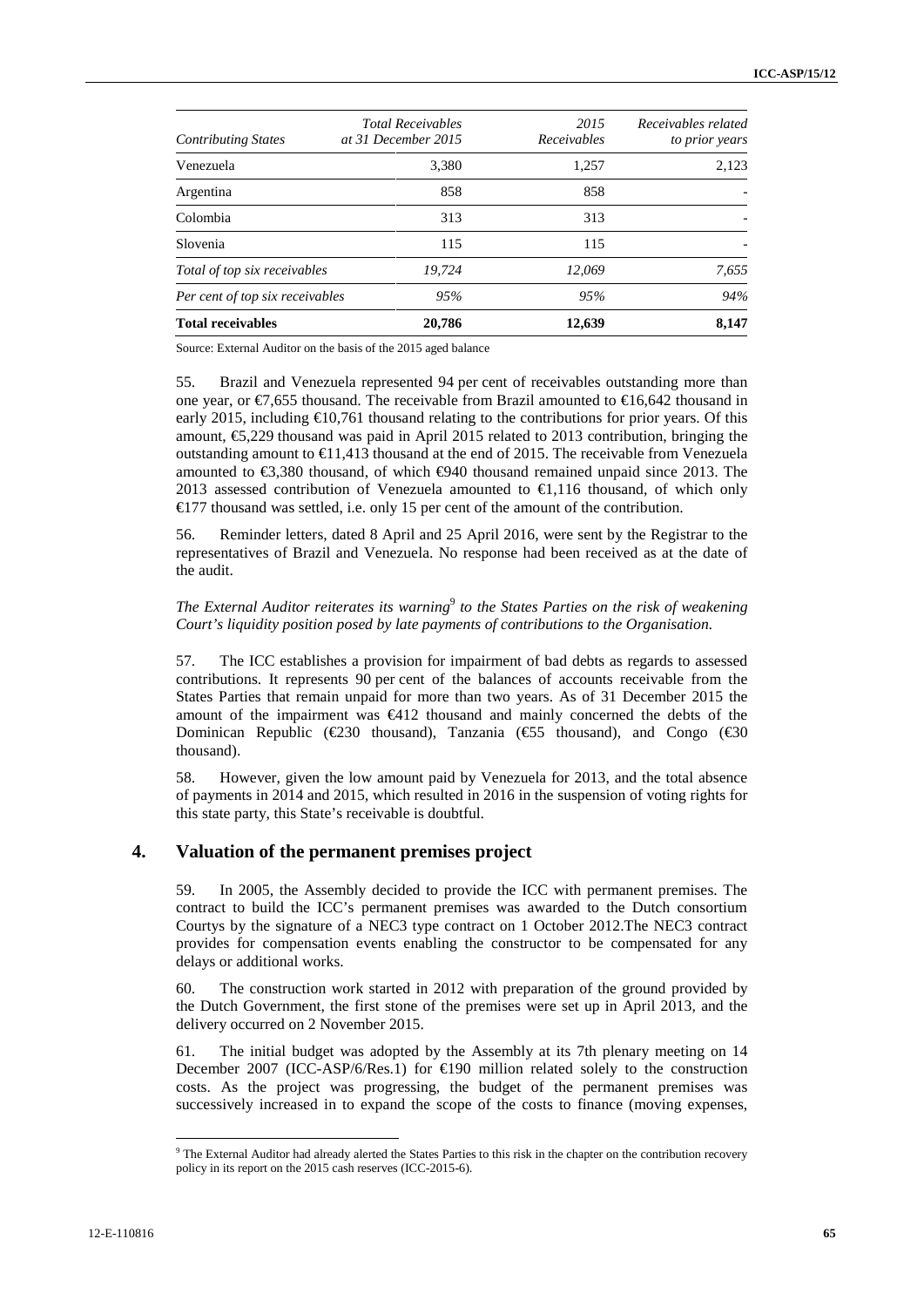equipment etc.). During its session on 17 December 2014, the Assembly increased the authorized budget from  $\text{E}$ 95.7 million to a maximum of  $\text{E}$ 00 million (ICC-ASP/13/2).

62. But this increase was not enough to finance the project. In a new resolution dated 25 June 2015 (ICC-ASP/13/Res.6), the ASP approved a new increase in the budget envelope up to  $\epsilon 204$  million with a maximum of  $\epsilon 206$  million.

63. The costs estimates as at 9 May 2016 totalled  $\text{\textsterling}05.7$  million including  $\text{\textsterling}195$  million dedicated to construction costs, thus indicating a probable overspend of  $\epsilon 1.7$  million compared to the stated budget of  $E$ 04 million.

64. The final budget closure was supposed to take place by the signature of a settlement agreement between the ICC and Courtys to compromise on the last compensation events.

65. At the time of this report, the negotiation was still ongoing between the ICC and the Constructor, Courtys, in order to address the cost issues regarding the Permanent premises. No signed agreement is available in order to validate the final cost of the operation.

66. As of December 31, 2015, the Permanent premises have been capitalized at  $\bigoplus$  95.756 thousand.

67. This situation creates a state of uncertainty and does not allow the External Auditor to provide a reasonable assurance of the valuation of the asset concerned. In such conditions lead him to express a modified opinion for limitation of scope in the audit opinion on the financial statements.

#### **5. Accounting of the permanent premises project**

68. The recording of the new permanent premises in assets took place on the date when the keys were provided, on 12 November 2015. The accounting treatment related to capitalisation must comply with IPSAS 17 "property, plant and equipment" applied by the Court, which provides that the components of an asset must be treated as separate components if they have different useful lives.

69. To do this, the new permanent premises were appraised by Brink, which specialises in real estate appraisals. That company conducted an accounting breakdown of the permanent premises by component, such as structure, façade, roof, ground, electrical installations, etc. It also elaborated a draft maintenance plan.

70. In support of this appraisal work, the External Auditor analysed the relevance of this breakdown. The definition of the various components did not take into account the predictive maintenance plan that lists the useful live of each component, the major maintenance replacements of certain installations.

71. Moreover, the costs of works and equipment related to the audio-visual system were not identified and individually counted. The work and equipment have different accounting natures: the first one is directly related to construction costs (wiring and arrangement costs), whereas the second one corresponds more to purchases of equipment that are distinct from the premises. Purchases of audio-visual equipment should thus be identified and separated from construction costs.

**Recommendation no. 3.** In order to gain visibility on capital replacement expenditures to be made and anticipate them in the budget, the External Auditor recommends that (i) the ICC first finalize as soon as possible a reliable maintenance plan, and subsequently; (ii) review the breakdown of components to align it with the projected maintenance and capital replacement plan and appropriately distinguish between the components.

72. The External Auditor also used sampling to verify the costs included in the evaluation of the construction. In compliance with the provisions of IPSAS 17, a reclassification to expenses of  $\epsilon$ 1,576 thousand was done at the request of the External Auditor, since the architect selection costs, communication costs, and expert fees should not be capitalized.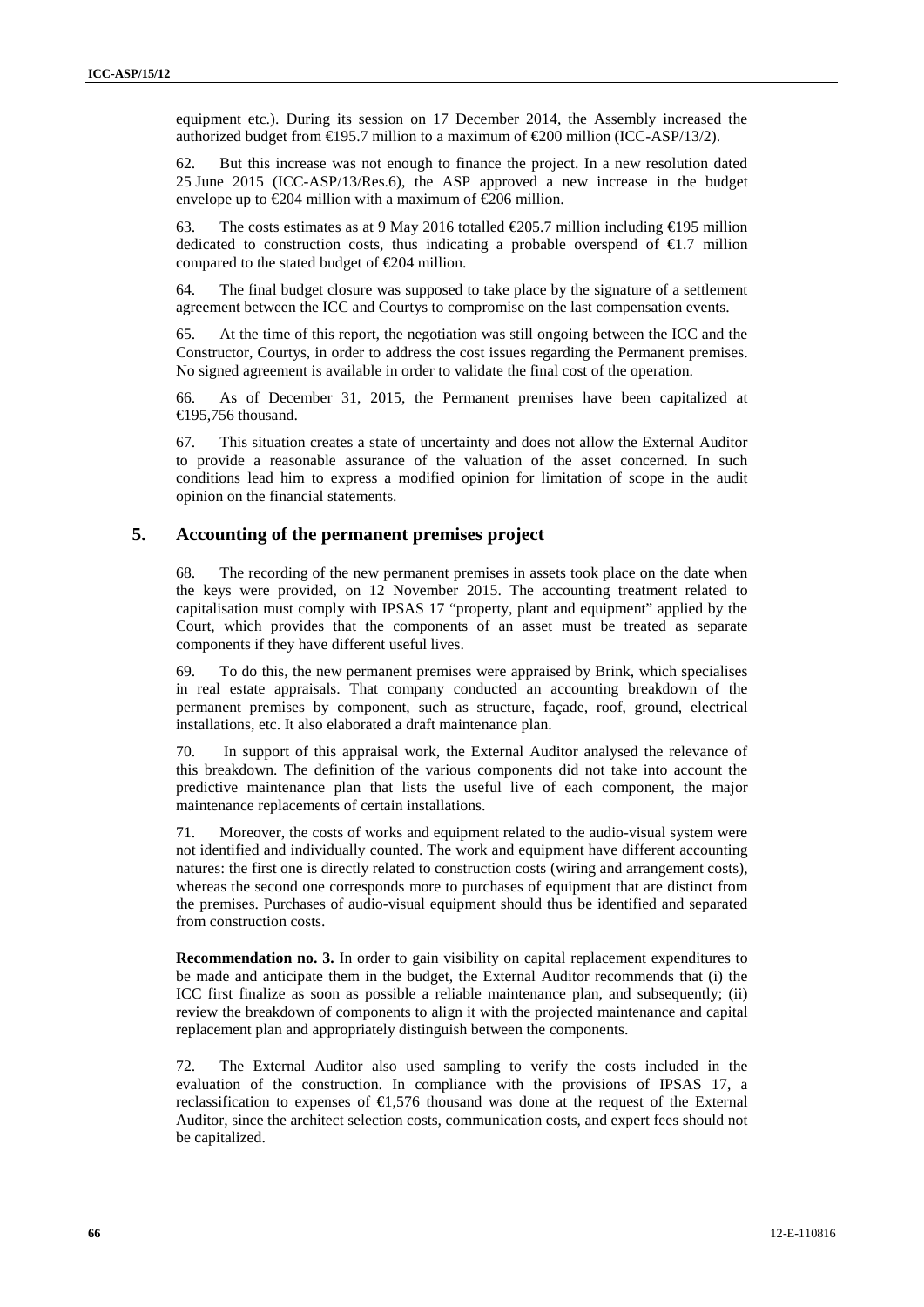#### **6. Loan from the host State**

73. The permanent premises project benefited from two external sources of funding totalling €190,000 thousand: One-Time Payments (OTP) from States Parties and the loan from the host State minus discounts granted by the host State on the basis of the OTPs received.

74. At 31 December 2015, OTPs received totalled €96,101 thousand; this amount includes additional voluntary contribution by the host State of  $\epsilon$ 3,500 thousand. The total loan drawn as of 31<sup>st</sup> December 2015 was  $\bigoplus$ 5,893 thousand. The loan discount granted by the host State was estimated at  $\bigoplus$  7,963 as of end of 2015. The balance of  $\bigoplus$  7,930 thousand corresponds to the year-end estimate of the borrowed principal repayable over 30 years. The excess of the loan drawn of  $\epsilon$ 2,037 thousand was calculated in the subsequent year and repaid on 30 May 2016. The final principal amount of the loan should be established as of 30 June 2016 after collection of OTPs is finalized.

75. The repayment of the loan should start on 1 July 2016. So far, no repayment schedule for the loan has been established, as the borrowed principal is not yet definitively fixed.<sup>10</sup> The repayment schedule should show, for each due date, the amount of the repayment as well as the breakdown between principal and interest. This is an important part of the information for the States Parties, as it allows them to anticipate the annual repayment instalments falling due.

**Recommendation no. 4.** In order to ensure regular monitoring of repayment of the loan, the External Auditor recommends that the ICC agree with the host State on a loan repayment schedule detailing the amortised principal, interest, and annuities payable, which will be validated by both parties.

### **7. Internal financial control**

76. Budget expenses are subject to budgetary control in SAP Funds Management module through allotments. The expenses authorized cannot exceed the allotment.

77. Usually, the accounting entries are linked either to a budgetary fund whose purpose is to finance the activity or to a "book" fund whose purpose is to identify all the IPSAS adjustments. This information is recorded through an additional field to fill for each entry. The management software packages such as SAP provide that a recognised expenditure must be directly linked to a budget fund in order to reserve credits for that purpose, whereas a doubtful provision allocation will be linked to an IPSAS technical fund, as it will not cause any future disbursement.

78. The implementation of this setting allows the External Auditor to reconcile the budget of each segment reporting namely the General fund, the Permanent Premises funds and the Trust funds with the accounting, and thus to detect any anomaly.

79. During its work, the External Auditor found that the ICC SAP setting did not allow distinguishing the entries recorded with a budgetary impact from the entries without any budgetary impact, because all the entries are recorded in only one general ledger.

80. The accounting unit performs a manual reconciliation only for the General fund segment, which is a less effective control than an automatic control from the External Auditor perspective.

**Recommendation no. 5.** In order to improve the budgetary monitoring of all the segments reporting of the ICC, the External Auditor recommends to revise the SAP module configuration by establishing an additional fund field mandatory which indicates for each entry recorded if the entry has a budgetary impact or an accounting impact.

 $10$  The deadline for the outstanding one-time payments was the 29 June 2016.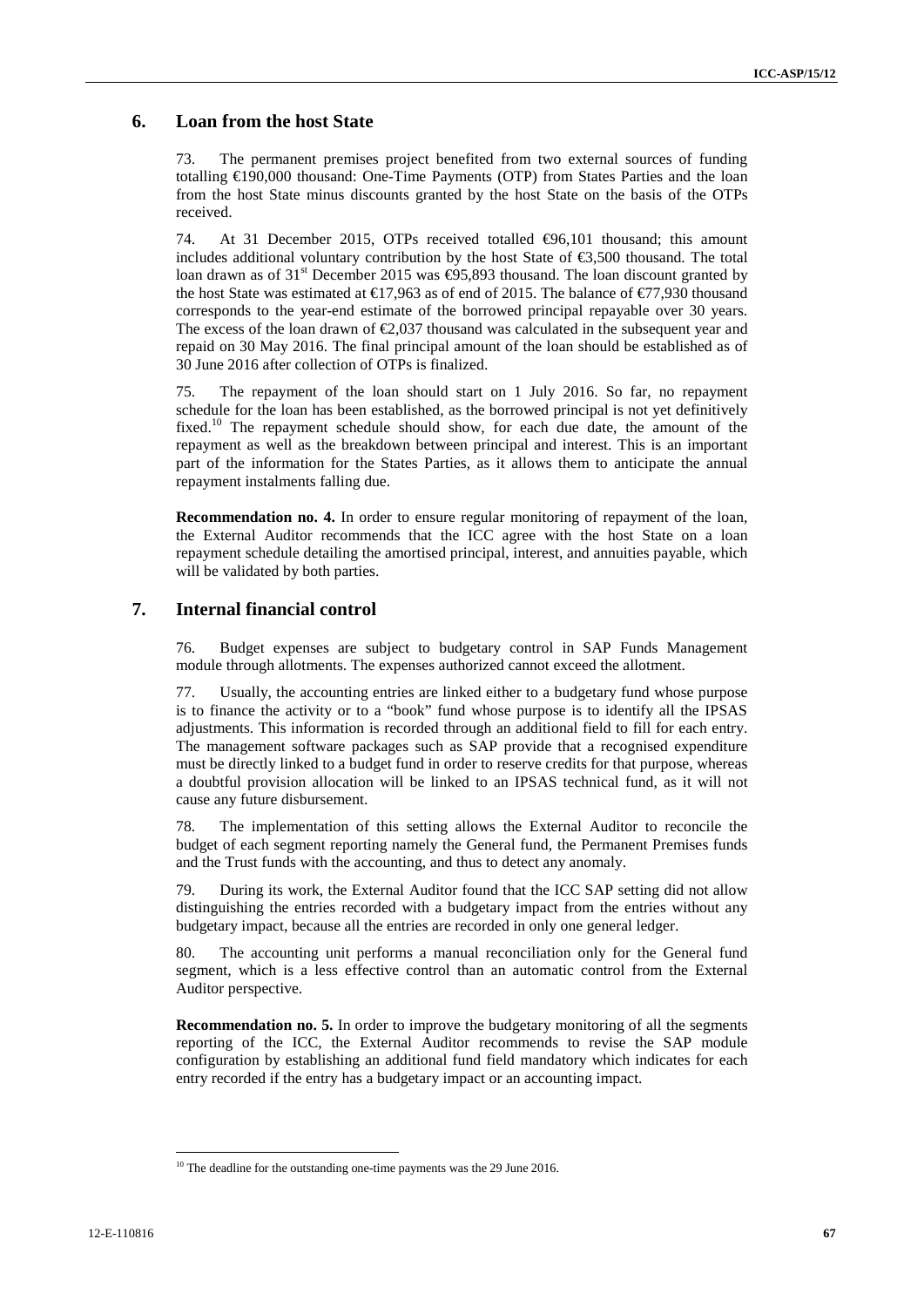#### **8. Accounting internal control**

81. By converting to IPSASs, the ICC chose to improve the transparency of its financial statements and its budget execution. The Organisation thus presented financial statements according to IPSAS for the second consecutive year.

82. The efforts of the ICC's finance section to apply these standards are to be recognised. However, the External Auditor's engagement for this year demonstrated that the preparation of the financial statements in compliance with IPSAS represents substantial, laborious work for the ICC.

83. One cause of these difficulties is that the information system is not entirely configured for full compliance with accrual accounting required by IPSASs (FI module) and that the financial statements are not automatically prepared by the computing system.

84. The closing controls are thus performed "manually": financial statements are still prepared in Excel. Many reports are prepared outside of the SAP information system (particularly the reconciliation of budget data with accounting data), thus avoiding the internal control inherent in this system.

85. In view of the large volume of data to be processed, the manual controls are not satisfactory and do not respect the ideals of an effective and efficient internal control environment.

86. It is thus expected that the ICC complete the full deployment of the computing system in all its components, including for the preparation of financial statements according to IPSASs.

87. In addition, the External Auditor noted the restructuring of the Finance Section and the resultant abolition of the IPSAS Unit. Treasury Unit was combined with Accounts Unit and Payroll Unit was transferred to the Human Resources Section. Consequently, the Finance Section was downsized from a section composed of five units in 2014, namely: Treasury Unit (three established posts); Payroll Unit (four established posts); Disbursements Unit (eight posts, seven of them established); Accounts Unit (five established posts); and IPSAS Unit (four posts, two of which were not filled because of budget constraints), to a section composed of only two units in 2016, with a Chief of Section and an Administrative and Finance Assistant. The current two units are: the Disbursements Unit (eight established posts), handling all disbursements in ICC, including some of the responsibilities of the former Payroll Unit (three posts transferred to Human Resources); and the Accounts and Treasury Unit (seven established posts), shouldering all the added responsibilities resulting from the complexity of IPSASs.

88. This reduction in the accounting teams is even more paradoxical given that the IPSASs require more highly technical resources capable of carrying out accounting tasks because of the complexity of standards, particularly for the accounting of fixed assets, employee benefit liabilities, trade payables, etc.

89. In addition, the ICC has seen a constant growth in activity in recent years, which has had the effect of proportionally increasing volumes of accounting transactions to be processed. The increase in these volumes was temporarily filled by short term positions, while stability in the accounting team makes it possible to preserve the memory of the accounts but also begin to establish the indispensable foundations of internal accounting control.

**Recommendation no. 6.** In order to ensure effective and efficient internal control, the External Auditor recommends that the ICC complete the full deployment of the information system to prepare financial statements according to IPSASs and ensure the stability and reinforcement of the accounting function.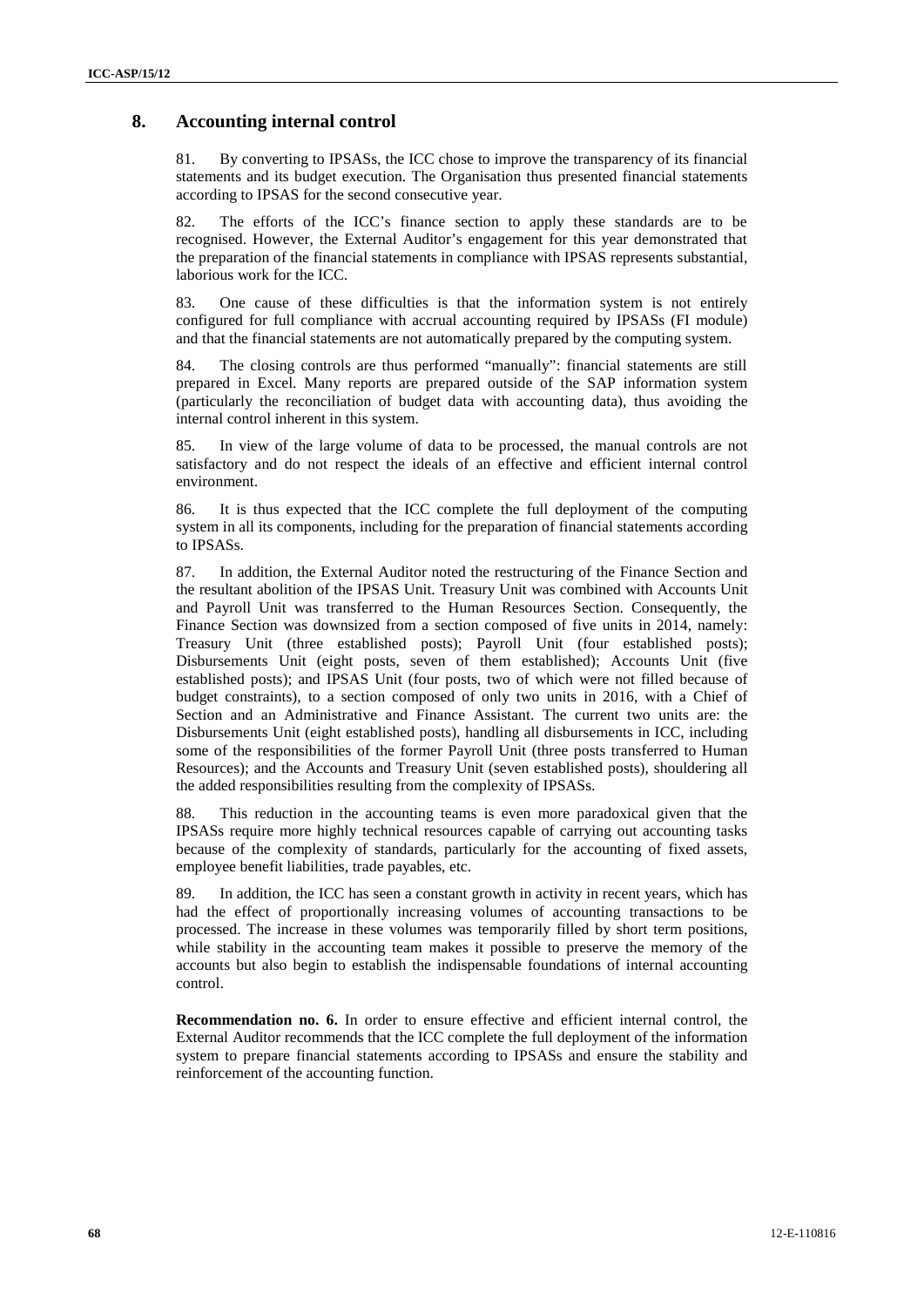# **VI. Acknowledgements**

90. The External Auditor would like to thank the staff of the International Criminal Court, including members of the Registry, for the cooperation and general support given to the audit teams during for their engagement.

*End of audit observations.*

# **Appendix 1**

# **Summary table presenting the changes affecting the result**

|                                                            |                                              | Impact on the balance sheet |        |                                                          |             |                        |  |
|------------------------------------------------------------|----------------------------------------------|-----------------------------|--------|----------------------------------------------------------|-------------|------------------------|--|
| Adjustments list                                           | Impact on the<br><i>income statement</i>     | assets                      | assets | Short-term Long-term Short-Term Long-Term<br>liabilities | liabilities | <b>Net</b><br>position |  |
| <b>Audited totals</b>                                      |                                              |                             |        |                                                          |             |                        |  |
| Adjustment of called contributions                         | $+$ $\epsilon$ 2,068,000                     |                             |        |                                                          |             |                        |  |
| Corrections of non-capitalisable expenses                  | $-$ <b><math>\bigoplus</math></b> , 576, 000 |                             |        |                                                          |             |                        |  |
| Correction of allowances for amortisation and depreciation | $+$ $\bigoplus$ 000                          |                             |        |                                                          |             |                        |  |
| <b>Final totals</b>                                        | $+$ $\epsilon$ 501,000                       |                             |        |                                                          |             |                        |  |
| Adjustments not recognised                                 |                                              |                             |        |                                                          |             |                        |  |
| Nil                                                        |                                              |                             |        |                                                          |             |                        |  |
| Totals with adjustments not recognised                     |                                              |                             |        |                                                          |             |                        |  |

# **Appendix 2**

# **Follow-up of previous recommendations from the 2015 report on cash reserves (ICC-2015-6)**

1. The review of the status of implementation of the recommendations expressed as part of the 2015 cash reserves audit shows that out of a total of eight outstanding recommendations, one was implemented, and seven have been partially implemented.

|   | No. Subject       | Outstanding recommendations                                                                                                                                                                                                                                                                                                                                                                                                                                       |   | Partially<br>Implemented implemented implemented | <b>Not</b> |
|---|-------------------|-------------------------------------------------------------------------------------------------------------------------------------------------------------------------------------------------------------------------------------------------------------------------------------------------------------------------------------------------------------------------------------------------------------------------------------------------------------------|---|--------------------------------------------------|------------|
|   | Cash<br>reserves: | Use the Working Capital Fund and the Contingency Fund in order to<br>mitigate temporary situations of insufficiency of cash while awaiting the<br>implementation of a more sustainable funding mechanism.                                                                                                                                                                                                                                                         | X |                                                  |            |
|   | Cash<br>reserves: | In addition to the temporary use of the cash reserves, negotiate the<br>opening of a credit line with the banks, in order to have an additional<br>insurance in case of temporary difficulties resulting from delays in<br>contributions, which cannot be covered by the Working Capital Fund any<br>longer. Upon establishment of the credit line the contingency Fund could<br>continue to be utilized as prescribed by the Financial Regulations and<br>Rules. |   | X                                                |            |
| 3 | Cash<br>reserves: | Adopt a plan for financing the employee benefits liabilities in order to<br>smooth charges related to these liabilities, which are likely to increase in<br>the future. Further work will have to be carried out to determine if the<br>establishment of a reserve would be appropriate and what should be its<br>level.                                                                                                                                          |   | X                                                |            |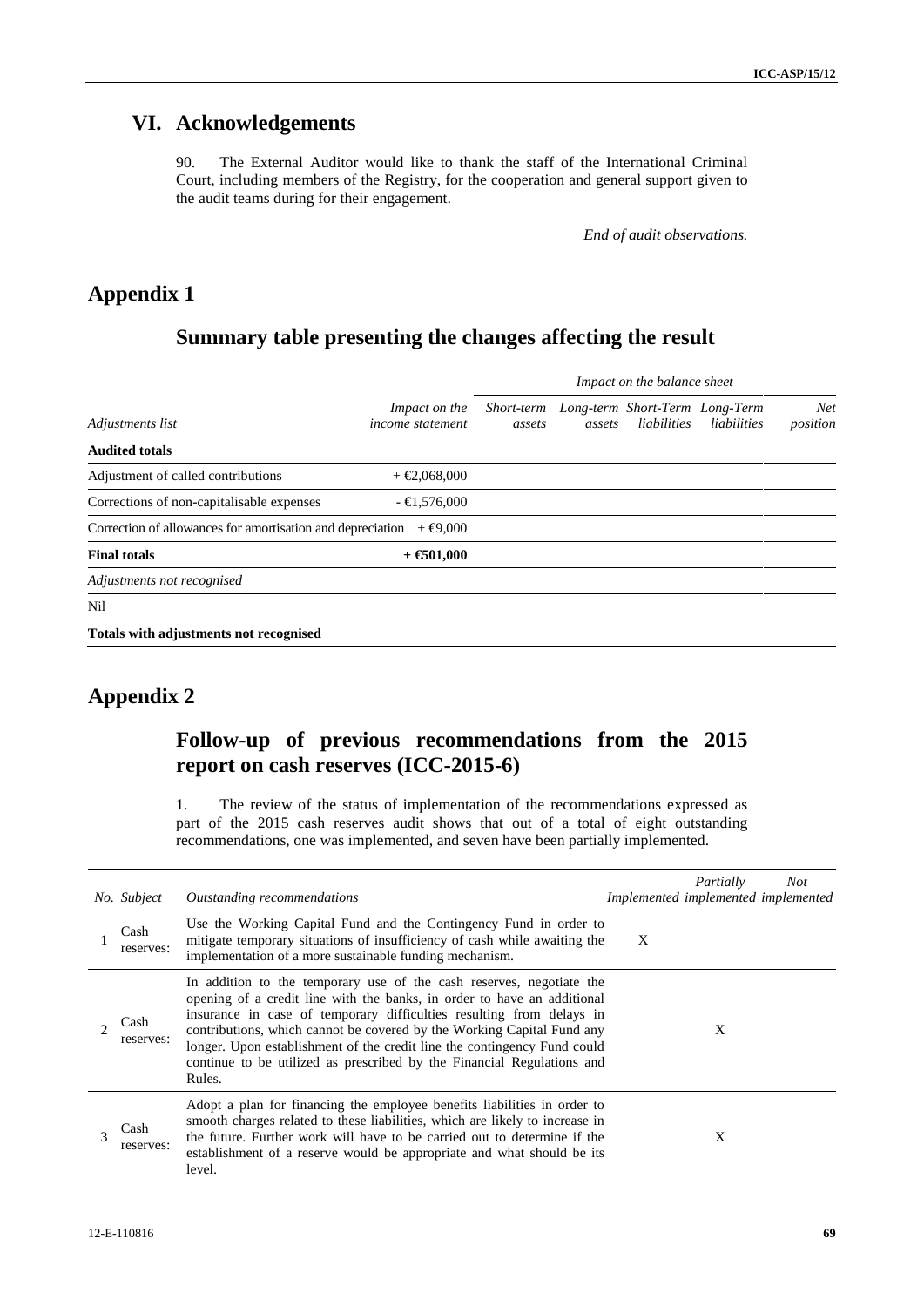|   | No. Subject       | Outstanding recommendations                                                                                                                                                                                                                         | Implemented implemented implemented | Partially | <b>Not</b> |
|---|-------------------|-----------------------------------------------------------------------------------------------------------------------------------------------------------------------------------------------------------------------------------------------------|-------------------------------------|-----------|------------|
|   | Cash<br>reserves: | Improve the predictability of the receipt of the contributions to be earned<br>in the ongoing year, via recovery planning and by setting up a payment<br>plan, negotiated with every State Party in arrears.                                        | X                                   |           |            |
|   | Cash<br>reserves: | Set up debt settlement plans in order to make States, which have been<br>debtors for several years, more accountable.                                                                                                                               | X                                   |           |            |
|   | Cash<br>reserves: | If there is no recovery of arrears, implement the sanctions given in the<br>Financial Regulations and Rules.                                                                                                                                        | X                                   |           |            |
|   | Cash<br>reserves: | Examine how to better adapt the rhythm of disbursements according to the<br>cash available with the ICC.                                                                                                                                            |                                     | X         |            |
| 8 | Cash<br>reserves: | Intensify the practice of revising the programme budget during the year, in<br>order to control costs still to be engaged with respect to the cashed<br>contributions, enable reprioritization of activities and absorb unforeseen<br>expenditures. |                                     | X         |            |
|   |                   | Total number of outstanding recommendations: 8                                                                                                                                                                                                      |                                     | 7         |            |

2. Recommendation no. 2 is considered partially implemented because the ICC has initiated negotiations with its banking partners. A proposed resolution of the ASP is in the planning stage in order to open a new line of credit in September 2016.

3. Recommendation no. 3 remains under consideration at the ICC level.

4. Recommendations no. 4, no. 5, and no. 6 are considered as being implemented because the ICC sent several verbal notes to the States Parties in April 2016 and organised various meetings intended to find solutions to settle late contributions. Article 112 of the Rome Statute provides that States in arrears for two full years of contributions must have their voting rights suspended.

5. Recommendations no. 7 and no. 8 remain under consideration.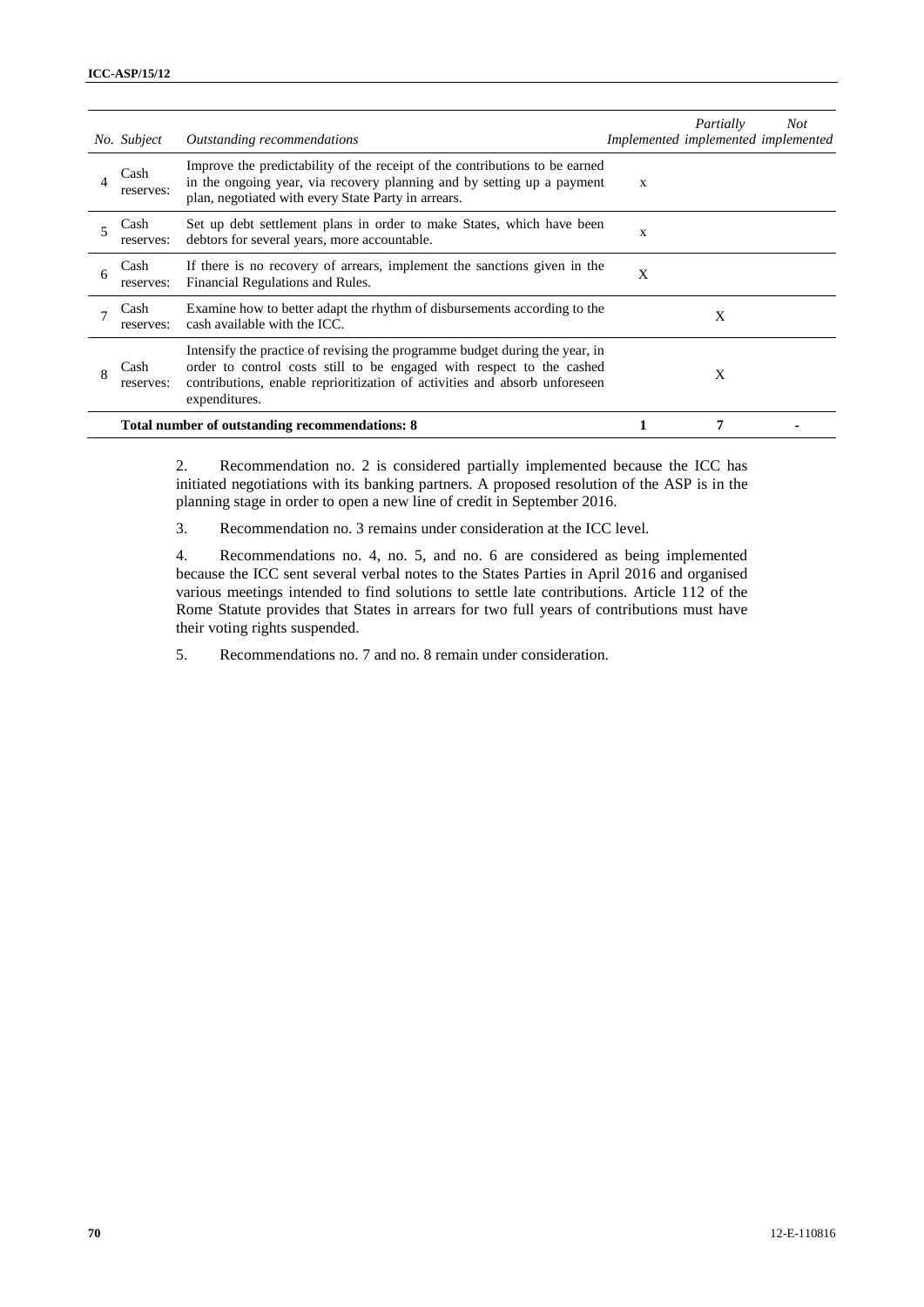*Page*

# **Audit report on financial reporting and management of the permanent premises project - Financial year 2015**

### *Table of contents*

| I.   |    |                                                                         |  |  |  |  |  |
|------|----|-------------------------------------------------------------------------|--|--|--|--|--|
| II.  |    |                                                                         |  |  |  |  |  |
| III. |    |                                                                         |  |  |  |  |  |
| IV.  |    |                                                                         |  |  |  |  |  |
| V.   |    |                                                                         |  |  |  |  |  |
|      | 1. |                                                                         |  |  |  |  |  |
|      | 2. |                                                                         |  |  |  |  |  |
|      | 3. | General operating expenses, maintenance and capital replacement costs82 |  |  |  |  |  |
| VI.  |    |                                                                         |  |  |  |  |  |
|      | 1. |                                                                         |  |  |  |  |  |
|      | 2. |                                                                         |  |  |  |  |  |
|      | 3. |                                                                         |  |  |  |  |  |
| VII. |    |                                                                         |  |  |  |  |  |

## **I. Purpose and scope of the audit**

1. A team of three external auditors conducted an examination of the financial reporting and management of the Permanent Premises Project of the International Criminal Court ("the Court") for the 2015 financial year. The objective of this audit was to verify the appropriateness, validity and completeness of the financial reporting and to conduct an audit of the management of the project. The management audit focused on verifying the legal basis of decisions, financing arrangements, governance, operational conduct of the project, the scope of risks and disputes, and compliance with decisions of the States Parties.

2. The audit was conducted in accordance with the International Standards of Supreme Audit Institutions (ISSAI), with Regulation 12 of the Financial Regulations and Rules of the International Criminal Court and with the letter of engagement dated 14 January 2013.

3. All observations and recommendations were discussed with the appropriate personnel. The audit closure meeting was held on 2 June 2016 with the project management. This report fully reflects their comments and responses.

4. This report brings to an end the yearly review of financial reporting and management of the Permanent Premises Project for the financial years 2012 to 2015, which was entrusted to the Cour des Comptes by the Assembly of States Parties ("the Assembly") in its resolution ICC-ASP/13/Res.6 and set out in the letter of engagement dated 14 January 2013. The audited period was extended until the end of May 2016.

# **II. Background**

5. In 2005, the Assembly decided to provide the Court with permanent premises, in view of the fact that it is a permanent judicial institution, unlike existing temporary international criminal tribunals which also have their headquarters located in or near The Hague.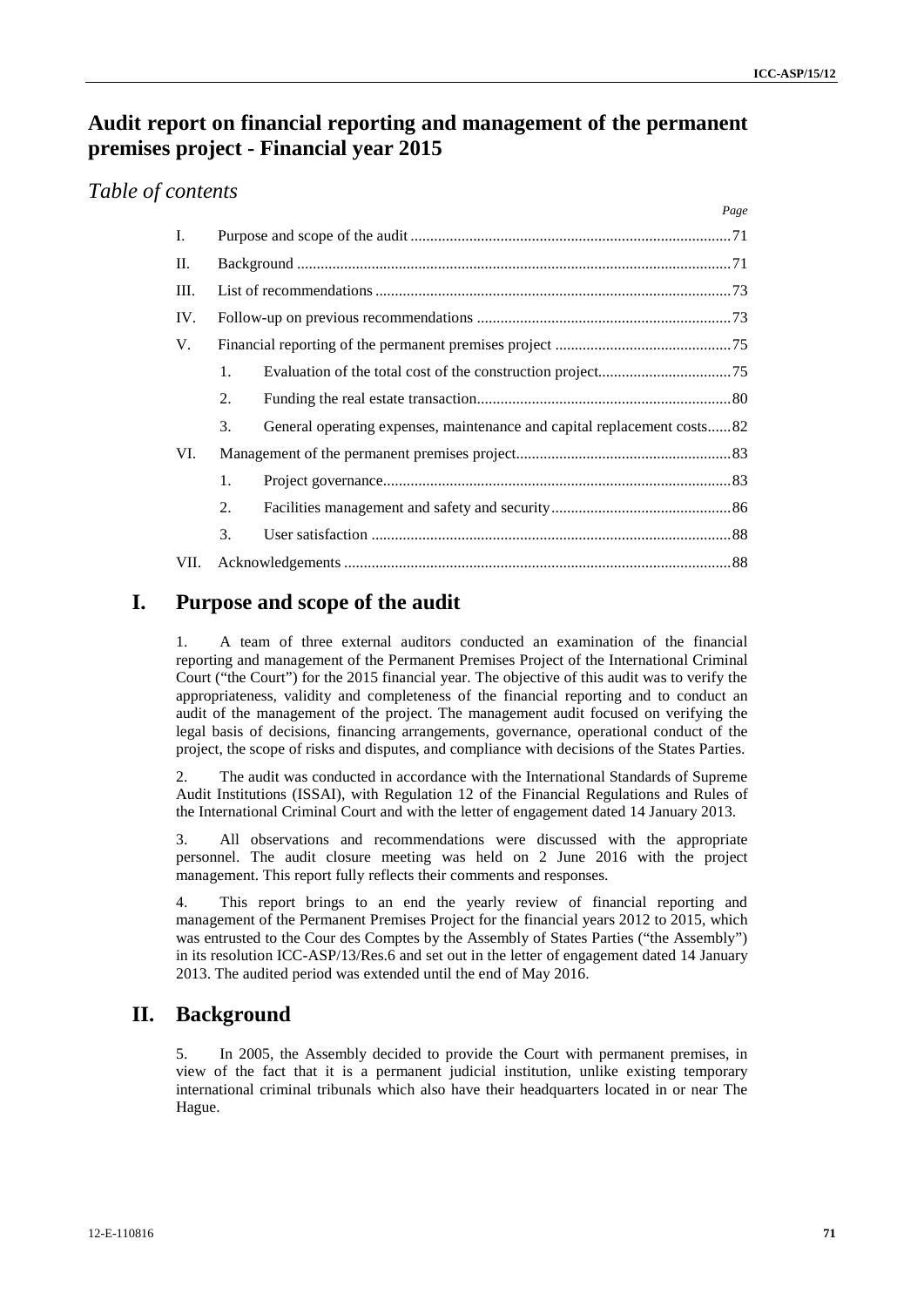6. The Assembly resolution on permanent premises adopted on  $14$  December  $2007<sup>11</sup>$ estimated at  $\epsilon$ 190 million the budget necessary for the permanent premises alone at 2014 price levels. This budget was confirmed by the Assembly on 21 December  $2011<sup>12</sup>$  but it was also to incorporate the integrated user equipment ("3GV"). In November 2013, the Assembly increased the budget of the construction project to  $\epsilon$ 195.7 million, but this time its scope was broadened to include the management of the transition programme, including non-integrated user equipment ("2GV").

7. With the two budgets joined together, the project management anticipated a budget overrun, in response to which, at is session on 17 December 2014, the Assembly<sup>13</sup> increased the authorized budget from €195.7 million to a maximum of €200 million, and later, in its resolution of 25 June 2015,<sup>14</sup> to a maximum of  $\epsilon$ 206 million.

8. The permanent seat of the Court is built in the north of The Hague, near Scheveningen, 2 km from the sea alongside dunes and on land provided and owned by the Dutch State.

9. The project of the Danish practice *Schmidt Hammer Lassen* comprises six connected buildings with a total surface area of  $52,450 \text{ m}^2$ , including three courtrooms with the possibility of a fourth, and 1,200 workstations, which may be increased to 1,500. In response to the increase in staff of the Office of the Prosecutor, which was approved in 2014, the number of workstations was increased to 1,382 after the construction had started. The project does not include a detention centre. The Court uses the Dutch prison facilities situated 1 km from its seat.

10. The Assembly appointed a Project Director, who reports on a regular basis to the Oversight Committee, created in 2005 and composed of ten representatives of States Parties. The Court, the host State and other States Parties may sit on the Oversight Committee as observers. The Oversight Committee is a subsidiary organ of the Assembly of States Parties and provides progress reports to the Committee on Budget and Finance, status reports to the Bureau and draft resolutions or information to the Assembly through the Bureau.

11. The project management is under the responsibility of the Court which delegated it to a Project Director, who is assisted by a company specializing in project management (Brink Groep). The main contractor, in charge of carrying out the construction work, was selected on the basis of a tender in late 2011. The tender included the obligation for the selected contractor to make the design team of the winning project part of its organization. On 1 October 2012, the engineering and construction contract "NEC3" was signed.

12. The preliminary design for the permanent premises was approved in 2011. The construction phase began in 2012 with preparation of the ground provided by the Dutch Government. The first stone of the premises was laid on 16 April 2013. The buildings were completed on 30 October 2015, whereas the contract originally provided for completion on 17 July 2015, and were delivered on 2 November 2015. The key handover ceremony took place on 12 November 2015. The Court's move took place between 30 November and 11 December 2015.

13. At the Assembly of States Parties' request, the External Auditor carried out a special mission from 11 to 22 January 2016. The purpose of that audit was to review the permanent premises' budget process, the regularity, efficacy and efficiency of its budget performance and the reasons for the overrun in the initial projected cost. The report was submitted in March 2016.<sup>15</sup> This report does not reproduce the contents of that separate audit, but updates and supplements it.

The statements and analysis contained in this report are based not only on the various meetings with Court staff and service providers, but also on the documentation prepared by the Project Director's Office.

 $^{11}$  ICC-ASP/6/Res.1.<br> $^{12}$  ICC-ASP/10/Res.6.

<sup>&</sup>lt;sup>13</sup> Resolution ICC-ASP/13/20.

 $14$  ICC-ASP/13/Res.6.<br> $15$  Report ICC-2015-4.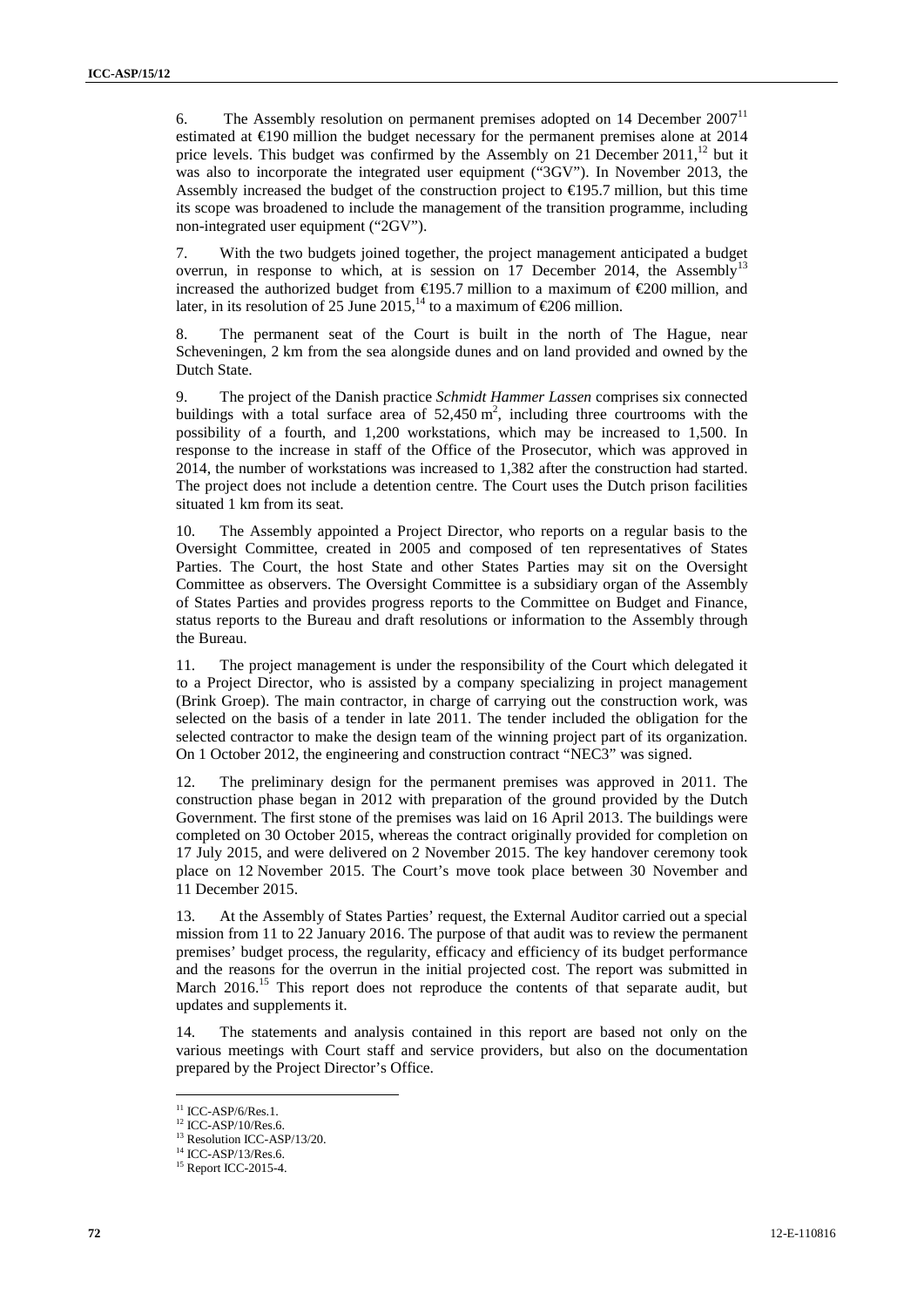# **III. List of recommendations**

**Recommendation No. 1.** The External Auditor recommends that, at its next session, or as soon as possible in 2017, the Assembly review cost estimates of capital replacements and implement a funding solution which does not jeopardize the prudential level of the working capital fund.

**Recommendation No. 2.** The External Auditor recommends that the Oversight Committee extend the contract of the Project Director until after the next session of the Assembly of States Parties.

**Recommendation No. 3.** The External Auditor recommends that the Project Director ensure, through the Project Manager, that the correction of all construction defects is verified.

**Recommendation No. 4.** The External Auditor recommends that the Assembly of States Parties terminate the mandate of the Oversight Committee, after discharging the Project Director's Office of its responsibility for management of the project, and entrust the oversight of the work of the Facilities Management Unit to the Committee on Budget and Finance.

**Recommendation No. 5.** The External Auditor recommends that the Court enter as soon as possible into the contractual addendum authorized by the Assembly in December 2014, entrusting Courtys with maintenance services additional to those under the construction contract, and up to 31 December 2017.

**Recommendation No. 6.** The External Auditor recommends that the Registrar issue a letter to the future Head of the Facilities Management Unit (FMU), setting out the new tasks and activities entrusted to the Unit since the transfer of ownership of the permanent premises.

**Recommendation No. 7.** The External Auditor recommends that the Safety and Security Section, in close cooperation with the host State police and emergency services, organize as soon as possible the evacuation exercises prescribed under the law of the host State.

**Recommendation No. 8.** The External Auditor recommends that the Registrar carry out a satisfaction survey among permanent premises users during the second half of 2016 and once a year subsequently.

**Recommendation No. 9.** The External Auditor recommends that the Registrar provide permanent premises users with learning tools appropriate to the premises functionalities and limitations.

# **IV. Follow-up on previous recommendations**

15. The External Auditor reviewed the status of recommendations of former audits on financial reporting and management that have not yet been implemented. As at the date of the mission, six recommendations have been implemented, two have been partially implemented and two have yet to be implemented. In view of this situation, this report contains a new section on the real estate capital replacement and future oversight of facilities management.

|                               | <b>Recommendations</b>                                                                                                                                                                                                                                                                                       | Partially<br>Implemented implemented Abandoned |   |  |
|-------------------------------|--------------------------------------------------------------------------------------------------------------------------------------------------------------------------------------------------------------------------------------------------------------------------------------------------------------|------------------------------------------------|---|--|
| $2015 -$<br>Special<br>Report | The External Auditor recommends that the Project Director ensures that the project<br>manager (Brink) verifies the invoices submitted by Courtys, in accordance with<br>articles 52.2 and 52.3 of the NEC 3 contract.                                                                                        | X                                              |   |  |
| 2015-1                        | The External Auditor recommends to the project management team that the<br>information for the Oversight Committee be supplemented with a summary<br>presentation with supporting evidence of the budget approved by the Assembly of<br>States Parties, commitments, payments and also estimated provisions. |                                                | X |  |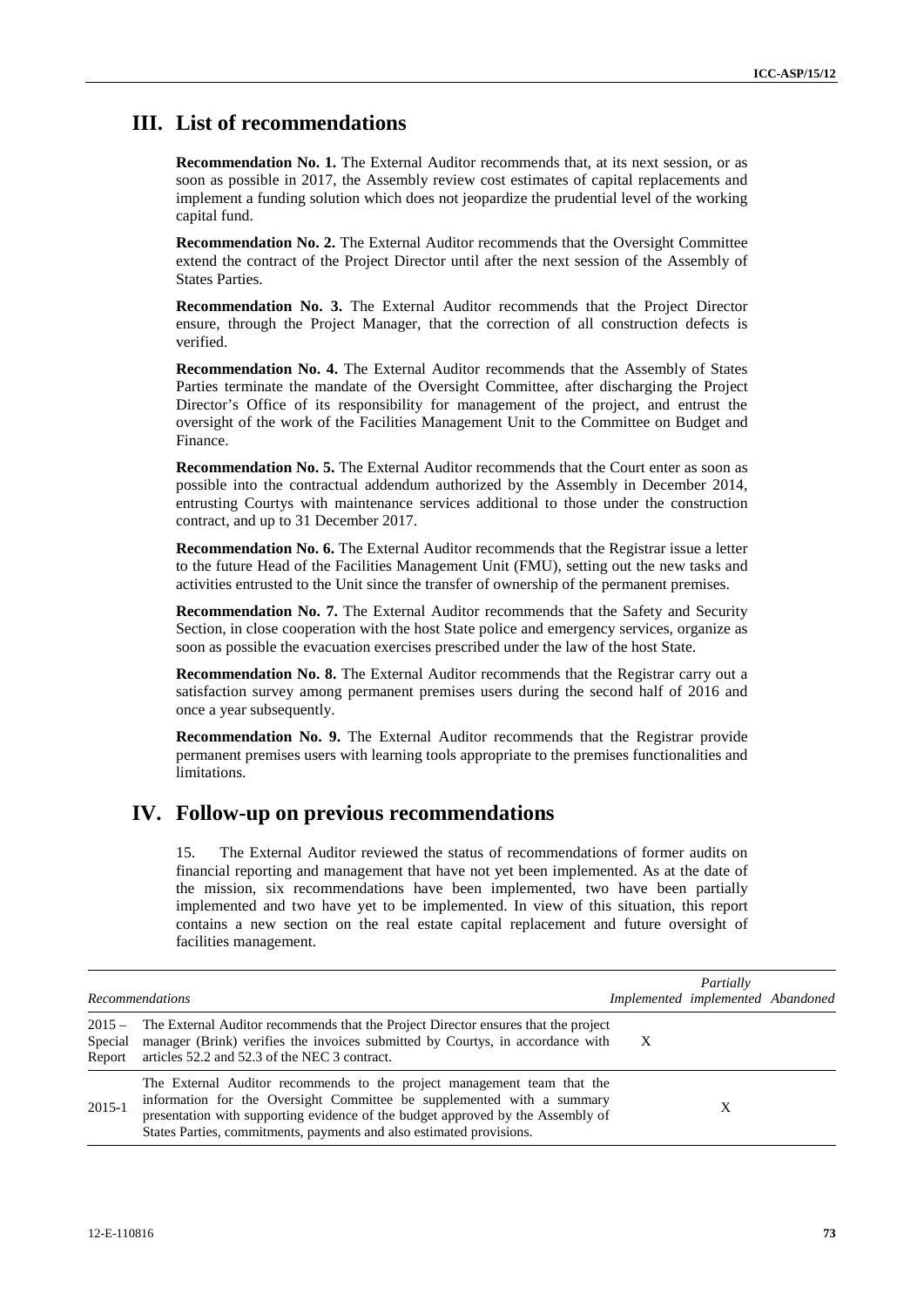| The External Auditor recommends (i) that an adjustment to the calculation of one-<br>time payments be made immediately and for calls for funds to be also issued                                                                                                                                                                                                                                                               |             |                |                |
|--------------------------------------------------------------------------------------------------------------------------------------------------------------------------------------------------------------------------------------------------------------------------------------------------------------------------------------------------------------------------------------------------------------------------------|-------------|----------------|----------------|
| immediately to States which formally adopted this option; (ii) that the deadline<br>2015-2<br>initially set for 15 June 2015 be extended by the Oversight Committee in<br>agreement with the host State to allow this corrective measure to be implemented<br>without penalising contributing States.                                                                                                                          | X           |                |                |
| The External Auditor recommends that the ICC begins to build up reserves for the<br>renewal of its real estate capital in the financial year following the delivery of the<br>2015-3<br>permanent premises.                                                                                                                                                                                                                    |             |                | X              |
| The External Auditor recommends that the necessary resources be provided for in<br>the 2016 budget to manage the administrative follow-up of the construction project<br>2015-4<br>and transition programme to guarantee the successful completion of the project in<br>the best interests of the States Parties and of the ICC.                                                                                               | $\mathbf X$ |                |                |
| The External Auditor recommends organising the transition of the current<br>Oversight Committee to a future organ representative of the States Parties tasked<br>with overseeing major issues, within the framework of strict guidelines so as not to<br>2015-5<br>create any ambiguity in terms of governance between the governing bodies and the<br>executive management of the ICC.                                        |             |                | X              |
| The External Auditor recommends that the project management team organizes the<br>transfer of the construction project's document library and its management to the<br>Registry's general services (Facilities Management Unit) from 1 September 2015<br>2015-6<br>and facilitates access to the library for the Security and Safety Section, in<br>collaborative mode.                                                        | X           |                |                |
| The External Auditor recommends that the Court and Oversight Committee fix the<br>reference date for the liquidation of States Parties' contributions as the day the<br>Court takes possession of the premises, even if it is earlier than the date of final<br>2014-1<br>discharge of the construction project. The liquidation of these contributions can<br>thus be based on the scale applicable for 2013, 2014 and 2015.  | X           |                |                |
| The External Auditor recommends to the ICC and to the Oversight Committee to<br>examine by the end of 2014 the issue of outsourcing, either in full or in part, the<br>management of the buildings of which it is due to take ownership, in order to<br>2014-3<br>budget for the expenditure associated with the final decision as set out in the 2015<br>budget and to prepare to implement this choice as of September 2015. |             | X              |                |
| The External Auditor recommends that the Court identifies and assesses the risks<br>pertaining to recurrent operating costs and in particular known costs for the mirror<br>2014-7<br>pond, the green wall over the "architectural steel grid" and a potential future<br>requirement for compliance with HEQ (high environmental quality) standards.                                                                           | X           |                |                |
| Number of recommendations: 10                                                                                                                                                                                                                                                                                                                                                                                                  | 6           | $\overline{2}$ | $\overline{2}$ |

16. *Recommendation 2015-1.* From September 2015 to April 2016, the project management included a new table in its monthly reports to the Oversight Committee, showing the Assembly's approved budget, as well as commitments, payments and estimated future provisions. At the request of the Oversight Committee, the report submitted on 9 May 2016 did not present the information in the same manner as in the previous report. Thus, financial oversight of the project has not been dealt with in a consistent way. However, at the request of the Audit team the table was provided by the Project Director's Office for the 9 May report, and later for the 6 June report. In any case, this recommendation will become not applicable once the project is completed.

17. *Recommendation 2015-3.* In November 2015, the ASP decided that the cost estimates for capital replacements would be reviewed during the period 2017 to 2019; a study will be commissioned from a future committee responsible for oversight of the permanent premises. No allowance for capital replacement costs will be made for the first 10 years of operation, namely until 2026. A study of sustainable use of budgeted resources (assessed contributions) or other financial instruments (including loans), sufficient to provide the assets capital replacement will be conducted, in the period 2017-2019 (resolution ICC-ASP/14/Res.5, para. 67 (c) and (d)). The External Auditor will be revisiting this recommendation later in this report.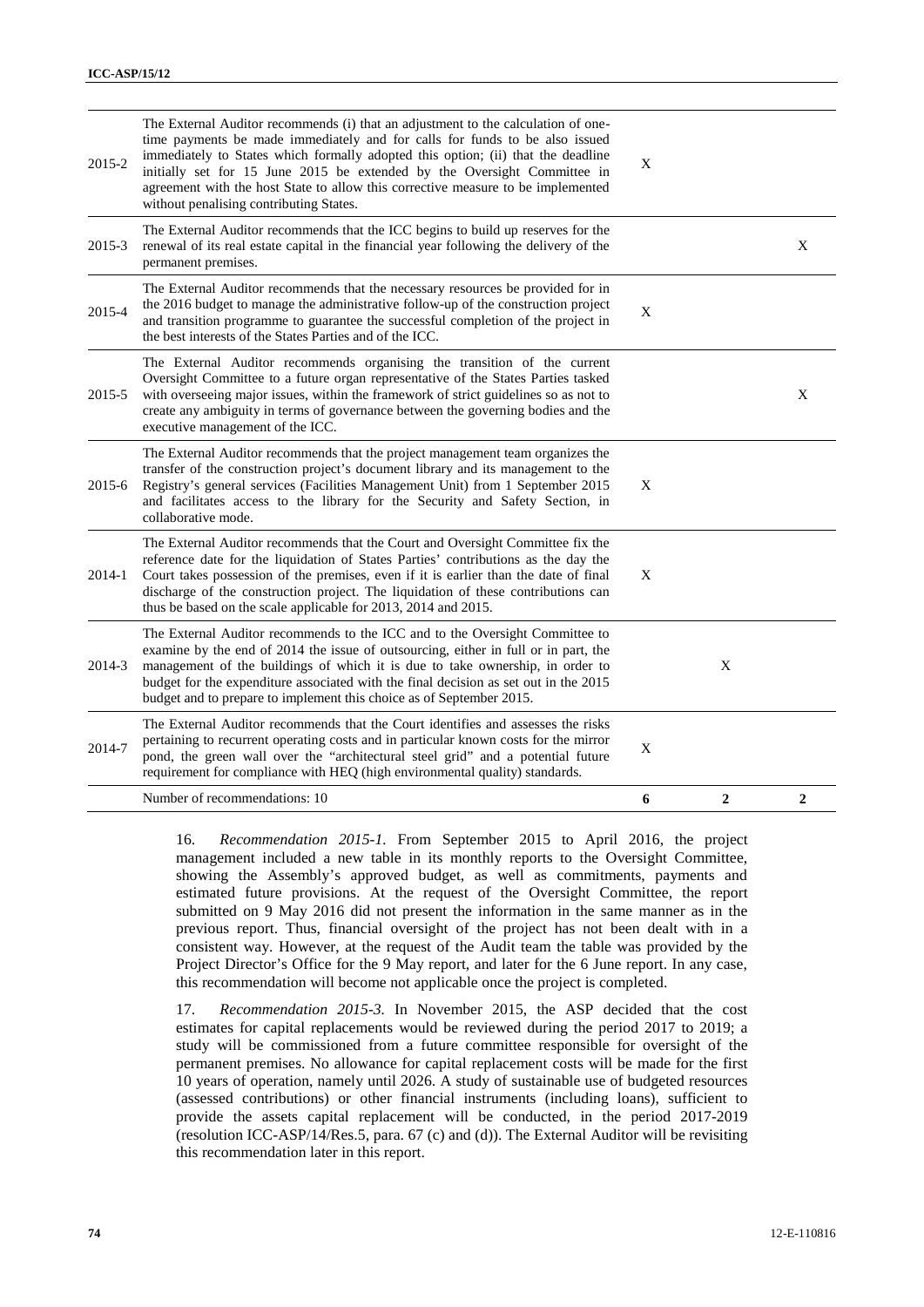18. *Recommendation 2015-5.* In November 2015, the Assembly invited the Oversight Committee to continue discussions on the establishment of a new governance structure for the permanent premises, and to report thereon to the fifteenth session of the Assembly. It was agreed that if no decision is taken by the end of the fifteenth session, the mandate of the Oversight Committee would be extended (resolution ICC-ASP / 14 / Res.5, paras. 58 and 59). The recommendation made by the External Auditor in 2015 for transition of the current Oversight Committee to a future organ representative of the States Parties tasked with overseeing major issues had been interpreted in a way that changes its nature. Thus the Oversight Committee proposed to the Assembly that a new premises committee be established, comprising ten States Parties, in order to represent the owner's interests on behalf of the Assembly. It would be tasked with strategic monitoring and oversight, whereas the Court would take care of day-to-day management. The premises committee would meet every two months at the ambassadorial level. In addition, a new Project Director's Office would be created; it would be managed by a Project Director and report to the Assembly. The Auditor will revisit this recommendation later and expand on it.

19. *Recommendation 2014-3.* Following the proposal of the Working Group on the Total Cost of Ownership, initiated by the Oversight Committee in March 2013, and the recommendation of the Committee on Budget and Finance in December 2014, the Assembly authorized the Court to extend the maintenance contracts provided by the General Contractor during the first year after the delivery of the permanent premises, to a period ending on 31 December 2017. These extensions should enable the Court to prepare its future long-term maintenance strategy and contracts (Resolution ICC-ASP/13/Res.2, para. 14). However, the Court has yet to finalize the negotiation with Courtys on the scope of work and schedule of preventive and corrective maintenance requirements for the permanent premises.

## **V. Financial reporting of the permanent premises project**

## **1. Evaluation of the total cost of the construction project**

### **1.1. Estimated final cost**

20. At the time of the audit, from 23 May to 3 June 2016, negotiations between the Court and Courtys were ongoing. The deadline for accounts closure envisaged by the Project Director's Office at the time of the budget performance audit in January, namely end March 2016, had been missed. On 7 June 2016, the External Auditor was informed that the Project Director and Courtys had reached a settlement, agreeing the total construction contract cost at €168.5 million, which translates into a final permanent premises project cost of €205.75 million. This final amount, which had yet not been embodied in a legal agreement at the date of the audit, has not been audited. The situation audited is the one up to 9 May 2016. However, the difference between the cost as at 9 May 2016 ( $\text{\textcircled{e}05.7}$  million) and the non-audited cost as at 7 June 2016 ( $\text{\textcircled{e}05.75}$  million), namely €50 000, is not considered significant.

21. The External Auditor recommended to the project management team that the information for the Oversight Committee be supplemented with a documented and synthetic presentation showing the budget as approved by the Assembly of States Parties, compared with commitments, payments and estimated provisions, in order to justify the cost at completion. The presentation to the Oversight Committee was submitted in that format as of August 2015. However, the format of the progress report of 9 May 2016 had changed again at the request of the Oversight Committee. The summary of budgetary expenses and the list of compensation events were not included in that report. Both pieces of information were provided to the audit team upon request. The manner in which information is reported is still evolving, despite the fact that the project is completed. During this audit the project management gave the External Auditor three different versions of the progress report prepared by the Project Manager. The information initially provided was not consistent with the figures presented to the Oversight Committee on 9 May, although it was later reconciled.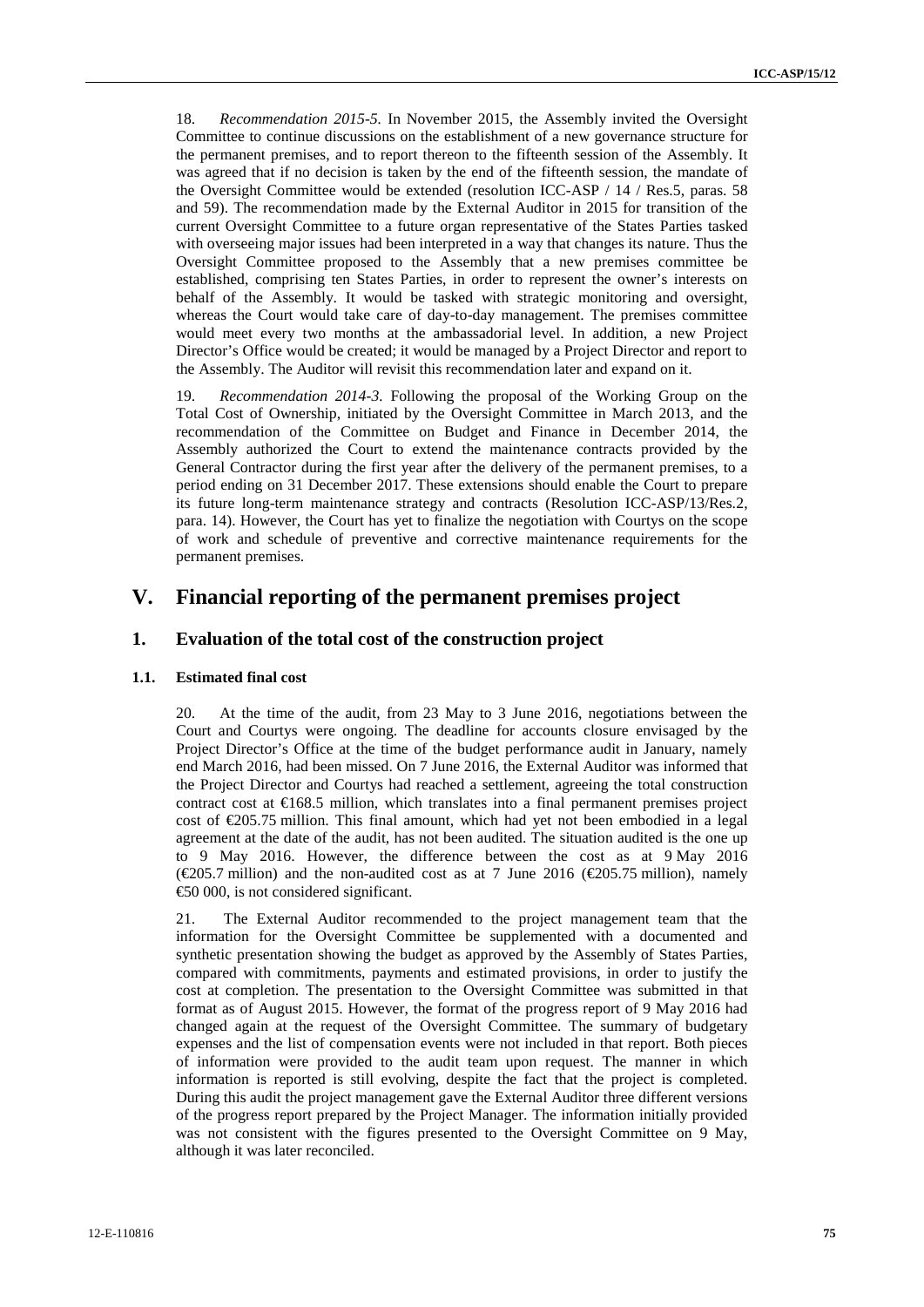22. In our audit of the situation as at 31 December 2015, the final cost in the worst-case scenario amounted to  $\epsilon$ 205 million (compared to  $\epsilon$ 204 million in the best-case scenario). The cost estimates as at 9 May 2016 totalled  $\epsilon$ 205.7 million, a probable overspend of €1.7 million compared to the stated budget of €204 million (resolution of 25 June 2015, ICC-ASP/13/Res.6). $^{16}$ 

23. The increase in costs is essentially due to an increase in the number of compensation events during construction. The latter were subject to a special verification procedure described in the next section of this report.

#### **Table 1. Cost breakdown at completion (in million euros)**

| In million euro              | 31 December 2015 (worst-case) | 9 May 2016 |  |
|------------------------------|-------------------------------|------------|--|
| Construction project         | 194.2                         | 194.9      |  |
| Transition project           | 10.8                          | 10.8       |  |
| <b>Total unified project</b> | 205                           | 205.7      |  |

Source : Project Director's Office-PDO/Brink

24. The transition project was completed on 31 December 2015. Its final cost remained at  $\in$  0.8 million, namely  $\in$  0.51 million under the  $\in$  1.3 million budget.

25. The cost of the construction project as at 9 May 2016 amounted to  $\in$  94.9 million (including savings of  $\epsilon$ 2.44 million through the sharing mechanism<sup>17</sup>), which corresponds to a cost overrun of  $\epsilon 2.2$  million compared to the  $\epsilon 192.6$  million estimated on 25 June 2015 (ICC-ASP/13/Res.6).

26. As at 9 May 2016, the status of budget performance was as follows.

|                       |                 | <b>Implemented</b><br>budget<br><b>Budget</b><br>(B) | To be committed<br>(C) |                        | <i>Estimated cost</i><br>$(D) = (B) + (C)$ |                        | Budgetary variance<br>$(E) = (A) - (D)$ |                        |
|-----------------------|-----------------|------------------------------------------------------|------------------------|------------------------|--------------------------------------------|------------------------|-----------------------------------------|------------------------|
|                       | $(A)$ (06/2015) |                                                      | Best-case<br>scenario  | Worst-case<br>scenario | Best-case<br>scenario                      | Worst-case<br>scenario | Best-case<br>scenario                   | Worst-case<br>scenario |
| Construction          | 194.7           | 197.5                                                | $-2.8$                 | $-2.61$                | 194.7                                      | 194.87                 | 0.0                                     | $-0.17$                |
| Transition            | 11.3            | 10.48                                                | 0.36                   | 0.34                   | 10.84                                      | 10.84                  | 0.5                                     | 0.5                    |
| <b>Unified budget</b> | 206             | 207.98                                               | $-2.4$                 | $-2.27$                | 205.5                                      | 205.71                 | 0.5                                     | 0.33                   |

Source: PDO / Brink

27. The implemented budget comprises paid amounts and unpaid orders. It amounted to €207.98 million, comprising €198.75 million already paid and €9.23 million outstanding. Thus the implemented budget exceeded the authorized budget by  $\epsilon$ 1.98 million.<sup>18</sup> In other words, total costs to date exceeded the budget of €206 million allocated to the project. Balances due were negative, and essentially consisted of costs under negotiation and expected savings under the sharing mechanism, for a total of  $-\epsilon 2.27$  million.

28. The snagging period for the identification and rectification of defects runs for 52 weeks from the date of completion of the works, which was 30 October 2015, meaning that it terminates at the end of October 2016. An amount of  $\epsilon$ 737,500<sup>19</sup> will be retained from the balance owed to the construction company as security for the necessary works of

<sup>&</sup>lt;sup>16</sup> The Assembly stressed its firm intention that the unified construction and transition projects premises is delivered within the  $\text{\textsterling}06$  million budget, of which  $\text{\textsterling}1,993,524$  would not be disbursed if the sharing mechanism of the contract with the general contractor produces the expected results, as per resolution ICC

<sup>&</sup>lt;sup>17</sup> As at 9 May the cost of construction amounted to  $\bigoplus$  97.5 million. The sharing mechanism is currently estimated to amount to  $€2.44$  million, bringing the cost of construction down to €194.9 million.<br><sup>18</sup> €206 million +€1.98 million = €207.98 million.<br><sup>19</sup> Estimated amount as at the date of the audit.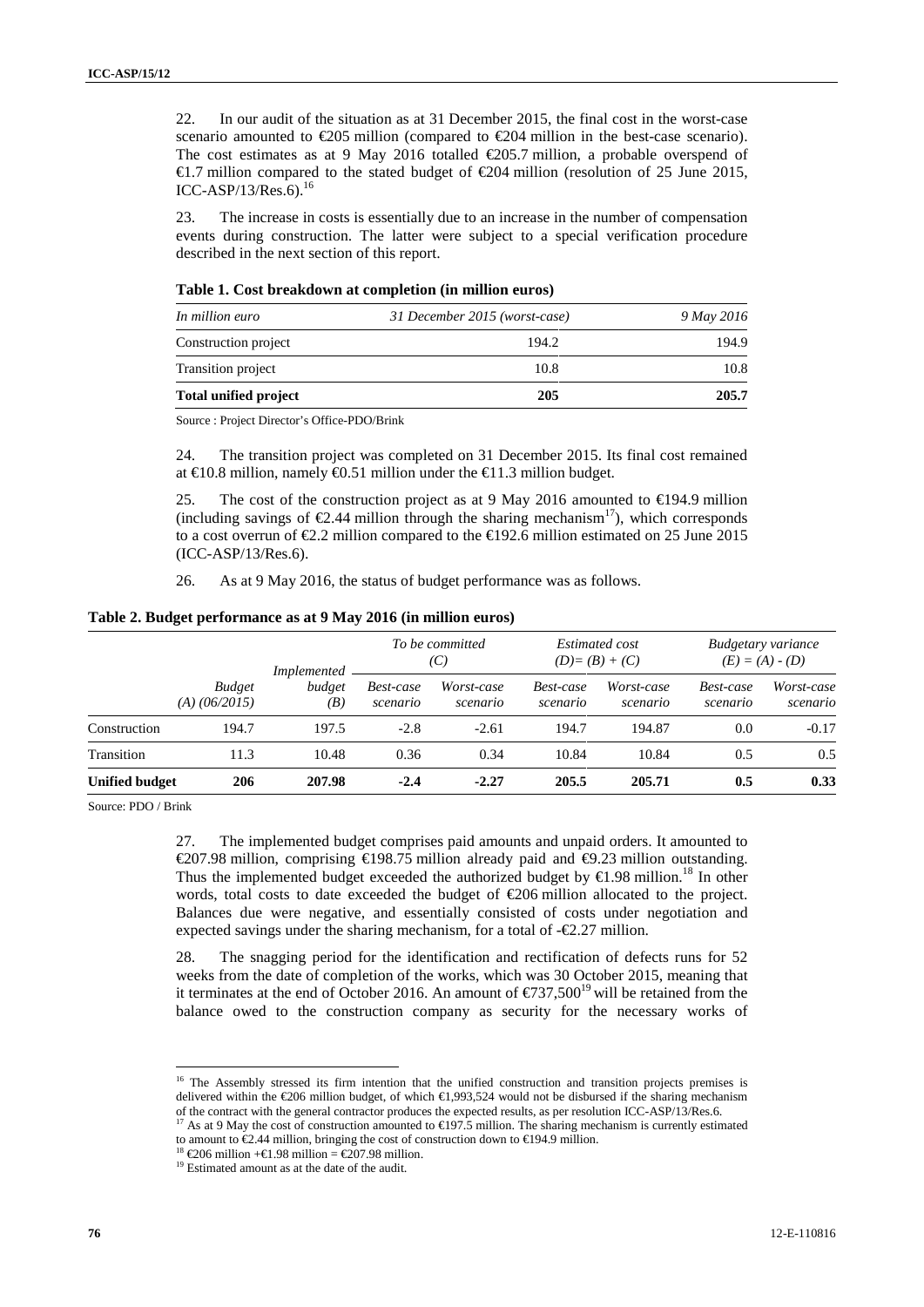correction. This retention, or the balance thereof in the case of unrectified defects, must be paid after October 2016 at the close of the snagging period.

| Construction cost             | <b>Budget approved by</b><br>ASP 13 and ASP RESI | 9 May 2016 | <b>Budget variance</b> |
|-------------------------------|--------------------------------------------------|------------|------------------------|
| Form of Agreement excluded AV | 141.0                                            | 140.8      | $-0.24$                |
| AV                            | 6.0                                              | 9.3        | 3.35                   |
| Construction others           | 0.7                                              | 1.4        | 0.68                   |
| Risk (Compensation events)    | 12.0                                             | 21.6       | 9.56                   |
| Permit and dues               | 2.5                                              | 2.6        | 0.01                   |
| Fees                          | 20.5                                             | 20.1       | $-0.40$                |
| Other costs                   | 1.5                                              | 1.5        | $-0.01$                |
| Additional budget remains     | 8.3                                              |            | $-8.30$                |
| Subtotal construction         | 192.6                                            | 197.3      | 4.64                   |
| Transition                    |                                                  |            |                        |
| Construction costs transition | 1.1                                              | 3.2        | 2.14                   |
| Fees                          | 3.5                                              | 2.8        | $-0.66$                |
| Equipment                     | 6.8                                              | 4.8        | $-1.99$                |
| Reserve                       |                                                  |            |                        |
| Subtotal transition           | 11.4                                             | 10.8       | $-0.51$                |
| Share part ICC NEC3           |                                                  | $-2.4$     | $-2.44$                |
| <b>Total</b>                  | 204                                              | 205.7      | 1.69                   |
| <b>Disputed amounts</b>       |                                                  |            |                        |
| Delay damages                 |                                                  |            | 0.6                    |
| Negotiations with Courtys     |                                                  |            | 0.3                    |
| <b>Total budget variance</b>  |                                                  |            | 2.59                   |

**Table 3. Variance between the budget and estimated cost as at 9 May 2016 (in million euros)**<sup>20</sup> <sup>21</sup>

Source: PDO/Brink (the variance was calculated by the External Auditor)

### **1.2. New compensation events**

29. The NEC3 construction contract between the Court and the constructor provides for a sharing mechanism. On completion of the project, the difference between the target cost and the actual cost, if lower, is shared between the two parties according to a distribution key provided in the contract. The gain share is settled as follows.

30. The overall gain share is calculated by deducting, from the target cost, the actual cost borne by Courtys, i.e.,  $\in$  64.7 million, which includes the contractual price as signed in 2012, i.e.,  $\bigoplus$  47 million, on the one hand, and the total agreed compensation events  $(\text{\textcircled{e}3.75}$  million), not including compensation events under negotiation during the audit ( $\epsilon$ 0.7 million), on the other. The overall gain share was evaluated at  $\epsilon$ 6.787 million.

31. The constructor's gain share is equal to 40 per cent of the difference between the target cost and the actual cost (once all sub-contractors have been paid) if the difference is

<sup>&</sup>lt;sup>20</sup> As at 9 May 2016, the compensation events approved by the Project Manager (Brink) amounted to €23.75 million. They can be broken down as follows: €21.6 million (€23.6 million- €2.7 million for the MFA subsidy) in the budget entitled "Risk" +  $\text{\textsterling}3.6$  million in the transition budget entitled "equipment", -  $\text{\textsterling}3.5$  million in the budget entitled "AV". The compensation events under negotiation amount to  $\epsilon \vec{v}$ 00,000, namely a total of

 $€24.45$  million.<br><sup>21</sup> The total budget variance under the agreement being negotiated with Courtys is €1.75 million; €0.75 million as a result of the negotiation, plus €1 million previously reported in the worst-case scenario since December 2015 as a result of additional compensation events.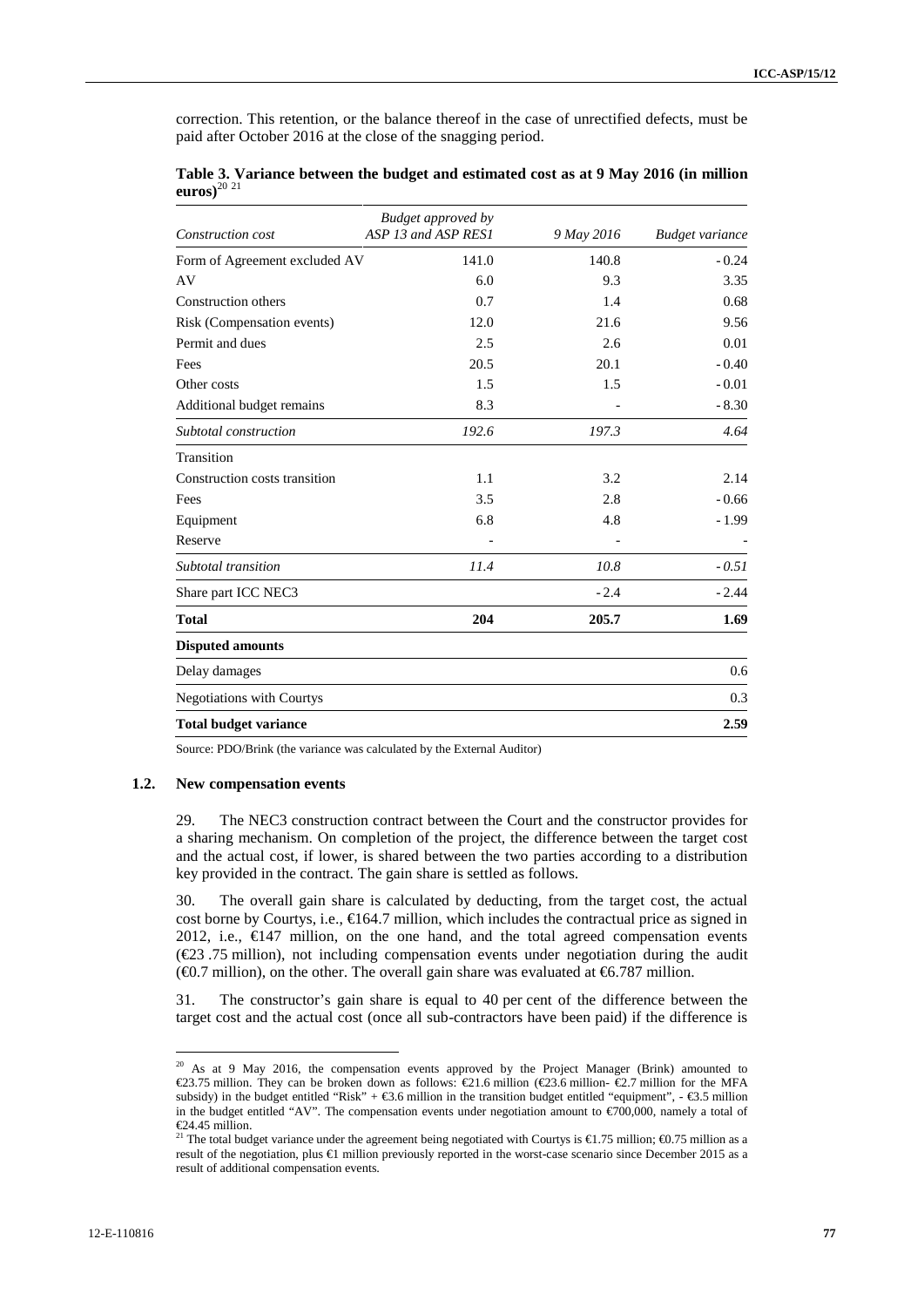less than 95 per cent of the target cost; 50 per cent if the difference is between 95 per cent and 97.5 per cent of the target cost; 60 per cent if the difference is between 97.5 per cent and 100 per cent of the target cost, up to a limit of  $\mathcal{C}$ 850,000; 100 per cent if the difference is less than €850,000 and 100 per cent if it exceeds it. It was assessed at €4.248 million. The Court's gain share can be calculated as the difference. It was assessed at  $\epsilon$ 2.540 million. In light of this information, the amount to be paid to Courtys was  $\epsilon$ 68.952 million, before the deduction of the amount corresponding to the delay penalty of  $\epsilon 0.600$ million was applied.

32. Compensation events are events engendering additional costs not attributable to fault on the part of the construction company, for which the latter may request compensation. If the Project Manager approves the request, the guaranteed maximum price is increased by the same amount.

33. Every time an unforeseen event appeared with regard to the construction works, the project manager and the constructor decided on the cost of the additional incident. This approach was provided for in the NEC 3 contract. All the risks associated with the construction project were allocated to the contingency reserve line and managed in accordance with the protocol for managing compensation events provided for in the NEC 3 contract.

34. The contractual definition of a compensation event (CE) is set out in clauses 61 to 65 of the NEC 3 2005 model contract, to which the contract signed by the ICC and Courtys refers. Compensation events are negative events which do not arise from the Contractor's fault. They entitle the Contractor to be compensated for any effect the event has on the Prices and the Completion Date. The compensation often takes the form of an additional payment and also an extension to the deadline for the completion of the work.

35. The chosen classification used in the Project Manager's working documents to monitor compensation events again lists additional categories compared to the classification initially decided upon when the Project Director's Office gave presentations to the Oversight Committee. It includes other categories such as "other budget", "provisional sum", "IT" and "security".

36. As at 9 May 2016, 540 applications for compensation had been submitted by Courtys, 504 of which had been accepted by the project manager, 35 had been rejected and one was awaiting resolution. A number of negotiations were underway with Courtys regarding two compensation events which were initially rejected and one event which was renegotiated. The CE approved by Brink therefore stood at  $\epsilon$ 23.75 million<sup>22</sup> and those under negotiation stood at  $\bigoplus$ .7 million.

|                                       | 31/12/2015     | 09/05/2016 | Difference |                            |
|---------------------------------------|----------------|------------|------------|----------------------------|
| CE in existence as<br>at $31/12/2015$ | 23,011         | 23,011     | 0          | (a)                        |
| Variations in CE                      | 69             | 48         | $-21$      | (b)                        |
| New CE                                | $\overline{0}$ | 693        | $+693$     | $\left( \mathrm{c}\right)$ |
| CE under<br>negotiation               | $\Omega$       | 700        | $+700$     | (d)                        |
| Total                                 | 23,080         | 24,452     | $+1,372$   |                            |

**Table 4: Variations in the number of compensation events between 31 December 2015 and 9 May 2016 (€ thousand)**

Source: External Auditor based on data supplied by Brink

(a) 408 applications for compensation identified as at 31 December 2015, amounting to €23,011 thousand in total. These CE had not changed as at 9 May 2016.

<sup>&</sup>lt;sup>22</sup> The total amount of compensation events stands at  $\epsilon$ 24.45 million ( $\epsilon$ 23.75 million approved +  $\epsilon$ 0.7 million under negotiation).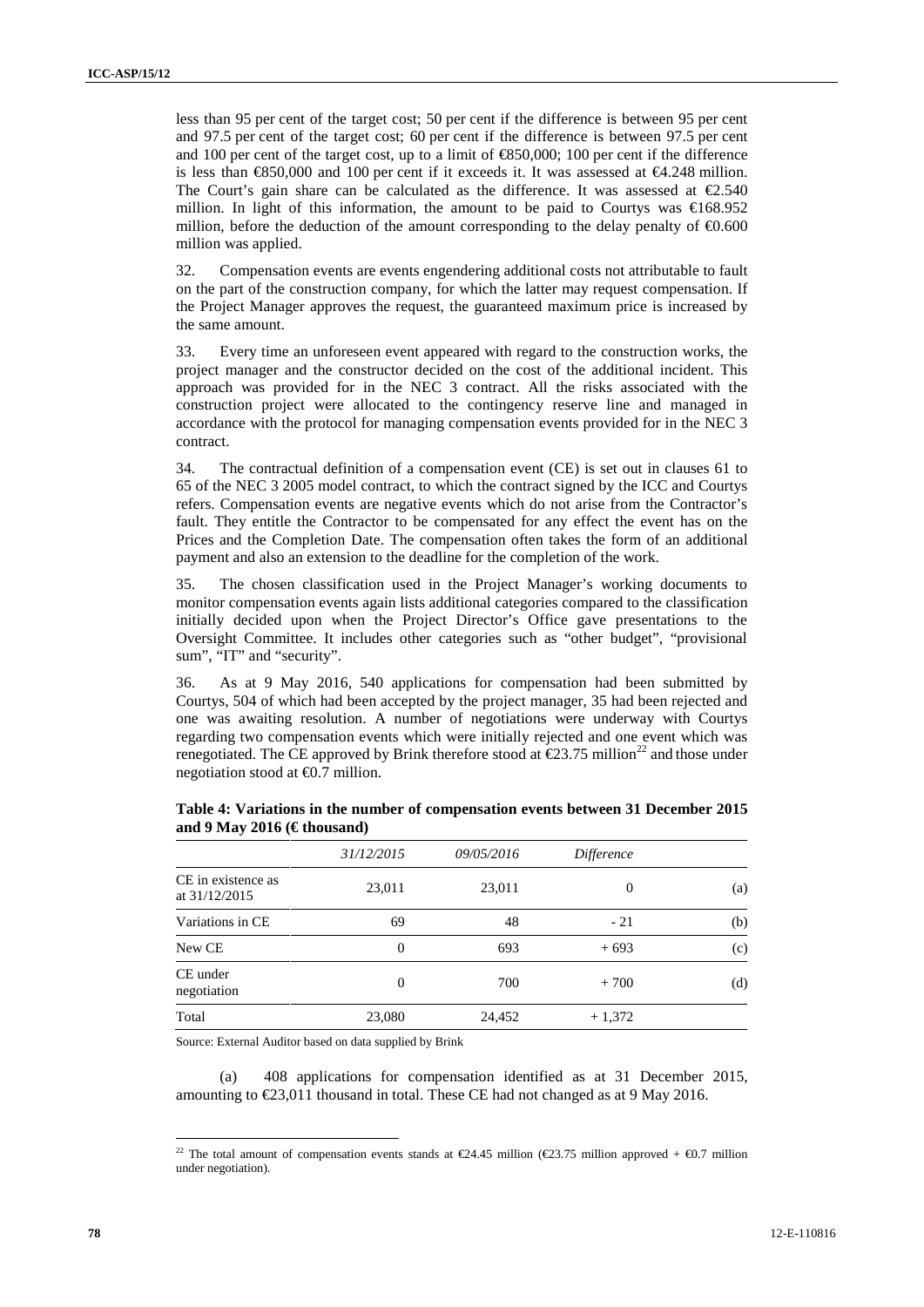(b) Nine compensation events, with the amounts decreasing between 31 December 2015 and 9 May 2016, from €69 thousand to €48 thousand.

Adjustments were required during the move in December 2015. This led to new CE. They involved AV-related work, fire safety arrangements and additional security installations. 31 new CE were recorded between 31 December 2015 and 9 May 2016. The total amount of these CE as at 9 May 2016 stood at €693 thousand.

(d) Total for the three compensation events currently under negotiation as at 9 May 2016 for an amount of  $\epsilon$ 700 thousand.

#### *1.2.1 Verification of the new compensation events*

37. The Oversight Committee and the Project Director agreed on a new procedure for the management of the Project Reserve in June 2014. The Committee decided to establish a threshold of  $\bigoplus$  50,000 for aspects requiring its approval, and that any issue involving costs associated with the States Parties' representational features and total cost of ownership investment would also require the Committee's approval regardless of cost.

38. The External Auditor carried out inspections to ensure that this procedure had been complied with. The sample checked represented over 78 per cent in terms of value. They found that the total amounts of the new compensation events selected were less than €150,000 and that therefore no application for approval from the Oversight Committee was required for these new CE.

39. The External Auditor observed no anomalies in terms of compliance with the decision-making process and concluded that the procedure for the new CE set by the project governance was being adhered to on the basis of these findings.

### *1.2.2 Verification of the inspections carried out by the Project Manager*

40. In its report of 18 March  $2016^{23}$ , the External Auditor recommended that the Project Manager should be more demanding with regard to expenditure control in future. In accordance with clauses 52.2 and 52.3 of the NEC 3 contract, the Project Manager should conduct an audit of the invoices issued by Courtys for the duration of the project, by carrying out sampling which is sufficiently broad and varied. This work is specifically provided for by those clauses of the contract which stipulate (52.2) that the constructor shall retain evidence of payments made and (52.3) that the Project Manager may inspect the accounts and records held by the constructor at any time..

41. The External Auditor examined the outcome of the inspection by Brink of the invoices submitted by Courtys for the current audit, which was carried out at Courtys' premises from 23 to 30 May by the Project Manage (Brink) in accordance with the stipulations of the NEC 3 contract, assisted by the financial controller of the Project Director's Office. The total cost of the project when the inspection was carried out stood at €161.7 million. The share for sub-contractors was estimated at €129.9 million. The inspection team led by the Project Manager inspected the records of eight sub-contractors. The sub-contractors represent approximately €85.1 million in contractual value, of which €84.2 million had already been invoiced to Courtys. The objective was to check whether 1,042 invoices out of a total of 3,976 invoices genuinely existed and that they were correctly recorded and paid. A sample of 613 invoices from the total of 1,042 invoices were checked.

42. The External Auditor did not note any anomalies and is of the view that the recommendation may be deemed to have been implemented.

<sup>&</sup>lt;sup>23</sup> External auditors' report ICC-2015-4,  $§$  110 and 111.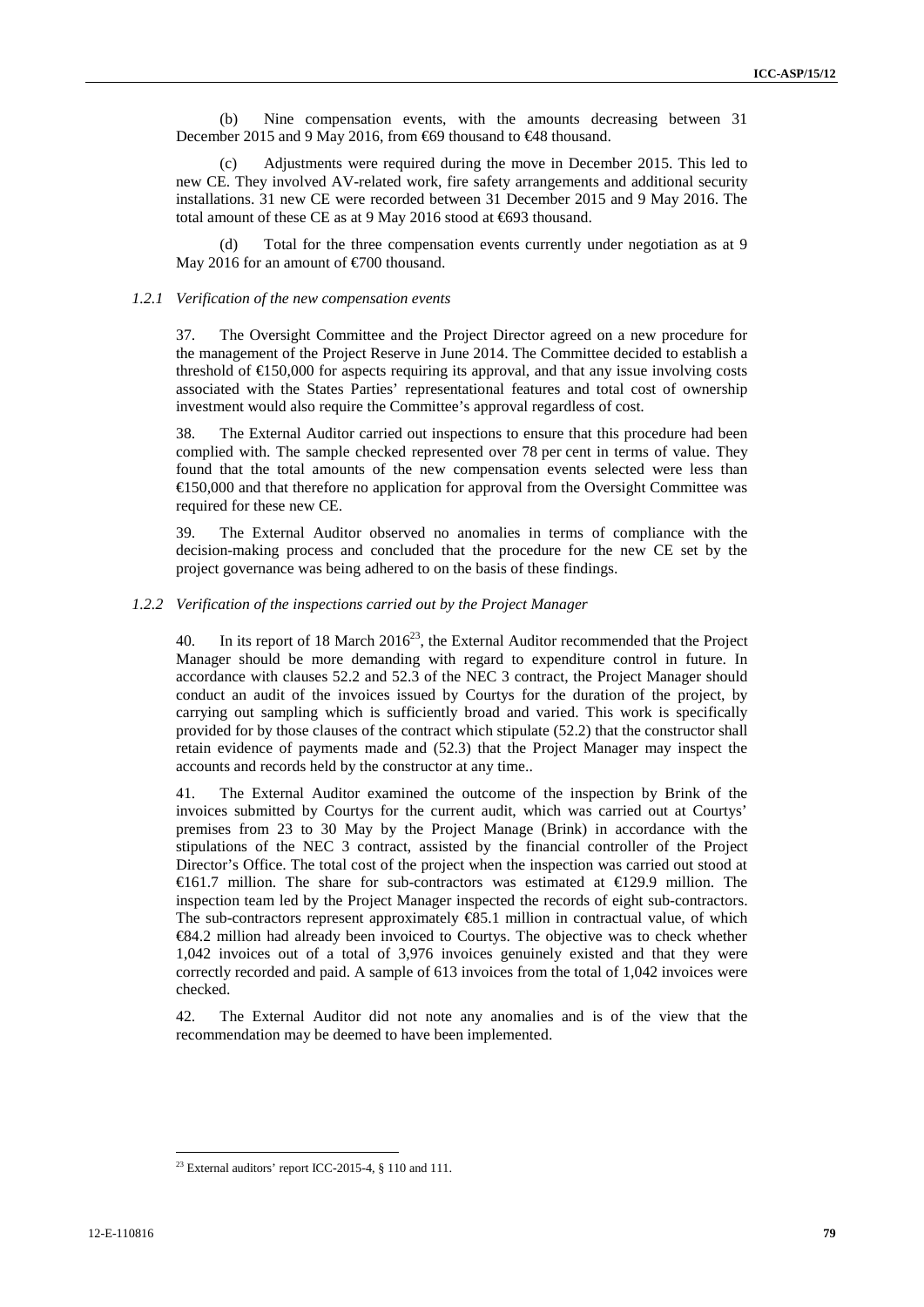## **2. Funding the real estate transaction**

43. The construction project is funded by the host State, the States Parties and the annual budget of the Court. $^{24}$ 

44. The host State funded the architecture competition, the preparatory works and decontamination involving the site made available to the Court, a subsidy on the loan and an additional contribution to bridge the gap created by the application of the formula for the calculation of one-time payments. The Member States could opt, by 31 December 2014, for one of two ways of making their contribution to the project: a) either to make a one-time payment (OTP), initially by 15 June 2015, a deadline which was pushed back until 29 June 2016 at the latest;<sup>25</sup> or b) to contribute to the repayment of a loan granted by the host State. The balance is funded by the surplus of the Court's 2012 annual budget and by a reduction in its approved reserve levels.

45. The host State loan is for a maximum amount of  $\epsilon$ 200 million, over 30 years, at an annual interest rate of 2.5 per cent, with capital and interest repayable by the Court using contributions from States Parties. If the loan of  $E$  200 million is only partially used, the host State undertakes to reduce the amount of the loan to be repaid by an amount equal to 17.5 per cent of its unused part.

46. The conditions of the agreement for the loan from the host State stipulate that interest is payable annually, as of the time of the first utilization of the loan and that the repayment of the loan, by regular annual payments, will commence after expiration of the existing or future leases of the interim premises. In theory, they do not preclude the possibility of the loan being repaid in advance.

47. The loan was first utilized in 2013. Whilst awaiting the payment of one-time payments from States Parties that had opted to do so, the use of the loan enabled the necessary cash flow for payments to suppliers. As a result of one-time payments received, an early repayment of the host State loan for an amount of €2,003 thousand was made in May 2016. On 31 May 2016, the amount funded by the loan was estimated to be €72,426 thousand.

48. The States Parties were able to opt for the one-time payment option (OTP) until 31 December 2014. Following a recommendation by the External Auditor (report ICC-2015- 2), payments were to be made no later than 29 June 2016. The States Parties which had opted for a one-time payment had paid €94,494,001 to the Court by the end of May 2016, €1,849,015 of which were overpayments. The overpayments would not be returned to the States Parties which had made them but would offset future contributions due by the same States Parties against the long-term capital replacement costs.<sup>26</sup> The net contribution of the States Parties which had opted for a one-time payment therefore stands at €96,111 thousand. Thirteen States Parties had yet to pay their contributions, a total amount of €338,419 by 29 June 2016. If the payments are not made within this deadline, the amounts in question will be funded by the loan from the host State and the States concerned will lose the benefit of the subsidy as a result.

49. A memorandum was signed on 15 December 2015 between the host State and the Court, pursuant to the ASP resolution adopted at its session in November 2015,<sup>27</sup> whereby the host State undertakes to pay  $\epsilon$ 3.5 million to the Court to avoid that an error which was made when calculating the amounts owed by States Parties which had opted for one-time payments would result in efforts to recover an amount of €3,127,102 from States Parties. The balance of the additional host State contribution not used for this purpose would be used to subsidize States Parties which did not opt for a one-time payment.

50. Given this additional contribution by the host State, its contribution to the funding of the construction project would stand at  $\epsilon$ 22,134,416 assuming that all States Parties would

 $^{24}$  External auditors' report ICC-2015-4, paras. 20 and 21.  $^{25}$  ICC-ASP/14/Res.5, para. 43.

 $^{26}$  ICC-ASP/14/Res.5.<br><sup>27</sup> ICC-ASP/14/Res.5.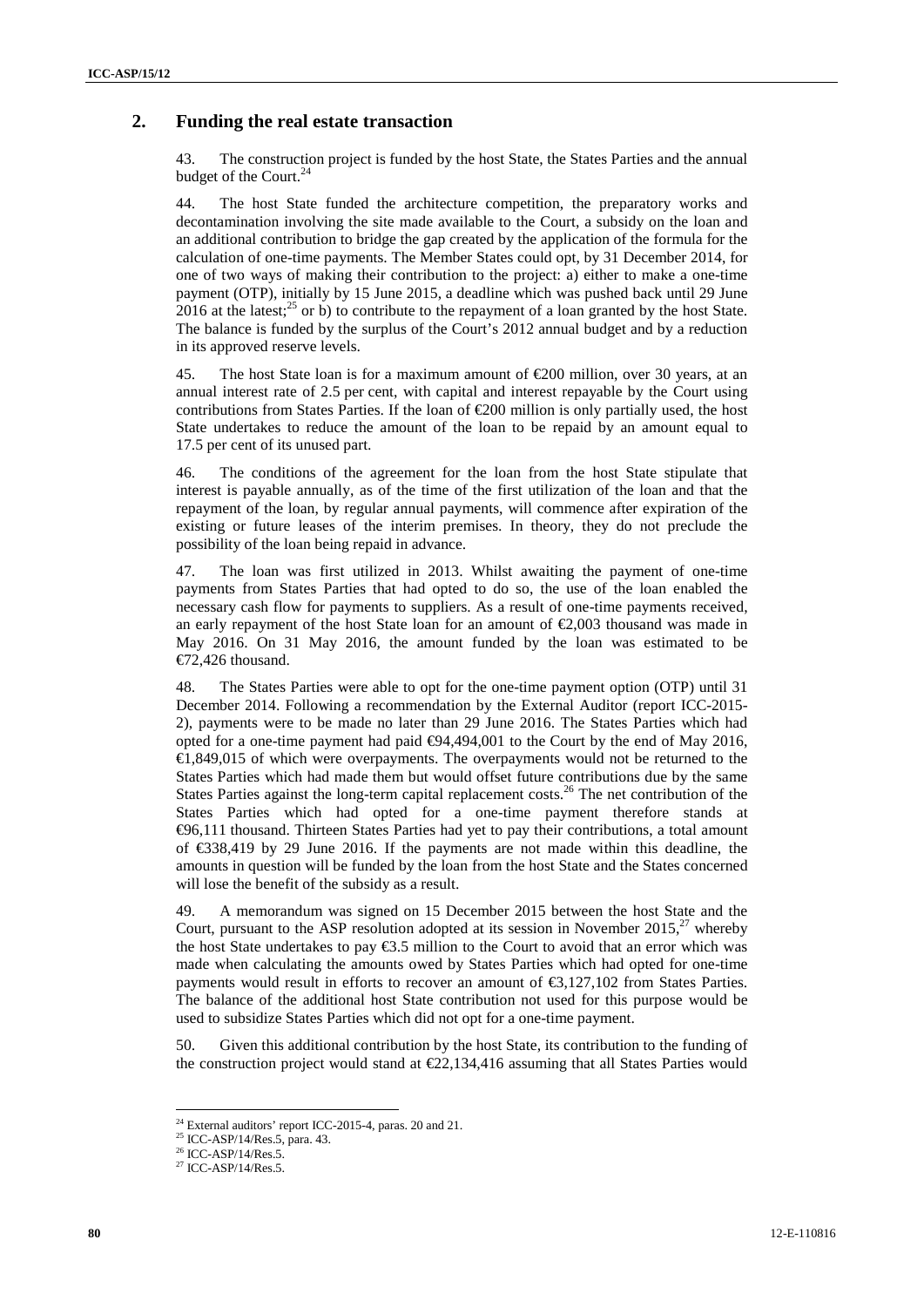pay their full contributions by 29 June 2016. The evaluation made at the end of May 2016 will need to be adjusted if the above assumption fails to materialize.

51. The contribution of  $\epsilon$ 2.134,416 is broken down into a subsidy of 17.5 per cent of the one-time payments, i.e., a total of  $\epsilon$ 16,2715 million; a subsidy of 17.5 per cent of the €10 million unutilized loan, i.e., an amount of €1.750 million; an additional voluntary contribution of  $\epsilon$ 3.5 million and an additional subsidy of 17.5 per cent on the additional contribution, i.e.,  $612,500$ , with  $65,257$  benefiting States Parties which did not opt for a one-time payment. This assessment of the host State's contribution to the funding of the construction project does not include either the cost of organizing the architecture competition or the cost of providing the decontaminated land, which it also funded.

52. These funding arrangements are only used to finance the €190 million budget initially approved by the ASP. Budget increases decided upon during the course of the project are financed under different arrangements, excluding any additional contributions from the States Parties.

53. The ASP approved the use of the budget surplus<sup>28</sup> for the Court's financial years 2012 to 2014 and the use of specific funds. As at 31 December 2015, only the surplus from 2012, i.e., €4.47 million, had materialized. The 2013 financial period did not generate a surplus and the surplus associated with the 2014 financial period, which amounts to €95 thousand, is negligible.

54. The budget increase of  $\epsilon 4.3$  million agreed by the ASP in December 2014 (Resolution ICC-ASP/13/Res.2) was not funded.<sup>29</sup> Then, the ASP decided in resolution ICC-ASP/13/Res.6, adopted in June 2015, that the €4.3 million approved in December 2014 would be funded through any additional surplus pertaining to the 2014 and following financial periods. The budget increase of  $\bigoplus$  million decided upon by the ASP in June 2015 (ICC-ASP/13/Res.6) would be financed by the authorisation to use funds earmarked for Employee Benefit Liabilities (EBL), and also the Working Capital Fund (WCF). In practice, the EBL and the WCF are making up for the lack of surpluses in 2013 and 2014, and therefore providing the funding needed for the difference between  $\in$ 194.47 and  $\in$ 204 million.

*The External Auditor has already had the opportunity to emphasize the fragile nature of the funding arrangements for the permanent premises project in its special report on cash reserves and we reiterate this point here.<sup>30</sup> Drawing on the reserves of the Court affects the Working Capital Fund and reduces it to a level which risks being lower than needed to fund its day-to-day operations.*

55. As at 31 May 2016, the Employee Benefit Liabilities (EBL) fund had been used to partially fund budget increases but not yet the Working Capital Fund (WCF).

56. The difference between the final cost of the construction project, which was not known on completion of the audit but estimated at  $\epsilon$ 205.75 million, and the budget agreed and funded under the arrangements set out above, i.e.,  $\epsilon$  204 million, i.e.  $\epsilon$  1.75 million would be financed by the Court's ordinary budget for the 2016 financial period, of which no more than 98.5 per cent was likely to be used according to the implementation rates of previous years. The Registrar confirmed to the External Auditor that these funding arrangements were being considered, after the three Principals of the Court had received, on 9 March 2016, a letter from the Oversight Committee stating that the Court shall be responsible for absorbing the cost overrun above  $\epsilon$  204 million within its regular budget and agreed to it.

57. The loan and interest accrued will be repaid between 2017 and 2047. Only those States Parties which did not opt for a full one-time payment or which did not effect full

<sup>28</sup> ICC-ASP/14/Res.1.

<sup>&</sup>lt;sup>29</sup> The previous year the ASP had decided to fund transition costs up to  $\epsilon$ 5.7 million with the appropriation of the surplus pertaining to the financial years 2012 to 2014. The 2012 surplus was transferred to the project in an amount of  $\infty$ 4.47 million, leaving  $\infty$ 1.3 million in transition costs without financing as there was no surplus in 2013 and only 95 thousand in 2014.

 $30$  Report ICC-2015-6, paras. 52, 54 and 148.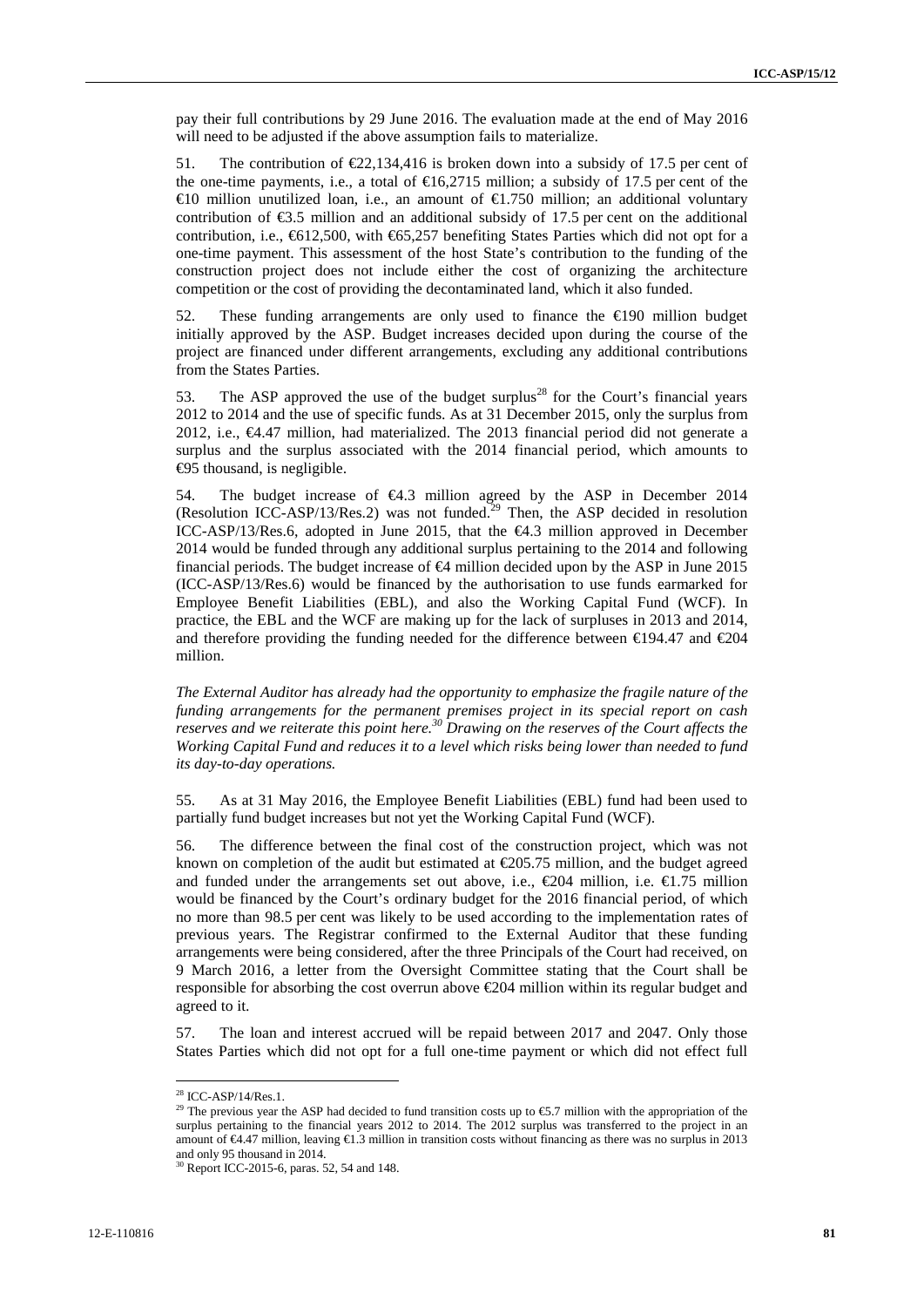payment by 29 June 2016 will be liable for payment. The final amount for these costs depends in particular on the total cost of the construction project, and the number of States Parties which opted for a one-time payment and had actually paid their contribution by 29 June 2016.

58. The loan agreement provides that the total amount of the loan will be determined jointly by the host State and the Court at the date on which the temporary housing of the Court at Maanweg 174 and/or Saturnusstraat 9 in The Hague expire, i.e., 30 June 2016. <sup>31</sup> The External Auditor was therefore unable to verify the final amount of the loan.

## **3. General operating expenses, maintenance and capital replacement costs**

59. The Court is responsible for the maintenance and renovation costs for the buildings (including all internal installations) and for the sites. The same applies to operational costs (catering, cleaning, security, etc.). Adequate provisions to cover these costs must be provided for in the Court's general budget.

60. On 21 November 2012, the ASP endorsed the decision of the Oversight Committee, to set up a working group chaired by the Project Director to further examine how the total cost of ownership of the permanent premises was met. The working group met 13 times between April 2013 and March 2015 and it produced studies outlining operational and maintenance costs and also the cost of capital replacements to operate the equipment and maintain its value.

61. The working group chaired by the Project Director had suggested establishing a specific fund for capital replacement. The Oversight Committee examined these proposals in light of the need to preserve the value of the premises and their functionality and also the financial resources that the States Parties might be prepared to approve to organize and fund long-term investment and maintenance processes. It proposed solutions to the ASP in this regard at its  $14<sup>th</sup>$  session.

62. In November 2015, the ASP approved the use of a Main Contractor model for maintenance and decided that cost estimates for capital replacements would be examined during 2017 to 2019; to that end a study would be commissioned from the future committee to be set up to monitor the permanent premises. $32$ 

63. The ASP also decided that no cost for capital replacement would be considered during the first ten years of operation, i.e., until 2026. An analysis of the budget resources (assessed contributions) or other financial instruments (including loans) to ensure the capital replacement would be carried out, for the period 2017 to 2019.<sup>33</sup> However the ASP decided that the funds corresponding to overpayments by the States Parties which had opted for a one-time payment, totalling  $\bigoplus$ , 849,015, shall offset future contributions due by the same States Parties against the long-term capital replacement costs.

64. The External Auditor noted that postponing the scrutiny of cost estimates for capital replacement from 2017 to 2019 would not allow the ASP to benefit from the technical and financial expertise or feedback from the Project Manager which supported the Project Director during the construction phase of the permanent premises, unless hired back again. The Project Manager's contract ends in October 2016. Furthermore, the Project Director's Office (PDO) will have been discontinued by then and will no longer be available to present and put these estimates in context.

65. The decision which doesn't provide capital renewal for the first ten years of operation, until 2026, is unrealistic: it does not take into account the initial renewals already foreseen by the Project Director's Office, in years six ( $\bigoplus$  million) and nine ( $\bigoplus$ 4.2 million) or any contingencies.

<sup>&</sup>lt;sup>31</sup> See Article 1(1.1) of the loan agreement of 20 March 2009 concluded by the host State and the Court: 'Expiry date: the date on which the present or future rental agreement of the Court concerning the present temporary housing at Maanweg 174 and/or Saturnusstraat 9 in The Hague expires.<sup>32</sup> ICC-ASP/14/Res.5.

 $33$  ICC-ASP/14/ Res.5, paras. 67 (c) and (d).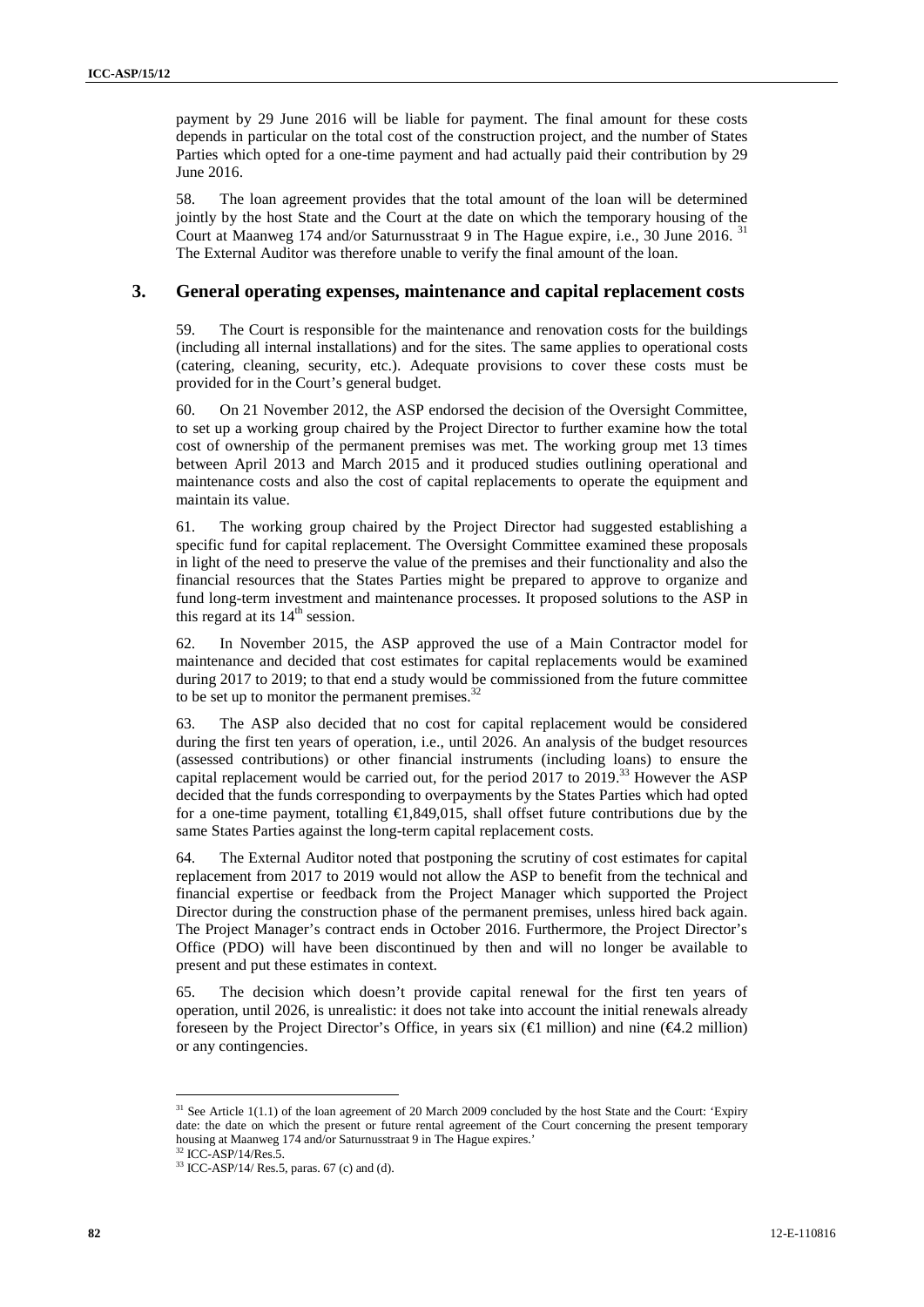66. In its previous reports,  $34$  the External Auditor drew the attention of the Court to the "unplanned" risks of the mirror pond, the green wall over the "architectural-steel grid" and a potential future requirement for compliance with HEQ (high environmental quality) standards, and the PDO carried out a risk analysis. It is highly likely that the costs associated with preventing these risks will need to be borne by the Court before 2026, as is already apparent with the problems associated with cleaning and maintaining the mirror pond.

67. If urgent repairs have to be made, the ASP plans to fund unplanned capital replacement with the reserves of the Court.<sup>35</sup> This is not a satisfactory solution in the present case since the Court's Working Capital Fund has already been heavily utilized. *The working capital fund, which is already insufficient as it stands, cannot be used until it has been built up again to a satisfactory prudential level.*

68. The Court now owns its permanent premises and must therefore act in the same way as an owner who wishes to maintain his asset in a good condition, by wise and anticipatory management of its capital. The States Parties, having decided to become owners of the new permanent premises must now take on the responsibilities of ownership.

**Recommendation No. 1.** The External Auditor recommends that at its next session, or as soon as possible in 2017, the Assembly review the cost estimate of capital replacement and implement a funding solution which does not jeopardize the prudential level of the Working Capital Fund.

## **VI. Management of the permanent premises project**

## **1. Project governance**

69. Governance of the project is defined by various Assembly resolutions.<sup>36</sup> It rests primarily with the Oversight Committee, a subsidiary organ of the Assembly of States Parties and responsible for strategic oversight, and with the Project Director, who is responsible for the project's day-to-day management.

## **1.1. Project Director's Office**

70. With responsibility for the project's day-to-day management, the Project Director's Office was established at the Sixth Session of the ASP in December 2007. Mr. Neil Bradley was appointed Project Director in June 2011. He resigned his post on 27 May 2015, with effect from 3 July 2015. The Oversight Committee organized a competitive recruitment procedure, and the new Project Director, Mr. Kenneth Jeavons, took up office on 11 August 2015, departing on 29 February 2016 and being replaced on a part-time basis, with effect from 21 March 2016, by Mr. Philip Dubbeling. Mr. Dubbeling's contract runs to end September 2016.

71. After the conclusion of the construction project and of the transition programme, the project management's staff have been re-assigned to administrative work relating to confirmation of the loan granted by the host State, to verification of payment of Member States' contributions and of suppliers' invoices, to the follow up on the correction of defects by Courtys, in particular in relation to security systems, to the finalization of negotiations on maintenance between Courtys and the Court, to the settlement of potential disputes with the contractors involved in the construction project and the transition programme, and to the project's closure and formal discharge as well as to financial reporting to the Oversight Committee. In order to transfer the project's operational memory to the Court's permanent teams, weekly or special meetings were organized during the first half of 2016 between the Project Director's Office and the sections and units responsible for management of the

<sup>&</sup>lt;sup>34</sup> External auditors' report ICC-2014-2.<br><sup>35</sup> Resolution ICC-ASP/14/Res.5, para. 67 (e).<br><sup>36</sup> ICC-ASP/6/Res.1.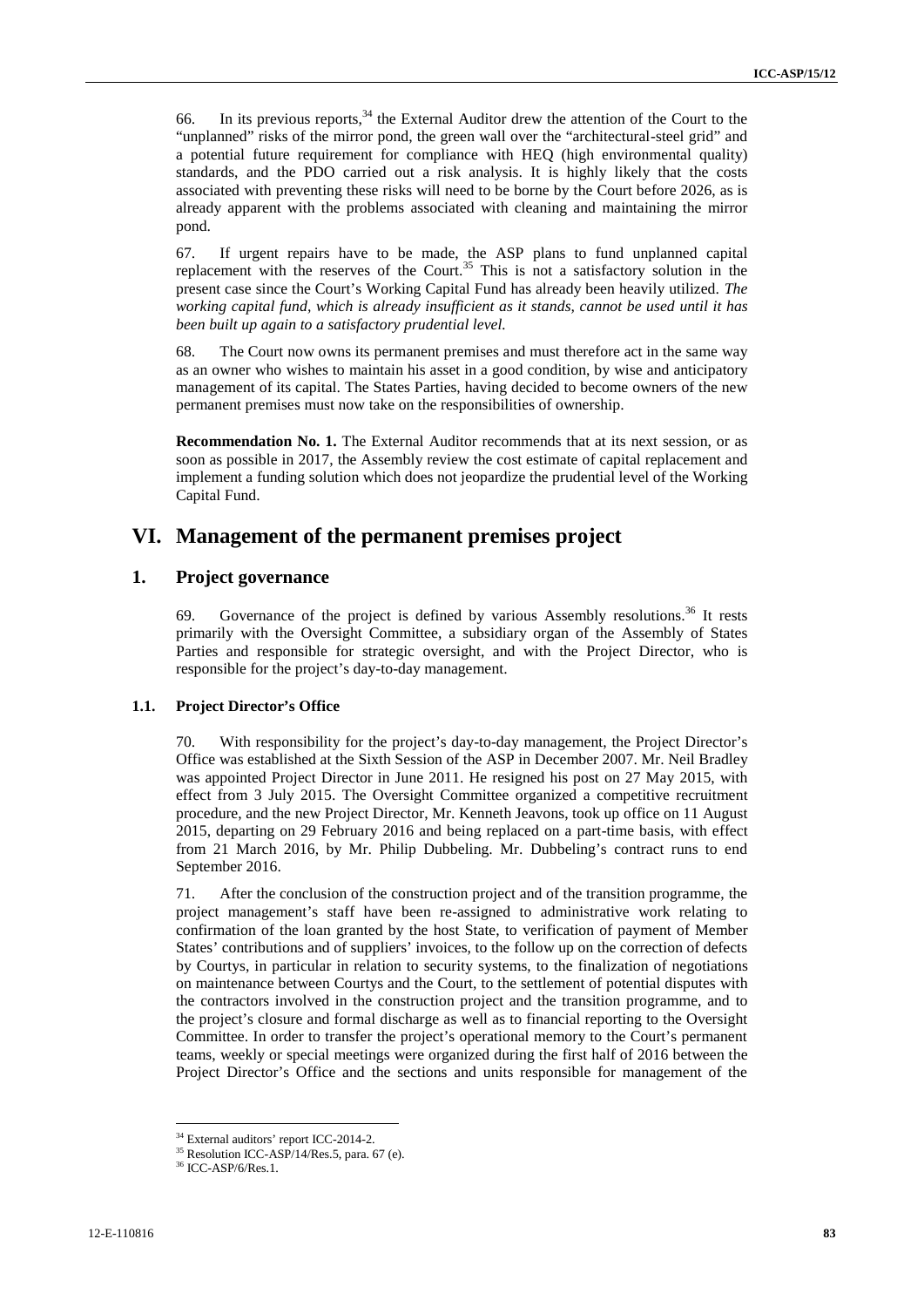various elements of the permanent premises: security, general services, facilities management, etc.<sup>37</sup>

72. The Project Director's administrative assistant and the financial controller of the Project applied for and were successful, after interviews, in gaining new positions in other Court departments with effect from 1 and 10 June 2016 respectively. The Deputy Director's (Senior Legal and Policy Adviser) contract was extended until the end of November 2016.

73. In view of the fact that the Oversight Committee is required to submit a report to the Assembly, the External Auditor considers that the Project Director's part-time contract should be extended until the Assembly's next session, scheduled for November 2016. The Director's Office, which has already been marked by significant staff turnover, should then be in a position to provide the Oversight Committee with the necessary data to enable the Assembly to put an end to the project and the Project Director's Office, and grant the Project Director final discharge in respect of his management.

**Recommendation No. 2.** The External Auditor recommends that the Oversight Committee approve the extension of the Project Director's contract until after the next session of the Assembly of States Parties.

### **1.2. Project management**

74. The Project Director's Office is responsible for the management of the project.<sup>38</sup> and is supported by a company specializing in project- management assistance (Brink Groep).

75. Under a series of amendments and addenda to the initial management contract, Brink Groep were given responsibilities greater than those normally accorded to an assistant project manager.<sup>39</sup> This has compensated in part the insufficient structure in the Project Director's Office and its high staff turnover and increased the original provision for the cost of project-management assistance. The initial fixed cost  $(\mathcal{Q} \mathcal{Z}, \mathcal{T})$  million) has been increased by a further fixed cost ( $\Theta$ .4 million), as well as by a variable item ( $\Theta$ 4.3 million). The total cost of Brink's services amounts to  $\epsilon/4$ . Services delivered by Brink was further more a delegation of project owner to assistance to project ownership, justifying the cost.

76. Under the terms of the NEC3 contract, a Brink representative was appointed Project Manager, with formal sole responsibility for committal of expenses covering the original contract price ( $\in$ 147 million) and the final cost ( $\in$ 171 million) before deductions under the cost-sharing mechanism for compensation events.

77. The External Auditor's Special Report of  $2016^{40}$  noted that the decisional process in relation to expenditure commitments was insufficiently documented.

78. The Project Manager is also responsible for identifying defects in the premises and equipment ('snagging') and arranging for their rectification by end October. The period for the identification of defects ('snagging period') is 52 weeks from the date of completion of the works (30 October 2015), and thus terminates on 30 October 2016. An amount of €737,500 has been retained out of the payments due to the contractor as security for the rectification of all defects. This retention, or the relevant balance, is due to be paid to the contractor during the month of October 2016.

79. Under articles 52.2 et 52.3 of the NEC 3 contract, the project manager was required to audit the invoices presented by Courtys throughout the contract period, by means of extensive, broad-based sampling..

<sup>37</sup> SSS, GSS/FMU, IMSS, CMS and PIOS.

<sup>&</sup>lt;sup>38</sup> The mandate of the Project Director's Office is to ensure that the permanent premises of the Court are built on time, within cost and to specifications and quality. The Project Director shall have the final responsibility for the overall management of the project and shall be responsible for meeting the project's goals, timelines and costs and quality requirements (ICC-ASP/6/Res.1).

The task of an assistant project manager is to assist the project manager in defining, directing and administering the director's project. The assistant provides advice and makes proposals, power of decision remaining with the director. The project manager facilitates project coordination, and enables the project director to fulfill his management obligations by providing him with assistance.

 $^{\circ}$  Special Report of the External Auditor, ICC-2015-4, paras.110 and 111.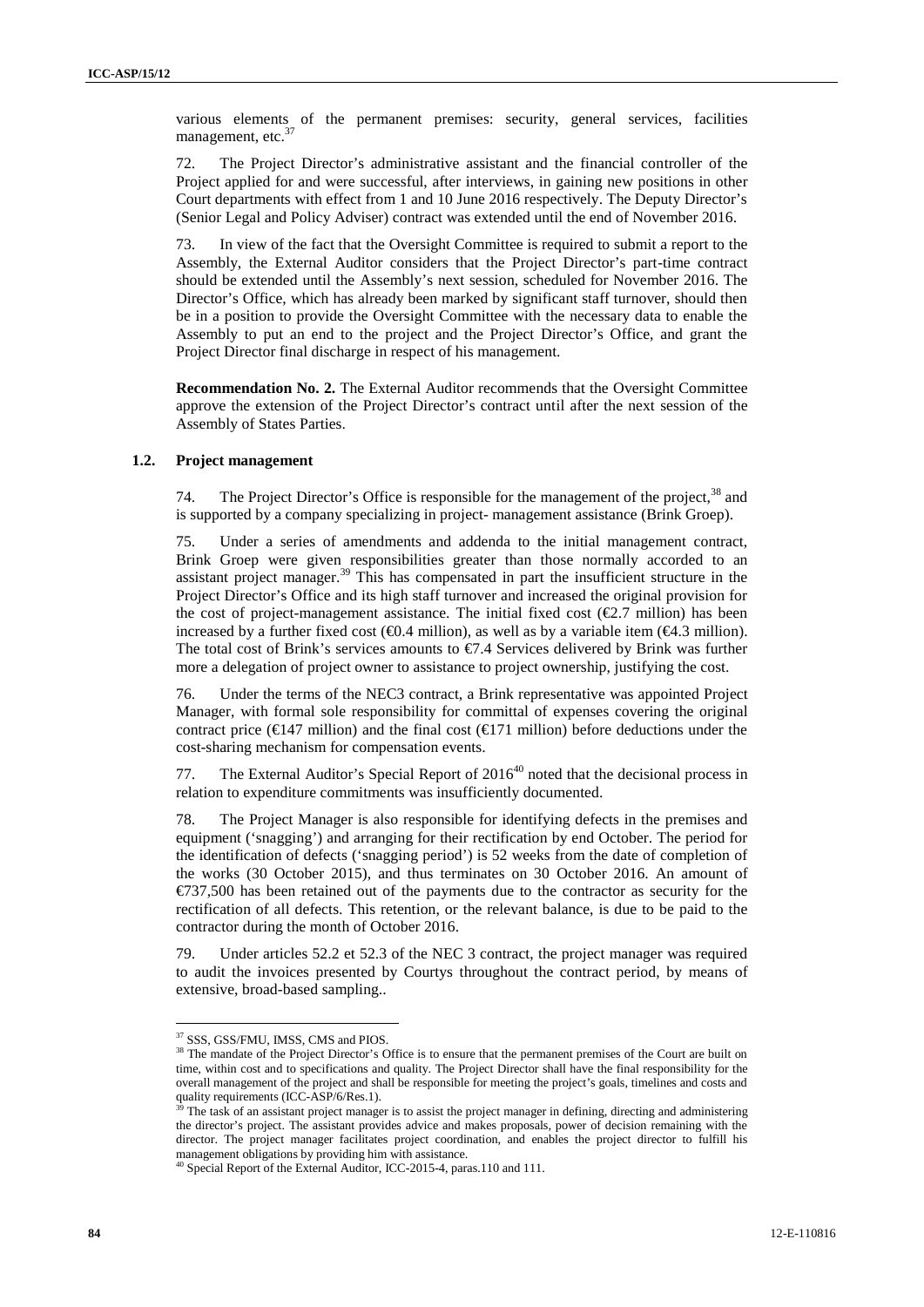80. The External Auditor has verified the inspection conducted by the Project Manager on the invoices presented by Courtys, and has detected no anomalies.<sup>41</sup> However, he was unable to check the final settlement between the Court and Courtys, since, at the time of his mission, this had not yet been formally agreed; nor was he able to check whether all construction defects had been fully rectified since the defects correction period will finalize at the end of October 2016. The Project Director's Office will need to exercise vigilance in this regard before transferring the balance of the  $\epsilon$ 737, 500 retention to Courtys.

**Recommendation No. 3.** The External Auditor recommends that the Project Director's Office ensure, through the Project Manager, that the correction of all the construction defects is verified.

### **1.3. The Oversight Committee**

81. The Permanent Premises Oversight Committee was established by a resolution adopted by the Assembly in December 2007 (ICC-ASP/6/Res.1) as a temporary subsidiary body of the ASP until the project's final completion. The Assembly elects the 10 members of the Committee from among States Parties for a renewable term of two years. The Committee's role is to exercise strategic control in the construction, on behalf of the Assembly of States Parties. While the project's day-to-day management is the responsibility of the Project Director.

82. While the Oversight Committee's mandate provides that it should meet at least four times a year, in reality it has met far more often: on average, more than once a month. Meeting so often has enabled the Committee to exercise regular oversight and supervision of the project. The Committee has not confined itself to strategic control. It has also intervened in operational matters which might also be regarded as falling within the Project Director's remit. Its Chair has carried out certain management activities, such as, for example, signing some of the Project Directors' employment contracts.

83. The permanent premises were completed on 30 October 2015, then handed over to the Court on 2 November 2015. The project's accounts are due to be closed during the financial year 2016. Once the Oversight Committee — which is a temporary body — has terminated its mission, its continued existence cannot be justified under the terms of the resolution adopted by the Assembly in December 2007 (ICC-ASP/6/Res.1).

84. In November 2015, the Assembly of States Parties invited the Oversight Committee to pursue discussions on the establishment of a new governance structure for the permanent premises, and to report back to the Assembly's fifteenth session. It was agreed that, if, by the close of the fifteenth session, no decision had been taken on the establishment of a new governance structure, the mandate of the Oversight Committee would be extended (resolution ICC-ASP  $/$  14  $/$  Res. 5, paras. 58 and 59).

85. A possible solution would be to transfer oversight of management of the premises, in particular regarding capital replacements, to the Committee on Budget and Finance, or, possibly, to a specially created sub-committee of that Committee.

86. The Committee on Budget and Finance (CBF) was established by the Assembly of States Parties in 2002, under resolution ICC-ASP/1/Res.4. The CBF is composed of 12 members elected by the Assembly. Under the terms of its founding resolution, the Committee meets as often as needed, and at least once a year. In point of fact it has generally met twice a year, in April and August.

87. The CBF is responsible for technical examination of all proposals to the Assembly with potential financial or budgetary consequences, or of any other question of a financial, budgetary or administrative nature entrusted to it by the Assembly. These have included consideration of interim reports on the Permanent Premises Project submitted by the Oversight Committee, as well as advice to the Assembly on the Project's financial impact. Apart from the Oversight Committee, the CBF is best informed in regard to the operational and financial issues involved in the design and construction of the permanent premises. It

<sup>&</sup>lt;sup>41</sup> See above.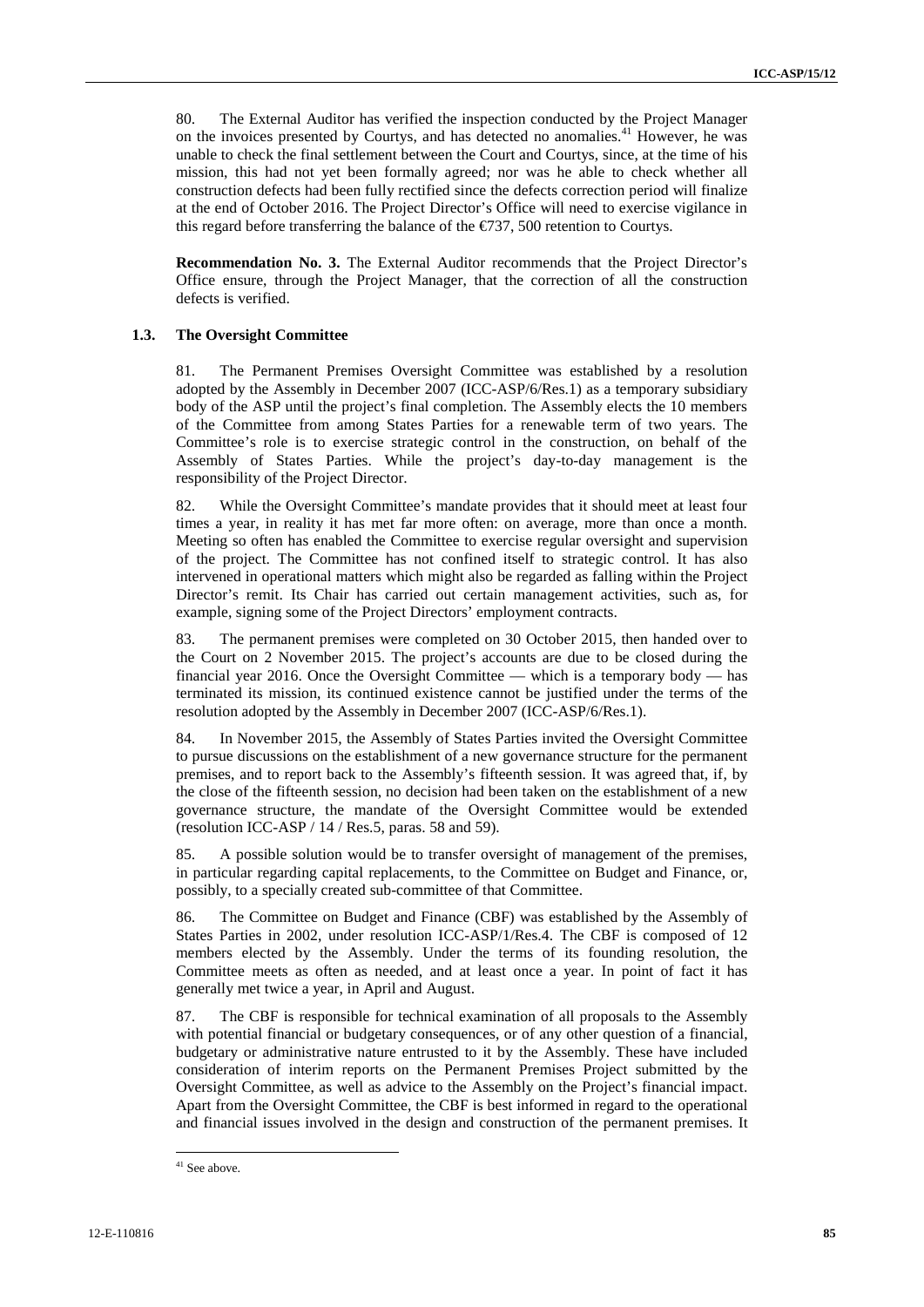should therefore be well placed to oversee matters in relation to the premises with budgetary or financial impact for the Assembly, such as maintenance and capital replacements.

88. In light of the issues involved in the operation and maintenance of the permanent premises, the CBF might appreciate the opportunity of establishing a sub-committee responsible for the oversight of these matters. The creation of this sub-committee could be linked to the creation and funding of a capital replacement reserve.

**Recommendation No. 4.** The External Auditor recommends that the Assembly of States Parties terminate the mandate of the Oversight Committee, after discharging the Project Director's Office of its responsibility, and entrust oversight of the budgetary and financial aspects relating to the permanent premises' maintenance and capital replacements to the Committee on Budget and Finance.

## **2. Facilities management and safety and security**

### **2.1. Facilities management**

89. On handover of the permanent premises, the Facilities Management Unit (FMU) of the General Services Section (GSS) assumed full responsibility for their corrective and preventive maintenance.

90. The Assembly has decided that maintenance of the premises will, initially and for the first ten years from 2018, be organized on an outsourcing basis, with responsibility being entrusted to a single contractor (the 'main contractor').<sup>42</sup> The Court must now assume its responsibilities as building owner, and be in a position to ensure effective maintenance, not only corrective, but also preventive, so as to achieve economies and efficiency gains.

91. An addendum has been proposed to the contract with Courtys, the construction company, which would make it responsible for maintenance services, both supplementing (from 1 September 2015 to 30 October 2016) and extending (from 1 November 2016 to 31 December 2017) its current maintenance services under the construction contract. This addendum, which had been authorized in by the Assembly of States Parties at its December 2014 session, had still not been signed at end May 2016, seven months after handover of the building due to priority having been given by Courtys and the Project Manager to other urgent matters such as solving a large amount of defects that frustrated the day-to-day operation of the Court. During the intervening period only the warranted maintenance was carried out as well as other critical maintenance works. Other necessary maintenance tasks were not performed in time. For instance, the maintenance of the mirror pond started only in May, even though the specific risks associated with that feature had been emphasized by the External Auditor.<sup>43</sup>

92. The importance of cleaning and maintenance works on the pond, and hence of their respective costs, were under-estimated, for instance as regards the not foreseen presence of seagulls.<sup>44</sup>

93. An alternative to the installation of sophisticated cleansing techniques, or the use of toxic chemicals, would be to treat the water in the pond by 'lagooning', that is by introducing bacteria, plankton, algae and aquatic plants, thus establishing a biological filter system for the water. This is a technique derived from purification processes for domestic and industrial water.

**Recommendation No. 5.** The External Auditor recommends that the Court enter as soon as possible into the contractual addendum authorized by the Assembly in December 2014,

<sup>&</sup>lt;sup>42</sup> ICC-ASP/14/Res.5.<br><sup>43</sup> Report of the External Auditor, ICC-2014-2.

<sup>&</sup>lt;sup>44</sup> The pond has proved very attractive to seagulls, which are protected under Dutch law, and they have become a major nuisance. The accumulation of droppings in the pond has rapidly caused saturation of the filter system and led to costly clean-up operations not provided for in the 2016 budget.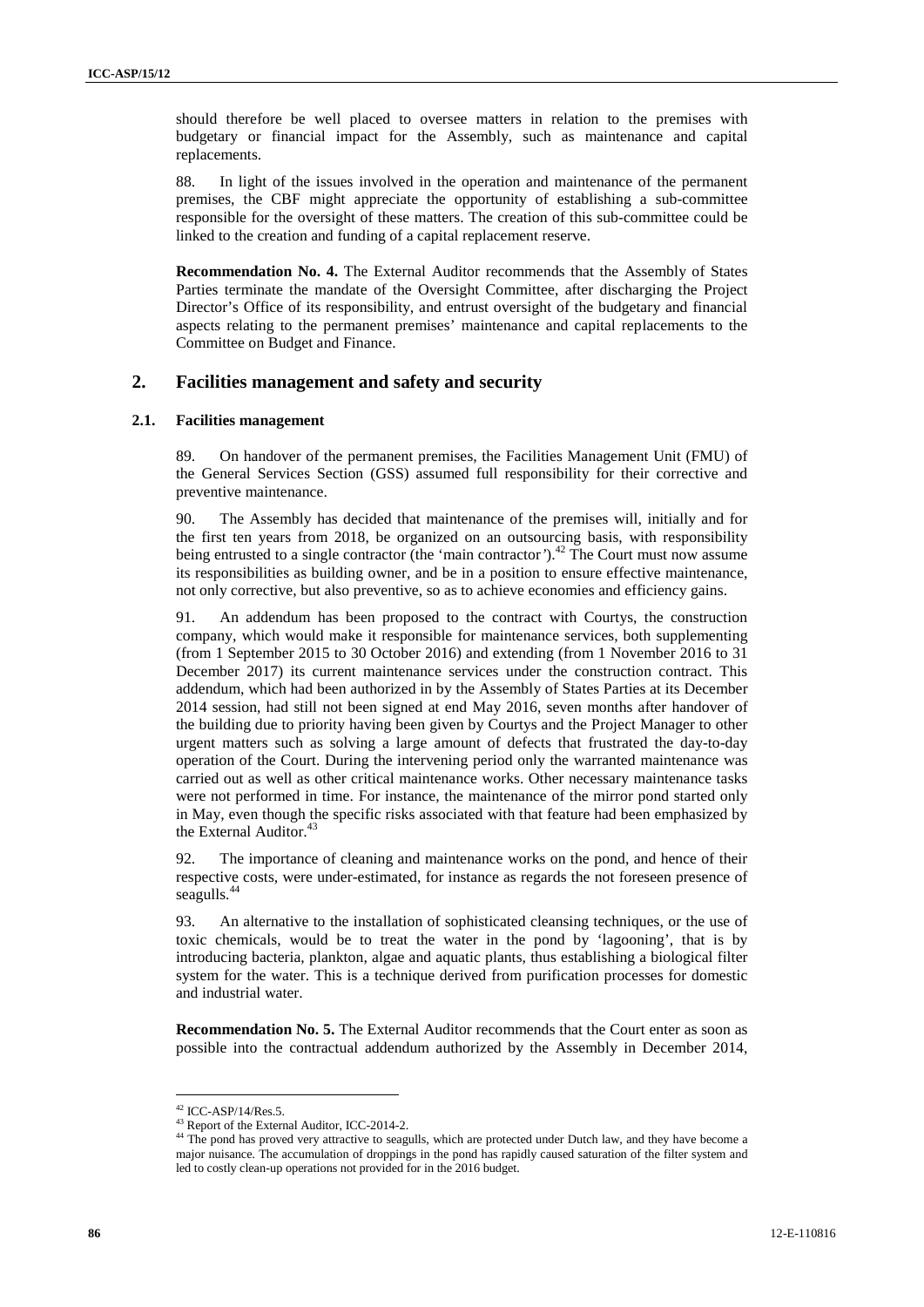entrusting Courtys with maintenance services additional to those under the construction contract, and up to 31 December 2017.

94. A global maintenance contract needs to be signed during financial year 2017, to take effect on 1 January 2018. It should specifically focus on the results to be achieved, rather than on the activities to be performed. Drafting of this contract, with the assistance of the Project Manager (Brink Groep) had still not begun by end May 2016, but was due to commence in June 2016 and to be concluded before closure of Brink's mission, scheduled for end October 2016. In view of the contract's global nature, a more formal approach to maintenance requirements is needed, and hence to management of the contract. This requires a properly organized and methodical approach, downplaying corrective maintenance and focusing on preventive measures, with differential treatment being applied to the various zones of the permanent premises, according to their vulnerabilities in light of the Court's core mission.

95. Implementation of this contract will change the nature of the tasks and activities of the Facilities Management Unit (FMU). While an urgent intervention team can be maintained, the Unit's essential mission will be to manage the contract in such a way that the expected results are actually achieved. Systematic and random checks on the condition of the facilities must be organized, and their results may, where necessary, lead the Unit to demand that the contractor selected provide the requisite level of service. A monthly log should be kept, enabling checks and corrective measures to be tracked.

96. The FMU's new responsibilities will need not only a reorganization and the exercise of new professional skills, but also the transformation of today's 'action culture' into the 'control culture' required in order to operate a global maintenance contract.

**Recommendation No. 6.** The External Auditor recommends that the Registrar send a letter of engagement to the future Head of the Facilities Management Unit (FMU), setting set out the new tasks and activities entrusted to the Unit since the transfer of ownership of the permanent premises.

### **2.2. Safety and Security**

97. The Safety and Security Section has full responsibility for security of the premises and access thereto. The Section was much in demand during the project (numerous changes were decided regarding safety and security of the premises) and during the transition.

98. Many construction defects, in particular, were related to inadequate integration of security systems. According to the Safety and Security Section, the defects thus identified were not remedied quickly enough by the Project Director's Office, the Project Manager (Brink Groep), or the contractor (Courtys). They monopolized the Section's attention and resources through the first half of the year. They must in any event be remedied by Courtys by end October 2016.

99. As a result, the Safety and Security Section has had no opportunity to organize evacuation exercises from the permanent premises. Over and above the requirements of Dutch legislation, there are a number of risks that may require the evacuation of staff and other building users: fire, leaks or spillage of hazardous material, or emission of a toxic gas, electrical power failure, threat or risk of explosion, armed attacks, natural events such as storms or earthquakes. It would have been a matter of good management to organize an evacuation exercise within three months from the move.

100. To provide staff with fire training and to check alarm systems, regular evacuation exercises must be organized on the initiative of the Court and carried out by the Safety and Security Section. Such exercises enable staff to familiarize themselves with alarm systems, emergency exits and assembly points. They enable the clarity and effectiveness of security procedures to be checked and highlight any existing problems (for example, locations where bottlenecks can occur in the event of evacuation, and those where alternative routes should be provided).